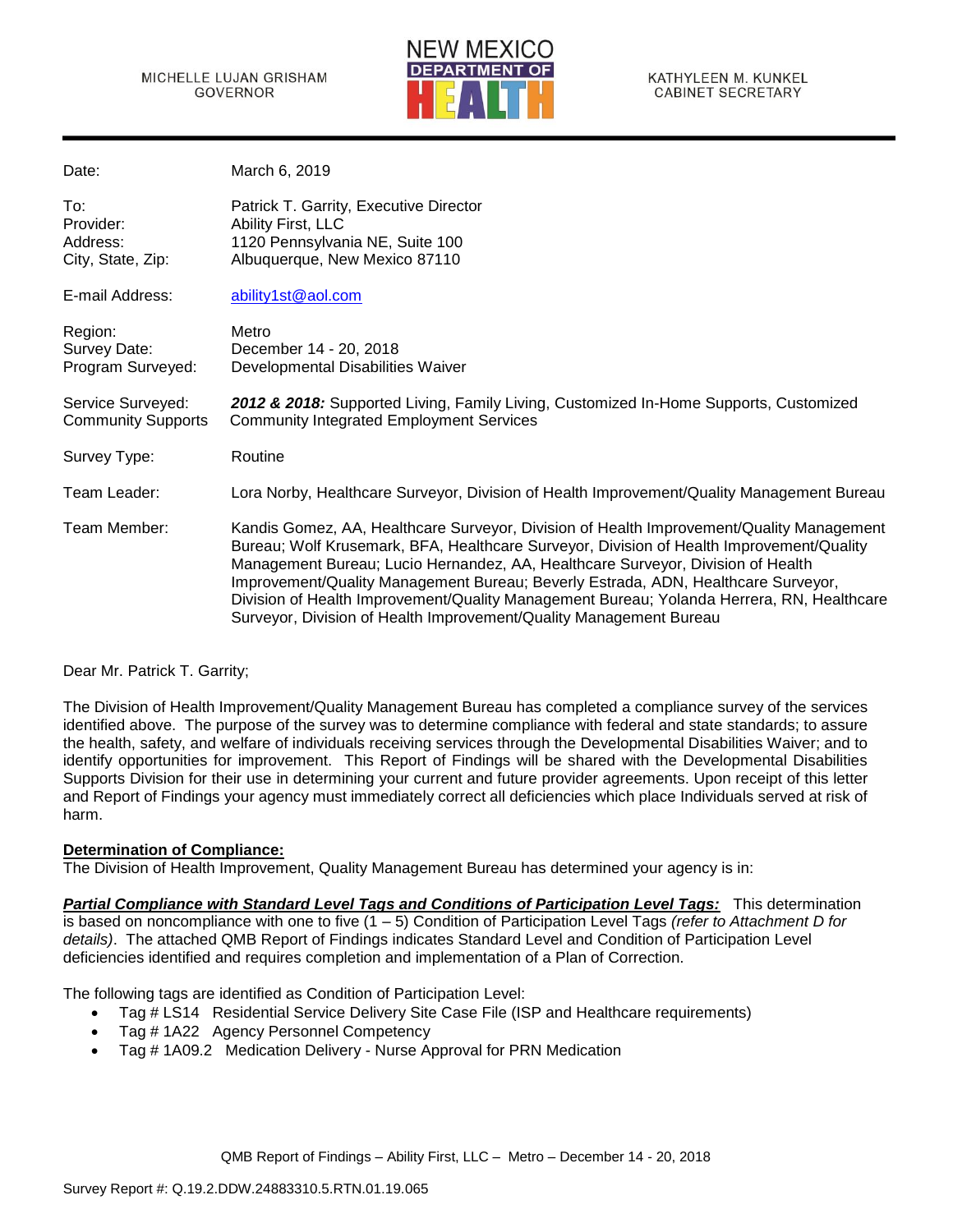The following tags are identified as Standard Level:

- Tag # 1A08.3 Administrative Case File Individual Service Plan/ISP Components
- Tag # 1A32 Administrative Case File Individual Service Plan Implementation
- Tag # 1A32.1 Administrative Case File: Individual Service Plan Implementation (Not Completed at Frequency)
- Tag # 1A32.2 Individual Service Plan Implementation (Residential Implementation)
- Tag # 1A38 Living Care Arrangement / Community Inclusion Reporting Requirements
- Tag # LS14.1 Residential Service Delivery Site Case File (Other Required Documentation)
- Tag # 1A20 Direct Support Personnel Training
- Tag # 1A37 Individual Specific Training
- Tag # 1A43.1 General Events Reporting Individual Reporting
- Tag # 1A08.2 Administrative Case File: Healthcare Requirements & Follow-up
- Tag # 1A09 Medication Delivery Routine Medication Administration
- Tag # 1A09.0 Medication Delivery Routine Medication Administration
- Tag # 1A09.1 Medication Delivery PRN Medication Administration
- Tag # 1A09.1.0 Medication Delivery PRN Medication Administration
- Tag # 1A15.2 Administrative Case File: Healthcare Documentation (Therap and Required Plans)
- Tag # LS25 Residential Health and Safety (Supported Living & Family Living)
- Tag # LS27 Family Living Reimbursement

### **Plan of Correction:**

The attached Report of Findings identifies the deficiencies found during your agency's on-site compliance review. You are required to complete and implement a Plan of Correction. Your agency has a total of 45 business days (10 business days to submit your POC for approval and 35 days to implement your *approved* Plan of Correction) from the receipt of this letter.

You were provided information during the exit meeting portion of your on-site survey. Please refer to this information (Attachment A) for specific instruction on completing your Plan of Correction. At a minimum your Plan of Correction should address the following for each Tag cited:

### **Corrective Action for Current Citation**:

• How is the deficiency going to be corrected? (i.e. obtained documents, retrain staff, individuals and/or staff no longer in service, void/adjusts completed, etc.) This can be specific to each deficiency cited or if possible an overall correction, i.e. all documents will be requested and filed as appropriate.

### **On-going Quality Assurance/Quality Improvement Processes:**

- What is going to be done on an ongoing basis? (i.e. file reviews, etc.)
- How many individuals is this going to effect? (i.e. percentage of individuals reviewed, number of files reviewed, etc.)
- How often will this be completed? (i.e. weekly, monthly, quarterly, etc.)
- Who is responsible? (responsible position within your agency)
- What steps will be taken if issues are found? (i.e. retraining, requesting documents, filing RORA, etc.)
- How is this integrated in your agency's QIS, QI Committee reviews and annual report?

### **Submission of your Plan of Correction:**

Please submit your agency's Plan of Correction in the available space on the two right-hand columns of the Report of Findings. *(See attachment "A" for additional guidance in completing the Plan of Correction)*.

Within 10 business days of receipt of this letter your agency Plan of Correction must be submitted to the parties below:

### **1. Quality Management Bureau, Attention: Amanda Castaneda, Plan of Correction Coordinator 1170 North Solano Suite D Las Cruces, New Mexico 88001**

### **2. Developmental Disabilities Supports Division Regional Office for region of service surveyed**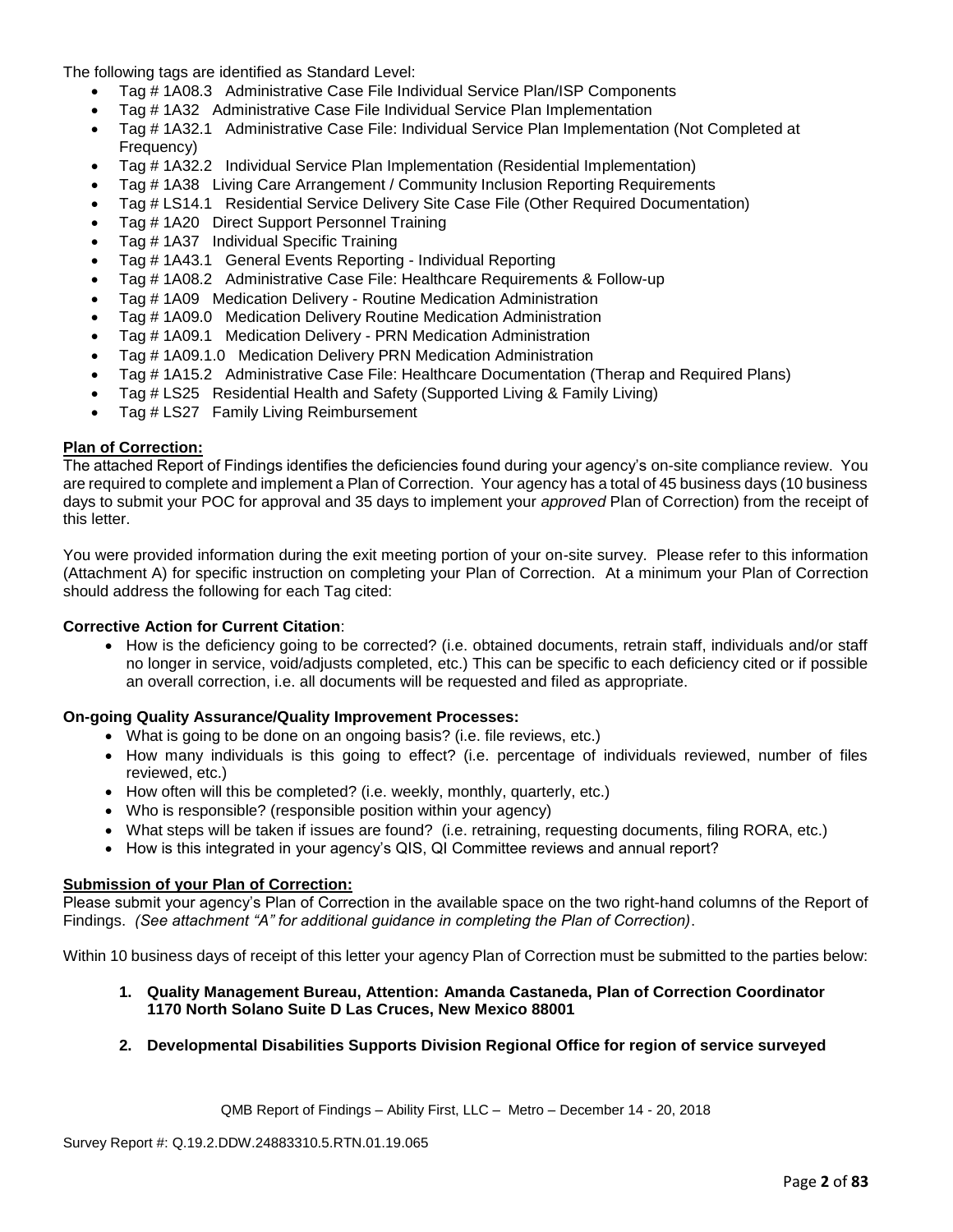Upon notification from QMB that your *Plan of Correction has been approved*, you must implement all remedies and corrective actions to come into compliance. If your Plan of Correction is denied, you must resubmit a revised plan as soon as possible for approval, as your POC approval and all remedies must be completed within 45 business days of the receipt of this letter.

Failure to submit your POC within the allotted 10 business days or complete and implement your Plan of Correction within the total 45 business days allowed may result in the imposition of a \$200 per day Civil Monetary Penalty until it is received, completed and/or implemented.

### **Billing Deficiencies:**

If you have deficiencies noted in this report of findings under the *Service Domain: Medicaid Billing/Reimbursement*, you must complete a "Void/Adjust" claim or remit the identified overpayment via a check within 30 calendar days of the date of this letter to HSD/OIG/PIU, *though this is not the preferred method of payment*. If you choose to pay via check, please include a copy of this letter with the payment. Make the check payable to the New Mexico Human Services Department and mail to:

> Attention: *Lisa Medina-Lujan* HSD/OIG/Program Integrity Unit 1474 Rodeo Road Santa Fe, New Mexico 87505

If you have questions and would like to speak with someone at HSD/OIG/PIU, please contact:

*Lisa Medina-Lujan [\(Lisa.medina-lujan@state.nm.us\)](mailto:Lisa.medina-lujan@state.nm.us) OR Jennifer Goble [\(Jennifer.goble2@state.nm.us\)](mailto:Jennifer.goble2@state.nm.us)*

Please be advised that there is a one-week lag period for applying payments received by check to Void/Adjust claims. During this lag period, your other claim payments may be applied to the amount you owe even though you have sent a refund, reducing your payment amount. For this reason, we recommend that you allow the system to recover the overpayment instead of sending in a check.

### **Request for Informal Reconsideration of Findings (IRF):**

If you disagree with a finding of deficient practice, you have 10 business days upon receipt of this notice to request an IRF. Submit your request for an IRF in writing to:

> Request for Informal Reconsideration of Findings 5301 Central Ave NE Suite #400 Albuquerque, NM 87108 Attention: IRF request

See Attachment "C" for additional guidance in completing the request for Informal Reconsideration of Findings. The request for an IRF will not delay the implementation of your Plan of Correction which must be completed within 45 total business days (10 business days to submit your POC for approval and 35 days to implement your *approved* Plan of Correction). Providers may not appeal the nature or interpretation of the standard or regulation, the team composition or sampling methodology. If the IRF approves the modification or removal of a finding, you will be advised of any changes.

Please call the Plan of Correction Coordinator Amanda Castaneda at 575-373-5716 if you have questions about the Report of Findings or Plan of Correction. Thank you for your cooperation and for the work you perform.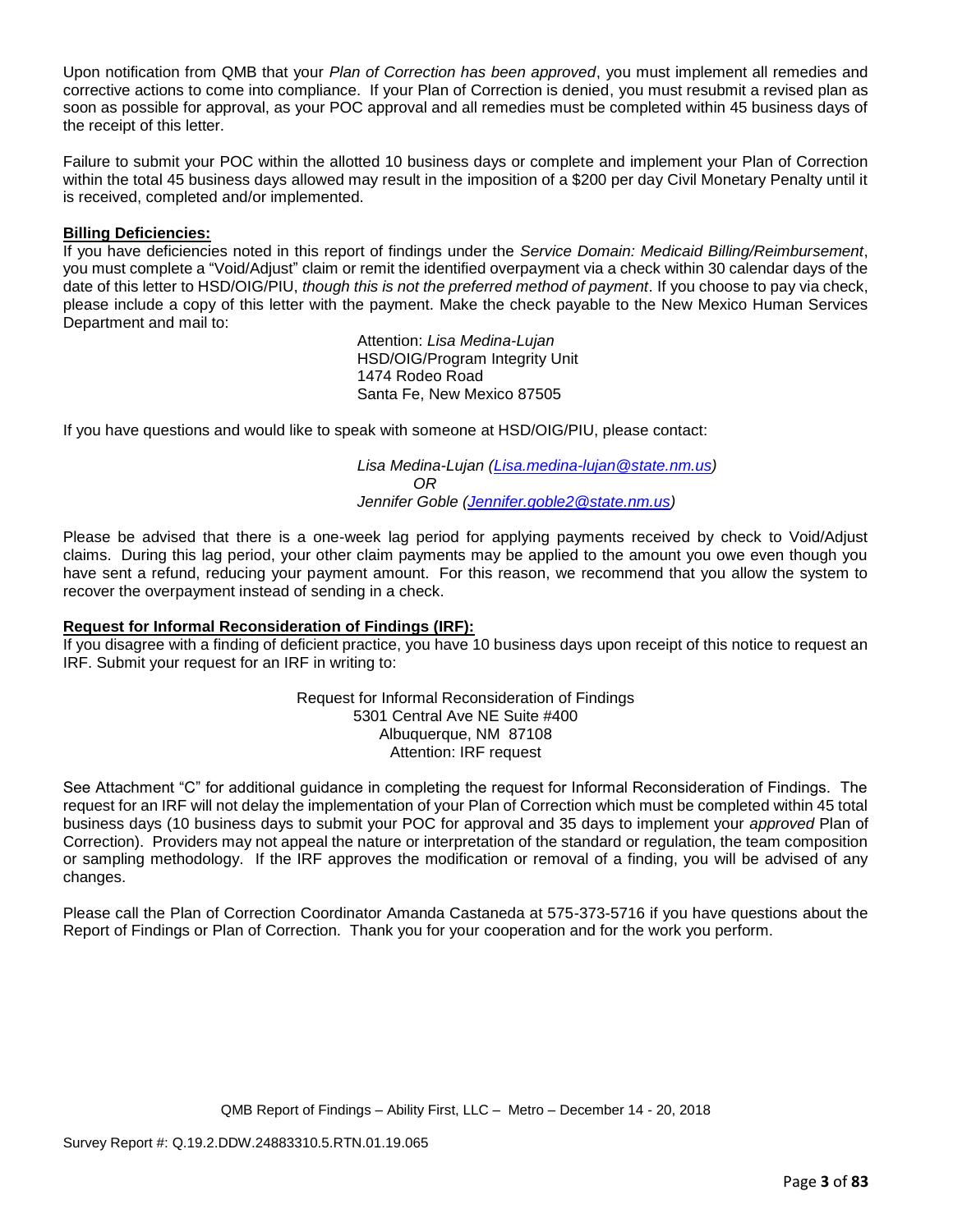Sincerely,

Lora Norby

Lora Norby Team Lead/Healthcare Surveyor Division of Health Improvement Quality Management Bureau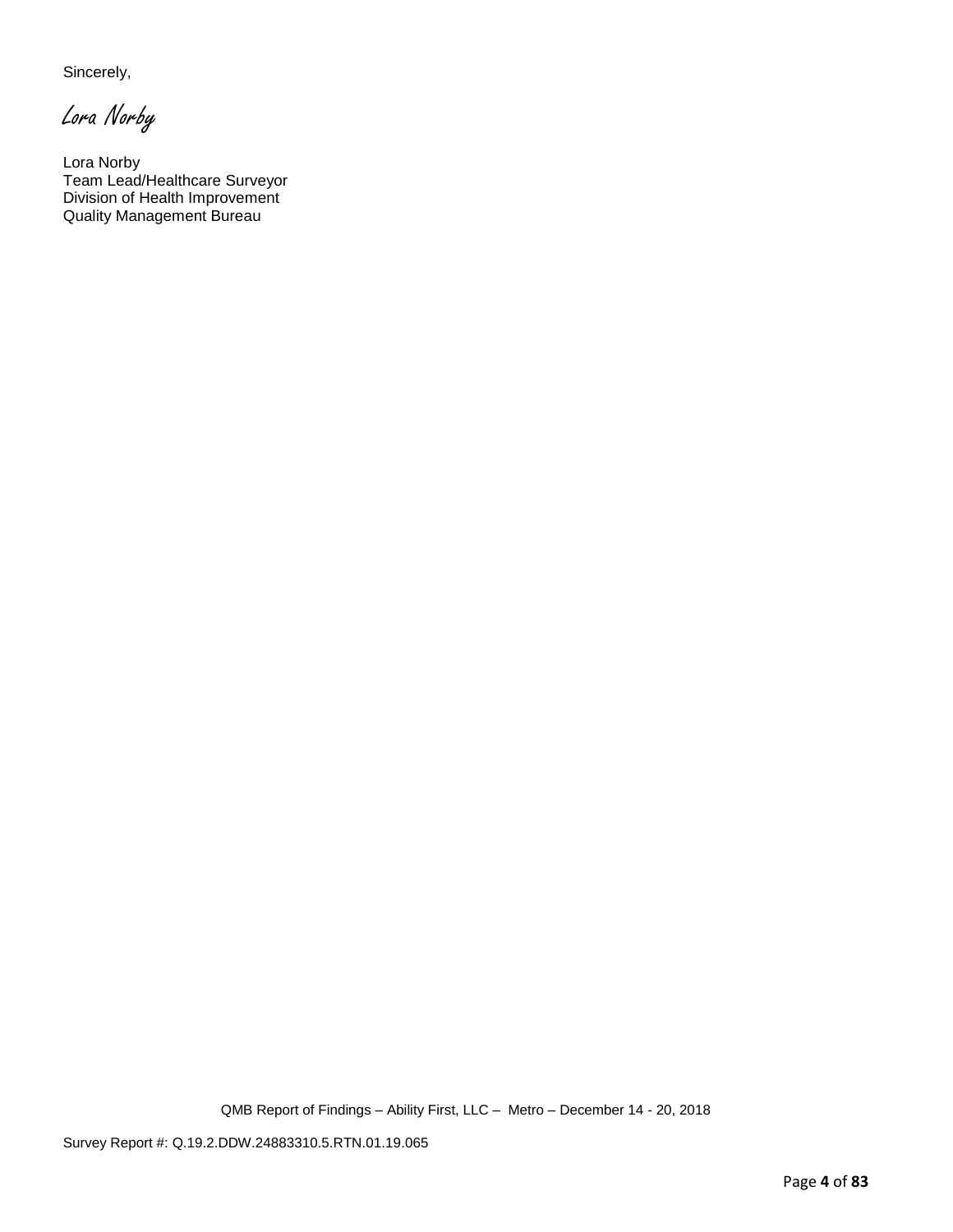### **Survey Process Employed:**

Administrative Review Start Date: December 14, 2018

Contact: **Ability First, LLC**

Patrick T. Garrity, Executive Director

 **DOH/DHI/QMB** Lora Norby, Team Lead/Healthcare Surveyor

On-site Entrance Conference Date: December 16, 2018

Present: **Ability First, LLC**

Patrick Garrity, Executive Director Brenda Resendiz, Service Coordinator Annette Pelaez, Service Coordinator Phillip Cordova, CIES / CCS Supervisor Suzanne Thompson, Business Manager Emily Garrity, Trainer Gabriela Rodriguez, Service Coordinator

 **DOH/DHI/QMB**

Wolf Krusemark, BFA, Healthcare Surveyor Yolanda Herrera, RN, Healthcare Surveyor

Exit Conference Date: December 20, 2018

Present: **Ability First, LLC**

Patrick Garrity, Executive Director Merlinda Romero, CIES Support Suzanne Thompson, Business Manager Annette Palaez, Service Coordinator Gabriela Rodriguez, Service Coordinator Brenda Resendiz, Service Coordinator Jennifer Reed, Registered Nurse Lyanne Gallegos, Service Coordinator

## **DOH/DHI/QMB**

Wolf Krusemark, BFA, Healthcare Surveyor Lucio Hernandez, AA, Healthcare Surveyor Yolanda Herrera, RN, Healthcare Surveyor

 **DDSD - Metro Regional Office**

Marie Velasco, Social Community Service Coordinator

Administrative Locations Visited 1

Total Sample Size 13

- 0 *Jackson Class Members*
- 13 Non-*Jackson* Class Members
- 4 Supported Living
- 8 Family Living
- 5 Customized Community Supports
- 5 Community Integrated Employment Services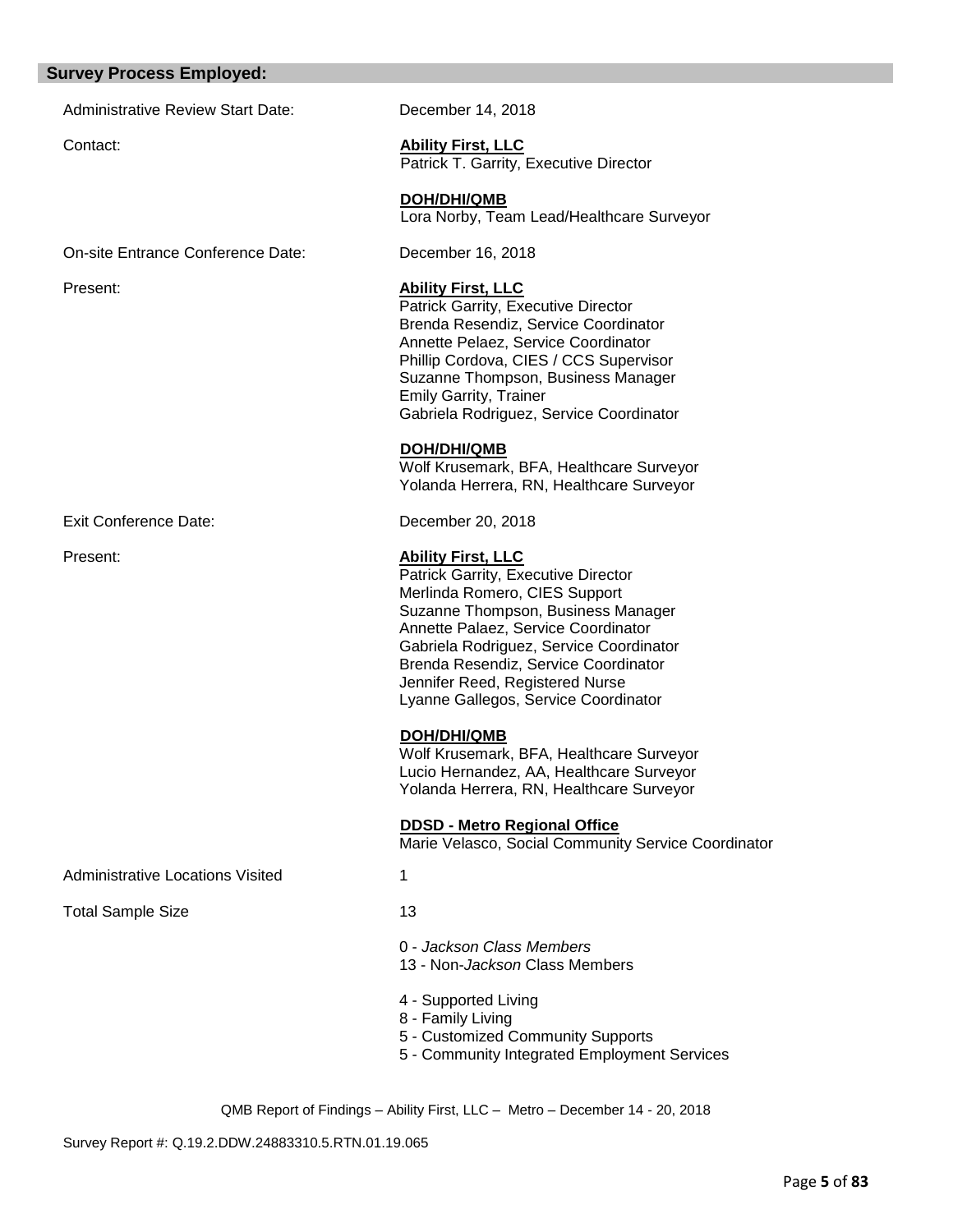|                                                                | 1 - Customized In-Home Supports                                                 |
|----------------------------------------------------------------|---------------------------------------------------------------------------------|
| <b>Total Homes Visited</b><br>❖ Supported Living Homes Visited | 11<br>3<br>Note: The following Individuals share a SL residence:<br>#8, 13<br>⋗ |
| <b>Family Living Homes Visited</b><br>❖                        | 8                                                                               |
| Persons Served Records Reviewed                                | 13                                                                              |
| Persons Served Interviewed                                     | 7                                                                               |
| Persons Served Observed                                        | 1 (One individual chose not to participate in the interview process)            |
| Persons Served Not Seen and/or Not Available 5                 |                                                                                 |
| Direct Support Personnel Interviewed                           | 18                                                                              |
| Direct Support Personnel Records Reviewed                      | 69                                                                              |
| Substitute Care/Respite Personnel<br><b>Records Reviewed</b>   | 21                                                                              |
| Service Coordinator Records Reviewed                           | 4                                                                               |
| Administrative Interviews                                      | 2                                                                               |

Administrative Processes and Records Reviewed:

- Medicaid Billing/Reimbursement Records for all Services Provided
- Accreditation Records
- Oversight of Individual Funds
- Individual Medical and Program Case Files, including, but not limited to:
	- o Individual Service Plans
	- o Progress on Identified Outcomes
	- o Healthcare Plans
	- o Medication Administration Records
	- o Medical Emergency Response Plans
	- o Therapy Evaluations and Plans
	- o Healthcare Documentation Regarding Appointments and Required Follow-Up
	- o Other Required Health Information
- Internal Incident Management Reports and System Process / General Events Reports
- Personnel Files, including nursing and subcontracted staff
- Staff Training Records, Including Competency Interviews with Staff
- Agency Policy and Procedure Manual
- Caregiver Criminal History Screening Records
- Consolidated Online Registry/Employee Abuse Registry
- Human Rights Committee Notes and Meeting Minutes
- Evacuation Drills of Residences and Service Locations
- Quality Assurance / Improvement Plan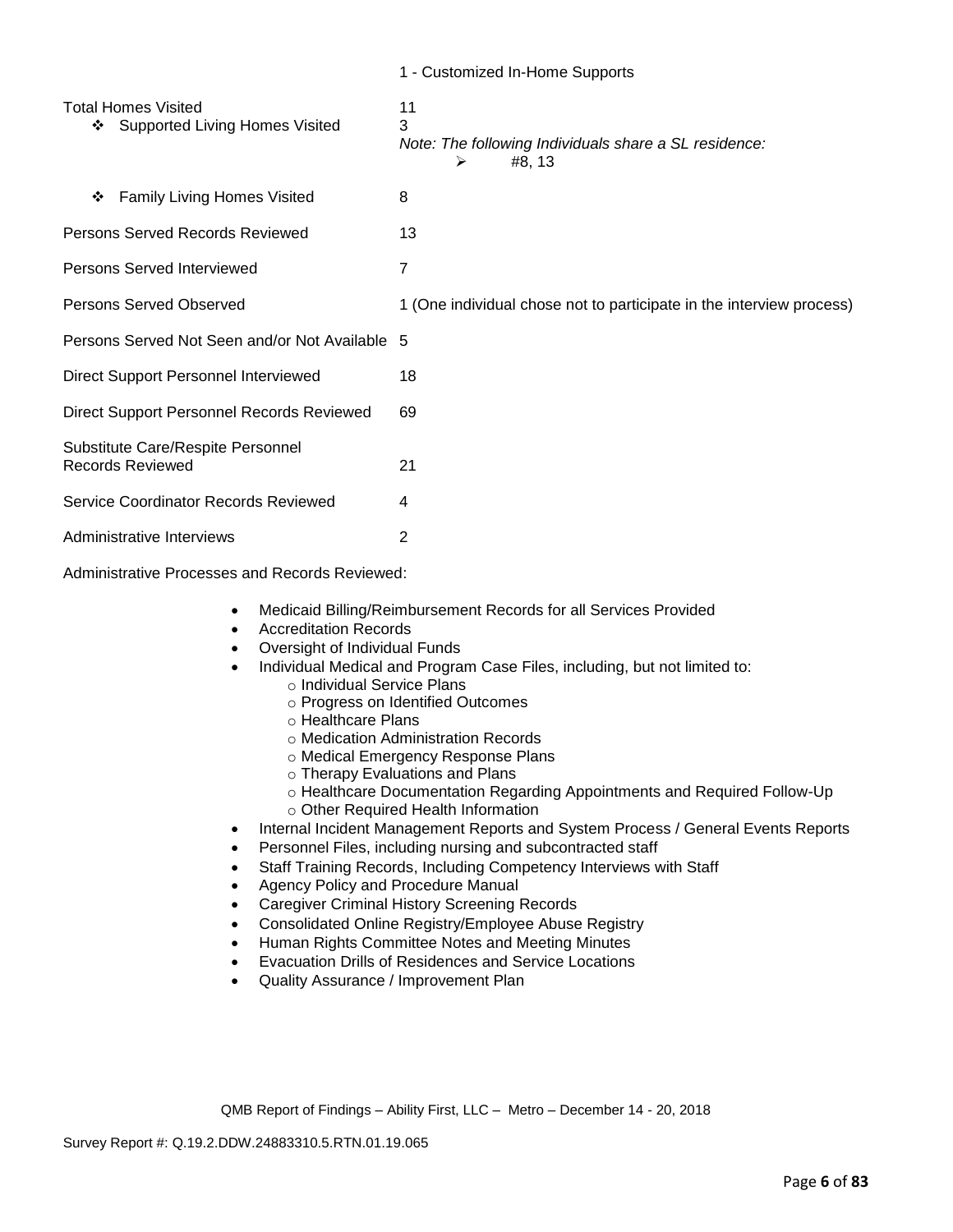CC: Distribution List: DOH - Division of Health Improvement

DOH - Developmental Disabilities Supports Division

DOH - Office of Internal Audit

HSD - Medical Assistance Division

NM Attorney General's Office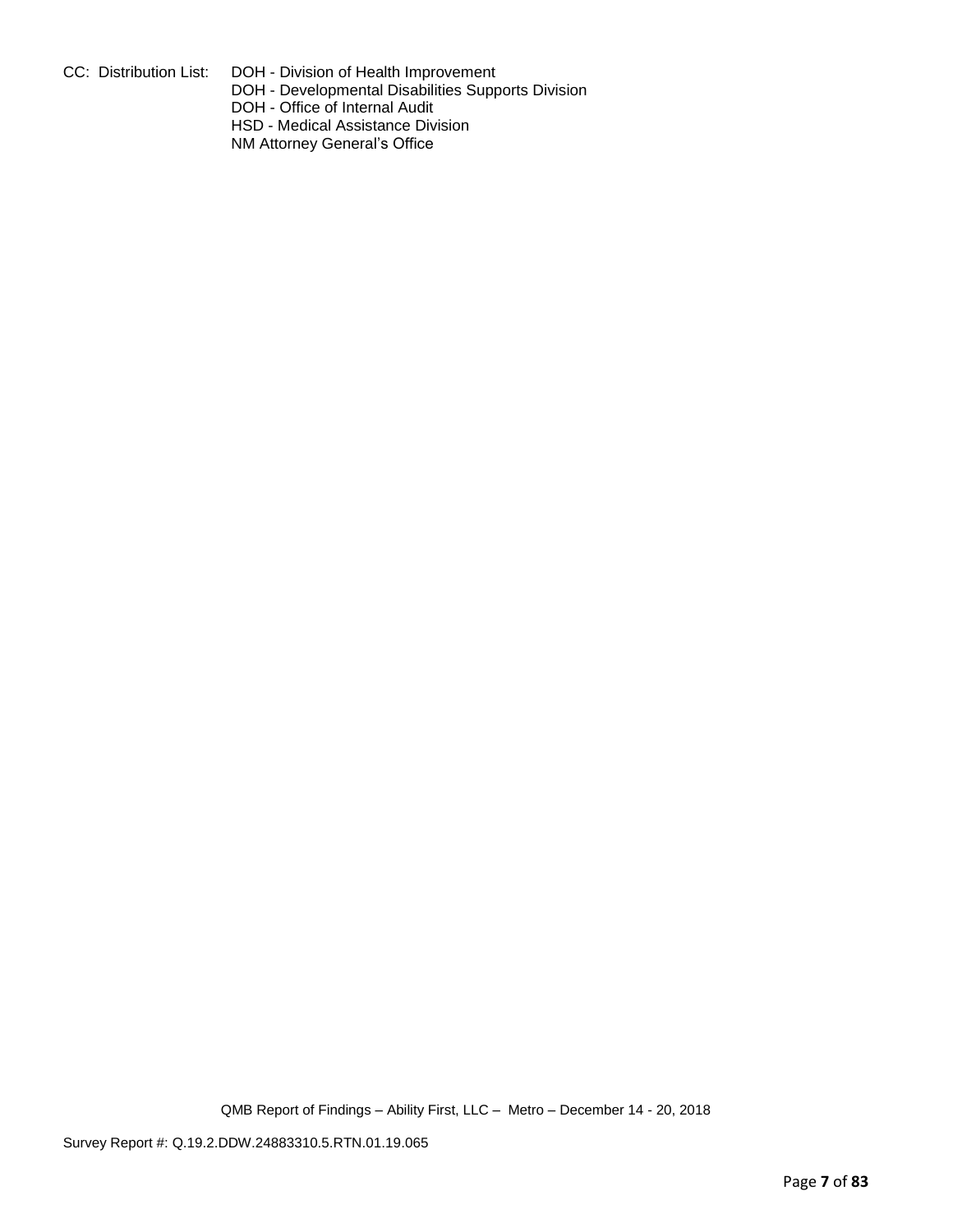## **Attachment A**

# **Provider Instructions for Completing the QMB Plan of Correction (POC) Process**

### *Introduction:*

After a QMB Compliance Survey, your QMB Report of Findings will be sent to you via e-mail.

Each provider must develop and implement a Plan of Correction (POC) that identifies specific quality assurance and quality improvement activities the agency will implement to correct deficiencies and prevent continued deficiencies and non-compliance.

Agencies must submit their Plan of Correction within ten (10) business days from the date you receive the QMB Report of Findings. (Providers who do not submit a POC within 10 business days may be referred to the DDSD Regional Office for purposes of contract management or the Internal Review Committee [IRC] for possible actions or sanctions).

Agencies must fully implement their approved Plan of Correction within 45 business days (10 business days to submit your POC for approval and 35 days to implement your approved Plan of Correction) from the date they receive the QMB Report of Findings. Providers who fail to complete a POC within the 45-business days allowed will be referred to the IRC for possible actions or sanctions.

If you have questions about the Plan of Correction process, call the Plan of Correction Coordinator at 575-373-5716 or email at AmandaE.Castaneda@state.nm.us. Requests for technical assistance must be requested through your Regional DDSD Office.

The POC process cannot resolve disputes regarding findings. If you wish to dispute a finding on the official Report of Findings, you must file an Informal Reconsideration of Findings (IRF) request within ten (10) business days of receiving your report. Please note that you must still submit a POC for findings that are in question (see Attachment C). *Instructions for Completing Agency POC:*

### *Required Content*

Your Plan of Correction should provide a step-by-step description of the methods to correct each deficient practice cited to prevent recurrence and information that ensures the regulation cited comes into and remains in compliance. The remedies noted in your POC are expected to be added to your Agency's required, annual Quality Assurance (QA) Plan.

If a deficiency has already been corrected since the on-site survey, the plan should state how it was corrected, the completion date (date the correction was accomplished), and how possible recurrence of the deficiency will be prevented.

*The following details should be considered when developing your Plan of Correction:*

#### *The Plan of Correction must address each deficiency cited in the Report of Findings unless otherwise noted with a "No Plan of Correction Required statement." The Plan of Correction must address the five (5) areas listed below:*

- 1. How the specific and realistic corrective action will be accomplished for individuals found to have been affected by the deficient practice.
- 2. How the agency will identify other individuals who have the potential to be affected by the same deficient practice, and how the agency will act to protect those individuals in similar situations.
- 3. What Quality Assurance measures will be put into place and what systemic changes made to ensure the deficient practice will not recur.
- 4. Indicate how the agency plans to monitor its performance to make certain solutions are sustained. The agency must develop a QA plan for ensuring correction is achieved and sustained. This QA plan must be implemented and the corrective action is evaluated for its effectiveness. The plan of correction is integrated into the agency quality assurance system; and
- 5. Include dates when corrective actions will be completed. The corrective action completion dates must be acceptable to the State.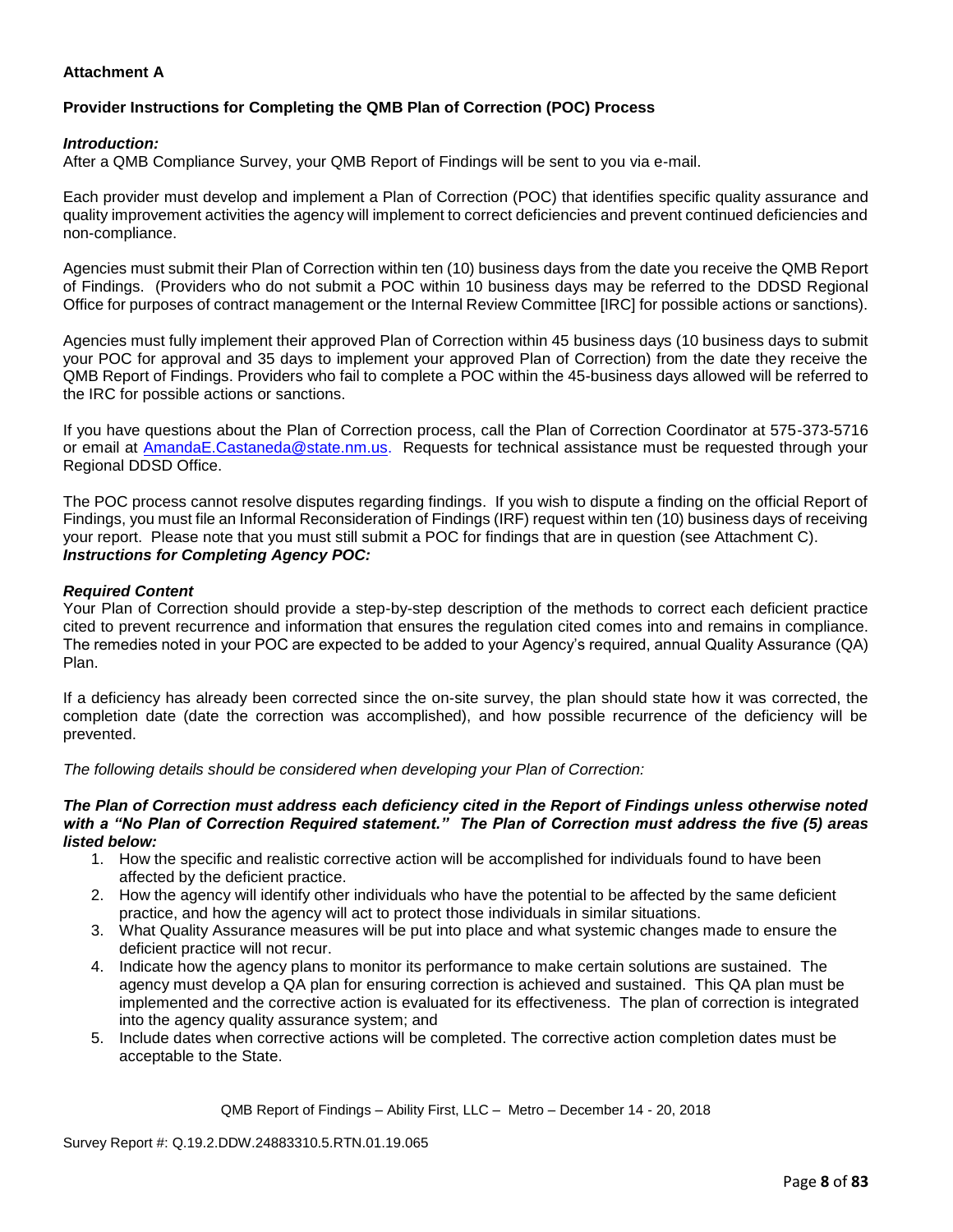*The following details should be considered when developing your Plan of Correction:*

- Details about how and when Individual Served, agency personnel and administrative and service delivery site files are audited by agency personnel to ensure they contain required documents;
- Information about how medication administration records are reviewed to verify they contain all required information before they are distributed to service sites, as they are being used, and after they are completed;
- Your processes for ensuring that all required agency personnel are trained on required DDSD required trainings;
- How accuracy in billing/reimbursement documentation is assured;
- How health, safety is assured;
- For Case Management providers, how Individual Service Plans are reviewed to verify they meet requirements, how the timeliness of level of care (LOC) packet submissions and consumer visits are tracked;
- Your process for gathering, analyzing and responding to quality data indicators; and,
- Details about Quality Targets in various areas, current status, analyses about why targets were not met, and remedies implemented.

*Note:* **Instruction or in-service of staff alone may not be a sufficient plan of correction.** This is a good first step toward correction, but additional steps must be taken to ensure the deficiency is corrected and will not recur.

### *Completion Dates*

- The plan of correction must include a **completion date** (entered in the far right-hand column) for each finding. Be sure the date is **realistic** in the amount of time your Agency will need to correct the deficiency; not to exceed 45 total business days.
- Direct care issues should be corrected immediately and monitored appropriately.
- Some deficiencies may require a staged plan to accomplish total correction.
- Deficiencies requiring replacement of equipment, etc., may require more time to accomplish correction but should show reasonable time frames.

### *Initial Submission of the Plan of Correction Requirements*

- 1. The Plan of Correction must be completed on the official QMB Survey Report of Findings/Plan of Correction Form and received by QMB within ten (10) business days from the date you received the report of findings.
- 2. For questions about the POC process, call the POC Coordinator, Amanda Castaneda at 575-373-5716 or email at AmandaE.Castaneda@state.nm.us for assistance.
- 3. For Technical Assistance (TA) in developing or implementing your POC, contact your Regional DDSD Office.
- 4. Submit your POC to Amanda Castaneda, POC Coordinator in any of the following ways:
	- a. Electronically at AmandaE.Castaneda@state.nm.us *(preferred method)*
	- b. Fax to 575-528-5019, or
	- c. Mail to POC Coordinator, 1170 North Solano Ste D, Las Cruces, New Mexico 88001
- 5. *Do not submit supporting documentation* (evidence of compliance) to QMB *until after* your POC has been approved by the QMB.
- 6. QMB will notify you when your POC has been "approved" or "denied."
	- a. During this time, whether your POC is "approved," or "denied," you will have a maximum of 45-business days from the date of receipt of your Report of Findings to correct all survey deficiencies.
	- b. If your POC is denied, it must be revised and resubmitted as soon as possible, as the 45-business day limit is in effect.
	- c. If your POC is denied a second time your agency may be referred to the Internal Review Committee.
	- d. You will receive written confirmation when your POC has been approved by QMB and a final deadline for completion of your POC.
	- e. Please note that all POC correspondence will be sent electronically unless otherwise requested.
- 7. Failure to submit your POC within 10 business days without prior approval of an extension by QMB will result in a referral to the Internal Review Committee and the possible implementation of monetary penalties and/or sanctions.

## *POC Document Submission Requirements*

QMB Report of Findings – Ability First, LLC – Metro – December 14 - 20, 2018

Survey Report #: Q.19.2.DDW.24883310.5.RTN.01.19.065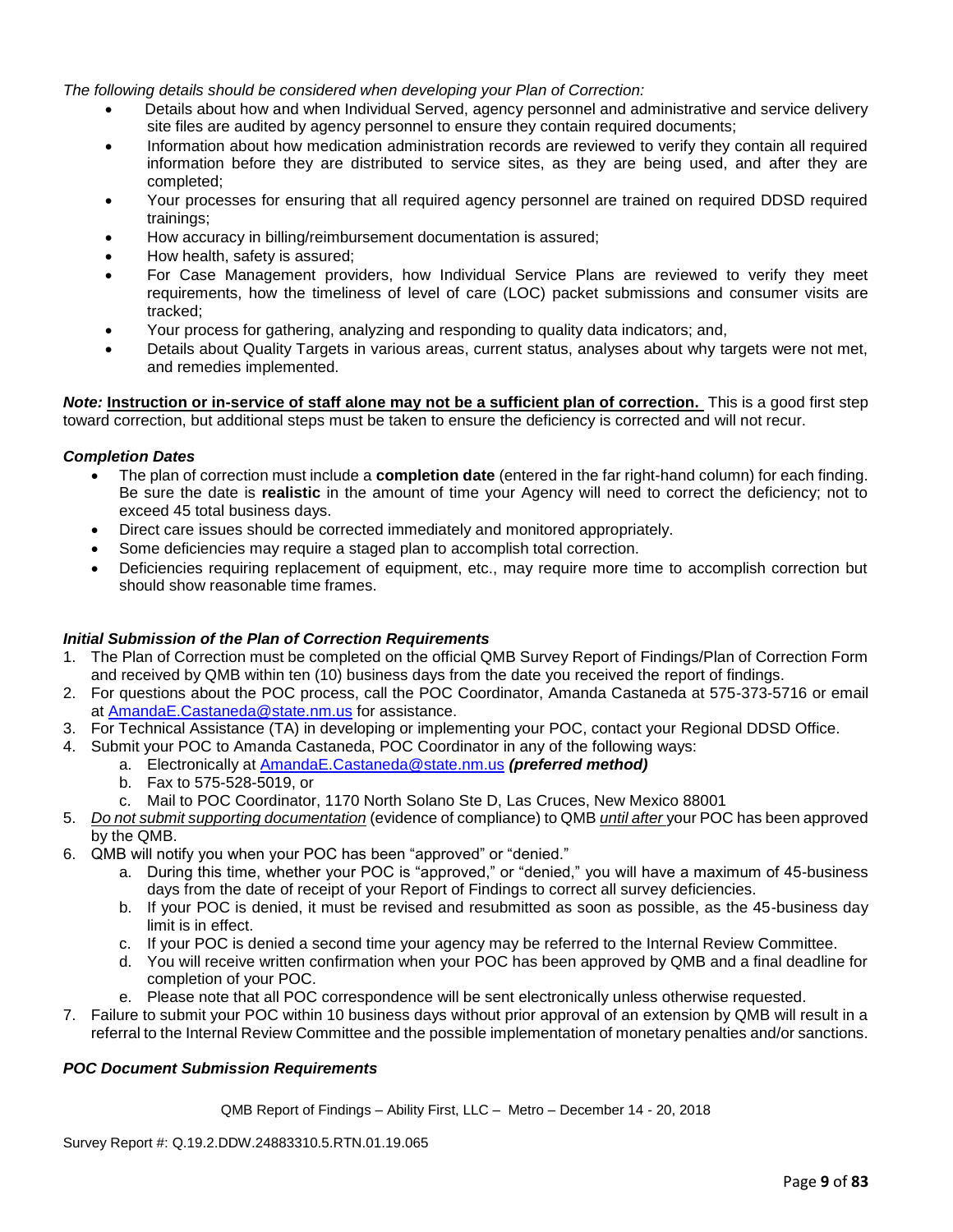Once your POC has been approved by the QMB Plan of Correction Coordinator you must submit copies of documents as evidence that all deficiencies have been corrected, as follows.

- 1. Your internal documents are due within a *maximum* of 45-business days of receipt of your Report of Findings.
- 2. It is preferred that you submit your documents via USPS or other carrier (scanned and saved to CD/DVD disc, flash drive, etc.). If documents containing HIPAA Protected Health Information (PHI) documents must be submitted through S-Comm (Therap), Fax or Postal System, do not send PHI directly to NMDOH email accounts. If the documents do not contain protected Health information (PHI) then you may submit your documents electronically scanned and attached to e-mails.
- 3. All submitted documents *must be annotated*; please be sure the tag numbers and Identification numbers are indicated on each document submitted. Documents which are not annotated with the Tag number and Identification number may not be accepted.
- 4. Do not submit original documents; Please provide copies or scanned electronic files for evidence. Originals must be maintained in the agency file(s) per DDSD Standards.
- 5. In lieu of some documents, you may submit copies of file or home audit forms that clearly indicate cited deficiencies have been corrected, other attestations of correction must be approved by the Plan of Correction Coordinator prior to their submission.
- 6. When billing deficiencies are cited, you must provide documentation to justify billing and/or void and adjust forms submitted to Xerox State Healthcare, LLC for the deficiencies cited in the Report of Findings.

**Revisions, Modifications or Extensions to your Plan of Correction (post QMB approval) must be made in writing and submitted to the Plan of Correction Coordinator, prior to the due date and are approved on a case-by-case basis. No changes may be made to your POC or the timeframes for implementation without written approval of the POC Coordinator.**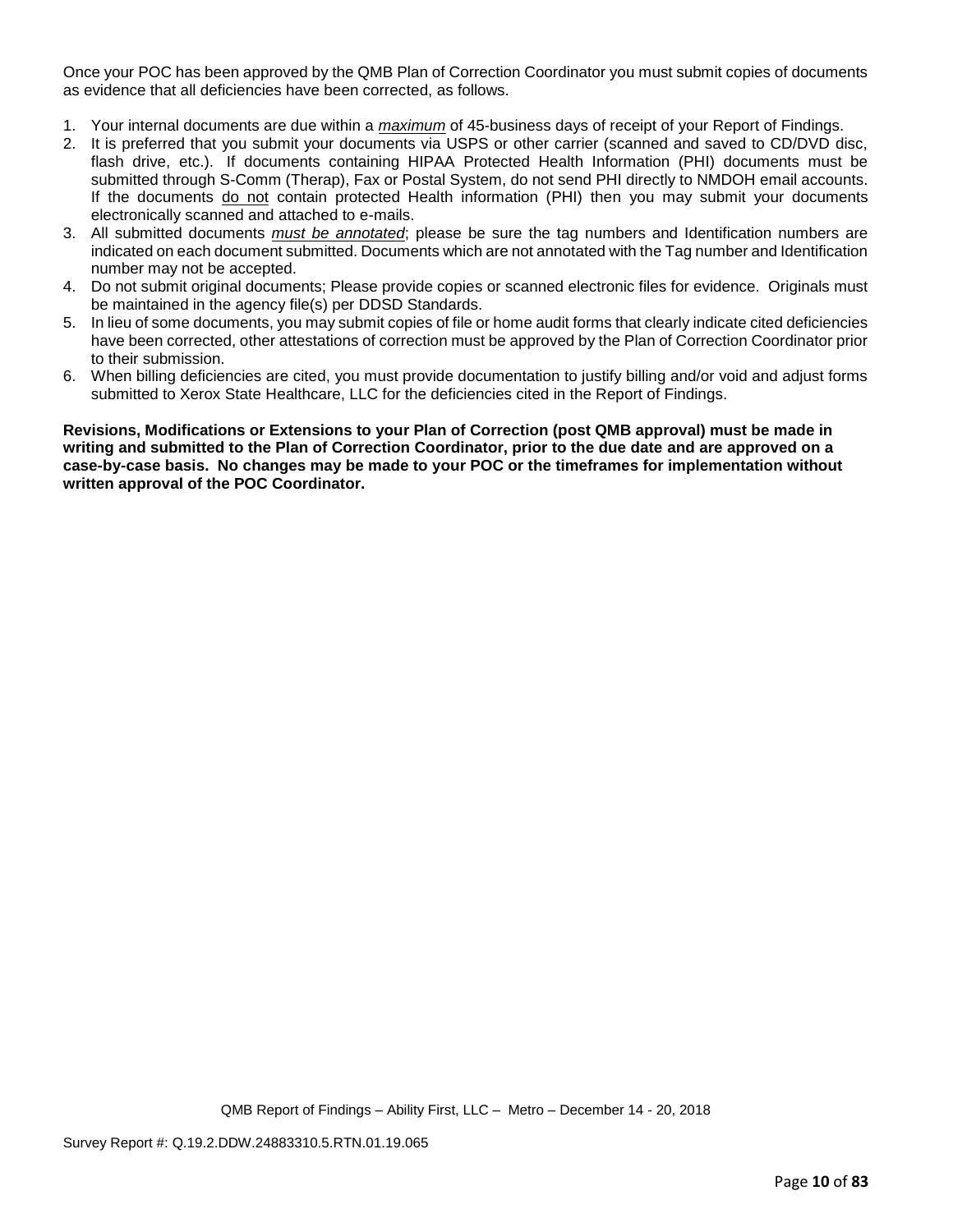### **Department of Health, Division of Health Improvement QMB Determination of Compliance Process**

The Division of Health Improvement, Quality Management Bureau (QMB) surveys compliance of the Developmental Disabilities Waiver (DDW) standards and other state and federal regulations. For the purpose of the LCA / CI survey the CMS waiver assurances have been grouped into four (4) Service Domains: Plan of Care (ISP Implementation); Qualified Providers; Health, Welfare and Safety; and Administrative Oversight (note that Administrative Oversight listed in this document is not the same as the CMS assurance of Administrative Authority. Used in this context it is related to the agency's operational policies and procedures, Quality Assurance system and Medicaid billing and reimbursement processes.)

The QMB Determination of Compliance process is based on provider compliance or non-compliance with standards and regulations identified during the on-site survey process and as reported in the QMB Report of Findings. All areas reviewed by QMB have been agreed to by DDSD and DHI/QMB and are reflective of CMS requirements. All deficiencies (non-compliance with standards and regulations) are identified and cited as either a Standard level deficiency or a Condition of Participation level deficiency in the QMB Reports of Findings. All deficiencies require corrective action when non-compliance is identified.

Each deficiency in your Report of Findings has been predetermined to be a Standard Level Deficiency, a Condition of Participation Level Deficiency, if below 85% compliance or a non-negotiable Condition of Participation Level Deficiency. Your Agency's overall Compliance Determination is based on a Scope and Severity Scale which takes into account the number of Standard and Condition Level Tags cited as well as the percentage of Individuals affected in the sample.

## **Conditions of Participation (CoPs)**

CoPs are based on the Centers for Medicare and Medicaid Services, Home and Community-Based Waiver required assurances, in addition to the New Mexico Developmental Disability Waiver (DDW) Service Standards. The Division of Health Improvement (DHI), in conjunction with the Developmental Disability Support Division (DDSD), has identified certain deficiencies that have the potential to be a Condition of Participation Level, if the tag falls below 85% compliance based on the number of people affected. Additionally, there are what are called nonnegotiable Conditions of Participation, regardless if one person or multiple people are affected. In this context, a CoP is defined as an essential / fundamental regulation or standard, which when out of compliance directly affects the health and welfare of the Individuals served. If no deficiencies within a Tag are at the level of a CoP, it is cited as a Standard Level Deficiency.

## *Service Domains and CoPs for Living Care Arrangements and Community Inclusion are as follows:*

**Service Domain: Service Plan: ISP Implementation -** *Services are delivered in accordance with the service plan, including type, scope, amount, duration and frequency specified in the service plan.*

### **Potential Condition of Participation Level Tags, if compliance is below 85%:**

- **1A08.3 –** Administrative Case File: Individual Service Plan / ISP Components
- **1A32 –** Administrative Case File: Individual Service Plan Implementation
- **LS14 –** Residential Service Delivery Site Case File (ISP and Healthcare Requirements)
- **IS14 –** CCS / CIES Service Delivery Site Case File (ISP and Healthcare Requirements)

**Service Domain: Qualified Providers -** *The State monitors non-licensed/non-certified providers to assure adherence to waiver requirements. The State implements its policies and procedures for verifying that provider training is conducted in accordance with State requirements and the approved waiver.*

## **Potential Condition of Participation Level Tags, if compliance is below 85%:**

QMB Report of Findings – Ability First, LLC – Metro – December 14 - 20, 2018

Survey Report #: Q.19.2.DDW.24883310.5.RTN.01.19.065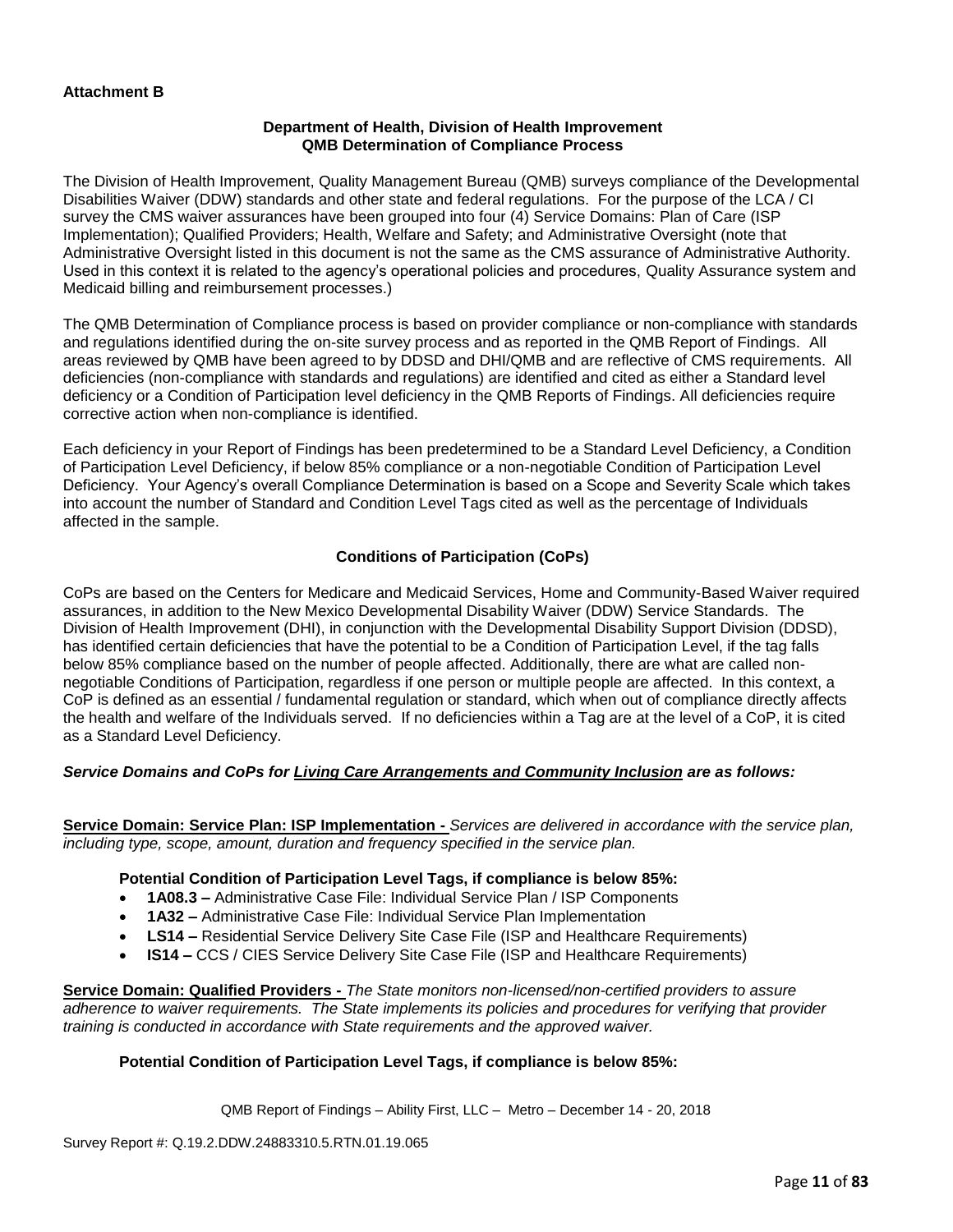- **1A20 -** Direct Support Personnel Training
- **1A22 -** Agency Personnel Competency
- **1A37 –** Individual Specific Training

## **Non-Negotiable Condition of Participation Level Tags (one or more Individuals are cited):**

- **1A25.1 –** Caregiver Criminal History Screening
- **1A26.1 –** Consolidated On-line Registry Employee Abuse Registry

**Service Domain: Health, Welfare and Safety -** *The State, on an ongoing basis, identifies, addresses and seeks to prevent occurrences of abuse, neglect and exploitation. Individuals shall be afforded their basic human rights. The provider supports individuals to access needed healthcare services in a timely manner.*

### **Potential Condition of Participation Level Tags, if compliance is below 85%:**

- **1A08.2 –** Administrative Case File: Healthcare Requirements & Follow-up
- **1A09 –** Medication Delivery Routine Medication Administration
- **1A09.1 –** Medication Delivery PRN Medication Administration
- **1A15.2 –** Administrative Case File: Healthcare Documentation (Therap and Required Plans)

### **Non-Negotiable Condition of Participation Level Tags (one or more Individuals are cited):**

- **1A05 –** General Requirements / Agency Policy and Procedure Requirements
- **1A07 –** Social Security Income (SSI) Payments
- **1A09.2 –** Medication Delivery Nurse Approval for PRN Medication
- **1A15 –** Healthcare Documentation Nurse Availability
- **1A31 –** Client Rights/Human Rights
- **LS25.1 –** Residential Reqts. (Physical Environment Supported Living / Family Living / Intensive Medical Living)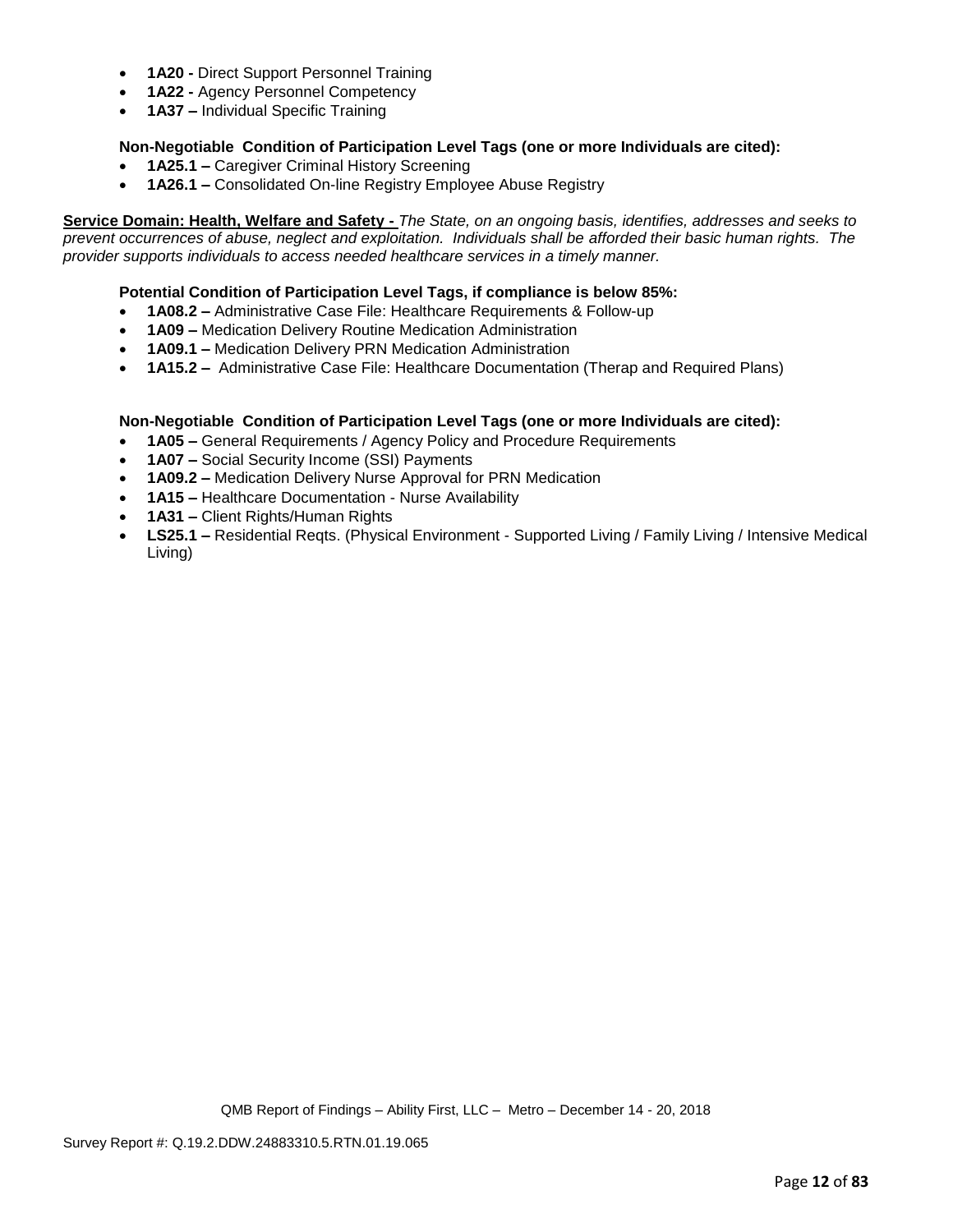# **Attachment C**

### **Guidelines for the Provider Informal Reconsideration of Finding (IRF) Process**

### **Introduction:**

Throughout the QMB Survey process, surveyors are openly communicating with providers. Open communication means surveyors have clarified issues and/or requested missing information before completing the review through the use of the signed/dated "Document Request," or "Administrative Needs," etc. forms. Regardless, there may still be instances where the provider disagrees with a specific finding. Providers may use the following process to informally dispute a finding.

### **Instructions:**

- 1. The Informal Reconsideration of the Finding (IRF) request must be received in writing to the QMB Deputy Bureau Chief **within 10 business days** of receipt of the final Report of Findings.
- 2. The written request for an IRF *must* be completed on the QMB Request for Informal Reconsideration of Finding form available on the QMB website: <https://nmhealth.org/about/dhi/cbp/irf/>
- 3. The written request for an IRF must specify in detail the request for reconsideration and why the finding is inaccurate.
- 4. The IRF request must include all supporting documentation or evidence.
- 5. If you have questions about the IRF process, email the IRF Chairperson, Crystal Lopez-Beck a[t Crystal.Lopez-](mailto:Crystal.Lopez-Beck@state.nm.us)[Beck@state.nm.us](mailto:Crystal.Lopez-Beck@state.nm.us) for assistance.

### **The following limitations apply to the IRF process:**

- The written request for an IRF and all supporting evidence must be received within 10 business days.
- Findings based on evidence requested during the survey and not provided may not be subject to reconsideration.
- The supporting documentation must be new evidence not previously reviewed or requested by the survey team.
- Providers must continue to complete their Plan of Correction during the IRF process
- Providers may not request an IRF to challenge the sampling methodology.
- Providers may not request an IRF based on disagreement with the nature of the standard or regulation.
- Providers may not request an IRF to challenge the team composition.
- Providers may not request an IRF to challenge the DHI/QMB determination of compliance or the length of their DDSD provider contract.

A Provider forfeits the right to an IRF if the request is not received within 10 business days of receiving the report and/or does not include all supporting documentation or evidence to show compliance with the standards and regulations.

The IRF Committee will review the request; the Provider will be notified in writing of the ruling; no face-to-face meeting will be conducted.

When a Provider requests that a finding be reconsidered, it does not stop or delay the Plan of Correction process. **Providers must continue to complete the Plan of Correction, including the finding in dispute regardless of the IRF status.** If a finding is removed or modified, it will be noted and removed or modified from the Report of Findings. It should be noted that in some cases a Plan of Correction may be completed prior to the IRF process being completed. The provider will be notified in writing on the decisions of the IRF committee.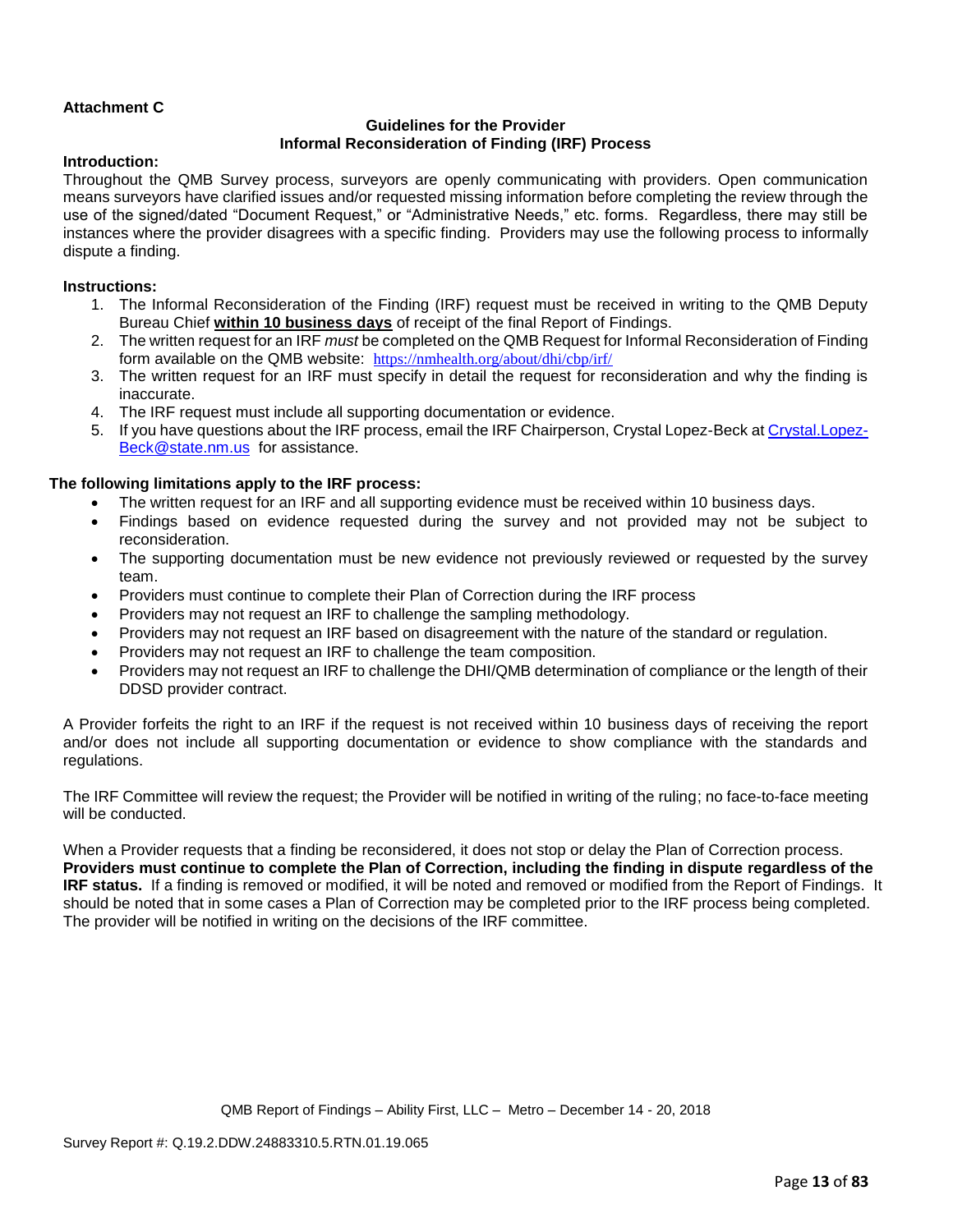### **Attachment D**

### **QMB Determinations of Compliance**

### **Compliance:**

The QMB determination of *Compliance* indicates that a provider has either no deficiencies found during a survey or that no deficiencies at the Condition of Participation Level were found. The agency has obtained a level of compliance such that there is a minimal potential for harm to individuals' health and safety. To qualify for a determination of *Compliance*, the provider must have received no Conditions of Participation Level Deficiencies and have a minimal number of Individuals on the sample affected by the findings indicated in the Standards Level Tags.

### **Partial-Compliance with Standard Level Tags:**

The QMB determination of *Partial-Compliance with Standard Level Tags* indicates that a provider is in compliance with all Condition of Participation Level deficiencies but is out of compliance with a certain percentage of Standard Level deficiencies. This partial-compliance, if not corrected, may result in a negative outcome or the potential for more than minimal harm to individuals' health and safety. There are two ways to receive a determination of Partial Compliance with Standard Level Tags:

- 1. Your Report of Findings includes 16 or fewer Standards Level Tags with between 75% and 100% of the survey sample affected in any tag.
- 2. Your Report of Findings includes 17 or more Standard Level Tags with between 50% to 74% of the survey sample affected in any tag.

### **Partial-Compliance with Standard Level Tags and Condition of Participation Level Tags:**

The QMB determination of *Partial-Compliance with Standard Level Tags and Condition of Participation Level Tags*  indicates that a provider is out of compliance with one to five  $(1 - 5)$  Condition of Participation Level Tags. This partial-compliance, if not corrected, may result in a serious negative outcome or the potential for more than minimal harm to individuals' health and safety.

### **Non-Compliance:**

The QMB determination of *Non-Compliance* indicates a provider is significantly out of compliance with both Standard Level deficiencies and Conditions of Participation level deficiencies. This non-compliance, if not corrected, may result in a serious negative outcome or the potential for more than minimal harm to individuals' health and safety. There are three ways an agency can receive a determination of Non-Compliance:

- 1. Your Report of Findings includes 17 or more Standard Level Tags with 0 to 5 Condition of Participation Level Tags with 75% to 100% of the survey sample affected in any tag.
- 2. Your Report of Findings includes any amount of Standard Level Tags with 6 or more Condition of Participation Level Tags.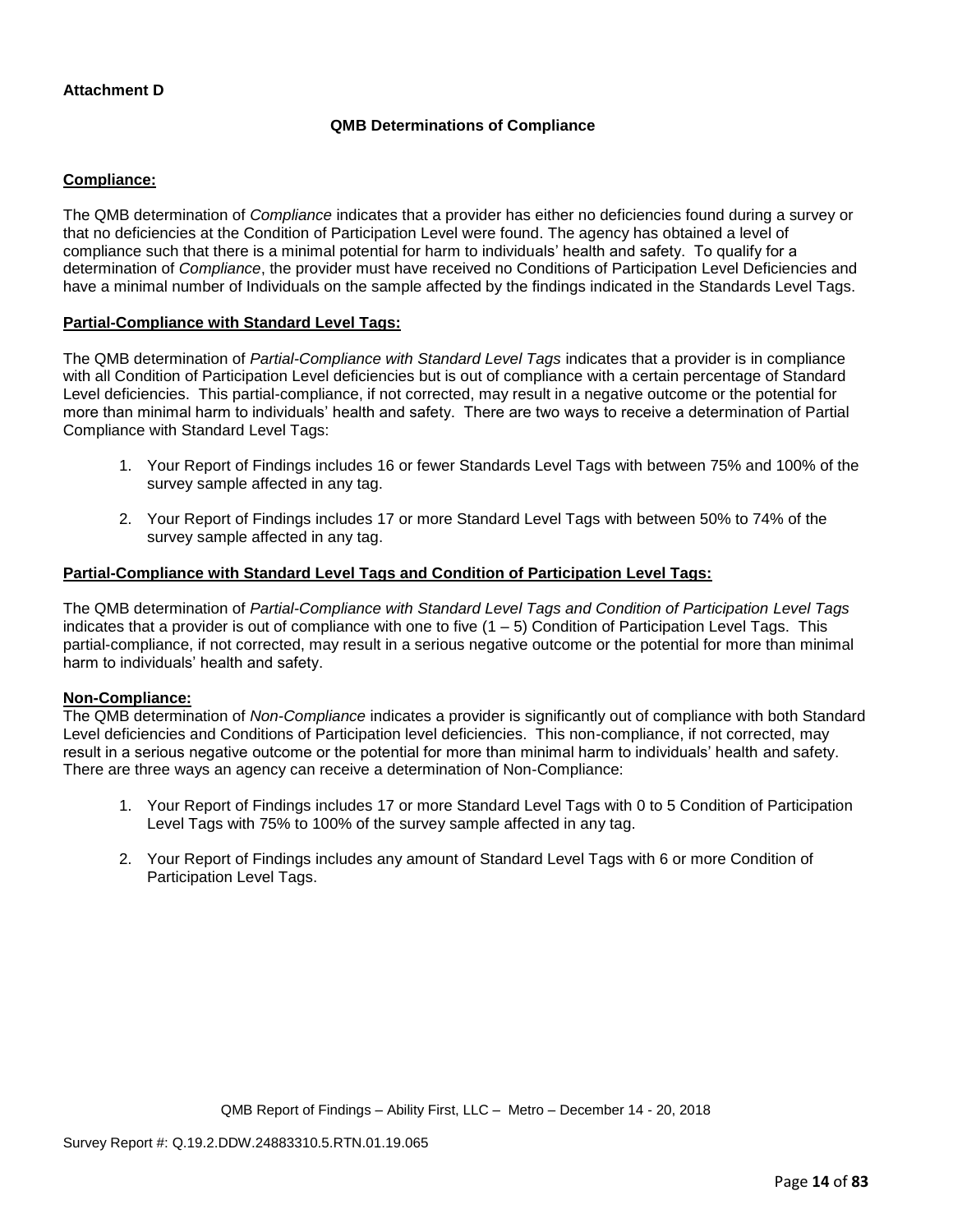| Compliance                                                                                                    | Weighting                                                                                                                   |                                                                                                                               |                                                                                                                               |                                                                                                                           |                                                                                                                                |                                                                                                                               |                                                                                                               |
|---------------------------------------------------------------------------------------------------------------|-----------------------------------------------------------------------------------------------------------------------------|-------------------------------------------------------------------------------------------------------------------------------|-------------------------------------------------------------------------------------------------------------------------------|---------------------------------------------------------------------------------------------------------------------------|--------------------------------------------------------------------------------------------------------------------------------|-------------------------------------------------------------------------------------------------------------------------------|---------------------------------------------------------------------------------------------------------------|
| <b>Determination</b>                                                                                          |                                                                                                                             | LOW                                                                                                                           |                                                                                                                               | <b>MEDIUM</b>                                                                                                             |                                                                                                                                |                                                                                                                               | <b>HIGH</b>                                                                                                   |
| Standard Level<br>Tags:                                                                                       | up to 16                                                                                                                    | 17 or more                                                                                                                    | up to 16                                                                                                                      | 17 or more                                                                                                                | <b>Any Amount</b>                                                                                                              | 17 or more                                                                                                                    | <b>Any Amount</b>                                                                                             |
|                                                                                                               | and                                                                                                                         | and                                                                                                                           | and                                                                                                                           | and                                                                                                                       | And/or                                                                                                                         | and                                                                                                                           | And/or                                                                                                        |
| COP Level Tags:                                                                                               | 0 COP                                                                                                                       | $0 \overline{C}$ OP                                                                                                           | 0 COP                                                                                                                         | $0$ COP                                                                                                                   | 1 to 5 COP                                                                                                                     | 0 to 5 CoPs                                                                                                                   | 6 or more<br><b>COP</b>                                                                                       |
|                                                                                                               | and                                                                                                                         | and                                                                                                                           | and                                                                                                                           | and                                                                                                                       |                                                                                                                                | and                                                                                                                           |                                                                                                               |
| Sample Affected:                                                                                              | 0 to 74%                                                                                                                    | 0 to 49%                                                                                                                      | 75 to 100%                                                                                                                    | 50 to 74%                                                                                                                 |                                                                                                                                | 75 to 100%                                                                                                                    |                                                                                                               |
| " $Non-$<br>Compliance"                                                                                       |                                                                                                                             |                                                                                                                               |                                                                                                                               |                                                                                                                           |                                                                                                                                | 17 or more<br><b>Standard Level</b><br>Tags with 75 to<br>100% of the<br>Individuals in<br>the sample<br>cited in any<br>tag. | Any Amount of<br><b>Standard Level</b><br>Tags and 6 or<br>more Conditions<br>of Participation<br>Level Tags. |
| "Partial<br>Compliance with<br><b>Standard Level</b><br>tags and Condition<br>of Participation<br>Level Tags" |                                                                                                                             |                                                                                                                               |                                                                                                                               |                                                                                                                           | <b>Any Amount of</b><br><b>Standard level</b><br>Tags, plus $1$ to $5$<br><b>Conditions of</b><br>Participation<br>Level tags. |                                                                                                                               |                                                                                                               |
| "Partial<br>Compliance with<br><b>Standard Level</b><br>tags"                                                 |                                                                                                                             |                                                                                                                               | up to $16$<br><b>Standard Level</b><br>Tags with 75<br>to 100% of the<br>individuals in<br>the sample<br>cited in any<br>tag. | 17 or more<br><b>Standard Level</b><br>Tags with 50<br>to $74\%$ of the<br>individuals in<br>the sample<br>cited any tag. |                                                                                                                                |                                                                                                                               |                                                                                                               |
| "Compliance"                                                                                                  | Up to $16$<br><b>Standard Level</b><br>Tags with 0 to<br>74% of the<br>individuals in<br>the sample<br>cited in any<br>tag. | 17 or more<br><b>Standard Level</b><br>Tags with 0 to<br>$49%$ of the<br>individuals in<br>the sample<br>cited in any<br>tag. |                                                                                                                               |                                                                                                                           |                                                                                                                                |                                                                                                                               |                                                                                                               |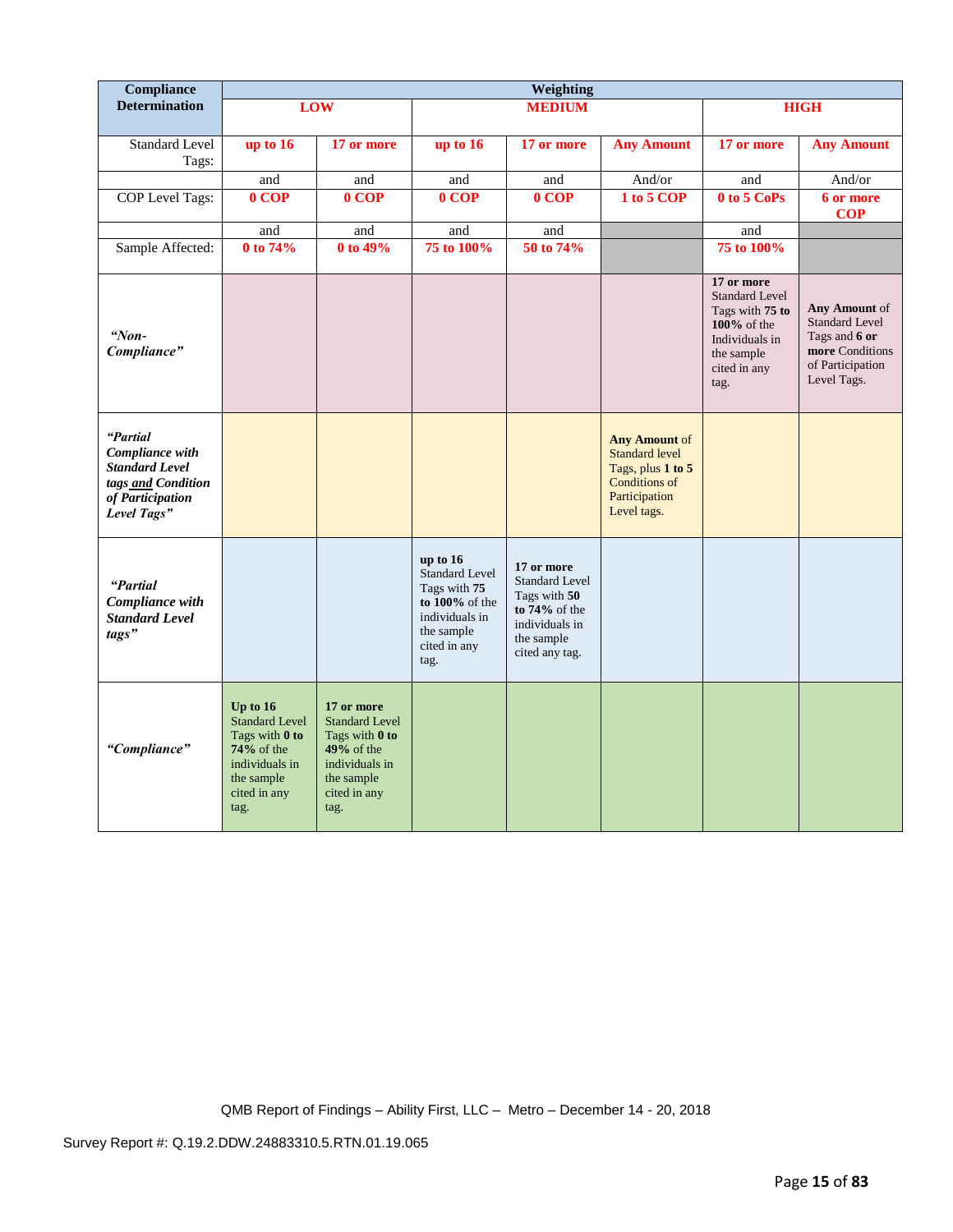## **Agency: Ability First, LLC – Metro Region**

**Program:** Developmental Disabilities Waiver<br>**Service: 2012 & 2018:** Supported Living. Fa

2012 & 2018: Supported Living, Family Living, Customized In-Home Supports, Customized Community Supports, Community Integrated Employment Services

**Survey Type**: Routine

**Survey Date: December 14 - 20, 2018**

| <b>Standard of Care</b>                                                                                                                                                                                                                                                                                                                                                                                                                                                                                                                                                                                                                                                                                                                                                                                                 | <b>Deficiencies</b>                                                                                                                                                                                                                                                                                                                                                                                                                               | Agency Plan of Correction, On-going QA/QI<br>& Responsible Party                                                                                                                                                                                                                                                                                          | Date<br><b>Due</b> |
|-------------------------------------------------------------------------------------------------------------------------------------------------------------------------------------------------------------------------------------------------------------------------------------------------------------------------------------------------------------------------------------------------------------------------------------------------------------------------------------------------------------------------------------------------------------------------------------------------------------------------------------------------------------------------------------------------------------------------------------------------------------------------------------------------------------------------|---------------------------------------------------------------------------------------------------------------------------------------------------------------------------------------------------------------------------------------------------------------------------------------------------------------------------------------------------------------------------------------------------------------------------------------------------|-----------------------------------------------------------------------------------------------------------------------------------------------------------------------------------------------------------------------------------------------------------------------------------------------------------------------------------------------------------|--------------------|
| frequency specified in the service plan.                                                                                                                                                                                                                                                                                                                                                                                                                                                                                                                                                                                                                                                                                                                                                                                |                                                                                                                                                                                                                                                                                                                                                                                                                                                   | Service Domain: Service Plans: ISP Implementation - Services are delivered in accordance with the service plan, including type, scope, amount, duration and                                                                                                                                                                                               |                    |
| Tag #1A08.3 Administrative Case File:<br><b>Individual Service Plan/ISP Components</b>                                                                                                                                                                                                                                                                                                                                                                                                                                                                                                                                                                                                                                                                                                                                  | <b>Standard Level Deficiency</b>                                                                                                                                                                                                                                                                                                                                                                                                                  |                                                                                                                                                                                                                                                                                                                                                           |                    |
| <b>NMAC 7.26.5 SERVICE PLANS FOR</b><br>INDIVIDUALS WITH DEVELOPMENTAL<br><b>DISABILITIES LIVING IN THE COMMUNITY.</b><br>NMAC 7.26.5.12 DEVELOPMENT OF THE<br><b>INDIVIDUAL SERVICE PLAN (ISP) -</b><br><b>PARTICIPATION IN AND SCHEDULING OF</b><br><b>INTERDISCIPLINARY TEAM MEETINGS.</b>                                                                                                                                                                                                                                                                                                                                                                                                                                                                                                                           | Based on record review, the Agency did not<br>maintain a complete client record at the<br>administrative office for 2 of 13 individuals.<br>Review of the Agency individual case files<br>revealed the following items were not found,<br>incomplete, and/or not current:                                                                                                                                                                         | Provider:<br><b>State your Plan of Correction for the</b><br>deficiencies cited in this tag here (How is the<br>deficiency going to be corrected? This can be<br>specific to each deficiency cited or if possible an<br>overall correction?): $\rightarrow$                                                                                               |                    |
| NMAC 7.26.5.14 DEVELOPMENT OF THE<br><b>INDIVIDUAL SERVICE PLAN (ISP) -</b><br><b>CONTENT OF INDIVIDUAL SERVICE PLANS.</b><br>Developmental Disabilities (DD) Waiver Service<br>Standards 2/26/2018; Eff Date: 3/1/2018<br>Chapter 6 Individual Service Plan: The CMS<br>requires a person-centered service plan for<br>every person receiving HCBS. The DD Waiver's<br>person-centered service plan is the ISP.<br>6.5.2 ISP Revisions: The ISP is a dynamic<br>document that changes with the person's<br>desires, circumstances, and need. IDT members<br>must collaborate and request an IDT meeting<br>from the CM when a need to modify the ISP<br>arises. The CM convenes the IDT within ten<br>days of receipt of any reasonable request to<br>convene the team, either in person or through<br>teleconference. | <b>ISP Teaching and Support Strategies:</b><br>Individual #2:<br>TSS not found for the following Work/learn<br>Outcome Statement / Action Steps:<br>" will learn the production of music."<br>" will learn engineering of music."<br>" will learn radio hosting."<br>$\bullet$<br>Individual #7:<br>TSS not found for the following Work/learn<br>Outcome Statement / Action Steps:<br>" will identify a work challenge to the job<br>developer." | <b>Provider:</b><br><b>Enter your ongoing Quality</b><br><b>Assurance/Quality Improvement processes</b><br>as it related to this tag number here (What is<br>going to be done? How many individuals is this<br>going to affect? How often will this be completed?<br>Who is responsible? What steps will be taken if<br>issues are found?): $\rightarrow$ |                    |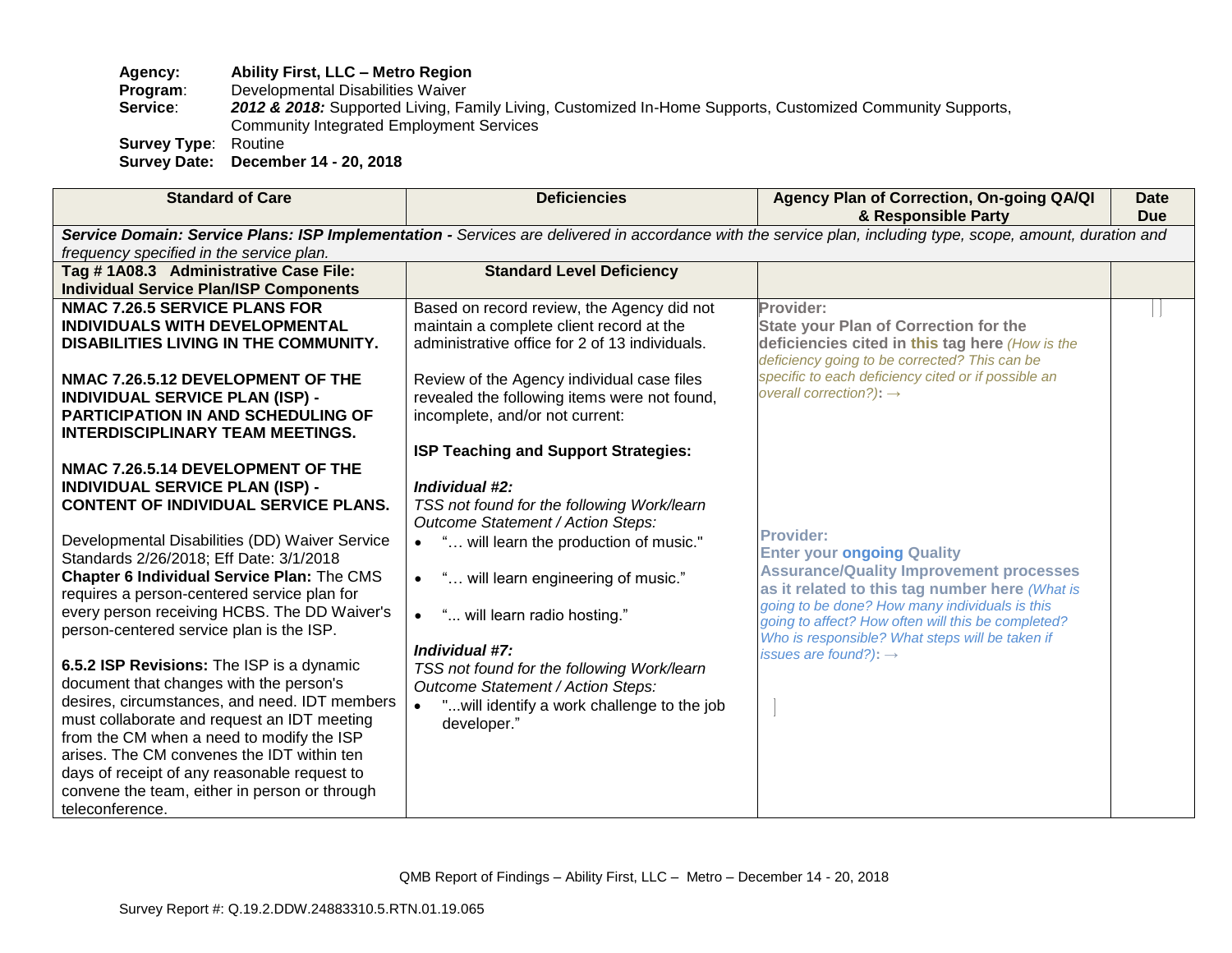| 6.6 DDSD ISP Template: The ISP must be              |  |  |
|-----------------------------------------------------|--|--|
| written according to templates provided by the      |  |  |
| DDSD. Both children and adults have                 |  |  |
| designated ISP templates. The ISP template          |  |  |
| includes Vision Statements, Desired Outcomes,       |  |  |
| a meeting participant signature page, an            |  |  |
| Addendum A (i.e. an acknowledgement of              |  |  |
| receipt of specific information) and other          |  |  |
| elements depending on the age of the individual.    |  |  |
| The ISP templates may be revised and reissued       |  |  |
| by DDSD to incorporate initiatives that improve     |  |  |
| person - centered planning practices.               |  |  |
| Companion documents may also be issued by           |  |  |
| DDSD and be required for use in order to better     |  |  |
| demonstrate required elements of the PCP            |  |  |
| process and ISP development.                        |  |  |
| The ISP is completed by the CM with the IDT         |  |  |
| input and must be completed according to the        |  |  |
| following requirements:                             |  |  |
| 1. DD Waiver Provider Agencies should not           |  |  |
| recommend service type, frequency, and              |  |  |
| amount (except for required case management         |  |  |
| services) on an individual budget prior to the      |  |  |
| Vision Statement and Desired Outcomes being         |  |  |
| developed.                                          |  |  |
| 2. The person does not require IDT                  |  |  |
| agreement/approval regarding his/her dreams,        |  |  |
| aspirations, and desired long-term outcomes.        |  |  |
| 3. When there is disagreement, the IDT is           |  |  |
| required to plan and resolve conflicts in a         |  |  |
| manner that promotes health, safety, and quality    |  |  |
| of life through consensus. Consensus means a        |  |  |
| state of general agreement that allows members      |  |  |
| to support the proposal, at least on a trial basis. |  |  |
| 4. A signature page and/or documentation of         |  |  |
| participation by phone must be completed.           |  |  |
| 5. The CM must review a current Addendum A          |  |  |
| and DHI ANE letter with the person and Court        |  |  |
| appointed guardian or parents of a minor, if        |  |  |
| applicable.                                         |  |  |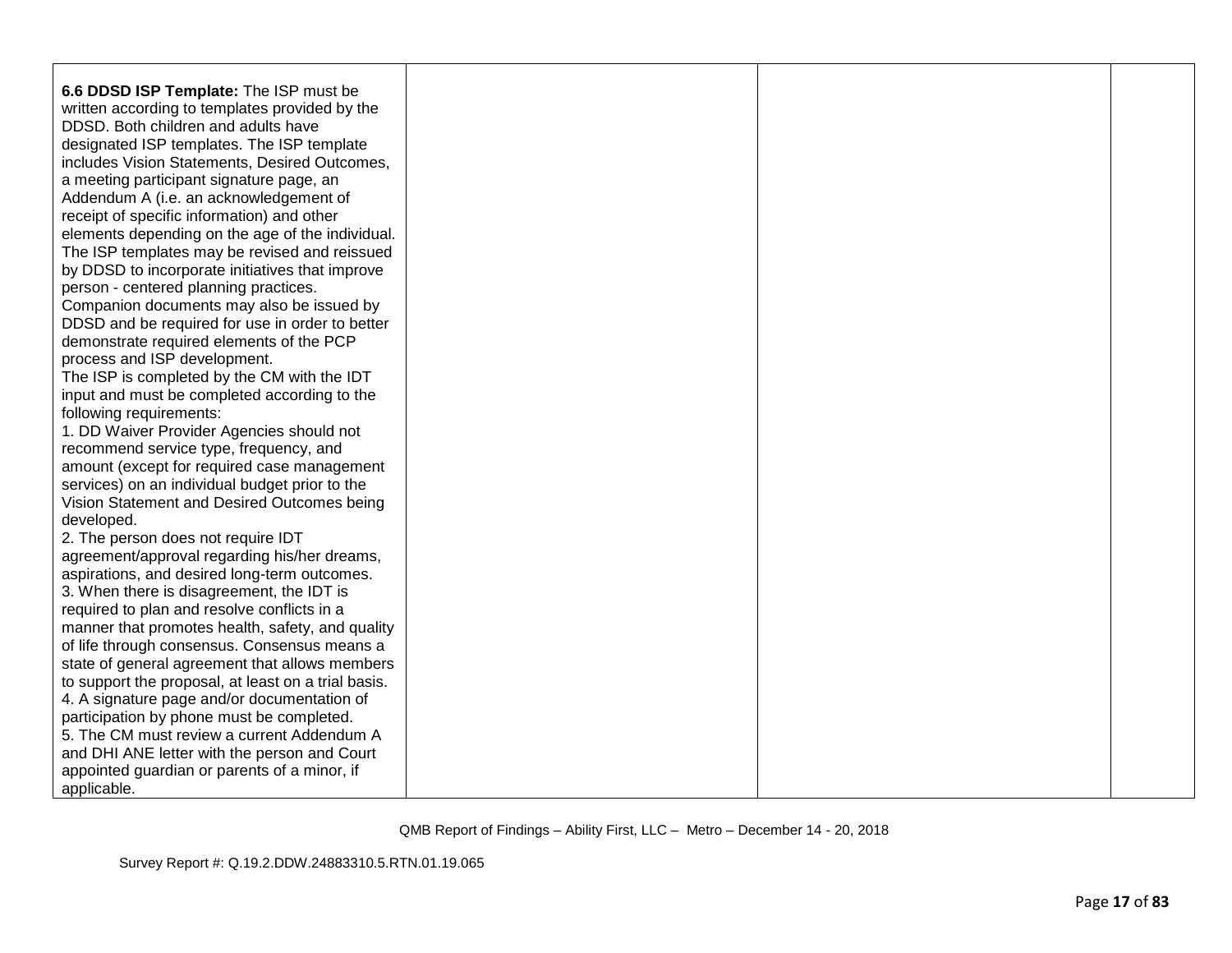| <b>6.6.3 Additional Requirements for Adults:</b><br>Because children have access to other funding<br>sources, a larger array of services are available<br>to adults than to children through the DD<br>Waiver. (See Chapter 7: Available Services and<br>Individual Budget Development). The ISP<br>Template for adults is also more extensive,<br>including Action Plans, Teaching and Support<br>Strategies (TSS), Written Direct Support<br>Instructions (WDSI), and Individual Specific<br>Training (IST) requirements.                                                                                                                                                                            |  |  |
|--------------------------------------------------------------------------------------------------------------------------------------------------------------------------------------------------------------------------------------------------------------------------------------------------------------------------------------------------------------------------------------------------------------------------------------------------------------------------------------------------------------------------------------------------------------------------------------------------------------------------------------------------------------------------------------------------------|--|--|
| 6.6.3.1. Action Plan: Each Desired Outcome<br>requires an Action Plan. The Action Plan<br>addresses individual strengths and capabilities<br>in reaching Desired Outcomes. Multiple service<br>types may be included in the Action Plan under<br>a single Desired Outcome. Multiple Provider<br>Agencies can and should be contributing to<br>Action Plans toward each Desired Outcome.<br>1. Action Plans include actions the person will<br>take; not just actions the staff will take.<br>2. Action Plans delineate which activities will be<br>completed within one year.<br>3. Action Plans are completed through IDT<br>consensus during the ISP meeting.<br>4. Action Plans must indicate under |  |  |
| "Responsible Party" which DSP or service<br>provider (i.e. Family Living, CCS, etc.) are<br>responsible for carrying out the Action Step.                                                                                                                                                                                                                                                                                                                                                                                                                                                                                                                                                              |  |  |
| 6.6.3.2 Teaching and Supports Strategies<br>(TSS) and Written Direct Support<br><b>Instructions (WDSI):</b> After the ISP meeting, IDT<br>members conduct a task analysis and<br>assessments necessary to create effective TSS<br>and WDSI to support those Action Plans that<br>require this extra detail. All TSS and WDSI<br>should support the person in achieving his/her<br>Vision.                                                                                                                                                                                                                                                                                                              |  |  |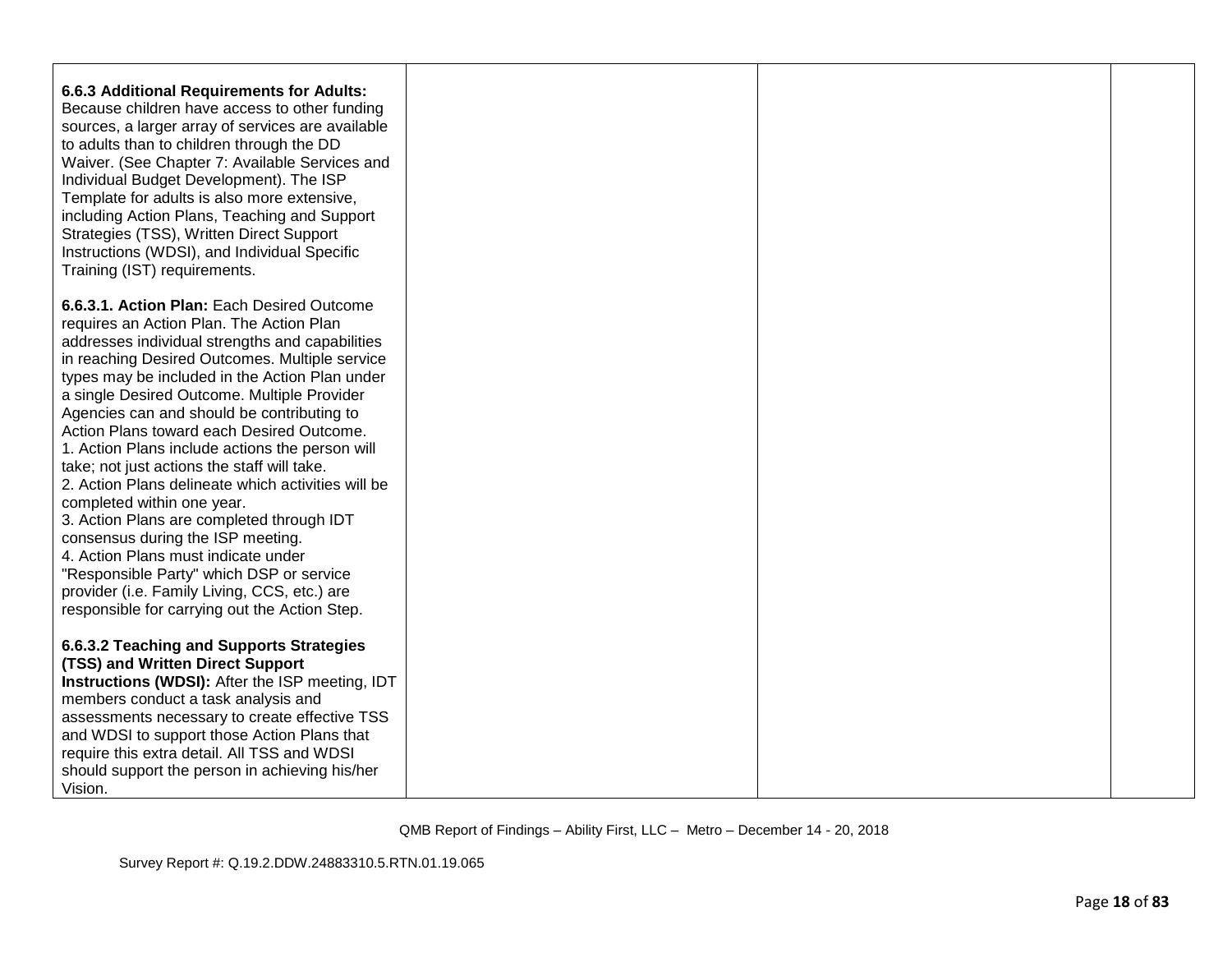| 6.6.3.3 Individual Specific Training in the ISP:<br>The CM, with input from each DD Waiver<br>Provider Agency at the annual ISP meeting,<br>completes the IST requirements section of the<br>ISP form listing all training needs specific to the<br>individual. Provider Agencies bring their<br>proposed IST to the annual meeting. The IDT<br>must reach a consensus about who needs to be<br>trained, at what level (awareness, knowledge or<br>skill), and within what timeframe. (See Chapter<br>17.10 Individual-Specific Training for more<br>information about IST.)                                                                                                                                                                                                                                                                                                                                 |  |  |
|--------------------------------------------------------------------------------------------------------------------------------------------------------------------------------------------------------------------------------------------------------------------------------------------------------------------------------------------------------------------------------------------------------------------------------------------------------------------------------------------------------------------------------------------------------------------------------------------------------------------------------------------------------------------------------------------------------------------------------------------------------------------------------------------------------------------------------------------------------------------------------------------------------------|--|--|
| 6.8 ISP Implementation and Monitoring: All<br>DD Waiver Provider Agencies with a signed<br>SFOC are required to provide services as<br>detailed in the ISP. The ISP must be readily<br>accessible to Provider Agencies on the<br>approved budget. (See Chapter 20: Provider<br>Documentation and Client Records.) CMs<br>facilitate and maintain communication with the<br>person, his/her representative, other IDT<br>members, Provider Agencies, and relevant<br>parties to ensure that the person receives the<br>maximum benefit of his/her services and that<br>revisions to the ISP are made as needed. All DD<br>Waiver Provider Agencies are required to<br>cooperate with monitoring activities conducted<br>by the CM and the DOH. Provider Agencies are<br>required to respond to issues at the individual<br>level and agency level as described in Chapter<br>16: Qualified Provider Agencies. |  |  |
| <b>Chapter 20: Provider Documentation and</b><br><b>Client Records: 20.2 Client Records</b><br>Requirements: All DD Waiver Provider<br>Agencies are required to create and maintain<br>individual client records. The contents of client<br>records vary depending on the unique needs of<br>the person receiving services and the resultant                                                                                                                                                                                                                                                                                                                                                                                                                                                                                                                                                                 |  |  |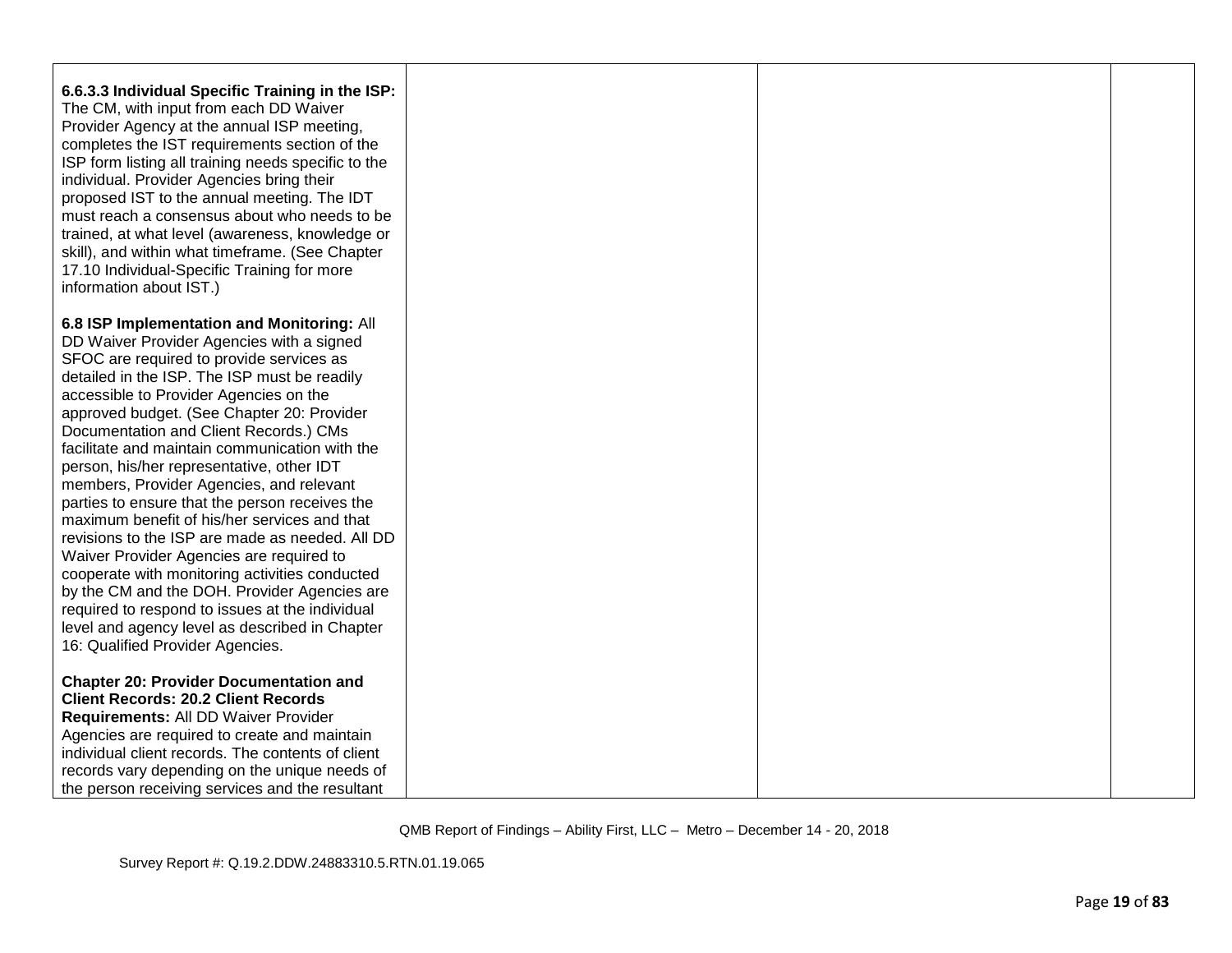| information produced. The extent of                  |  |  |
|------------------------------------------------------|--|--|
| documentation required for individual client         |  |  |
| records per service type depends on the location     |  |  |
|                                                      |  |  |
| of the file, the type of service being provided,     |  |  |
| and the information necessary.                       |  |  |
|                                                      |  |  |
| <b>Developmental Disabilities (DD) Waiver</b>        |  |  |
| Service Standards effective 11/1/2012 revised        |  |  |
|                                                      |  |  |
| 4/23/2013; 6/15/2015                                 |  |  |
| Chapter 6 (CCS) 3. Agency Requirements: G.           |  |  |
| <b>Consumer Records Policy: All Provider</b>         |  |  |
| Agencies shall maintain at the administrative        |  |  |
| office a confidential case file for each individual. |  |  |
| Provider agency case files for individuals are       |  |  |
| required to comply with the DDSD Individual          |  |  |
| Case File Matrix policy.                             |  |  |
|                                                      |  |  |
| Chapter 7 (CIHS) 3. Agency Requirements: E.          |  |  |
| <b>Consumer Records Policy: All Provider</b>         |  |  |
| Agencies must maintain at the administrative         |  |  |
| office a confidential case file for each individual. |  |  |
| Provider agency case files for individuals are       |  |  |
| required to comply with the DDSD Individual          |  |  |
| Case File Matrix policy.                             |  |  |
|                                                      |  |  |
|                                                      |  |  |
| Chapter 11 (FL) 3. Agency Requirements: D.           |  |  |
| <b>Consumer Records Policy: All Family Living</b>    |  |  |
| Provider Agencies must maintain at the               |  |  |
| administrative office a confidential case file for   |  |  |
| each individual. Provider agency case files for      |  |  |
| individuals are required to comply with the          |  |  |
| DDSD Individual Case File Matrix policy.             |  |  |
|                                                      |  |  |
|                                                      |  |  |
|                                                      |  |  |
|                                                      |  |  |
|                                                      |  |  |
|                                                      |  |  |
|                                                      |  |  |
|                                                      |  |  |
|                                                      |  |  |
|                                                      |  |  |
|                                                      |  |  |
|                                                      |  |  |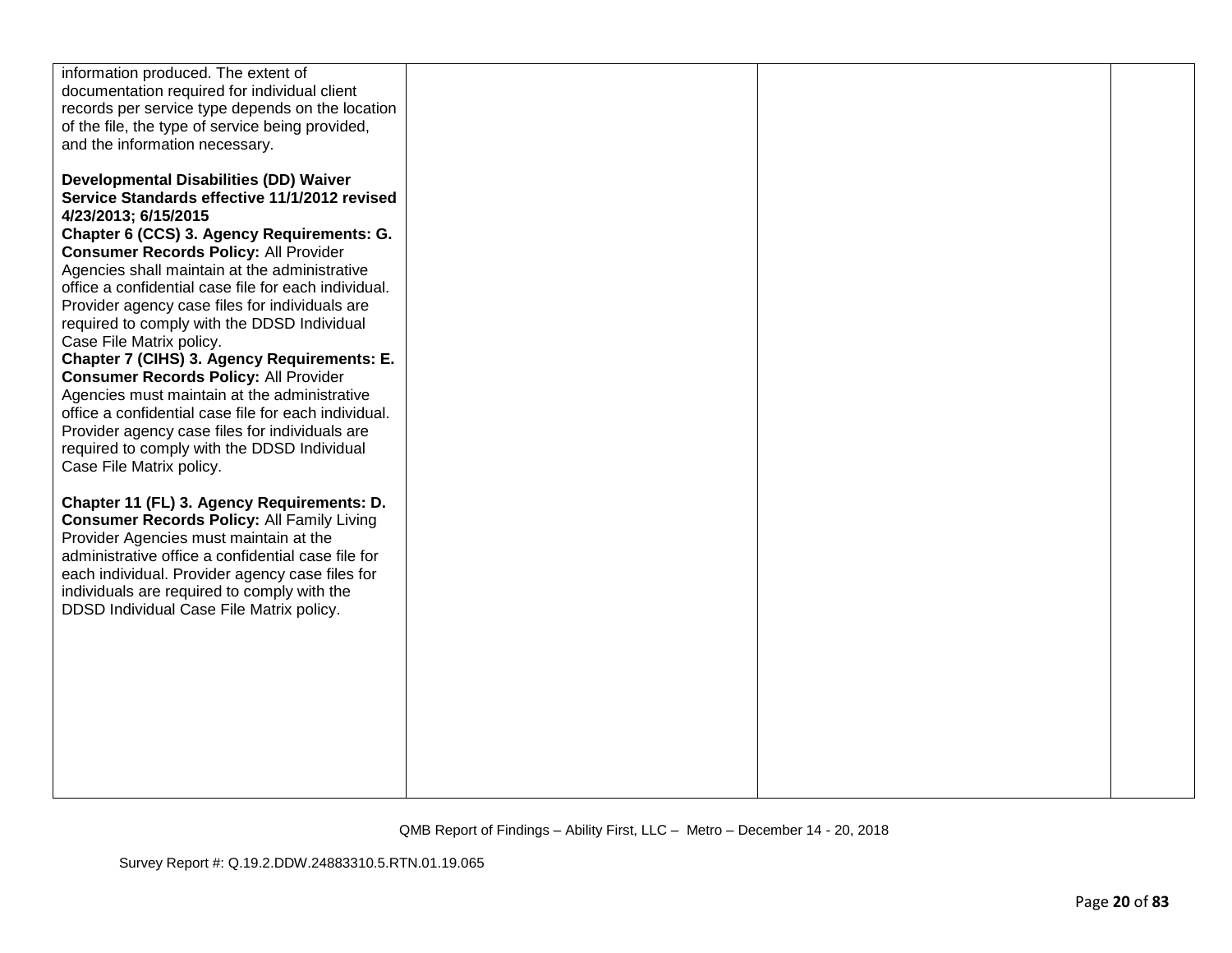| Tag # 1A32 Administrative Case File:                | <b>Standard Level Deficiency</b>                  |                                                                                                       |  |
|-----------------------------------------------------|---------------------------------------------------|-------------------------------------------------------------------------------------------------------|--|
| <b>Individual Service Plan Implementation</b>       |                                                   |                                                                                                       |  |
| NMAC 7.26.5.16.C and D Development of the           | Based on administrative record review, the        | Provider:                                                                                             |  |
| ISP. Implementation of the ISP. The ISP shall       | Agency did not implement the ISP according to     | <b>State your Plan of Correction for the</b>                                                          |  |
| be implemented according to the timelines           | the timelines determined by the IDT and as        | deficiencies cited in this tag here (How is the                                                       |  |
| determined by the IDT and as specified in the       | specified in the ISP for each stated desired      | deficiency going to be corrected? This can be                                                         |  |
| ISP for each stated desired outcomes and action     | outcomes and action plan for 2 of 13 individuals. | specific to each deficiency cited or if possible an                                                   |  |
| plan.                                               |                                                   | overall correction?): $\rightarrow$                                                                   |  |
|                                                     | As indicated by Individuals ISP the following was |                                                                                                       |  |
| C. The IDT shall review and discuss information     | found with regards to the implementation of ISP   |                                                                                                       |  |
| and recommendations with the individual, with       | Outcomes:                                         |                                                                                                       |  |
| the goal of supporting the individual in attaining  |                                                   |                                                                                                       |  |
| desired outcomes. The IDT develops an ISP           | <b>Supported Living Data Collection/Data</b>      |                                                                                                       |  |
| based upon the individual's personal vision         | Tracking/Progress with regards to ISP             |                                                                                                       |  |
| statement, strengths, needs, interests and          | Outcomes:                                         |                                                                                                       |  |
| preferences. The ISP is a dynamic document,         |                                                   | <b>Provider:</b>                                                                                      |  |
| revised periodically, as needed, and amended to     | Individual #8                                     | <b>Enter your ongoing Quality</b>                                                                     |  |
| reflect progress towards personal goals and         | • None found regarding: Live Outcome/Action       | <b>Assurance/Quality Improvement processes</b>                                                        |  |
| achievements consistent with the individual's       | Step: "will look-up dessert recipes" for          | as it related to this tag number here (What is                                                        |  |
| future vision. This regulation is consistent with   | 9/2018 - 11/2018. Action step is to be            | going to be done? How many individuals is this                                                        |  |
| standards established for individual plan           | completed 2 times per month.                      | going to affect? How often will this be completed?<br>Who is responsible? What steps will be taken if |  |
| development as set forth by the commission on       |                                                   | issues are found?): $\rightarrow$                                                                     |  |
| the accreditation of rehabilitation facilities      | • None found regarding: Live Outcome/Action       |                                                                                                       |  |
| (CARF) and/or other program accreditation           | Step: "will pick a dessert to make." for          |                                                                                                       |  |
| approved and adopted by the developmental           | 9/2018 - 11/2018. Action step is to be            |                                                                                                       |  |
| disabilities division and the department of health. | completed 2 times per month.                      |                                                                                                       |  |
| It is the policy of the developmental disabilities  |                                                   |                                                                                                       |  |
| division (DDD), that to the extent permitted by     | • None found regarding: Live Outcome/Action       |                                                                                                       |  |
| funding, each individual receive supports and       | Step: "will make dessert" for 9/2018 -            |                                                                                                       |  |
| services that will assist and encourage             | 11/2018. Action step is to be completed 1 time    |                                                                                                       |  |
| independence and productivity in the community      | per month.                                        |                                                                                                       |  |
| and attempt to prevent regression or loss of        |                                                   |                                                                                                       |  |
| current capabilities. Services and supports         | <b>Family Living Data Collection/Data</b>         |                                                                                                       |  |
| include specialized and/or generic services,        | Tracking/Progress with regards to ISP             |                                                                                                       |  |
| training, education and/or treatment as             | <b>Outcomes:</b>                                  |                                                                                                       |  |
| determined by the IDT and documented in the         |                                                   |                                                                                                       |  |
| ISP.                                                | Individual #2                                     |                                                                                                       |  |
|                                                     | • None found regarding: Live Outcome/Action       |                                                                                                       |  |
| D. The intent is to provide choice and obtain       | Step: "will shop for ingredients" for 9/2018 -    |                                                                                                       |  |
| opportunities for individuals to live, work and     |                                                   |                                                                                                       |  |
| play with full participation in their communities.  |                                                   |                                                                                                       |  |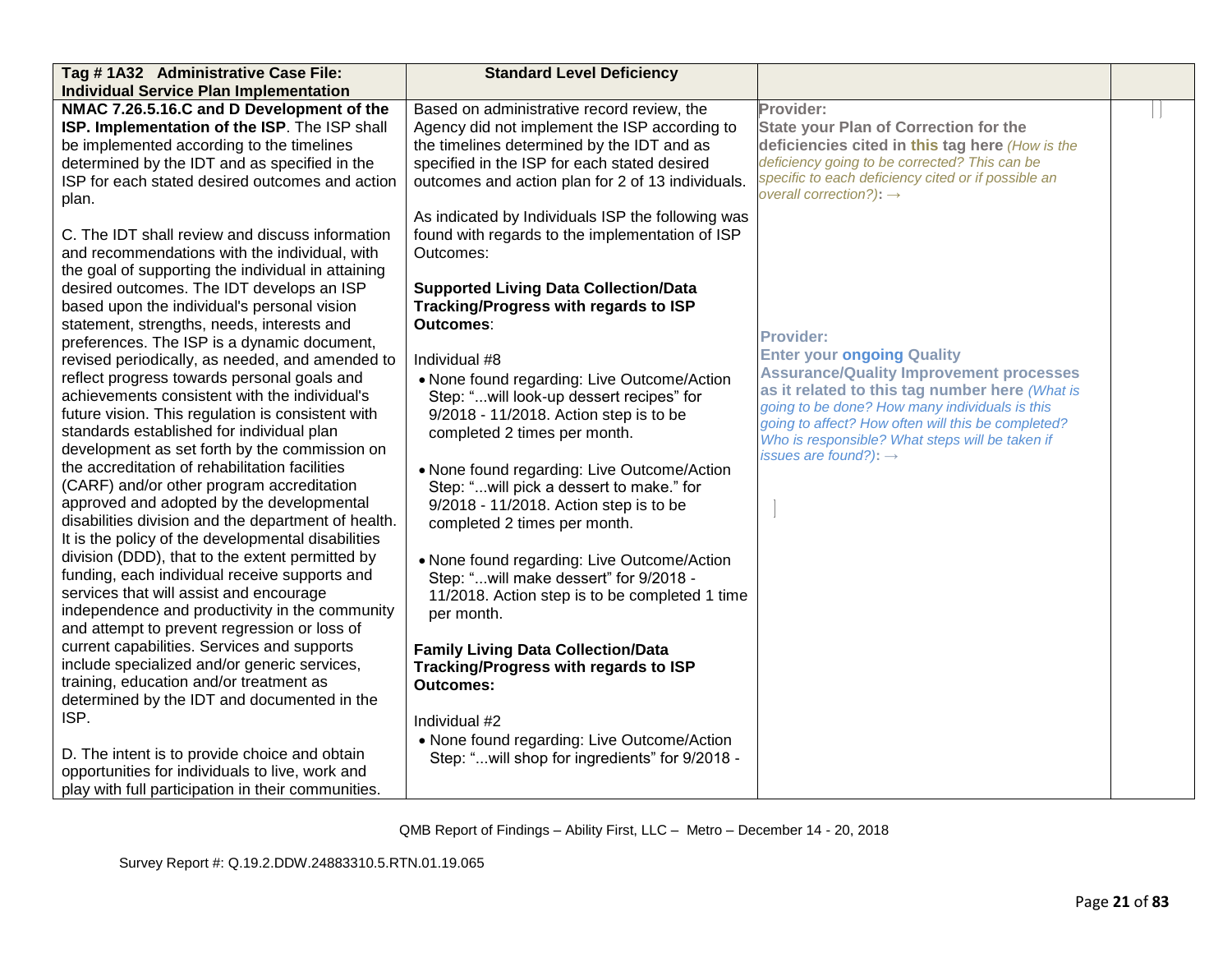| The following principles provide direction and                                                                                                | 11/2018. Action step is to be completed every    |  |
|-----------------------------------------------------------------------------------------------------------------------------------------------|--------------------------------------------------|--|
| purpose in planning for individuals with                                                                                                      | 2 months.                                        |  |
| developmental disabilities. [05/03/94; 01/15/97;                                                                                              |                                                  |  |
| Recompiled 10/31/01]                                                                                                                          | <b>Customized Community Supports Data</b>        |  |
|                                                                                                                                               | <b>Collection/Data Tracking/Progress with</b>    |  |
| Developmental Disabilities (DD) Waiver Service                                                                                                | regards to ISP Outcomes:                         |  |
| Standards 2/26/2018; Eff Date: 3/1/2018                                                                                                       |                                                  |  |
| <b>Chapter 6: Individual Service Plan (ISP)</b>                                                                                               | Individual #2                                    |  |
| 6.8 ISP Implementation and Monitoring: All                                                                                                    | • None found regarding: Work/learn               |  |
| DD Waiver Provider Agencies with a signed                                                                                                     | Outcome/Action Step: "will learn production      |  |
| SFOC are required to provide services as                                                                                                      | of music" for 9/2018 - 11/2018. Action step is   |  |
| detailed in the ISP. The ISP must be readily                                                                                                  | to be completed weekly.                          |  |
| accessible to Provider Agencies on the                                                                                                        |                                                  |  |
| approved budget. (See Chapter 20: Provider                                                                                                    | • None found regarding: Work/learn               |  |
| Documentation and Client Records.) CMs                                                                                                        | Outcome/Action Step: "will learn                 |  |
| facilitate and maintain communication with the                                                                                                | engineering of music" for 9/2018 - 11/2018.      |  |
| person, his/her representative, other IDT                                                                                                     | Action step is to be completed weekly.           |  |
| members, Provider Agencies, and relevant                                                                                                      |                                                  |  |
| parties to ensure that the person receives the                                                                                                | • None found regarding: Work/learn               |  |
| maximum benefit of his/her services and that                                                                                                  | Outcome/Action Step: "will learn his radio       |  |
| revisions to the ISP are made as needed. All DD                                                                                               | hosting" for 9/2018 - 11/2018. Action step is to |  |
| Waiver Provider Agencies are required to                                                                                                      | be completed weekly.                             |  |
| cooperate with monitoring activities conducted                                                                                                |                                                  |  |
| by the CM and the DOH. Provider Agencies are                                                                                                  | Individual #8                                    |  |
| required to respond to issues at the individual                                                                                               | • None found regarding: Work/Learn               |  |
| level and agency level as described in Chapter                                                                                                | Outcome/Action Step: " with assistance will      |  |
| 16: Qualified Provider Agencies.                                                                                                              | research volunteer location of preference" for   |  |
|                                                                                                                                               | 9/2018 and 11/2018. Action step is to be         |  |
| <b>Chapter 20: Provider Documentation and</b>                                                                                                 | completed 1 time per month.                      |  |
| <b>Client Records</b>                                                                                                                         |                                                  |  |
| 20.2 Client Records Requirements: All DD                                                                                                      |                                                  |  |
| Waiver Provider Agencies are required to create                                                                                               | • None found regarding: Work/Learn               |  |
| and maintain individual client records. The                                                                                                   | Outcome/Action Step: " volunteers" for           |  |
| contents of client records vary depending on the                                                                                              | 9/2018 and 11/2018. Action step is to be         |  |
| unique needs of the person receiving services                                                                                                 | completed 1 time per month.                      |  |
| and the resultant information produced. The                                                                                                   |                                                  |  |
| extent of documentation required for individual                                                                                               |                                                  |  |
|                                                                                                                                               |                                                  |  |
|                                                                                                                                               |                                                  |  |
|                                                                                                                                               |                                                  |  |
|                                                                                                                                               |                                                  |  |
| client records per service type depends on the<br>location of the file, the type of service being<br>provided, and the information necessary. |                                                  |  |
| DD Waiver Provider Agencies are required to                                                                                                   |                                                  |  |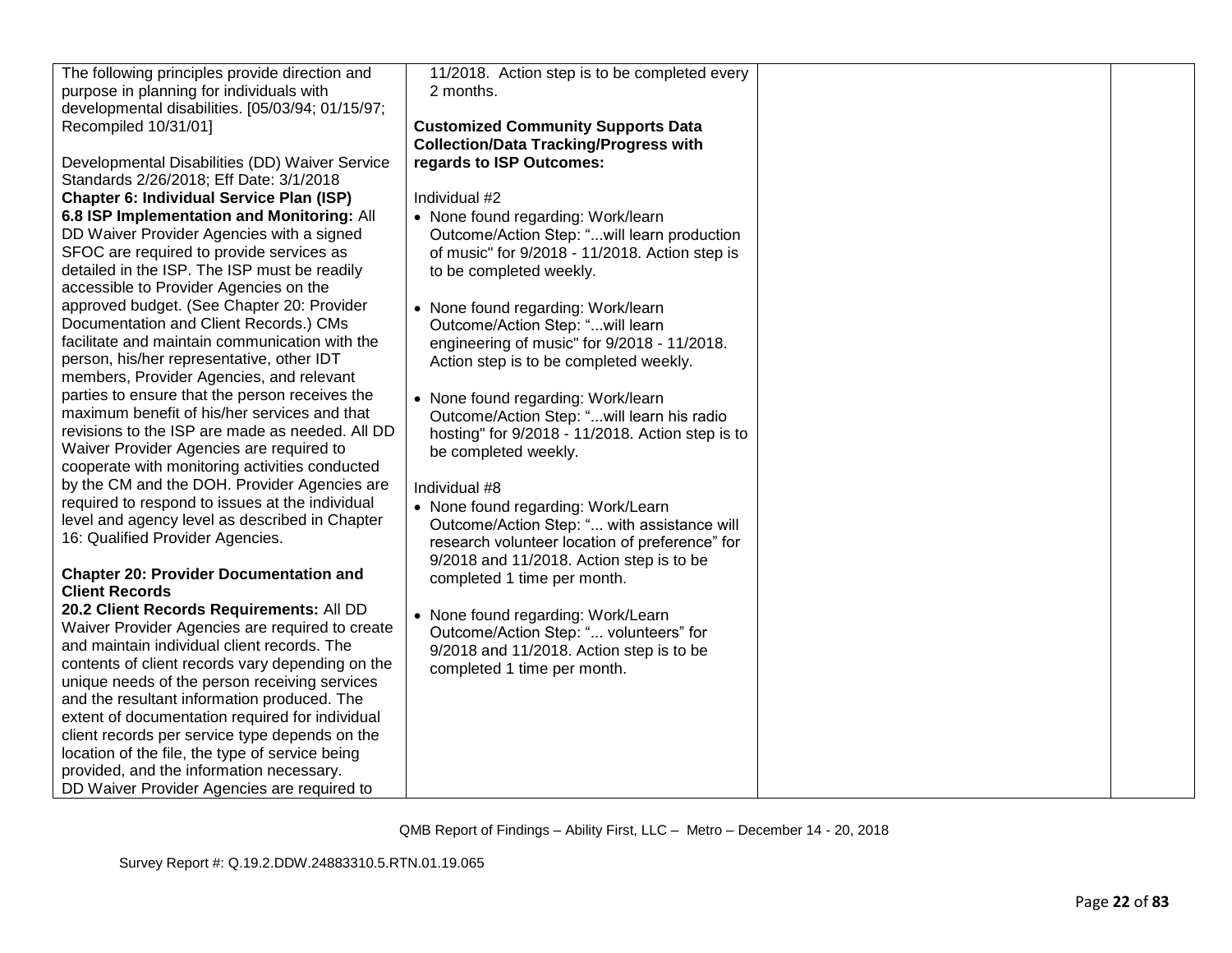| adhere to the following:                            |  |  |
|-----------------------------------------------------|--|--|
| 1. Client records must contain all documents        |  |  |
| essential to the service being provided and         |  |  |
| essential to ensuring the health and safety of the  |  |  |
| person during the provision of the service.         |  |  |
| 2. Provider Agencies must have readily              |  |  |
| accessible records in home and community            |  |  |
| settings in paper or electronic form. Secure        |  |  |
| access to electronic records through the Therap     |  |  |
| web-based system using computers or mobile          |  |  |
| devices is acceptable.                              |  |  |
| 3. Provider Agencies are responsible for            |  |  |
| ensuring that all plans created by nurses, RDs,     |  |  |
| therapists or BSCs are present in all needed        |  |  |
| settings.                                           |  |  |
| 4. Provider Agencies must maintain records of       |  |  |
| all documents produced by agency personnel or       |  |  |
| contractors on behalf of each person, including     |  |  |
| any routine notes or data, annual assessments,      |  |  |
| semi-annual reports, evidence of training           |  |  |
| provided/received, progress notes, and any          |  |  |
| other interactions for which billing is generated.  |  |  |
| 5. Each Provider Agency is responsible for          |  |  |
| maintaining the daily or other contact notes        |  |  |
| documenting the nature and frequency of             |  |  |
| service delivery, as well as data tracking only for |  |  |
| the services provided by their agency.              |  |  |
| 6. The current Client File Matrix found in          |  |  |
| Appendix A Client File Matrix details the           |  |  |
| minimum requirements for records to be stored       |  |  |
| in agency office files, the delivery site, or with  |  |  |
| DSP while providing services in the community.      |  |  |
| 7. All records pertaining to JCMs must be           |  |  |
| retained permanently and must be made               |  |  |
| available to DDSD upon request, upon the            |  |  |
| termination or expiration of a provider             |  |  |
| agreement, or upon provider withdrawal from         |  |  |
| services.                                           |  |  |
|                                                     |  |  |
|                                                     |  |  |
|                                                     |  |  |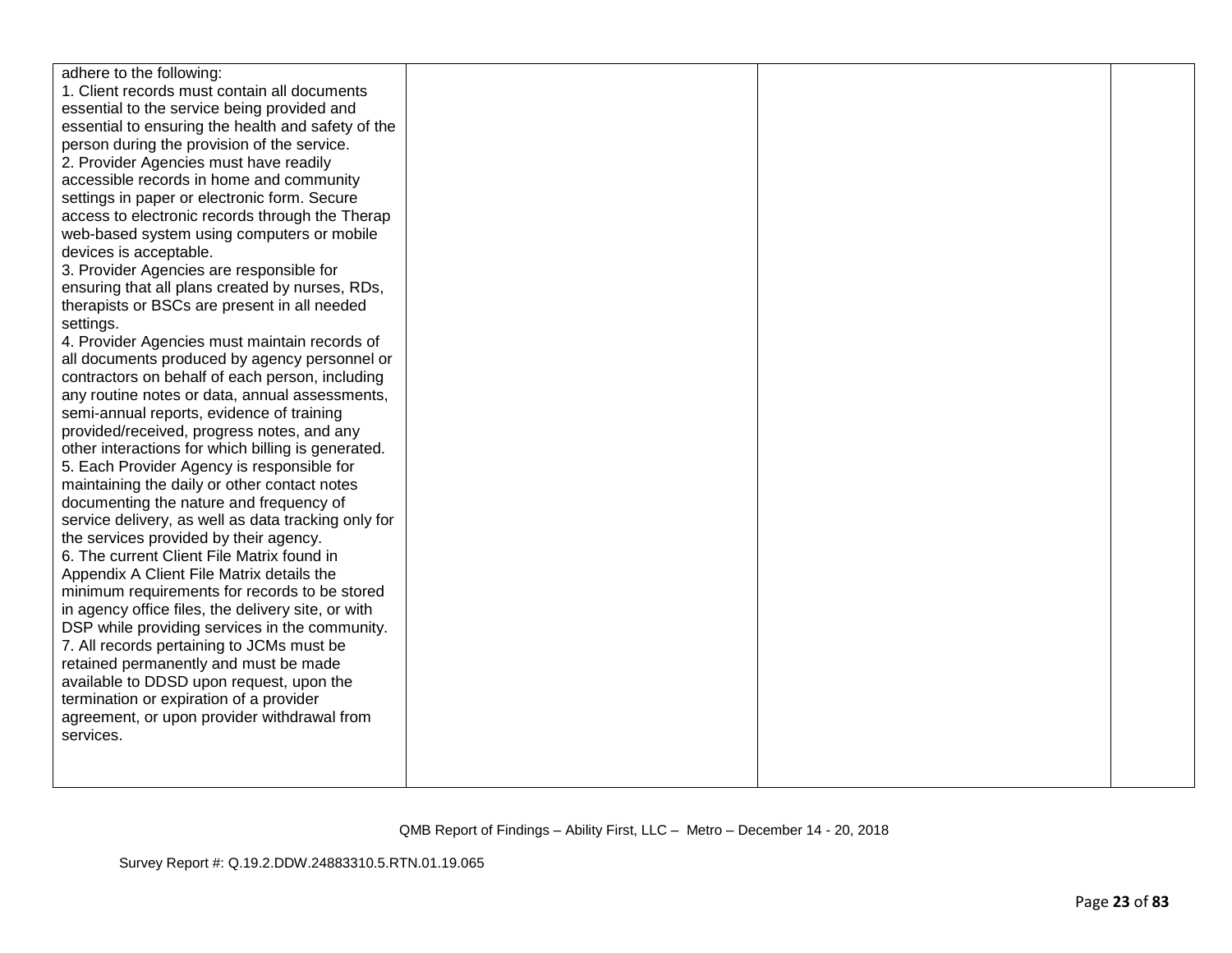| Tag # 1A32.1 Administrative Case File:                                                                                                                                                                                                                                                                                                                                                                                                                                                                                                                                                                                                                                                                                                                                                                                                                                                                                                                                                                                                                                                                                                                                                                                                                                                                                                                                                                                                                                                                                                                                                                                   | <b>Standard Level Deficiency</b>                                                                                                                                                                                                                                                                                                                                                                                                                                                                                                                                                                                                                                                                                                                                                                                                                                                                                                                                                                                                                                                                                                                                                                                             |                                                                                                                                                                                                                                                                                                                                                                                                                                                                                                                                                                                                                          |  |
|--------------------------------------------------------------------------------------------------------------------------------------------------------------------------------------------------------------------------------------------------------------------------------------------------------------------------------------------------------------------------------------------------------------------------------------------------------------------------------------------------------------------------------------------------------------------------------------------------------------------------------------------------------------------------------------------------------------------------------------------------------------------------------------------------------------------------------------------------------------------------------------------------------------------------------------------------------------------------------------------------------------------------------------------------------------------------------------------------------------------------------------------------------------------------------------------------------------------------------------------------------------------------------------------------------------------------------------------------------------------------------------------------------------------------------------------------------------------------------------------------------------------------------------------------------------------------------------------------------------------------|------------------------------------------------------------------------------------------------------------------------------------------------------------------------------------------------------------------------------------------------------------------------------------------------------------------------------------------------------------------------------------------------------------------------------------------------------------------------------------------------------------------------------------------------------------------------------------------------------------------------------------------------------------------------------------------------------------------------------------------------------------------------------------------------------------------------------------------------------------------------------------------------------------------------------------------------------------------------------------------------------------------------------------------------------------------------------------------------------------------------------------------------------------------------------------------------------------------------------|--------------------------------------------------------------------------------------------------------------------------------------------------------------------------------------------------------------------------------------------------------------------------------------------------------------------------------------------------------------------------------------------------------------------------------------------------------------------------------------------------------------------------------------------------------------------------------------------------------------------------|--|
| <b>Individual Service Plan Implementation (Not</b>                                                                                                                                                                                                                                                                                                                                                                                                                                                                                                                                                                                                                                                                                                                                                                                                                                                                                                                                                                                                                                                                                                                                                                                                                                                                                                                                                                                                                                                                                                                                                                       |                                                                                                                                                                                                                                                                                                                                                                                                                                                                                                                                                                                                                                                                                                                                                                                                                                                                                                                                                                                                                                                                                                                                                                                                                              |                                                                                                                                                                                                                                                                                                                                                                                                                                                                                                                                                                                                                          |  |
| <b>Completed at Frequency)</b>                                                                                                                                                                                                                                                                                                                                                                                                                                                                                                                                                                                                                                                                                                                                                                                                                                                                                                                                                                                                                                                                                                                                                                                                                                                                                                                                                                                                                                                                                                                                                                                           |                                                                                                                                                                                                                                                                                                                                                                                                                                                                                                                                                                                                                                                                                                                                                                                                                                                                                                                                                                                                                                                                                                                                                                                                                              |                                                                                                                                                                                                                                                                                                                                                                                                                                                                                                                                                                                                                          |  |
| NMAC 7.26.5.16.C and D Development of the<br>ISP. Implementation of the ISP. The ISP shall be<br>implemented according to the timelines<br>determined by the IDT and as specified in the<br>ISP for each stated desired outcomes and action<br>plan.<br>C. The IDT shall review and discuss information<br>and recommendations with the individual, with<br>the goal of supporting the individual in attaining<br>desired outcomes. The IDT develops an ISP<br>based upon the individual's personal vision<br>statement, strengths, needs, interests and<br>preferences. The ISP is a dynamic document,<br>revised periodically, as needed, and amended to<br>reflect progress towards personal goals and<br>achievements consistent with the individual's<br>future vision. This regulation is consistent with<br>standards established for individual plan<br>development as set forth by the commission on<br>the accreditation of rehabilitation facilities<br>(CARF) and/or other program accreditation<br>approved and adopted by the developmental<br>disabilities division and the department of health.<br>It is the policy of the developmental disabilities<br>division (DDD), that to the extent permitted by<br>funding, each individual receive supports and<br>services that will assist and encourage<br>independence and productivity in the community<br>and attempt to prevent regression or loss of<br>current capabilities. Services and supports<br>include specialized and/or generic services,<br>training, education and/or treatment as<br>determined by the IDT and documented in the<br>ISP. | Based on administrative record review, the<br>Agency did not implement the ISP according to<br>the timelines determined by the IDT and as<br>specified in the ISP for each stated desired<br>outcomes and action plan for 6 of 13 individuals.<br>As indicated by Individuals ISP the following was<br>found with regards to the implementation of ISP<br>Outcomes:<br><b>Administrative Files Reviewed:</b><br><b>Supported Living Data Collection/Data</b><br>Tracking/Progress with regards to ISP<br>Outcomes:<br>Individual #12<br>• According to the Live Fun Outcome; Action<br>Step for "will practice cooking his chosen<br>meal" is to be completed 1 time per week.<br>Evidence found indicated it was not being<br>completed at the required frequency as<br>indicated in the ISP for 10/2018 - 11/2018.<br><b>Family Living Data Collection/Data</b><br>Tracking/Progress with regards to ISP<br><b>Outcomes:</b><br>Individual #3<br>• According to the Live Outcome; Action Step<br>for "With staff assistance will learn to wash her<br>body" is to be completed 1 time per<br>week. Evidence found indicated it was not<br>being completed at the required frequency as<br>indicated in the ISP for 9/2018. | Provider:<br><b>State your Plan of Correction for the</b><br>deficiencies cited in this tag here (How is the<br>deficiency going to be corrected? This can be<br>specific to each deficiency cited or if possible an<br>overall correction?): $\rightarrow$<br><b>Provider:</b><br><b>Enter your ongoing Quality</b><br><b>Assurance/Quality Improvement processes</b><br>as it related to this tag number here (What is<br>going to be done? How many individuals is this<br>going to affect? How often will this be completed?<br>Who is responsible? What steps will be taken if<br>issues are found?): $\rightarrow$ |  |
| D. The intent is to provide choice and obtain<br>opportunities for individuals to live, work and                                                                                                                                                                                                                                                                                                                                                                                                                                                                                                                                                                                                                                                                                                                                                                                                                                                                                                                                                                                                                                                                                                                                                                                                                                                                                                                                                                                                                                                                                                                         | Individual #4                                                                                                                                                                                                                                                                                                                                                                                                                                                                                                                                                                                                                                                                                                                                                                                                                                                                                                                                                                                                                                                                                                                                                                                                                |                                                                                                                                                                                                                                                                                                                                                                                                                                                                                                                                                                                                                          |  |
|                                                                                                                                                                                                                                                                                                                                                                                                                                                                                                                                                                                                                                                                                                                                                                                                                                                                                                                                                                                                                                                                                                                                                                                                                                                                                                                                                                                                                                                                                                                                                                                                                          |                                                                                                                                                                                                                                                                                                                                                                                                                                                                                                                                                                                                                                                                                                                                                                                                                                                                                                                                                                                                                                                                                                                                                                                                                              |                                                                                                                                                                                                                                                                                                                                                                                                                                                                                                                                                                                                                          |  |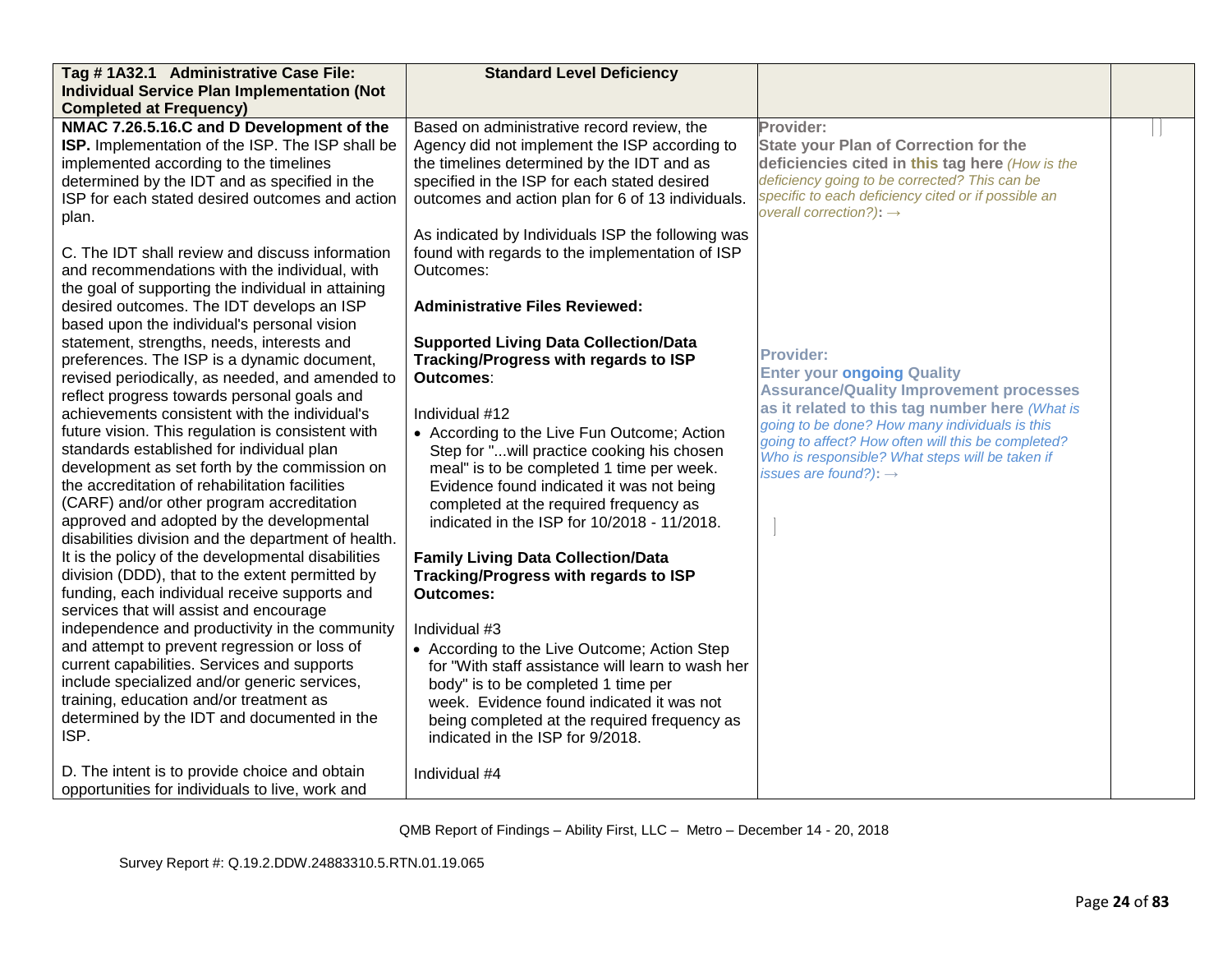| • According to the Live Outcome; Action Step<br>for "will assist on a handy man project" is to<br>be completed 1 time per month. Evidence<br>found indicated it was not being completed at<br>the required frequency as indicated in the ISP<br>for 9/2018 - 10/2018."                          |  |
|-------------------------------------------------------------------------------------------------------------------------------------------------------------------------------------------------------------------------------------------------------------------------------------------------|--|
| • According to the Live Outcome; Action Step<br>for "will choose a project to work on" is to be<br>completed 1 time per month. Evidence found<br>indicated it was not being completed at the<br>required frequency as indicated in the ISP for<br>11/2018.                                      |  |
| Individual #6<br>• According to the Health Outcome; Action Step<br>for "will participate in an exercise activity" is<br>to be completed 3 times per week. Evidence<br>found indicated it was not being completed at<br>the required frequency as indicated in the ISP<br>for November 2018.     |  |
| Individual #7<br>• According to the Live Outcome; Action Step<br>for "will separate from the garbage to be<br>recycled" is to be completed 3 times per week.<br>Evidence found indicated it was not being<br>completed at the required frequency as<br>indicated in the ISP for September 2018. |  |
| Individual #9<br>• According to the Live Outcome; Action Step<br>for "will research recipes he wants to cook"<br>is to be completed 3 times per month.<br>Evidence found indicated it was not being<br>completed at the required frequency as<br>indicated in the ISP for November 2018.        |  |
|                                                                                                                                                                                                                                                                                                 |  |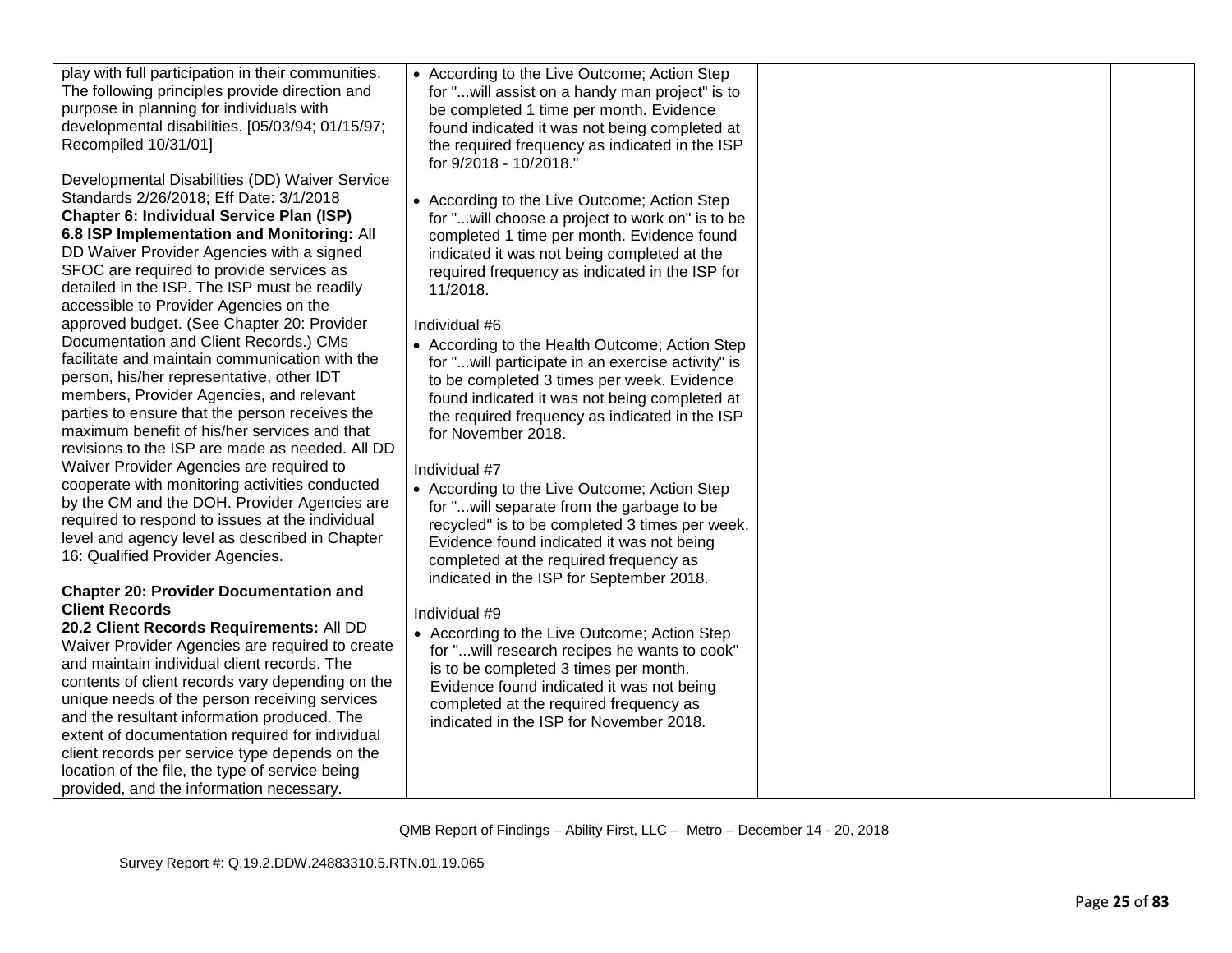| DD Waiver Provider Agencies are required to<br>adhere to the following:<br>8. Client records must contain all documents<br>essential to the service being provided and<br>essential to ensuring the health and safety of the<br>person during the provision of the service.<br>9. Provider Agencies must have readily<br>accessible records in home and community<br>settings in paper or electronic form. Secure<br>access to electronic records through the Therap<br>web-based system using computers or mobile<br>devices 10. Provider Agencies are responsible<br>for ensuring that all plans created by nurses,<br>RDs, therapists or BSCs are present in all<br>needed settings.<br>11. Provider Agencies must maintain records of<br>all documents produced by agency personnel or<br>contractors on behalf of each person, including<br>any routine notes or data, annual assessments,<br>semi-annual reports, evidence of training<br>provided/received, progress notes, and any<br>other interactions for which billing is generated.<br>12. Each Provider Agency is responsible for<br>maintaining the daily or other contact notes<br>documenting the nature and frequency of<br>service delivery, as well as data tracking only for<br>the services provided by their agency.<br>13. The current Client File Matrix found in<br>Appendix A Client File Matrix details the<br>minimum requirements for records to be stored<br>in agency office files, the delivery site, or with<br>DSP while providing services in the community.<br>14. All records pertaining to JCMs must be<br>retained permanently and must be made<br>available to DDSD upon request, upon the<br>termination or expiration of a provider<br>agreement, or upon provider withdrawal from<br>services. | <b>Customized Community Supports Data</b><br><b>Collection/Data Tracking/Progress with</b><br>regards to ISP Outcomes:<br>Individual #6<br>• According to the Work/Learn Outcome; Action<br>Step for "will vacuum a place of interest." is<br>to be completed 2 times per month. Evidence<br>found indicated it was not being completed at<br>the required frequency as indicated in the ISP<br>for November 2018. |  |  |
|--------------------------------------------------------------------------------------------------------------------------------------------------------------------------------------------------------------------------------------------------------------------------------------------------------------------------------------------------------------------------------------------------------------------------------------------------------------------------------------------------------------------------------------------------------------------------------------------------------------------------------------------------------------------------------------------------------------------------------------------------------------------------------------------------------------------------------------------------------------------------------------------------------------------------------------------------------------------------------------------------------------------------------------------------------------------------------------------------------------------------------------------------------------------------------------------------------------------------------------------------------------------------------------------------------------------------------------------------------------------------------------------------------------------------------------------------------------------------------------------------------------------------------------------------------------------------------------------------------------------------------------------------------------------------------------------------------------------------------------------------------------------------------------------|--------------------------------------------------------------------------------------------------------------------------------------------------------------------------------------------------------------------------------------------------------------------------------------------------------------------------------------------------------------------------------------------------------------------|--|--|
|--------------------------------------------------------------------------------------------------------------------------------------------------------------------------------------------------------------------------------------------------------------------------------------------------------------------------------------------------------------------------------------------------------------------------------------------------------------------------------------------------------------------------------------------------------------------------------------------------------------------------------------------------------------------------------------------------------------------------------------------------------------------------------------------------------------------------------------------------------------------------------------------------------------------------------------------------------------------------------------------------------------------------------------------------------------------------------------------------------------------------------------------------------------------------------------------------------------------------------------------------------------------------------------------------------------------------------------------------------------------------------------------------------------------------------------------------------------------------------------------------------------------------------------------------------------------------------------------------------------------------------------------------------------------------------------------------------------------------------------------------------------------------------------------|--------------------------------------------------------------------------------------------------------------------------------------------------------------------------------------------------------------------------------------------------------------------------------------------------------------------------------------------------------------------------------------------------------------------|--|--|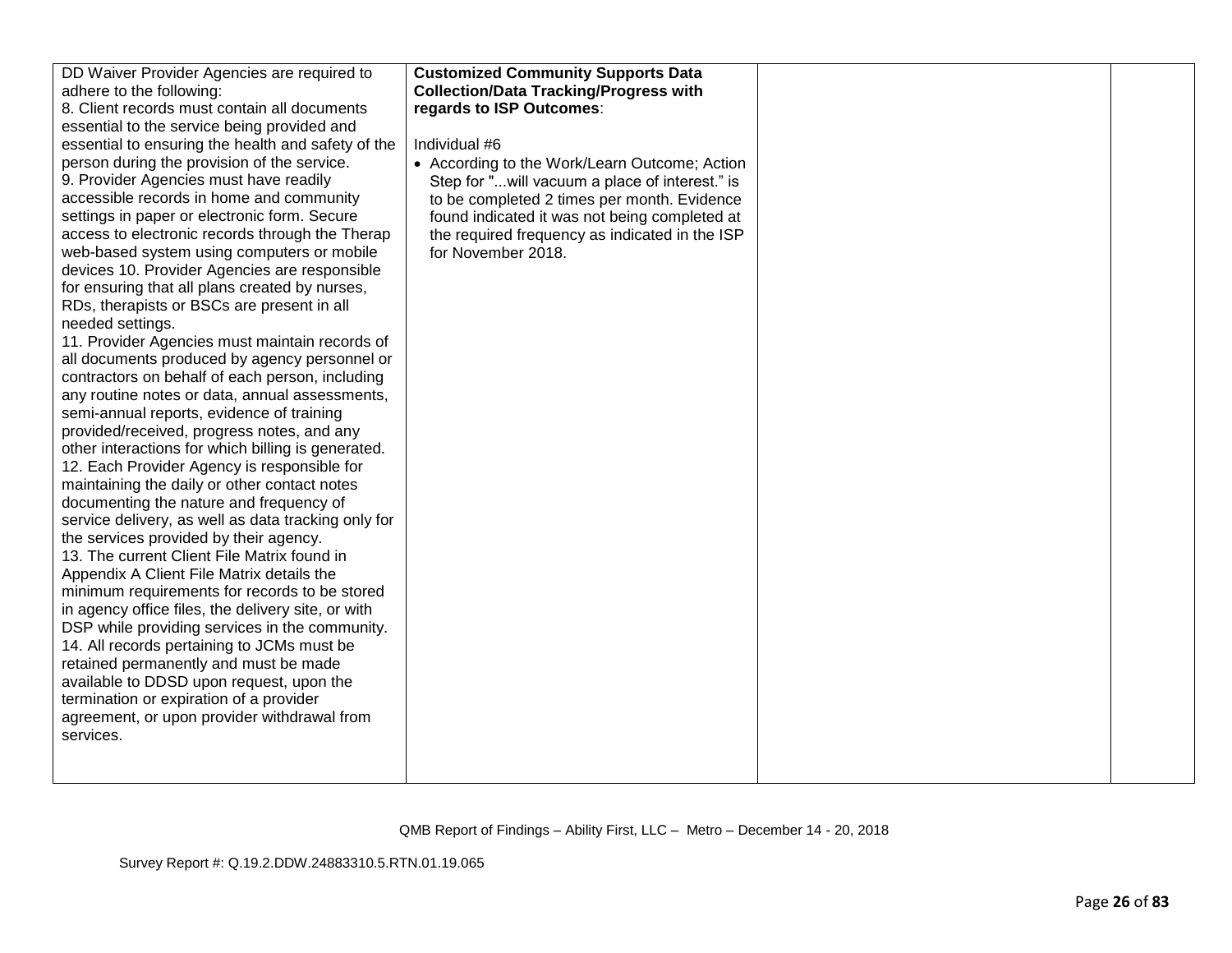| Tag # 1A32.2 Individual Service Plan                                                                                                                                                                                                                                                                                                                                                                                                                                                                                                                                                                                                                                                                                                                                                                                                                                                                                                                                                                                                                                                                                                                                                                                                                                                                                                                                                                                                                                                                                                                                                                                                                                      | <b>Standard Level Deficiency</b>                                                                                                                                                                                                                                                                                                                                                                                                                                                                                                                                                                                                                                                                                                                                                                                                                                     |                                                                                                                                                                                                                                                                                                                                                                                                                                                                                                                                                                                                                          |  |
|---------------------------------------------------------------------------------------------------------------------------------------------------------------------------------------------------------------------------------------------------------------------------------------------------------------------------------------------------------------------------------------------------------------------------------------------------------------------------------------------------------------------------------------------------------------------------------------------------------------------------------------------------------------------------------------------------------------------------------------------------------------------------------------------------------------------------------------------------------------------------------------------------------------------------------------------------------------------------------------------------------------------------------------------------------------------------------------------------------------------------------------------------------------------------------------------------------------------------------------------------------------------------------------------------------------------------------------------------------------------------------------------------------------------------------------------------------------------------------------------------------------------------------------------------------------------------------------------------------------------------------------------------------------------------|----------------------------------------------------------------------------------------------------------------------------------------------------------------------------------------------------------------------------------------------------------------------------------------------------------------------------------------------------------------------------------------------------------------------------------------------------------------------------------------------------------------------------------------------------------------------------------------------------------------------------------------------------------------------------------------------------------------------------------------------------------------------------------------------------------------------------------------------------------------------|--------------------------------------------------------------------------------------------------------------------------------------------------------------------------------------------------------------------------------------------------------------------------------------------------------------------------------------------------------------------------------------------------------------------------------------------------------------------------------------------------------------------------------------------------------------------------------------------------------------------------|--|
| <b>Implementation (Residential Implementation)</b>                                                                                                                                                                                                                                                                                                                                                                                                                                                                                                                                                                                                                                                                                                                                                                                                                                                                                                                                                                                                                                                                                                                                                                                                                                                                                                                                                                                                                                                                                                                                                                                                                        |                                                                                                                                                                                                                                                                                                                                                                                                                                                                                                                                                                                                                                                                                                                                                                                                                                                                      |                                                                                                                                                                                                                                                                                                                                                                                                                                                                                                                                                                                                                          |  |
| NMAC 7.26.5.16.C and D Development of the<br>ISP. Implementation of the ISP. The ISP shall<br>be implemented according to the timelines<br>determined by the IDT and as specified in the<br>ISP for each stated desired outcomes and action<br>plan.<br>C. The IDT shall review and discuss information<br>and recommendations with the individual, with<br>the goal of supporting the individual in attaining<br>desired outcomes. The IDT develops an ISP<br>based upon the individual's personal vision<br>statement, strengths, needs, interests and<br>preferences. The ISP is a dynamic document,<br>revised periodically, as needed, and amended to<br>reflect progress towards personal goals and<br>achievements consistent with the individual's<br>future vision. This regulation is consistent with<br>standards established for individual plan<br>development as set forth by the commission on<br>the accreditation of rehabilitation facilities<br>(CARF) and/or other program accreditation<br>approved and adopted by the developmental<br>disabilities division and the department of health.<br>It is the policy of the developmental disabilities<br>division (DDD), that to the extent permitted by<br>funding, each individual receive supports and<br>services that will assist and encourage<br>independence and productivity in the community<br>and attempt to prevent regression or loss of<br>current capabilities. Services and supports<br>include specialized and/or generic services,<br>training, education and/or treatment as<br>determined by the IDT and documented in the<br>ISP.<br>D. The intent is to provide choice and obtain | Based on residential record review, the Agency<br>did not implement the ISP according to the<br>timelines determined by the IDT and as<br>specified in the ISP for each stated desired<br>outcome and action plan for 1 of 12 individuals.<br>As indicated by Individual's ISP the following<br>was found with regards to the implementation of<br><b>ISP Outcomes:</b><br><b>Family Living Data Collection/Data</b><br>Tracking/Progress with regards to ISP<br><b>Outcomes:</b><br>Individual #10<br>• According to the Fun Outcome; Action Step<br>for "With assistance  will look into dog<br>training opportunities available to him in the<br>community" is to be completed weekly.<br>Evidence found indicated it was not being<br>completed at the required frequency as<br>indicated in the ISP for $12/1 - 14$ , 2018. (Date<br>of home visit: 12/18/2018) | Provider:<br><b>State your Plan of Correction for the</b><br>deficiencies cited in this tag here (How is the<br>deficiency going to be corrected? This can be<br>specific to each deficiency cited or if possible an<br>overall correction?): $\rightarrow$<br><b>Provider:</b><br><b>Enter your ongoing Quality</b><br><b>Assurance/Quality Improvement processes</b><br>as it related to this tag number here (What is<br>going to be done? How many individuals is this<br>going to affect? How often will this be completed?<br>Who is responsible? What steps will be taken if<br>issues are found?): $\rightarrow$ |  |
| opportunities for individuals to live, work and                                                                                                                                                                                                                                                                                                                                                                                                                                                                                                                                                                                                                                                                                                                                                                                                                                                                                                                                                                                                                                                                                                                                                                                                                                                                                                                                                                                                                                                                                                                                                                                                                           |                                                                                                                                                                                                                                                                                                                                                                                                                                                                                                                                                                                                                                                                                                                                                                                                                                                                      |                                                                                                                                                                                                                                                                                                                                                                                                                                                                                                                                                                                                                          |  |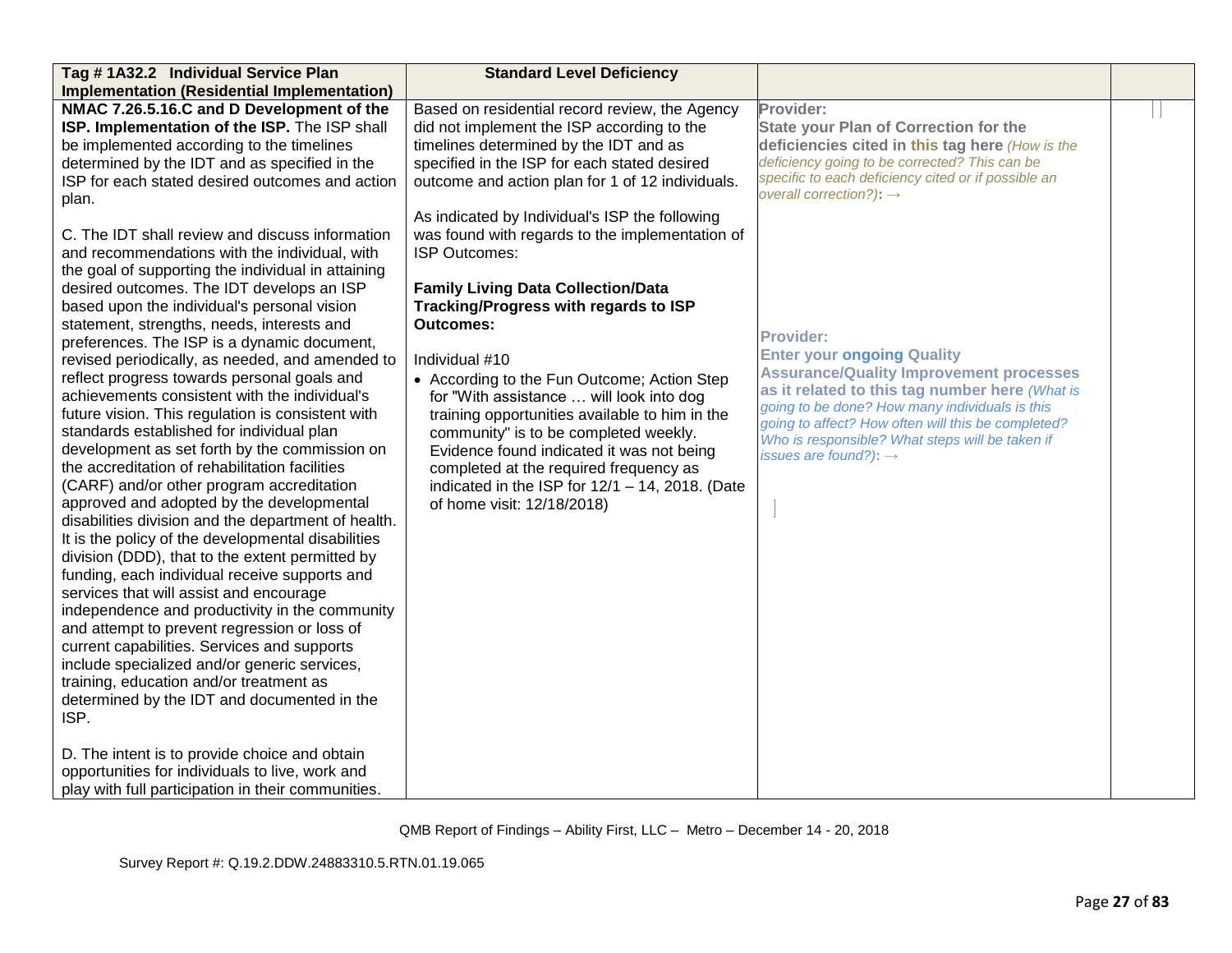| The following principles provide direction and   |  |  |
|--------------------------------------------------|--|--|
| purpose in planning for individuals with         |  |  |
| developmental disabilities. [05/03/94; 01/15/97; |  |  |
| Recompiled 10/31/01]                             |  |  |
|                                                  |  |  |
| Developmental Disabilities (DD) Waiver Service   |  |  |
| Standards 2/26/2018; Eff Date: 3/1/2018          |  |  |
| <b>Chapter 6: Individual Service Plan (ISP)</b>  |  |  |
| 6.8 ISP Implementation and Monitoring: All       |  |  |
| DD Waiver Provider Agencies with a signed        |  |  |
| SFOC are required to provide services as         |  |  |
| detailed in the ISP. The ISP must be readily     |  |  |
| accessible to Provider Agencies on the           |  |  |
| approved budget. (See Chapter 20: Provider       |  |  |
| Documentation and Client Records.) CMs           |  |  |
| facilitate and maintain communication with the   |  |  |
| person, his/her representative, other IDT        |  |  |
| members, Provider Agencies, and relevant         |  |  |
| parties to ensure that the person receives the   |  |  |
| maximum benefit of his/her services and that     |  |  |
| revisions to the ISP are made as needed. All DD  |  |  |
| Waiver Provider Agencies are required to         |  |  |
| cooperate with monitoring activities conducted   |  |  |
| by the CM and the DOH. Provider Agencies are     |  |  |
| required to respond to issues at the individual  |  |  |
| level and agency level as described in Chapter   |  |  |
| 16: Qualified Provider Agencies.                 |  |  |
|                                                  |  |  |
| <b>Chapter 20: Provider Documentation and</b>    |  |  |
| <b>Client Records</b>                            |  |  |
| 20.2 Client Records Requirements: All DD         |  |  |
| Waiver Provider Agencies are required to create  |  |  |
| and maintain individual client records. The      |  |  |
| contents of client records vary depending on the |  |  |
| unique needs of the person receiving services    |  |  |
| and the resultant information produced. The      |  |  |
| extent of documentation required for individual  |  |  |
| client records per service type depends on the   |  |  |
| location of the file, the type of service being  |  |  |
| provided, and the information necessary.         |  |  |
| DD Waiver Provider Agencies are required to      |  |  |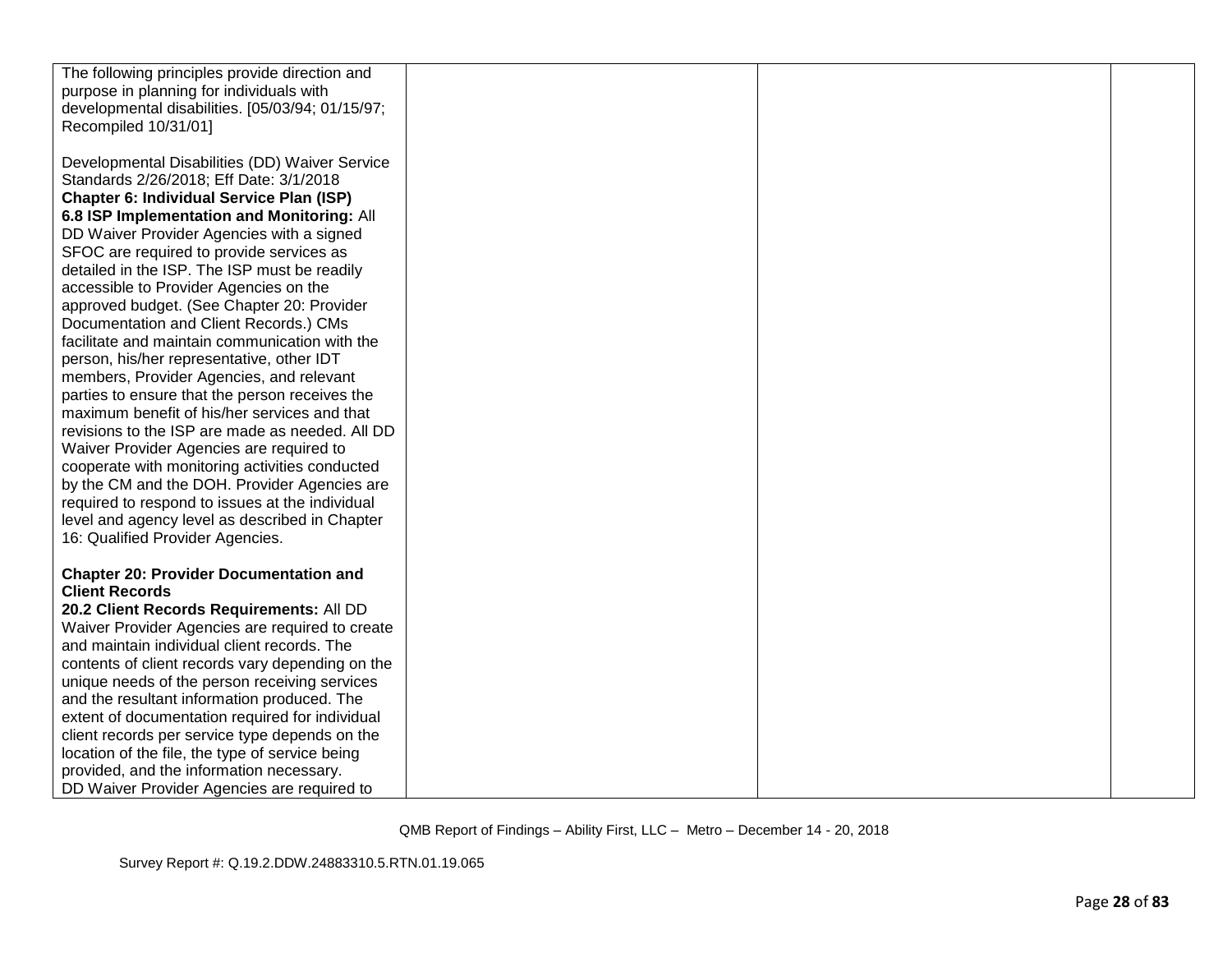| adhere to the following:                            |  |  |
|-----------------------------------------------------|--|--|
| 16. Client records must contain all documents       |  |  |
| essential to the service being provided and         |  |  |
| essential to ensuring the health and safety of the  |  |  |
| person during the provision of the service.         |  |  |
| 17. Provider Agencies must have readily             |  |  |
| accessible records in home and community            |  |  |
| settings in paper or electronic form. Secure        |  |  |
| access to electronic records through the Therap     |  |  |
| web based system using computers or mobile          |  |  |
| devices is acceptable.                              |  |  |
| 18. Provider Agencies are responsible for           |  |  |
| ensuring that all plans created by nurses, RDs,     |  |  |
| therapists or BSCs are present in all needed        |  |  |
| settings.                                           |  |  |
| 19. Provider Agencies must maintain records of      |  |  |
| all documents produced by agency personnel or       |  |  |
| contractors on behalf of each person, including     |  |  |
| any routine notes or data, annual assessments,      |  |  |
| semi-annual reports, evidence of training           |  |  |
| provided/received, progress notes, and any          |  |  |
| other interactions for which billing is generated.  |  |  |
| 20. Each Provider Agency is responsible for         |  |  |
| maintaining the daily or other contact notes        |  |  |
| documenting the nature and frequency of             |  |  |
| service delivery, as well as data tracking only for |  |  |
| the services provided by their agency.              |  |  |
| 21. The current Client File Matrix found in         |  |  |
| Appendix A Client File Matrix details the           |  |  |
| minimum requirements for records to be stored       |  |  |
| in agency office files, the delivery site, or with  |  |  |
| DSP while providing services in the community.      |  |  |
| 22. All records pertaining to JCMs must be          |  |  |
| retained permanently and must be made               |  |  |
| available to DDSD upon request, upon the            |  |  |
| termination or expiration of a provider             |  |  |
| agreement, or upon provider withdrawal from         |  |  |
| services.                                           |  |  |
|                                                     |  |  |
|                                                     |  |  |
|                                                     |  |  |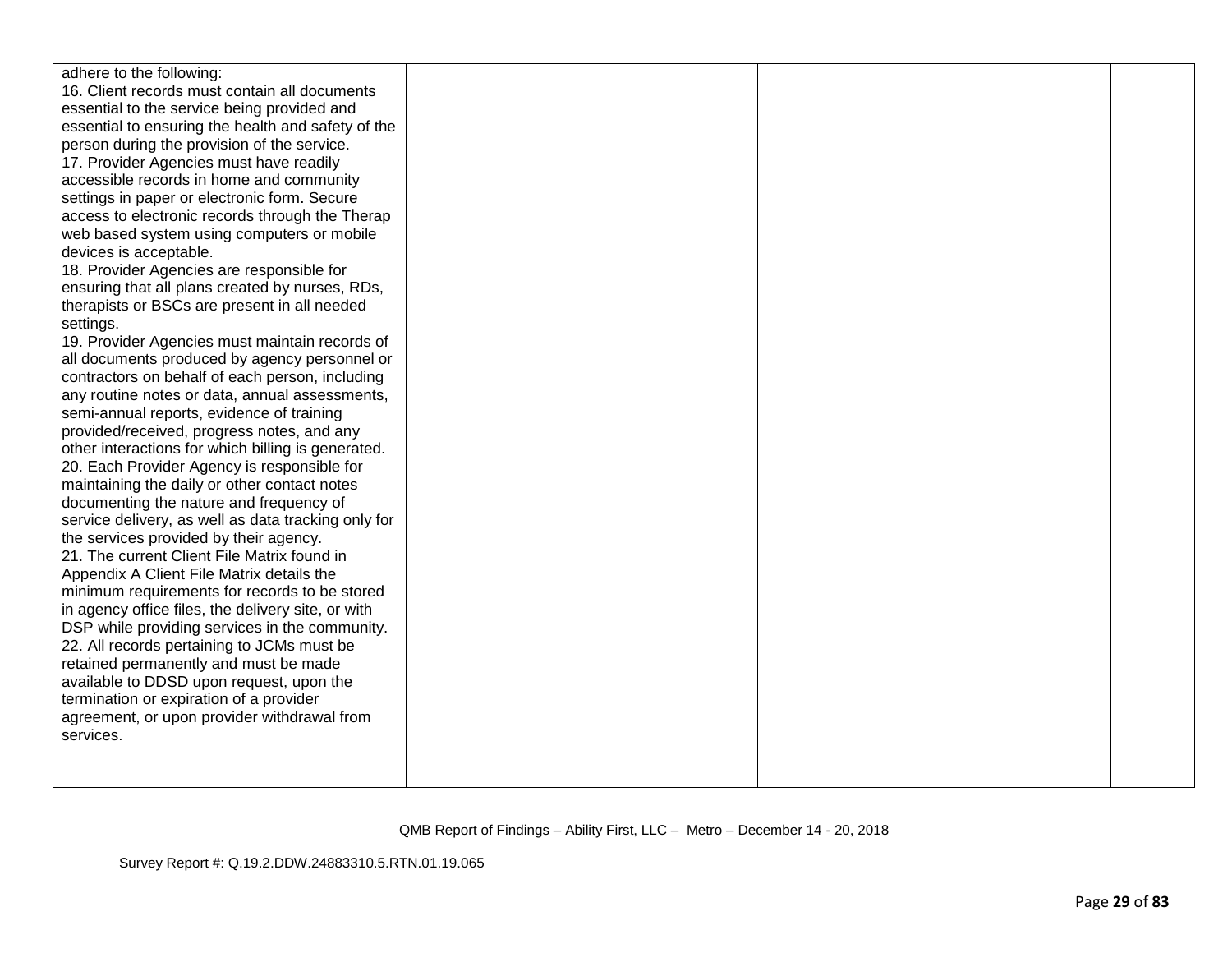| Tag #1A38 Living Care Arrangement /               | <b>Standard Level Deficiency</b>                  |                                                                                                      |  |
|---------------------------------------------------|---------------------------------------------------|------------------------------------------------------------------------------------------------------|--|
| <b>Community Inclusion Reporting</b>              |                                                   |                                                                                                      |  |
| <b>Requirements</b>                               |                                                   |                                                                                                      |  |
| 7.26.5.17 DEVELOPMENT OF THE                      | Based on record review, the Agency did not        | Provider:                                                                                            |  |
| <b>INDIVIDUAL SERVICE PLAN (ISP) -</b>            | complete written status reports as required for 6 | <b>State your Plan of Correction for the</b>                                                         |  |
| <b>DISSEMINATION OF THE ISP,</b>                  | of 13 individuals receiving Living Care           | deficiencies cited in this tag here (How is the                                                      |  |
| <b>DOCUMENTATION AND COMPLIANCE:</b>              | Arrangements and Community Inclusion.             | deficiency going to be corrected? This can be                                                        |  |
| C. Objective quantifiable data reporting progress |                                                   | specific to each deficiency cited or if possible an                                                  |  |
| or lack of progress towards stated outcomes,      | <b>Supported Living Semi-Annual Reports:</b>      | overall correction?): $\rightarrow$                                                                  |  |
| and action plans shall be maintained in the       | • Individual #8 - None found for 5/2018 -         |                                                                                                      |  |
| individual's records at each provider agency      | 10/2018. (Term of ISP 5/1/2018 - 4/30/2019)       |                                                                                                      |  |
| implementing the ISP. Provider agencies shall     | and none found for 11/2017. (Term of ISP          |                                                                                                      |  |
| use this data to evaluate the effectiveness of    | 5/1/2017 - 4/30/2018. ISP meeting held on         |                                                                                                      |  |
| services provided. Provider agencies shall        | 12/13/2017).                                      |                                                                                                      |  |
| submit to the case manager data reports and       |                                                   |                                                                                                      |  |
| individual progress summaries quarterly, or       | <b>Family Living Semi- Annual Reports:</b>        |                                                                                                      |  |
| more frequently, as decided by the IDT.           | • Individual #3 - Report not completed 14 days    | <b>Provider:</b>                                                                                     |  |
| These reports shall be included in the            | prior to the Annual ISP meeting. (Semi-           | <b>Enter your ongoing Quality</b>                                                                    |  |
| individual's case management record, and used     | Annual Report 1/2018 - 2/2018; Date               | <b>Assurance/Quality Improvement processes</b>                                                       |  |
| by the team to determine the ongoing              | Completed: 5/8/2018; ISP meeting held on          | as it related to this tag number here (What is                                                       |  |
| effectiveness of the supports and services being  | $3/2/2018$ ).                                     | going to be done? How many individuals is this<br>going to affect? How often will this be completed? |  |
| provided. Determination of effectiveness shall    |                                                   | Who is responsible? What steps will be taken if                                                      |  |
| result in timely modification of supports and     | • Individual #5 - Report not completed 14 days    | issues are found?): $\rightarrow$                                                                    |  |
| services as needed.                               | prior to the Annual ISP meeting. (Semi-           |                                                                                                      |  |
|                                                   | Annual Report 1/2018 - 4/2018; Date               |                                                                                                      |  |
| Developmental Disabilities (DD) Waiver Service    | Completed: 5/17/2018; ISP meeting held on         |                                                                                                      |  |
| Standards 2/26/2018; Eff Date: 3/1/2018           | $5/4/2018$ ).                                     |                                                                                                      |  |
| <b>Chapter 20: Provider Documentation and</b>     |                                                   |                                                                                                      |  |
| <b>Client Records: 20.2 Client Records</b>        | • Individual #7 - Report not completed 14 days    |                                                                                                      |  |
| Requirements: All DD Waiver Provider              | prior to the Annual ISP meeting. (Semi-           |                                                                                                      |  |
| Agencies are required to create and maintain      | Annual Report 1/2018 - 2/2018; Date               |                                                                                                      |  |
| individual client records. The contents of client | Completed: 4/13/2018; ISP meeting held on         |                                                                                                      |  |
| records vary depending on the unique needs of     | $3/21/2018$ ).                                    |                                                                                                      |  |
| the person receiving services and the resultant   |                                                   |                                                                                                      |  |
| information produced. The extent of               | <b>Customized Community Supports Semi-</b>        |                                                                                                      |  |
| documentation required for individual client      | <b>Annual Reports</b>                             |                                                                                                      |  |
| records per service type depends on the location  | • Individual #5 - Report not completed 14 days    |                                                                                                      |  |
| of the file, the type of service being provided,  | prior to the Annual ISP meeting. (Semi-           |                                                                                                      |  |
| and the information necessary.                    | Annual Report 1/2018 - 4/2018; Date               |                                                                                                      |  |
| DD Waiver Provider Agencies are required to       |                                                   |                                                                                                      |  |
| adhere to the following:                          |                                                   |                                                                                                      |  |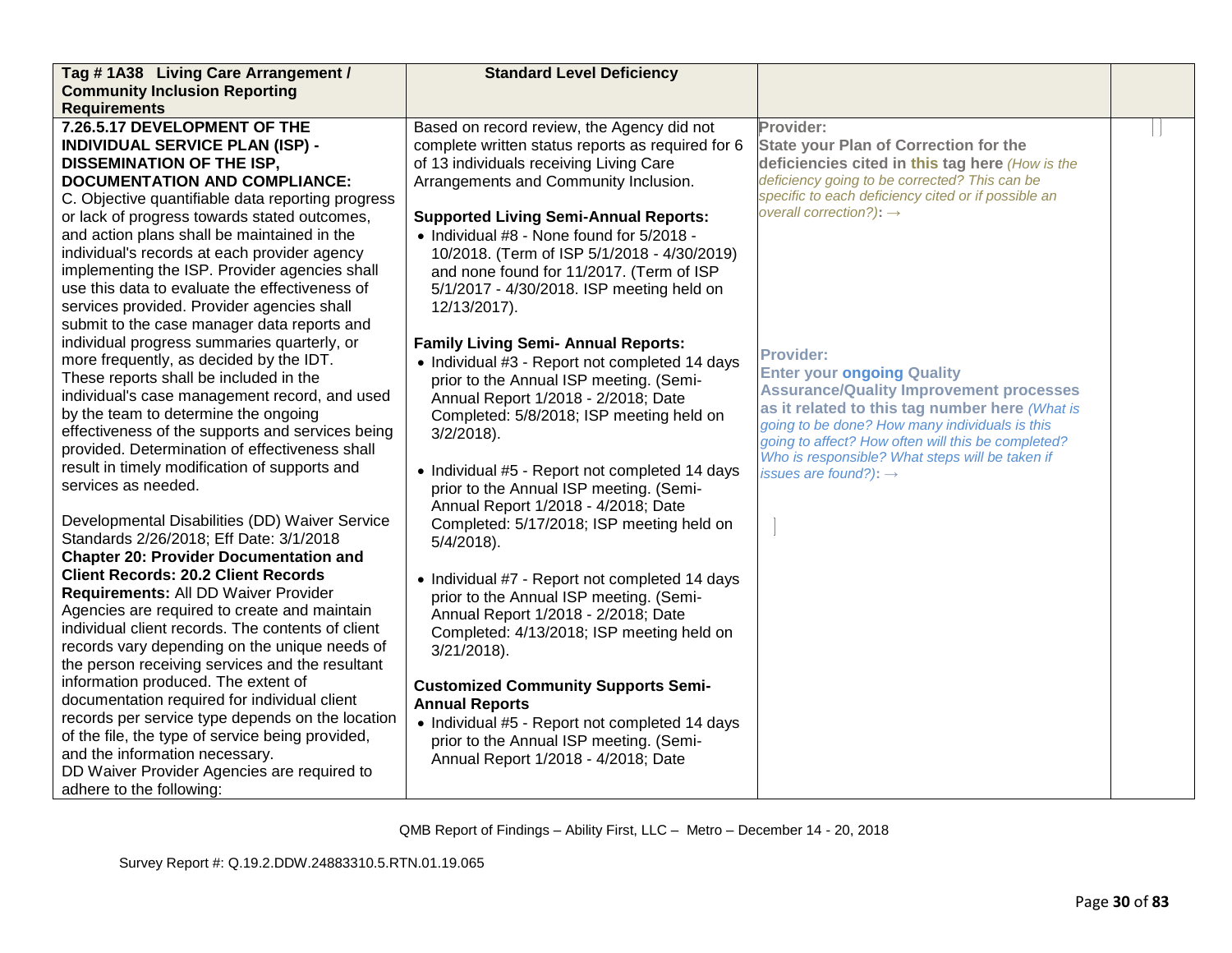| 1. Client records must contain all documents<br>essential to the service being provided and<br>essential to ensuring the health and safety of the<br>person during the provision of the service.<br>2. Provider Agencies must have readily<br>accessible records in home and community<br>settings in paper or electronic form. Secure<br>access to electronic records through the Therap<br>web-based system using computers or mobile<br>devices is acceptable.<br>3. Provider Agencies are responsible for<br>ensuring that all plans created by nurses, RDs,<br>therapists or BSCs are present in all needed<br>settings.<br>4. Provider Agencies must maintain records of<br>all documents produced by agency personnel or<br>contractors on behalf of each person, including<br>any routine notes or data, annual assessments,<br>semi-annual reports, evidence of training<br>provided/received, progress notes, and any<br>other interactions for which billing is generated.<br>5. Each Provider Agency is responsible for<br>maintaining the daily or other contact notes<br>documenting the nature and frequency of<br>service delivery, as well as data tracking only for<br>the services provided by their agency.<br>6. The current Client File Matrix found in<br>Appendix A Client File Matrix details the<br>minimum requirements for records to be stored<br>in agency office files, the delivery site, or with<br>DSP while providing services in the community.<br>7. All records pertaining to JCMs must be | Completed: 5/17/2018; ISP meeting held on<br>$5/4/2018$ ).<br>• Individual #6 - None found for 11/2017 -<br>4/2018 and 5/2018 - 7/2018. (Term of ISP<br>11/1/2017 - 10/31/2018. ISP meeting held on<br>7/28/2018).<br><b>Nursing Semi-Annual / Quarterly Reports:</b><br>• Individual #3 - Report not completed 14 days<br>prior to the Annual ISP meeting. (Semi-<br>Annual Report 1/14/2018 - 2/2018; Date<br>Completed: 11/1/2018; ISP meeting held on<br>$3/2/2018$ ).<br>• Individual #5 - Report not completed 14 days<br>prior to the Annual ISP meeting. (Semi-<br>Annual Report 1/2018 - 4/2018; Date<br>Completed: 11/2/2018; ISP meeting held on<br>$5/4/2018$ ).<br>• Individual #13 - Report not completed 14 days<br>prior to the Annual ISP meeting. (Semi-<br>Annual Report 9/2017 - 10/2017; Date<br>Completed: 12/14/2018; ISP meeting held on<br>11/10/2017). |  |
|----------------------------------------------------------------------------------------------------------------------------------------------------------------------------------------------------------------------------------------------------------------------------------------------------------------------------------------------------------------------------------------------------------------------------------------------------------------------------------------------------------------------------------------------------------------------------------------------------------------------------------------------------------------------------------------------------------------------------------------------------------------------------------------------------------------------------------------------------------------------------------------------------------------------------------------------------------------------------------------------------------------------------------------------------------------------------------------------------------------------------------------------------------------------------------------------------------------------------------------------------------------------------------------------------------------------------------------------------------------------------------------------------------------------------------------------------------------------------------------------------------------------------------|----------------------------------------------------------------------------------------------------------------------------------------------------------------------------------------------------------------------------------------------------------------------------------------------------------------------------------------------------------------------------------------------------------------------------------------------------------------------------------------------------------------------------------------------------------------------------------------------------------------------------------------------------------------------------------------------------------------------------------------------------------------------------------------------------------------------------------------------------------------------------------|--|
|                                                                                                                                                                                                                                                                                                                                                                                                                                                                                                                                                                                                                                                                                                                                                                                                                                                                                                                                                                                                                                                                                                                                                                                                                                                                                                                                                                                                                                                                                                                                  |                                                                                                                                                                                                                                                                                                                                                                                                                                                                                                                                                                                                                                                                                                                                                                                                                                                                                  |  |
| retained permanently and must be made<br>available to DDSD upon request, upon the<br>termination or expiration of a provider<br>agreement, or upon provider withdrawal from<br>services.                                                                                                                                                                                                                                                                                                                                                                                                                                                                                                                                                                                                                                                                                                                                                                                                                                                                                                                                                                                                                                                                                                                                                                                                                                                                                                                                         |                                                                                                                                                                                                                                                                                                                                                                                                                                                                                                                                                                                                                                                                                                                                                                                                                                                                                  |  |
| <b>Chapter 19: Provider Reporting</b><br>Requirements: 19.5 Semi-Annual Reporting:<br>The semi-annual report provides status updates                                                                                                                                                                                                                                                                                                                                                                                                                                                                                                                                                                                                                                                                                                                                                                                                                                                                                                                                                                                                                                                                                                                                                                                                                                                                                                                                                                                             |                                                                                                                                                                                                                                                                                                                                                                                                                                                                                                                                                                                                                                                                                                                                                                                                                                                                                  |  |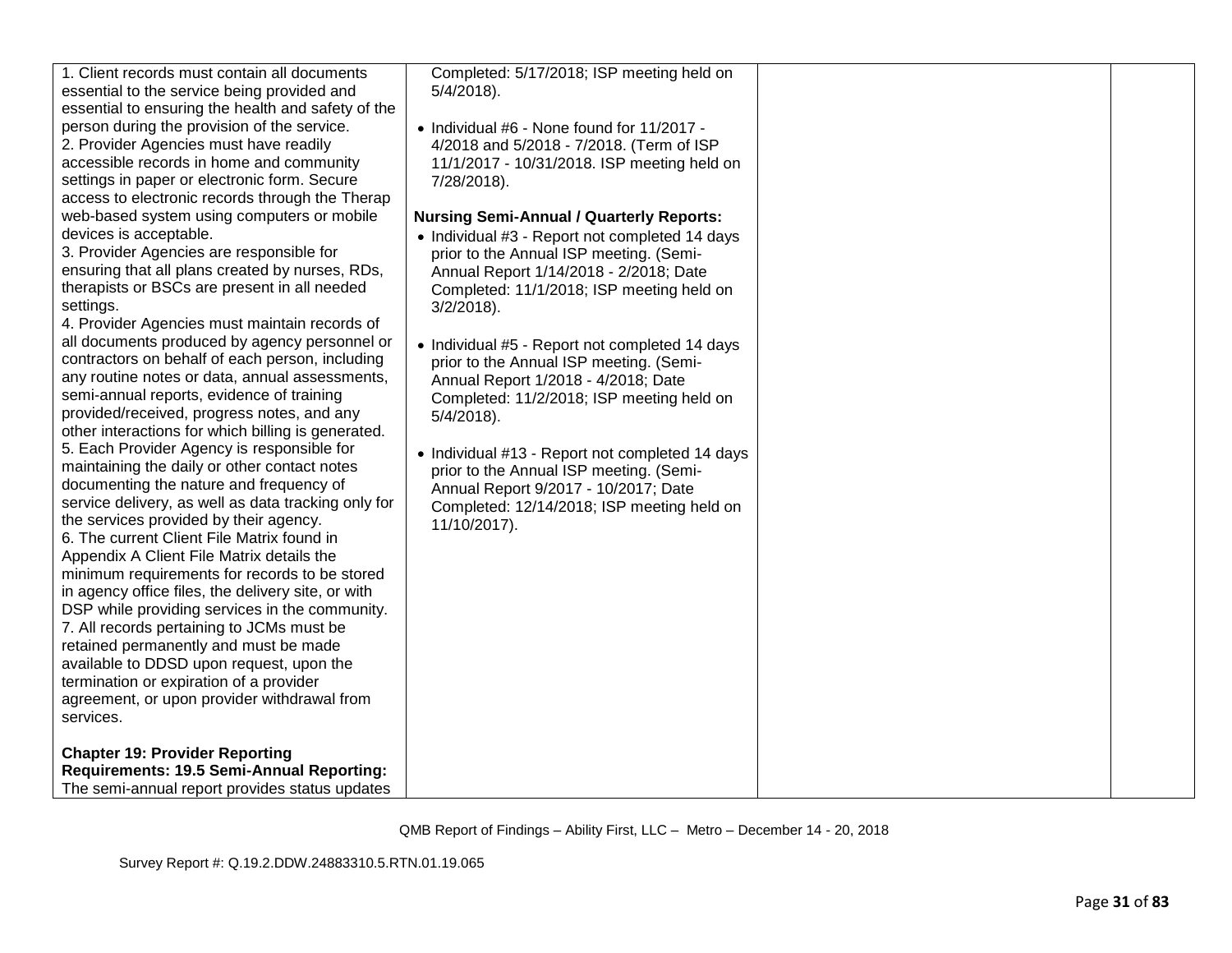| to life circumstances, health, and progress         |  |  |
|-----------------------------------------------------|--|--|
| toward ISP goals and/or goals related to            |  |  |
| professional and clinical services provided         |  |  |
| through the DD Waiver. This report is submitted     |  |  |
| to the CM for review and may guide actions          |  |  |
| taken by the person's IDT if necessary. Semi-       |  |  |
| annual reports may be requested by DDSD for         |  |  |
| QA activities.                                      |  |  |
| Semi-annual reports are required as follows:        |  |  |
| 1. DD Waiver Provider Agencies, except AT,          |  |  |
| EMSP, Supplemental Dental, PRSC, SSE and            |  |  |
| Crisis Supports, must complete semi-annual          |  |  |
| reports.                                            |  |  |
| 2. A Respite Provider Agency must submit a          |  |  |
| semi-annual progress report to the CM that          |  |  |
| describes progress on the Action Plan(s) and        |  |  |
| Desired Outcome(s) when Respite is the only         |  |  |
| service included in the ISP other than Case         |  |  |
| Management for an adult age 21 or older.            |  |  |
| 3. The first semi-annual report will cover the time |  |  |
| from the start of the person's ISP year until the   |  |  |
| end of the subsequent six-month period (180         |  |  |
| calendar days) and is due ten calendar days         |  |  |
| after the period ends (190 calendar days).          |  |  |
| 4. The second semi-annual report is integrated      |  |  |
| into the annual report or professional              |  |  |
| assessment/annual re-evaluation when                |  |  |
| applicable and is due 14 calendar days prior to     |  |  |
| the annual ISP meeting.                             |  |  |
| 5. Semi-annual reports must contain at a            |  |  |
| minimum written documentation of:                   |  |  |
| a. the name of the person and date on each          |  |  |
| page;                                               |  |  |
| b. the timeframe that the report covers;            |  |  |
| c. timely completion of relevant activities from    |  |  |
| ISP Action Plans or clinical service goals during   |  |  |
| timeframe the report is covering;                   |  |  |
| d. a description of progress towards Desired        |  |  |
| Outcomes in the ISP related to the service          |  |  |
| provided;                                           |  |  |
| e. a description of progress toward any service     |  |  |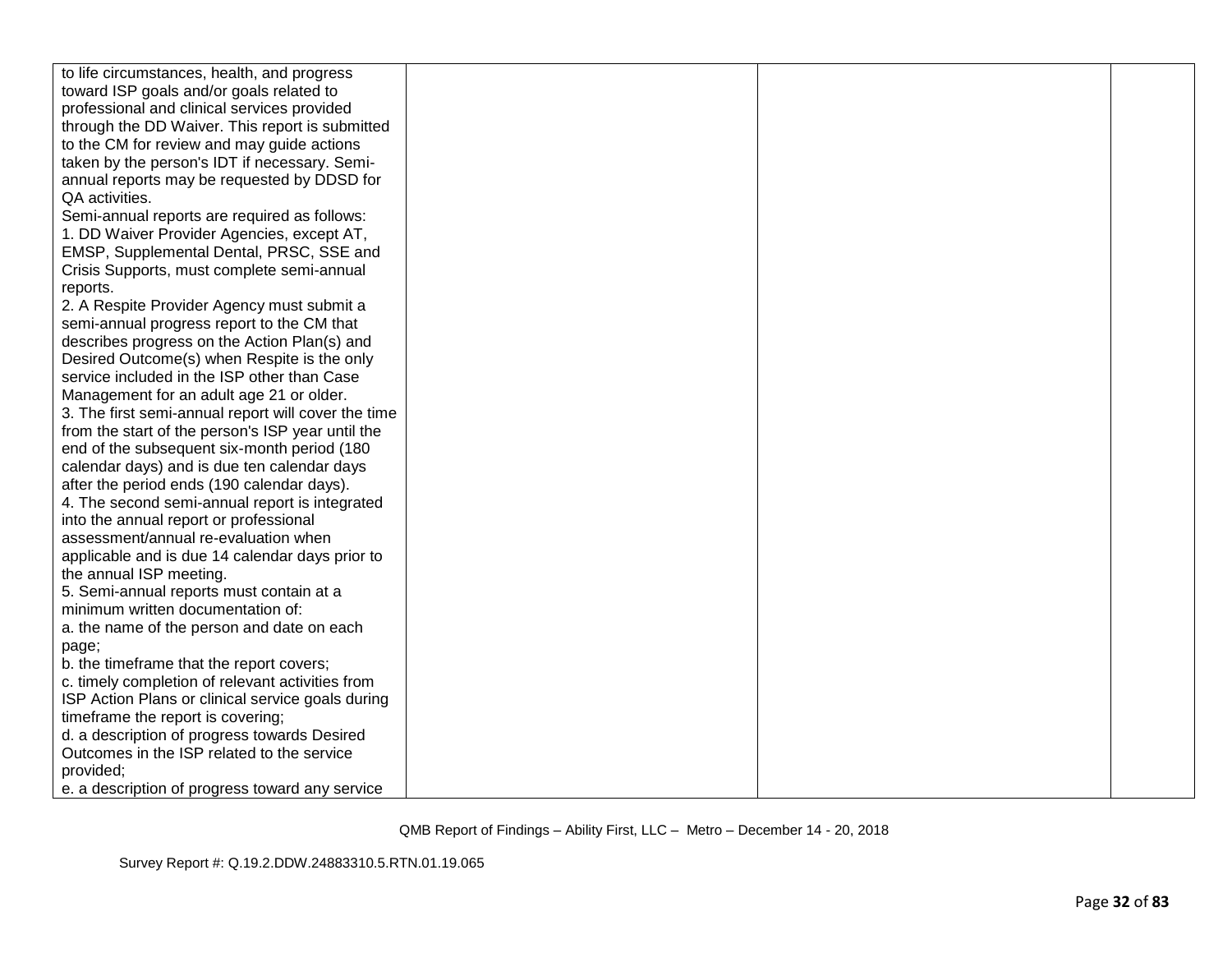| specific or treatment goals when applicable (e.g. |  |  |
|---------------------------------------------------|--|--|
| health related goals for nursing);                |  |  |
| f. significant changes in routine or staffing if  |  |  |
| applicable;                                       |  |  |
| g. unusual or significant life events, including  |  |  |
| significant change of health or behavioral health |  |  |
| condition;                                        |  |  |
| h. the signature of the agency staff responsible  |  |  |
| for preparing the report; and                     |  |  |
| i. any other required elements by service type    |  |  |
| that are detailed in these standards.             |  |  |
|                                                   |  |  |
|                                                   |  |  |
|                                                   |  |  |
|                                                   |  |  |
|                                                   |  |  |
|                                                   |  |  |
|                                                   |  |  |
|                                                   |  |  |
|                                                   |  |  |
|                                                   |  |  |
|                                                   |  |  |
|                                                   |  |  |
|                                                   |  |  |
|                                                   |  |  |
|                                                   |  |  |
|                                                   |  |  |
|                                                   |  |  |
|                                                   |  |  |
|                                                   |  |  |
|                                                   |  |  |
|                                                   |  |  |
|                                                   |  |  |
|                                                   |  |  |
|                                                   |  |  |
|                                                   |  |  |
|                                                   |  |  |
|                                                   |  |  |
|                                                   |  |  |
|                                                   |  |  |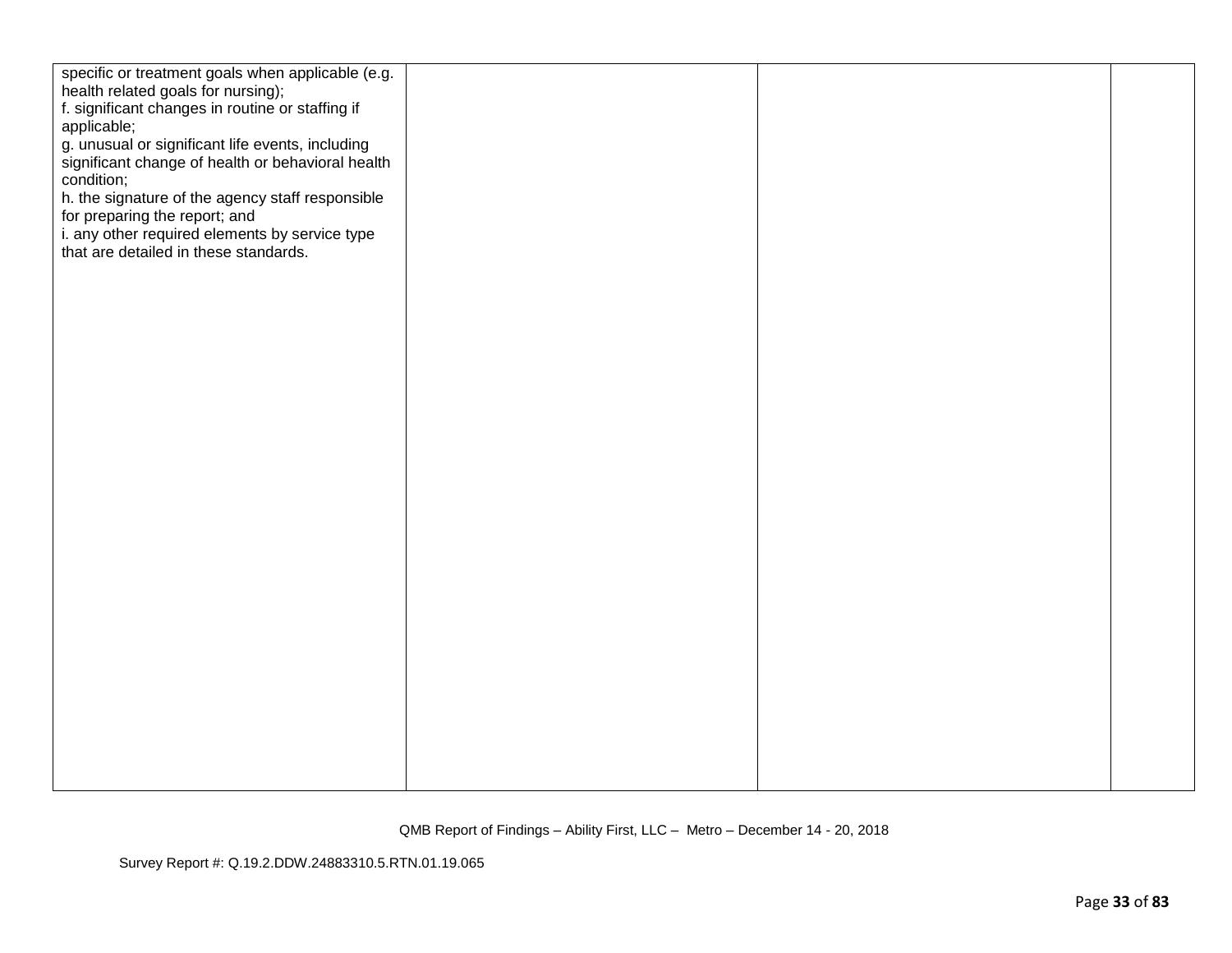| Tag # LS14 Residential Service Delivery Site                                                                                                                                                                                                                                                                                                                                                                                                                                                                                                                                                                                                                                                                                                                                                                                                                                                                                                                                                                                                                                                                                                                                                                                                                                                                               | <b>Condition of Participation Level Deficiency</b>                                                                                                                                                                                                                                                                                                                                                                                                                                                                                                                                                                                                                                                                                                |                                                                                                                                                                                                                                                                                                                                                                                                                                                                                                                                                                                                                          |  |
|----------------------------------------------------------------------------------------------------------------------------------------------------------------------------------------------------------------------------------------------------------------------------------------------------------------------------------------------------------------------------------------------------------------------------------------------------------------------------------------------------------------------------------------------------------------------------------------------------------------------------------------------------------------------------------------------------------------------------------------------------------------------------------------------------------------------------------------------------------------------------------------------------------------------------------------------------------------------------------------------------------------------------------------------------------------------------------------------------------------------------------------------------------------------------------------------------------------------------------------------------------------------------------------------------------------------------|---------------------------------------------------------------------------------------------------------------------------------------------------------------------------------------------------------------------------------------------------------------------------------------------------------------------------------------------------------------------------------------------------------------------------------------------------------------------------------------------------------------------------------------------------------------------------------------------------------------------------------------------------------------------------------------------------------------------------------------------------|--------------------------------------------------------------------------------------------------------------------------------------------------------------------------------------------------------------------------------------------------------------------------------------------------------------------------------------------------------------------------------------------------------------------------------------------------------------------------------------------------------------------------------------------------------------------------------------------------------------------------|--|
| <b>Case File (ISP and Healthcare requirements)</b>                                                                                                                                                                                                                                                                                                                                                                                                                                                                                                                                                                                                                                                                                                                                                                                                                                                                                                                                                                                                                                                                                                                                                                                                                                                                         |                                                                                                                                                                                                                                                                                                                                                                                                                                                                                                                                                                                                                                                                                                                                                   |                                                                                                                                                                                                                                                                                                                                                                                                                                                                                                                                                                                                                          |  |
| Developmental Disabilities (DD) Waiver Service<br>Standards 2/26/2018; Eff Date: 3/1/2018<br><b>Chapter 20: Provider Documentation and Client</b><br>Records: 20.2 Client Records Requirements: All<br>DD Waiver Provider Agencies are required to<br>create and maintain individual client records. The<br>contents of client records vary depending on the<br>unique needs of the person receiving services and<br>the resultant information produced. The extent of<br>documentation required for individual client records<br>per service type depends on the location of the file,<br>the type of service being provided, and the<br>information necessary.<br>DD Waiver Provider Agencies are required to<br>adhere to the following:<br>1. Client records must contain all documents<br>essential to the service being provided and<br>essential to ensuring the health and safety of the<br>person during the provision of the service.<br>2. Provider Agencies must have readily accessible<br>records in home and community settings in paper<br>or electronic form. Secure access to electronic<br>records through the Therap web-based system<br>using computers or mobile devices is acceptable.<br>3. Provider Agencies are responsible for ensuring<br>that all plans created by nurses, RDs, therapists or | After an analysis of the evidence it has been<br>determined there is a significant potential for a<br>negative outcome to occur.<br>Based on record review, the Agency did not<br>maintain a complete and confidential case file in<br>the residence for 4 of 12 Individuals receiving<br>Living Care Arrangements.<br>Review of the residential individual case files<br>revealed the following items were not found,<br>incomplete, and/or not current:<br>ISP Teaching and Support Strategies:<br>Individual #9:<br>TSS not found for the following Live Outcome<br>Statement / Action Steps:<br>• "will cook with only verbal and visual<br>prompts."<br><b>Comprehensive Aspiration Risk Management</b><br>Plan:<br>• Not Current $(H1, 13)$ | Provider:<br><b>State your Plan of Correction for the</b><br>deficiencies cited in this tag here (How is the<br>deficiency going to be corrected? This can be<br>specific to each deficiency cited or if possible an<br>overall correction?): $\rightarrow$<br><b>Provider:</b><br><b>Enter your ongoing Quality</b><br><b>Assurance/Quality Improvement processes</b><br>as it related to this tag number here (What is<br>going to be done? How many individuals is this<br>going to affect? How often will this be completed?<br>Who is responsible? What steps will be taken if<br>issues are found?): $\rightarrow$ |  |
| BSCs are present in all needed settings.<br>4. Provider Agencies must maintain records of all<br>documents produced by agency personnel or<br>contractors on behalf of each person, including any<br>routine notes or data, annual assessments, semi-<br>annual reports, evidence of training<br>provided/received, progress notes, and any other<br>interactions for which billing is generated.<br>5. Each Provider Agency is responsible for<br>maintaining the daily or other contact notes<br>documenting the nature and frequency of service<br>delivery, as well as data tracking only for the<br>services provided by their agency.<br>6. The current Client File Matrix found in Appendix<br>A Client File Matrix details the minimum                                                                                                                                                                                                                                                                                                                                                                                                                                                                                                                                                                             | <b>Medical Emergency Response Plans:</b><br>$\bullet$ Falls (#12)                                                                                                                                                                                                                                                                                                                                                                                                                                                                                                                                                                                                                                                                                 |                                                                                                                                                                                                                                                                                                                                                                                                                                                                                                                                                                                                                          |  |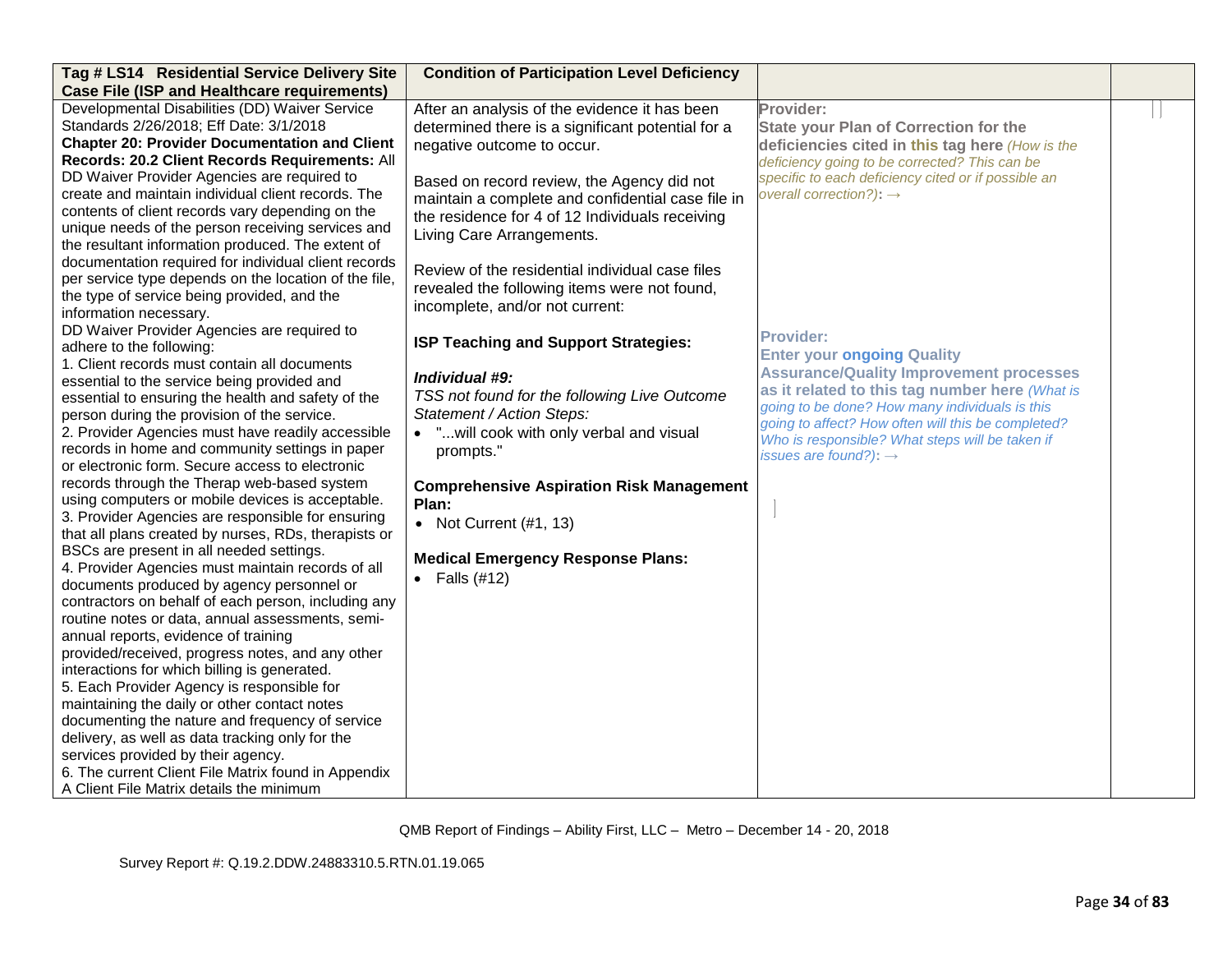| requirements for records to be stored in agency<br>office files, the delivery site, or with DSP while<br>providing services in the community.<br>7. All records pertaining to JCMs must be retained<br>permanently and must be made available to DDSD<br>upon request, upon the termination or expiration of<br>a provider agreement, or upon provider withdrawal<br>from services. |  |  |
|-------------------------------------------------------------------------------------------------------------------------------------------------------------------------------------------------------------------------------------------------------------------------------------------------------------------------------------------------------------------------------------|--|--|
| 20.5.3 Health Passport and Physician                                                                                                                                                                                                                                                                                                                                                |  |  |
|                                                                                                                                                                                                                                                                                                                                                                                     |  |  |
| <b>Consultation Form: All Primary and Secondary</b>                                                                                                                                                                                                                                                                                                                                 |  |  |
| Provider Agencies must use the Health Passport                                                                                                                                                                                                                                                                                                                                      |  |  |
| and Physician Consultation form from the Therap                                                                                                                                                                                                                                                                                                                                     |  |  |
| system. This standardized document contains                                                                                                                                                                                                                                                                                                                                         |  |  |
| individual, physician and emergency contact                                                                                                                                                                                                                                                                                                                                         |  |  |
| information, a complete list of current medical<br>diagnoses, health and safety risk factors, allergies,                                                                                                                                                                                                                                                                            |  |  |
| and information regarding insurance, guardianship,                                                                                                                                                                                                                                                                                                                                  |  |  |
| and advance directives. The Health Passport also                                                                                                                                                                                                                                                                                                                                    |  |  |
| includes a standardized form to use at medical                                                                                                                                                                                                                                                                                                                                      |  |  |
| appointments called the Physician Consultation                                                                                                                                                                                                                                                                                                                                      |  |  |
| form. The Physician Consultation form contains a                                                                                                                                                                                                                                                                                                                                    |  |  |
| list of all current medications. Requirements for the                                                                                                                                                                                                                                                                                                                               |  |  |
| Health Passport and Physician Consultation form                                                                                                                                                                                                                                                                                                                                     |  |  |
| are:                                                                                                                                                                                                                                                                                                                                                                                |  |  |
| 2. The Primary and Secondary Provider Agencies                                                                                                                                                                                                                                                                                                                                      |  |  |
| must ensure that a current copy of the Health                                                                                                                                                                                                                                                                                                                                       |  |  |
| Passport and Physician Consultation forms are                                                                                                                                                                                                                                                                                                                                       |  |  |
| printed and available at all service delivery sites.                                                                                                                                                                                                                                                                                                                                |  |  |
| Both forms must be reprinted and placed at all                                                                                                                                                                                                                                                                                                                                      |  |  |
| service delivery sites each time the e-CHAT is                                                                                                                                                                                                                                                                                                                                      |  |  |
| updated for any reason and whenever there is a                                                                                                                                                                                                                                                                                                                                      |  |  |
| change to contact information contained in the IDF.                                                                                                                                                                                                                                                                                                                                 |  |  |
| <b>Chapter 13: Nursing Services:</b>                                                                                                                                                                                                                                                                                                                                                |  |  |
| 13.2.9 Healthcare Plans (HCP):                                                                                                                                                                                                                                                                                                                                                      |  |  |
| 1. At the nurse's discretion, based on prudent                                                                                                                                                                                                                                                                                                                                      |  |  |
| nursing practice, interim HCPs may be developed                                                                                                                                                                                                                                                                                                                                     |  |  |
| to address issues that must be implemented                                                                                                                                                                                                                                                                                                                                          |  |  |
| immediately after admission, readmission or                                                                                                                                                                                                                                                                                                                                         |  |  |
| change of medical condition to provide safe                                                                                                                                                                                                                                                                                                                                         |  |  |
| services prior to completion of the e-CHAT and                                                                                                                                                                                                                                                                                                                                      |  |  |
| formal care planning process. This includes interim                                                                                                                                                                                                                                                                                                                                 |  |  |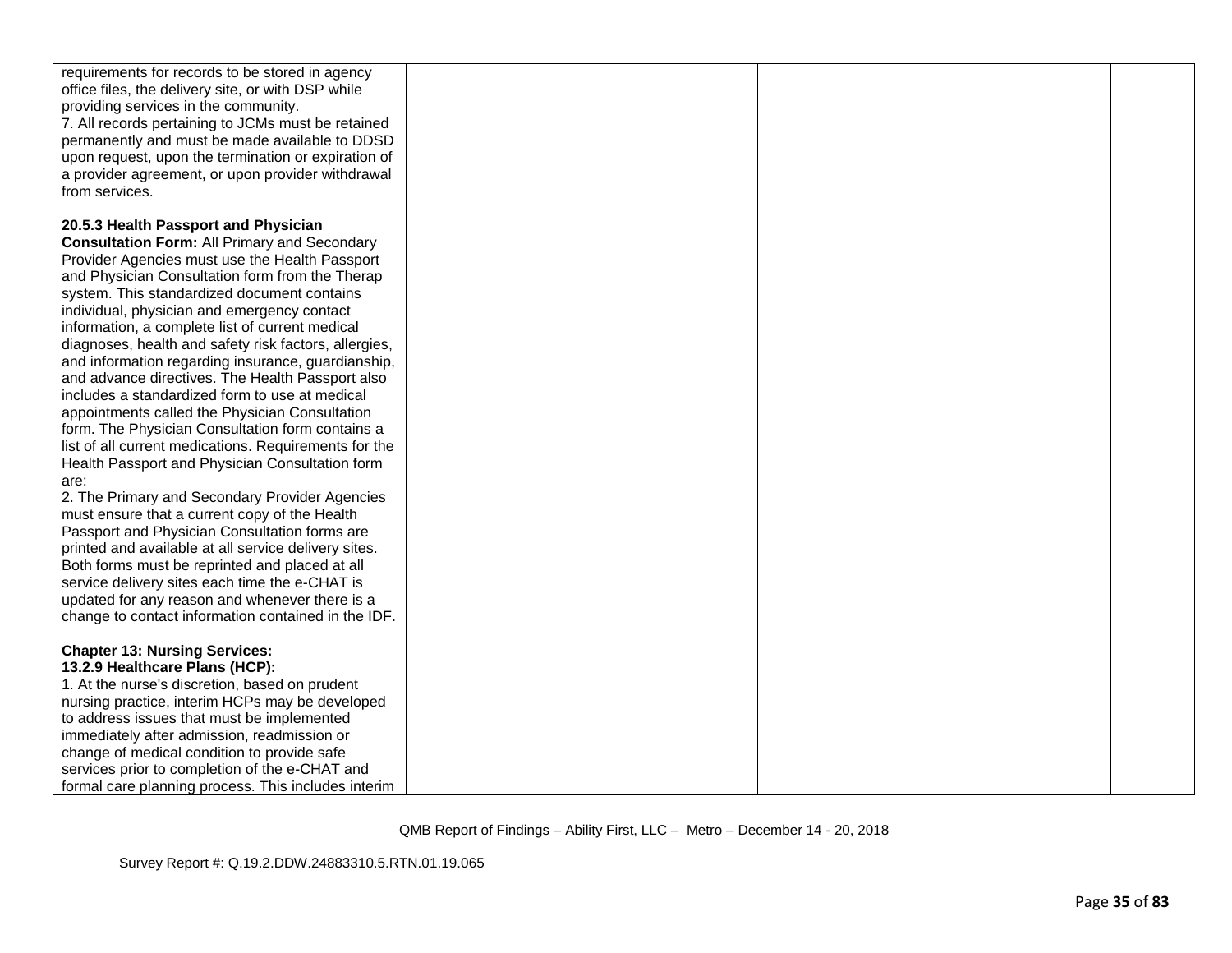| ARM plans for those persons newly identified at<br>moderate or high risk for aspiration. All interim<br>plans must be removed if the plan is no longer |  |  |
|--------------------------------------------------------------------------------------------------------------------------------------------------------|--|--|
| needed or when final HCP including CARMPs are                                                                                                          |  |  |
| in place to avoid duplication of plans.<br>2. In collaboration with the IDT, the agency nurse                                                          |  |  |
| is required to create HCPs that address all the<br>areas identified as required in the most current e-                                                 |  |  |
| CHAT summary                                                                                                                                           |  |  |
| 13.2.10 Medical Emergency Response Plan<br>(MERP):                                                                                                     |  |  |
| 1. The agency nurse is required to develop a                                                                                                           |  |  |
| Medical Emergency Response Plan (MERP) for all<br>conditions marked with an "R" in the e-CHAT                                                          |  |  |
| summary report. The agency nurse should use<br>her/his clinical judgment and input from the                                                            |  |  |
| Interdisciplinary Team (IDT) to determine whether                                                                                                      |  |  |
| shown as "C" in the e-CHAT summary report or<br>other conditions also warrant a MERP.                                                                  |  |  |
| 2. MERPs are required for persons who have one<br>or more conditions or illnesses that present a likely                                                |  |  |
| potential to become a life-threatening situation.                                                                                                      |  |  |
| Developmental Disabilities (DD) Waiver Service<br>Standards effective 11/1/2012 revised 4/23/2013;                                                     |  |  |
| 6/15/2015<br><b>CHAPTER 11 (FL) 3. Agency Requirements</b>                                                                                             |  |  |
| C. Residence Case File: The Agency must<br>maintain in the individual's home a complete and                                                            |  |  |
| current confidential case file for each individual.                                                                                                    |  |  |
| Residence case files are required to comply with<br>the DDSD Individual Case File Matrix policy.                                                       |  |  |
|                                                                                                                                                        |  |  |
|                                                                                                                                                        |  |  |
|                                                                                                                                                        |  |  |
|                                                                                                                                                        |  |  |
|                                                                                                                                                        |  |  |
|                                                                                                                                                        |  |  |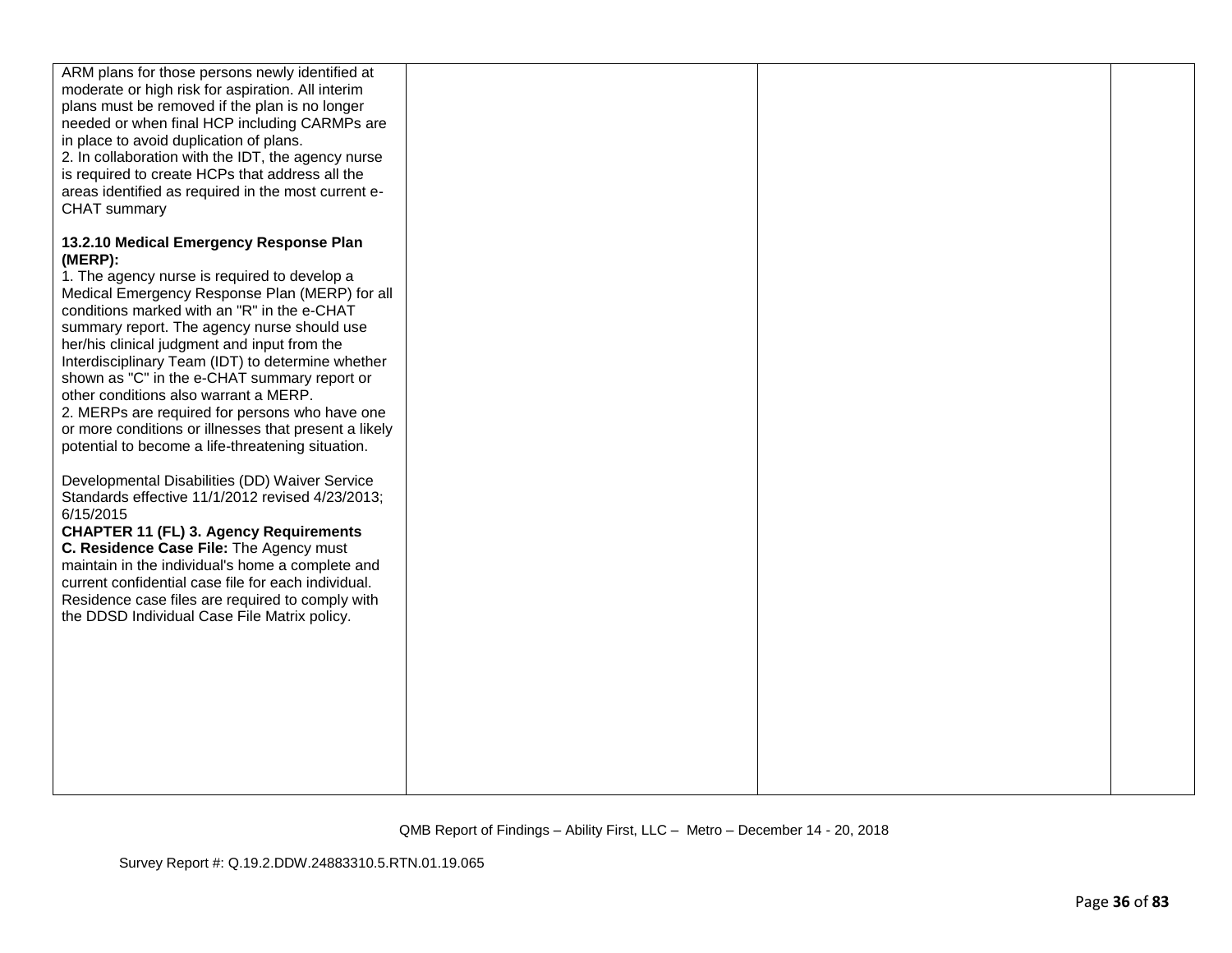| Tag # LS14.1 Residential Service Delivery          | <b>Standard Level Deficiency</b>                   |                                                                                                      |  |
|----------------------------------------------------|----------------------------------------------------|------------------------------------------------------------------------------------------------------|--|
| <b>Site Case File (Other Required</b>              |                                                    |                                                                                                      |  |
| <b>Documentation)</b>                              |                                                    |                                                                                                      |  |
| Developmental Disabilities (DD) Waiver Service     | Based on record review, the Agency did not         | Provider:                                                                                            |  |
| Standards 2/26/2018; Eff Date: 3/1/2018            | maintain a complete and confidential case file in  | <b>State your Plan of Correction for the</b>                                                         |  |
| <b>Chapter 20: Provider Documentation and</b>      | the residence for 4 of 10 Individuals receiving    | deficiencies cited in this tag here (How is the                                                      |  |
| <b>Client Records: 20.2 Client Records</b>         | Living Care Arrangements.                          | deficiency going to be corrected? This can be                                                        |  |
| Requirements: All DD Waiver Provider               |                                                    | specific to each deficiency cited or if possible an                                                  |  |
| Agencies are required to create and maintain       | Review of the residential individual case files    | overall correction?): $\rightarrow$                                                                  |  |
| individual client records. The contents of client  | revealed the following items were not found,       |                                                                                                      |  |
| records vary depending on the unique needs of      | incomplete, and/or not current:                    |                                                                                                      |  |
| the person receiving services and the resultant    |                                                    |                                                                                                      |  |
| information produced. The extent of                | <b>Speech Therapy Plan (Therapy Intervention</b>   |                                                                                                      |  |
| documentation required for individual client       | Plan):                                             |                                                                                                      |  |
| records per service type depends on the location   | • Not Found $(\#1, 13)$                            |                                                                                                      |  |
| of the file, the type of service being provided,   |                                                    |                                                                                                      |  |
| and the information necessary.                     | • Not Current (#12)                                | <b>Provider:</b>                                                                                     |  |
| DD Waiver Provider Agencies are required to        |                                                    | <b>Enter your ongoing Quality</b>                                                                    |  |
| adhere to the following:                           | <b>Occupational Therapy Plan (Therapy</b>          | <b>Assurance/Quality Improvement processes</b>                                                       |  |
| 1. Client records must contain all documents       | <b>Intervention Plan):</b>                         | as it related to this tag number here (What is                                                       |  |
| essential to the service being provided and        | • Not Found $(\#1, 13)$                            | going to be done? How many individuals is this<br>going to affect? How often will this be completed? |  |
| essential to ensuring the health and safety of the |                                                    | Who is responsible? What steps will be taken if                                                      |  |
| person during the provision of the service.        | <b>Physical Therapy Plan (Therapy Intervention</b> | issues are found?): $\rightarrow$                                                                    |  |
| 2. Provider Agencies must have readily             | Plan):                                             |                                                                                                      |  |
| accessible records in home and community           | • Not Found $(\#1, 9, 12)$                         |                                                                                                      |  |
| settings in paper or electronic form. Secure       |                                                    |                                                                                                      |  |
| access to electronic records through the Therap    |                                                    |                                                                                                      |  |
| web based system using computers or mobile         |                                                    |                                                                                                      |  |
| devices is acceptable.                             |                                                    |                                                                                                      |  |
| 3. Provider Agencies are responsible for           |                                                    |                                                                                                      |  |
| ensuring that all plans created by nurses, RDs,    |                                                    |                                                                                                      |  |
| therapists or BSCs are present in all needed       |                                                    |                                                                                                      |  |
| settings.                                          |                                                    |                                                                                                      |  |
| 4. Provider Agencies must maintain records of      |                                                    |                                                                                                      |  |
| all documents produced by agency personnel or      |                                                    |                                                                                                      |  |
| contractors on behalf of each person, including    |                                                    |                                                                                                      |  |
| any routine notes or data, annual assessments,     |                                                    |                                                                                                      |  |
| semi-annual reports, evidence of training          |                                                    |                                                                                                      |  |
| provided/received, progress notes, and any         |                                                    |                                                                                                      |  |
| other interactions for which billing is generated. |                                                    |                                                                                                      |  |
| 5. Each Provider Agency is responsible for         |                                                    |                                                                                                      |  |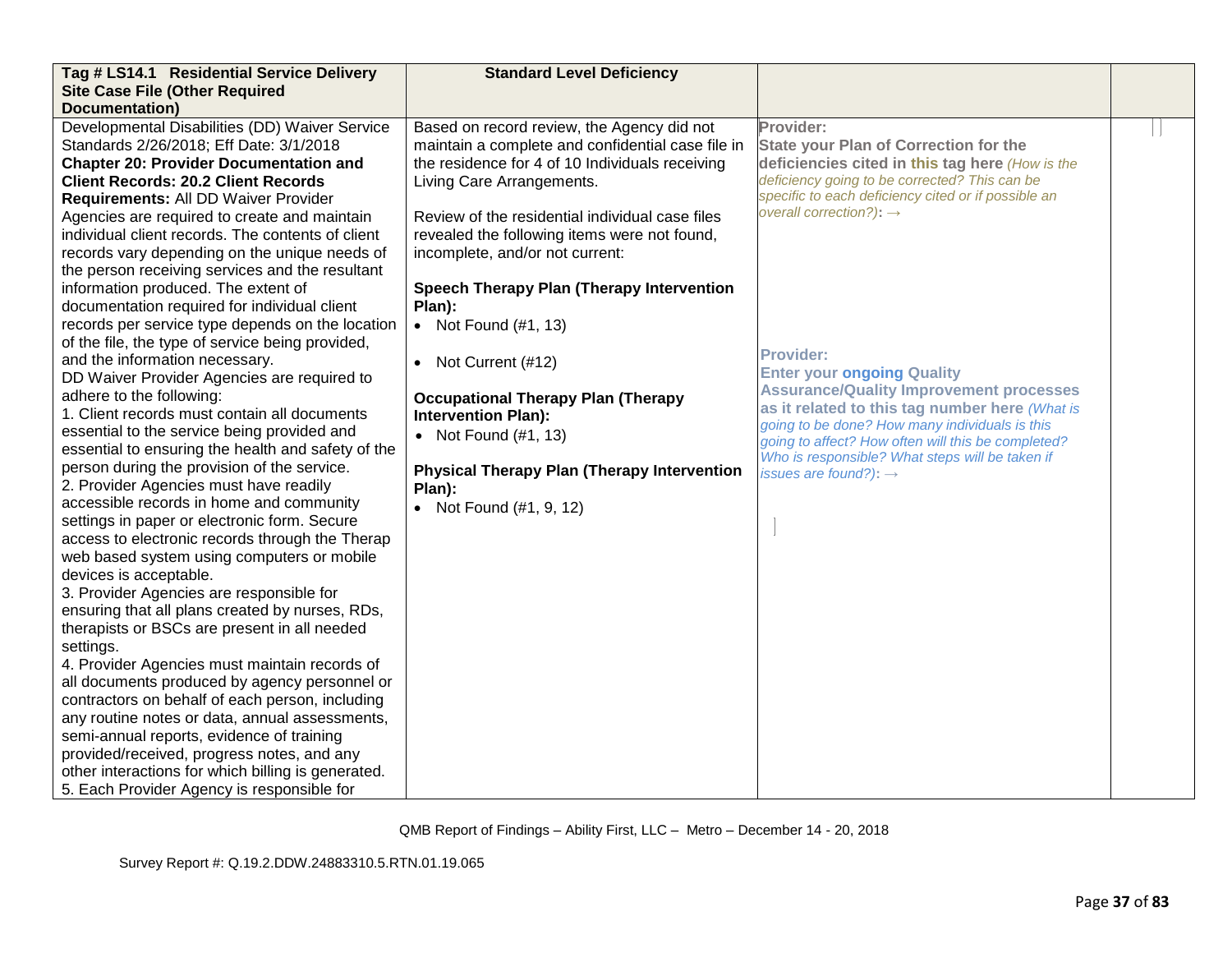| maintaining the daily or other contact notes<br>documenting the nature and frequency of<br>service delivery, as well as data tracking only for |  |  |
|------------------------------------------------------------------------------------------------------------------------------------------------|--|--|
| the services provided by their agency.<br>6. The current Client File Matrix found in                                                           |  |  |
| Appendix A Client File Matrix details the<br>minimum requirements for records to be stored                                                     |  |  |
| in agency office files, the delivery site, or with                                                                                             |  |  |
| DSP while providing services in the community.<br>7. All records pertaining to JCMs must be                                                    |  |  |
| retained permanently and must be made<br>available to DDSD upon request, upon the                                                              |  |  |
| termination or expiration of a provider                                                                                                        |  |  |
| agreement, or upon provider withdrawal from<br>services.                                                                                       |  |  |
|                                                                                                                                                |  |  |
| Developmental Disabilities (DD) Waiver Service<br>Standards effective 11/1/2012 revised                                                        |  |  |
| 4/23/2013; 6/15/2015<br><b>CHAPTER 11 (FL) 3. Agency Requirements</b>                                                                          |  |  |
| C. Residence Case File: The Agency must                                                                                                        |  |  |
| maintain in the individual's home a complete and<br>current confidential case file for each individual.                                        |  |  |
| Residence case files are required to comply with<br>the DDSD Individual Case File Matrix policy.                                               |  |  |
|                                                                                                                                                |  |  |
|                                                                                                                                                |  |  |
|                                                                                                                                                |  |  |
|                                                                                                                                                |  |  |
|                                                                                                                                                |  |  |
|                                                                                                                                                |  |  |
|                                                                                                                                                |  |  |
|                                                                                                                                                |  |  |
|                                                                                                                                                |  |  |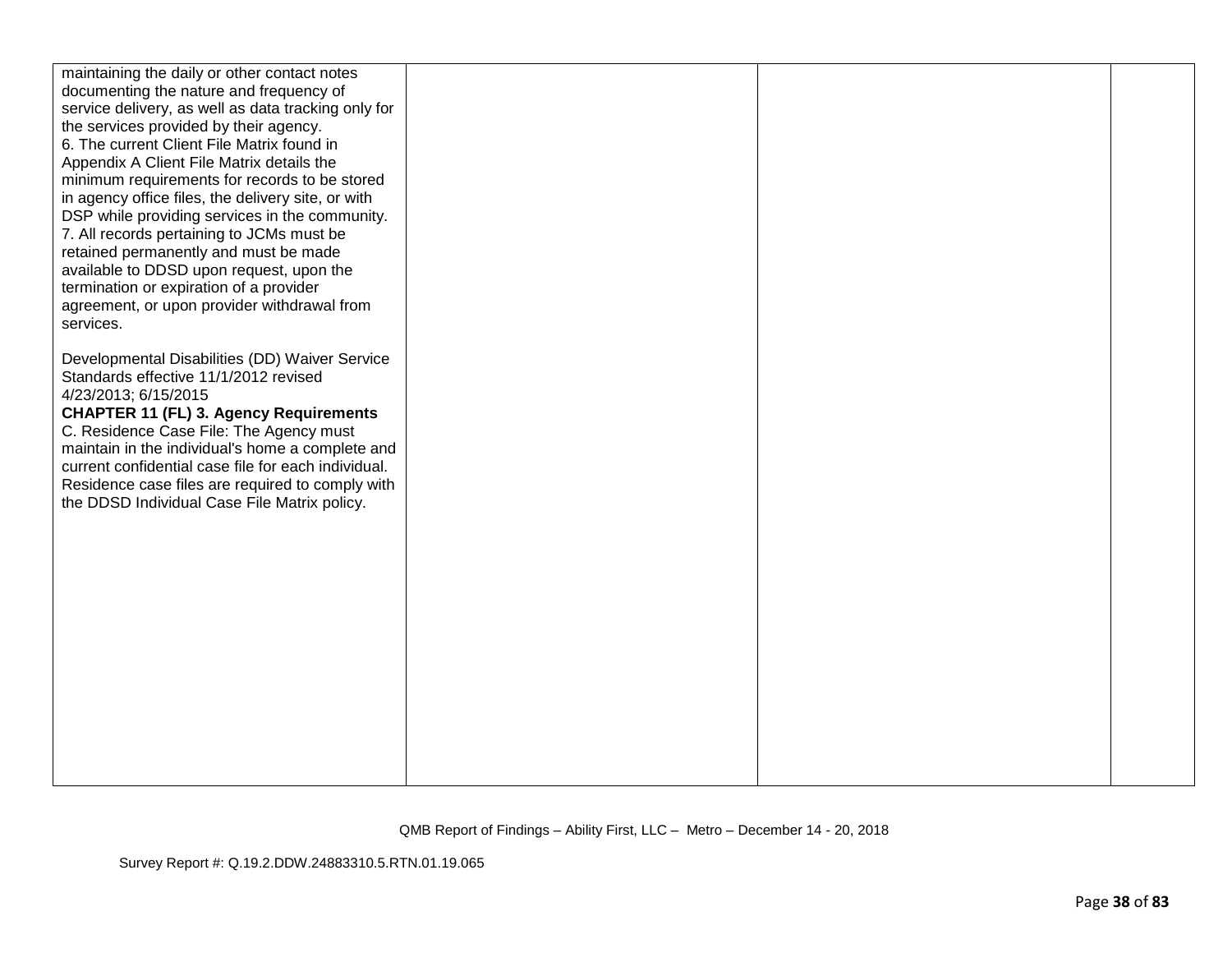| <b>Standard of Care</b>                                                                                                                                                                                                                                                                                                                                                                                                                                                                                                                                                                                                                                                                                                                                                                                                                                                                                                                                                                                                                                                                                                                                                                                                                                                                                                                                                                                                                                                                                                 | <b>Deficiencies</b>                                                                                                                                                                                                                                                                                                                                                                                                                                                                                                                 | Agency Plan of Correction, On-going QA/QI<br>& Responsible Party                                                                                                                                                                                                                                                                                                                                                                                                                                                                                                                                                         | <b>Date</b><br><b>Due</b> |
|-------------------------------------------------------------------------------------------------------------------------------------------------------------------------------------------------------------------------------------------------------------------------------------------------------------------------------------------------------------------------------------------------------------------------------------------------------------------------------------------------------------------------------------------------------------------------------------------------------------------------------------------------------------------------------------------------------------------------------------------------------------------------------------------------------------------------------------------------------------------------------------------------------------------------------------------------------------------------------------------------------------------------------------------------------------------------------------------------------------------------------------------------------------------------------------------------------------------------------------------------------------------------------------------------------------------------------------------------------------------------------------------------------------------------------------------------------------------------------------------------------------------------|-------------------------------------------------------------------------------------------------------------------------------------------------------------------------------------------------------------------------------------------------------------------------------------------------------------------------------------------------------------------------------------------------------------------------------------------------------------------------------------------------------------------------------------|--------------------------------------------------------------------------------------------------------------------------------------------------------------------------------------------------------------------------------------------------------------------------------------------------------------------------------------------------------------------------------------------------------------------------------------------------------------------------------------------------------------------------------------------------------------------------------------------------------------------------|---------------------------|
| Service Domain: Qualified Providers - The State monitors non-licensed/non-certified providers to assure adherence to waiver requirements. The State<br>implements its policies and procedures for verifying that provider training is conducted in accordance with State requirements and the approved waiver.                                                                                                                                                                                                                                                                                                                                                                                                                                                                                                                                                                                                                                                                                                                                                                                                                                                                                                                                                                                                                                                                                                                                                                                                          |                                                                                                                                                                                                                                                                                                                                                                                                                                                                                                                                     |                                                                                                                                                                                                                                                                                                                                                                                                                                                                                                                                                                                                                          |                           |
| Tag #1A20 Direct Support Personnel<br><b>Training</b>                                                                                                                                                                                                                                                                                                                                                                                                                                                                                                                                                                                                                                                                                                                                                                                                                                                                                                                                                                                                                                                                                                                                                                                                                                                                                                                                                                                                                                                                   | <b>Standard Level Deficiency</b>                                                                                                                                                                                                                                                                                                                                                                                                                                                                                                    |                                                                                                                                                                                                                                                                                                                                                                                                                                                                                                                                                                                                                          |                           |
| Developmental Disabilities (DD) Waiver Service<br>Standards 2/26/2018; Eff Date: 3/1/2018<br><b>Chapter 17: Training Requirements: The</b><br>purpose of this chapter is to outline<br>requirements for completing, reporting and<br>documenting DDSD training requirements for<br>DD Waiver Provider Agencies as well as<br>requirements for certified trainers or mentors of<br>DDSD Core curriculum training.<br>17.1 Training Requirements for Direct<br><b>Support Personnel and Direct Support</b><br><b>Supervisors: Direct Support Personnel (DSP)</b><br>and Direct Support Supervisors (DSS) include<br>staff and contractors from agencies providing<br>the following services: Supported Living, Family<br>Living, CIHS, IMLS, CCS, CIE and Crisis<br>Supports.<br>1. DSP/DSS must successfully:<br>a. Complete IST requirements in accordance<br>with the specifications described in the ISP of<br>each person supported and as outlined in 17.10<br>Individual-Specific Training below.<br>b. Complete training on DOH-approved ANE<br>reporting procedures in accordance with NMAC<br>7.1.14<br>c. Complete training in universal precautions.<br>The training materials shall meet Occupational<br>Safety and Health Administration (OSHA)<br>requirements<br>d. Complete and maintain certification in First<br>Aid and CPR. The training materials shall meet<br>OSHA requirements/guidelines.<br>e. Complete relevant training in accordance with<br>OSHA requirements (if job involves exposure to | Based on record review, the Agency did not<br>ensure Orientation and Training requirements<br>were met for 4 of 69 Direct Support Personnel.<br>Review of Direct Support Personnel training<br>records found no evidence of the following<br>required DOH/DDSD trainings and certification<br>being completed:<br><b>First Aid:</b><br>• Not Found (#517, 534)<br>$\bullet$ Expired (#532)<br>CPR:<br>• Not Found (#517, 534)<br>$\bullet$ Expired (#532)<br><b>Assisting with Medication Delivery:</b><br>$\bullet$ Expired (#563) | Provider:<br><b>State your Plan of Correction for the</b><br>deficiencies cited in this tag here (How is the<br>deficiency going to be corrected? This can be<br>specific to each deficiency cited or if possible an<br>overall correction?): $\rightarrow$<br><b>Provider:</b><br><b>Enter your ongoing Quality</b><br><b>Assurance/Quality Improvement processes</b><br>as it related to this tag number here (What is<br>going to be done? How many individuals is this<br>going to affect? How often will this be completed?<br>Who is responsible? What steps will be taken if<br>issues are found?): $\rightarrow$ |                           |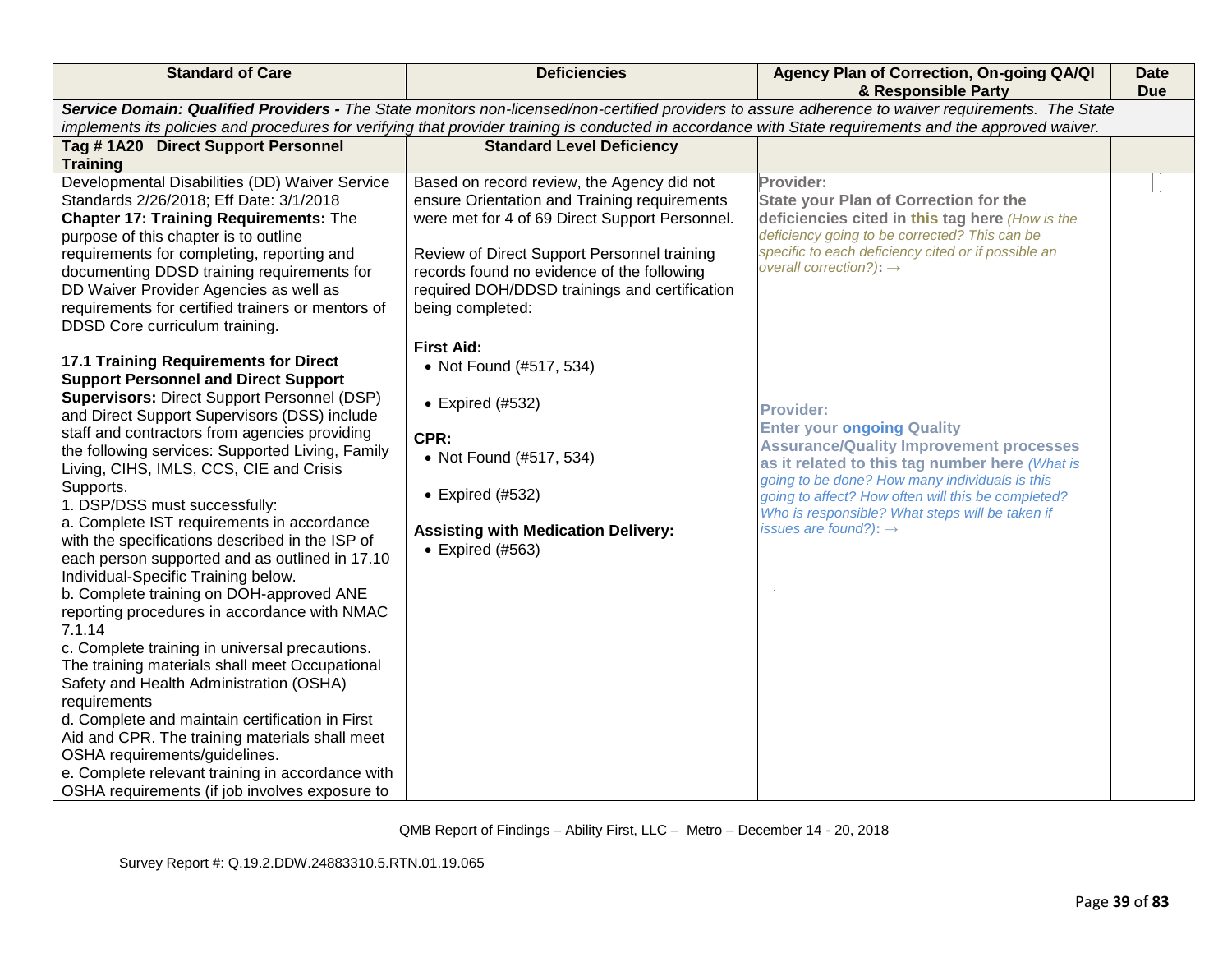| hazardous chemicals).                                |  |  |
|------------------------------------------------------|--|--|
| f. Become certified in a DDSD-approved system        |  |  |
| of crisis prevention and intervention (e.g.,         |  |  |
| MANDT, Handle with Care, CPI) before using           |  |  |
| EPR. Agency DSP and DSS shall maintain               |  |  |
| certification in a DDSD-approved system if any       |  |  |
| person they support has a BCIP that includes         |  |  |
| the use of EPR.                                      |  |  |
| g. Complete and maintain certification in a          |  |  |
| DDSD-approved medication course if required to       |  |  |
| assist with medication delivery.                     |  |  |
| h. Complete training regarding the HIPAA.            |  |  |
| 2. Any staff being used in an emergency to fill in   |  |  |
| or cover a shift must have at a minimum the          |  |  |
| DDSD required core trainings and be on shift         |  |  |
| with a DSP who has completed the relevant IST.       |  |  |
|                                                      |  |  |
| 17.1.2 Training Requirements for Service             |  |  |
| <b>Coordinators (SC):</b> Service Coordinators (SCs) |  |  |
| refer to staff at agencies providing the following   |  |  |
| services: Supported Living, Family Living,           |  |  |
| Customized In-home Supports, Intensive               |  |  |
| Medical Living, Customized Community                 |  |  |
| Supports, Community Integrated Employment,           |  |  |
| and Crisis Supports.                                 |  |  |
| 1. A SC must successfully:                           |  |  |
| a. Complete IST requirements in accordance           |  |  |
| with the specifications described in the ISP of      |  |  |
| each person supported, and as outlined in the        |  |  |
| 17.10 Individual-Specific Training below.            |  |  |
| b. Complete training on DOH-approved ANE             |  |  |
| reporting procedures in accordance with NMAC         |  |  |
| 7.1.14.                                              |  |  |
| c. Complete training in universal precautions.       |  |  |
| The training materials shall meet Occupational       |  |  |
| Safety and Health Administration (OSHA)              |  |  |
| requirements.                                        |  |  |
| d. Complete and maintain certification in First      |  |  |
| Aid and CPR. The training materials shall meet       |  |  |
| OSHA requirements/guidelines.                        |  |  |
| e. Complete relevant training in accordance with     |  |  |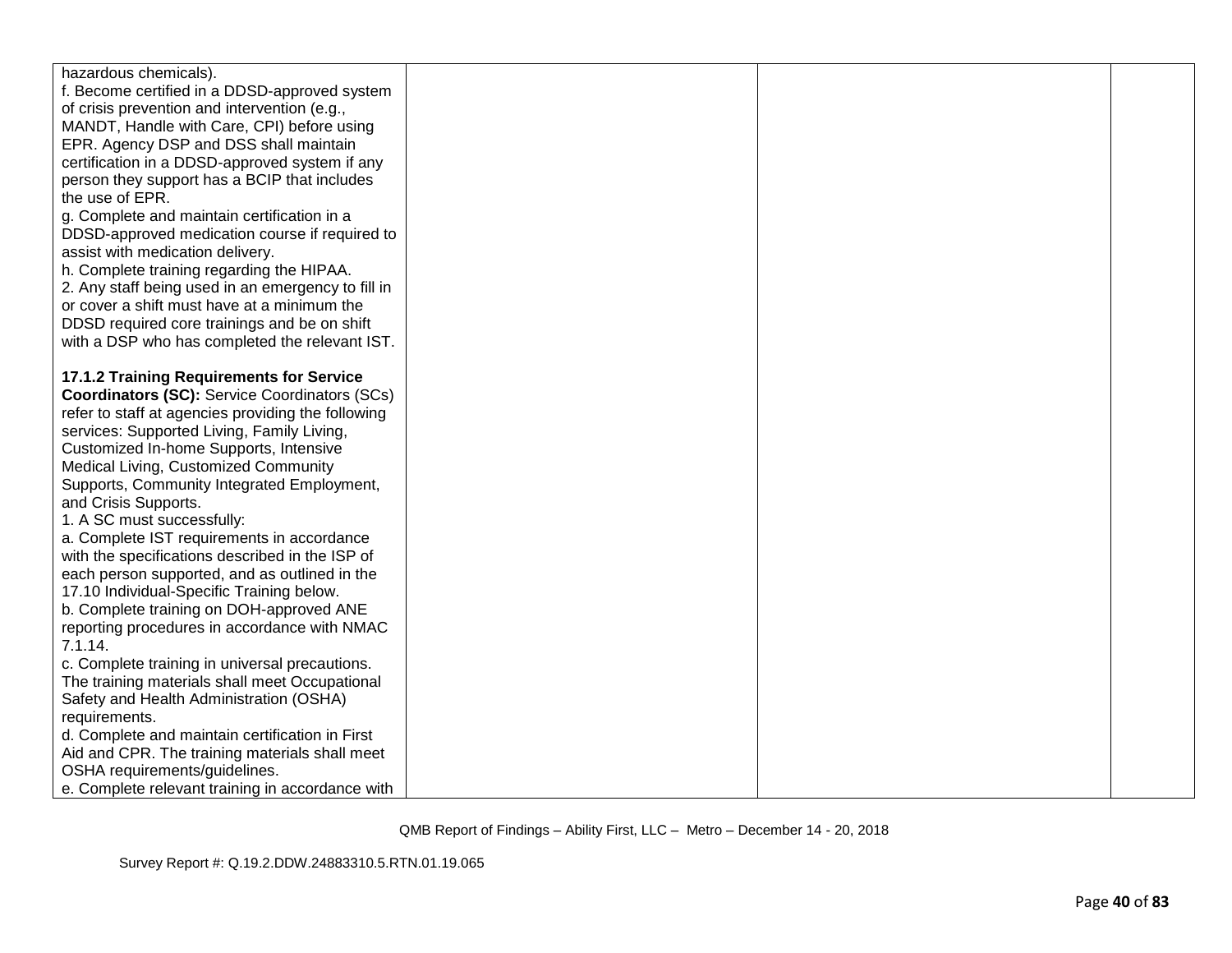| OSHA requirements (if job involves exposure to                                             |  |  |
|--------------------------------------------------------------------------------------------|--|--|
| hazardous chemicals).                                                                      |  |  |
| f. Become certified in a DDSD-approved system                                              |  |  |
| of crisis prevention and intervention (e.g.,                                               |  |  |
| MANDT, Handle with Care, CPI) before using                                                 |  |  |
| emergency physical restraint. Agency SC shall<br>maintain certification in a DDSD-approved |  |  |
| system if a person they support has a                                                      |  |  |
| Behavioral Crisis Intervention Plan that includes                                          |  |  |
| the use of emergency physical restraint.                                                   |  |  |
| g. Complete and maintain certification in AWMD                                             |  |  |
| if required to assist with medications.                                                    |  |  |
| h. Complete training regarding the HIPAA.                                                  |  |  |
| 2. Any staff being used in an emergency to fill in                                         |  |  |
| or cover a shift must have at a minimum the                                                |  |  |
| DDSD required core trainings.                                                              |  |  |
|                                                                                            |  |  |
|                                                                                            |  |  |
|                                                                                            |  |  |
|                                                                                            |  |  |
|                                                                                            |  |  |
|                                                                                            |  |  |
|                                                                                            |  |  |
|                                                                                            |  |  |
|                                                                                            |  |  |
|                                                                                            |  |  |
|                                                                                            |  |  |
|                                                                                            |  |  |
|                                                                                            |  |  |
|                                                                                            |  |  |
|                                                                                            |  |  |
|                                                                                            |  |  |
|                                                                                            |  |  |
|                                                                                            |  |  |
|                                                                                            |  |  |
|                                                                                            |  |  |
|                                                                                            |  |  |
|                                                                                            |  |  |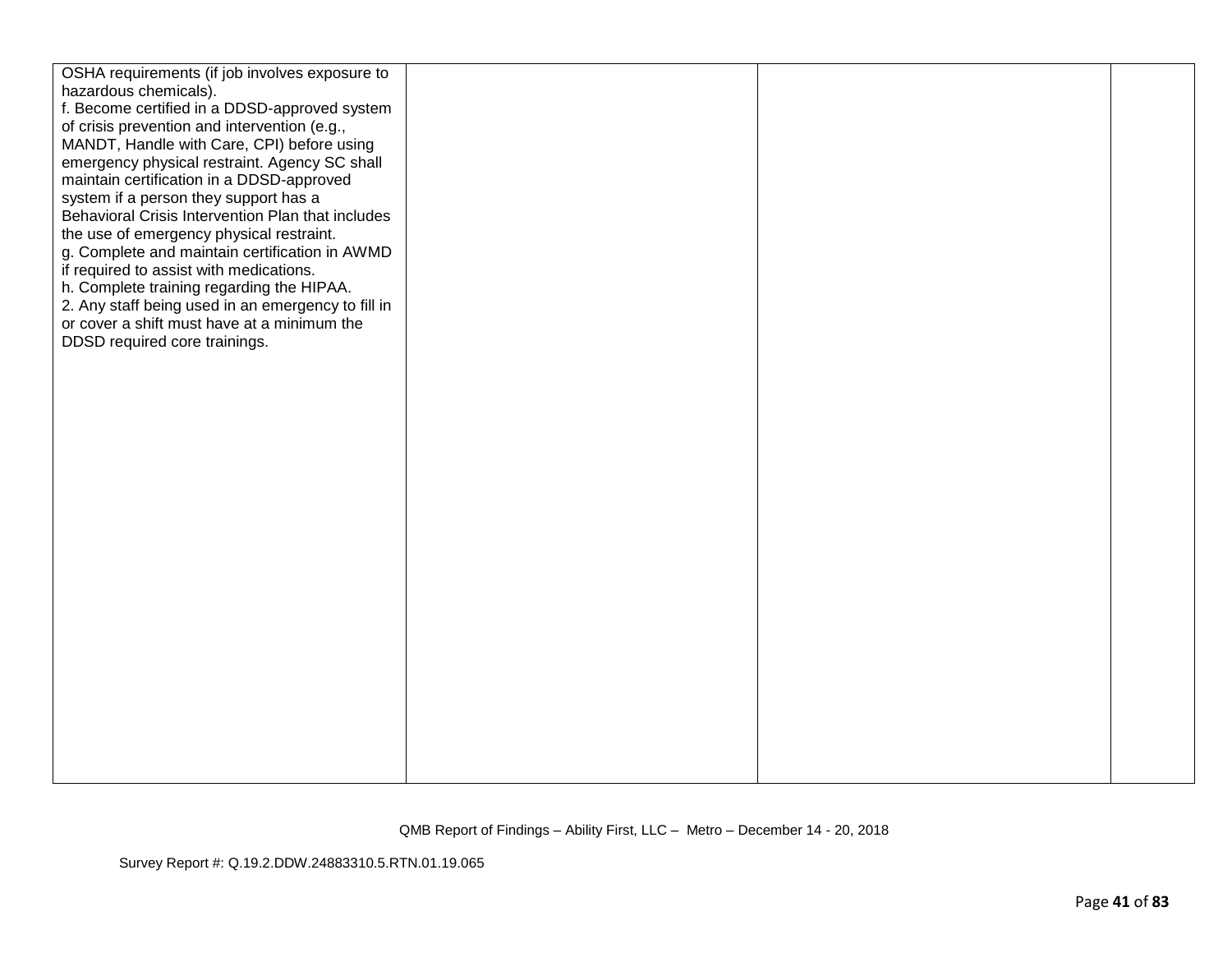| Tag #1A22 Agency Personnel Competency                                                                                                                                                                                                                                                                                                                                                                                                                                                                                                                                                                                                                                                                                                                                                                                                                                                                                                                                                                                                                                                                                                                                                                                                                                                                                                                                                                                                                                                                                                                        | <b>Condition of Participation Level Deficiency</b>                                                                                                                                                                                                                                                                                                                                                                                                                                                                                                                                                                                                                                                                                                                                                                                                                                                                                                                                                                                                                                                                                                                                                                                         |                                                                                                                                                                                                                                                                                                                                                                                                                                                                                                                                                                                                                          |  |
|--------------------------------------------------------------------------------------------------------------------------------------------------------------------------------------------------------------------------------------------------------------------------------------------------------------------------------------------------------------------------------------------------------------------------------------------------------------------------------------------------------------------------------------------------------------------------------------------------------------------------------------------------------------------------------------------------------------------------------------------------------------------------------------------------------------------------------------------------------------------------------------------------------------------------------------------------------------------------------------------------------------------------------------------------------------------------------------------------------------------------------------------------------------------------------------------------------------------------------------------------------------------------------------------------------------------------------------------------------------------------------------------------------------------------------------------------------------------------------------------------------------------------------------------------------------|--------------------------------------------------------------------------------------------------------------------------------------------------------------------------------------------------------------------------------------------------------------------------------------------------------------------------------------------------------------------------------------------------------------------------------------------------------------------------------------------------------------------------------------------------------------------------------------------------------------------------------------------------------------------------------------------------------------------------------------------------------------------------------------------------------------------------------------------------------------------------------------------------------------------------------------------------------------------------------------------------------------------------------------------------------------------------------------------------------------------------------------------------------------------------------------------------------------------------------------------|--------------------------------------------------------------------------------------------------------------------------------------------------------------------------------------------------------------------------------------------------------------------------------------------------------------------------------------------------------------------------------------------------------------------------------------------------------------------------------------------------------------------------------------------------------------------------------------------------------------------------|--|
| Developmental Disabilities (DD) Waiver Service<br>Standards 2/26/2018; Eff Date: 3/1/2018<br><b>Chapter 13: Nursing Services</b><br>13.2.11 Training and Implementation of<br>Plans:<br>1. RNs and LPNs are required to provide<br>Individual Specific Training (IST) regarding<br><b>HCPs and MERPs.</b><br>2. The agency nurse is required to deliver and<br>document training for DSP/DSS regarding the<br>healthcare interventions/strategies and MERPs<br>that the DSP are responsible to implement,<br>clearly indicating level of competency achieved<br>by each trainee as described in Chapter 17.10<br>Individual-Specific Training.<br><b>Chapter 17: Training Requirement</b><br>17.10 Individual-Specific Training: The<br>following are elements of IST: defined standards<br>of performance, curriculum tailored to teach<br>skills and knowledge necessary to meet those<br>standards of performance, and formal<br>examination or demonstration to verify<br>standards of performance, using the established<br>DDSD training levels of awareness, knowledge,<br>and skill.<br>Reaching an awareness level may be<br>accomplished by reading plans or other<br>information. The trainee is cognizant of<br>information related to a person's specific<br>condition. Verbal or written recall of basic<br>information or knowing where to access the<br>information can verify awareness.<br>Reaching a knowledge level may take the form<br>of observing a plan in action, reading a plan<br>more thoroughly, or having a plan described by | After an analysis of the evidence it has been<br>determined there is a significant potential for a<br>negative outcome to occur.<br>Based on interview, the Agency did not ensure<br>training competencies were met for 4 of 18<br>Direct Support Personnel.<br>When DSP were asked, if they received<br>training on the Individual's Individual Service<br>Plan and what the plan covered, the<br>following was reported:<br>• DSP #546 stated, "Will be going through<br>training during or after Christmas break."<br>(Individual #6)<br>When DSP were asked, if the Individual had a<br><b>Positive Behavioral Supports Plan (PBSP),</b><br>have you been trained on the PBSP and what<br>does the plan cover, the following was<br>reported:<br>• DSP #547 stated, "Yes, I haven't been<br>trained on it. I reviewed the plan myself."<br>According to the Individual Specific Training<br>Section of the ISP, the Individual requires a<br>Positive Behavioral Supports Plan. (Individual<br>#9)<br>• DSP #500 stated, "Not sure." According to<br>the Individual Specific Training Section of the<br>ISP, the Individual requires a Positive<br>Behavioral Supports Plan. (Individual #11)<br>When DSP were asked, if they received | Provider:<br><b>State your Plan of Correction for the</b><br>deficiencies cited in this tag here (How is the<br>deficiency going to be corrected? This can be<br>specific to each deficiency cited or if possible an<br>overall correction?): $\rightarrow$<br><b>Provider:</b><br><b>Enter your ongoing Quality</b><br><b>Assurance/Quality Improvement processes</b><br>as it related to this tag number here (What is<br>going to be done? How many individuals is this<br>going to affect? How often will this be completed?<br>Who is responsible? What steps will be taken if<br>issues are found?): $\rightarrow$ |  |
| the author or their designee. Verbal or written<br>recall or demonstration may verify this level of<br>competence.                                                                                                                                                                                                                                                                                                                                                                                                                                                                                                                                                                                                                                                                                                                                                                                                                                                                                                                                                                                                                                                                                                                                                                                                                                                                                                                                                                                                                                           | training on the Individual's Physical Therapy                                                                                                                                                                                                                                                                                                                                                                                                                                                                                                                                                                                                                                                                                                                                                                                                                                                                                                                                                                                                                                                                                                                                                                                              |                                                                                                                                                                                                                                                                                                                                                                                                                                                                                                                                                                                                                          |  |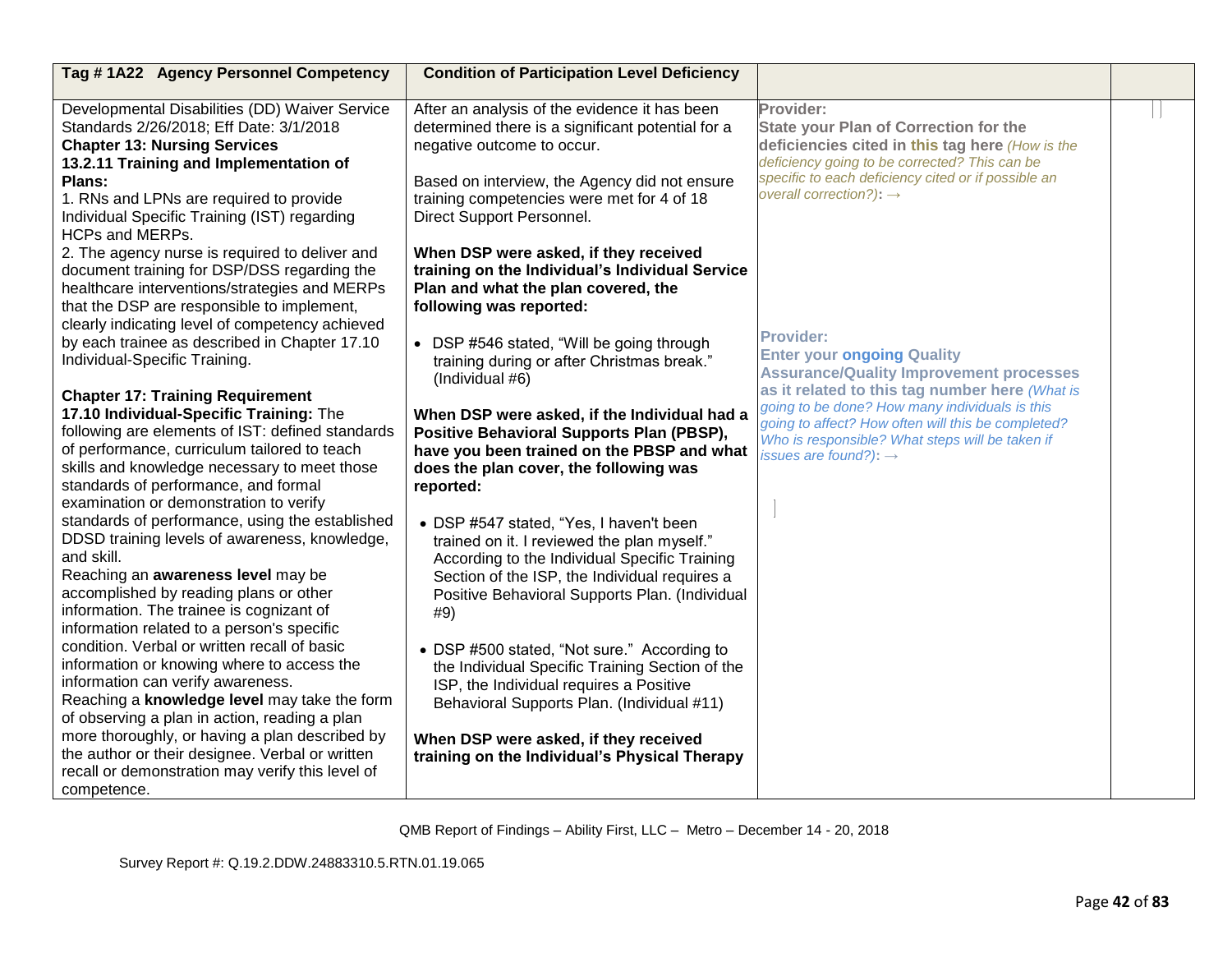| Reaching a skill level involves being trained by  | Plan and if so, what the plan covered, the     |  |
|---------------------------------------------------|------------------------------------------------|--|
| a therapist, nurse, designated or experienced     | following was reported:                        |  |
| designated trainer. The trainer shall demonstrate |                                                |  |
| the techniques according to the plan. Then they   | • DSP #547 stated, "No." According to the      |  |
| observe and provide feedback to the trainee as    | Individual Specific Training Section of the    |  |
| they implement the techniques. This should be     | ISP, the Individual requires a Physical        |  |
| repeated until competence is demonstrated.        | Therapy Plan. (Individual #9)                  |  |
| Demonstration of skill or observed                |                                                |  |
| implementation of the techniques or strategies    | When DSP were asked, if the Individual's had   |  |
| verifies skill level competence. Trainees should  | Health Care Plans and where could they be      |  |
| be observed on more than one occasion to          | located, the following was reported:           |  |
| ensure appropriate techniques are maintained      |                                                |  |
| and to provide additional coaching/feedback.      | • DSP #546 stated, "Not that I'm aware of" As  |  |
| Individuals shall receive services from           | indicated by the Electronic Comprehensive      |  |
| competent and qualified Provider Agency           | Health Assessment Tool, the Individual         |  |
| personnel who must successfully complete IST      | requires Health Care Plans for BMI, status of  |  |
| requirements in accordance with the               | care/hygiene, constipation, respiratory/c-pap. |  |
| specifications described in the ISP of each       | (Individual #6)                                |  |
| person supported.                                 |                                                |  |
| 1. IST must be arranged and conducted at least    | • DSP #547 stated, "I would have to research   |  |
| annually. IST includes training on the ISP        | that." As indicated by the Electronic          |  |
| Desired Outcomes, Action Plans, strategies, and   | Comprehensive Health Assessment Tool, the      |  |
| information about the person's preferences        | Individual requires Health Care Plans for BMI, |  |
| regarding privacy, communication style, and       | Aspiration risk and Status of Care/Hygiene."   |  |
| routines. More frequent training may be           | (Individual #9)                                |  |
| necessary if the annual ISP changes before the    |                                                |  |
| year ends.                                        | When DSP were asked, if the Individual's had   |  |
| 2. IST for therapy-related WDSI, HCPs, MERPs,     | <b>Medical Emergency Response Plans and</b>    |  |
| CARMPs, PBSA, PBSP, and BCIP, must occur          | where could they be located, the following     |  |
| at least annually and more often if plans change, | was reported, the following was reported:      |  |
| or if monitoring by the plan author or agency     |                                                |  |
| finds incorrect implementation, when new DSP      | • DSP #546 stated, "Not aware of any." As      |  |
| or CM are assigned to work with a person, or      | indicated by the Electronic Comprehensive      |  |
| when an existing DSP or CM requires a             | Health Assessment Tool, the Individual         |  |
| refresher.                                        | requires Medical Emergency Response Plans      |  |
| 3. The competency level of the training is based  | for Respiratory. (Individual #6)               |  |
| on the IST section of the ISP.                    |                                                |  |
| 4. The person should be present for and           | • DSP #547 stated, "I would have to research   |  |
| involved in IST whenever possible.                | that." As indicated by the Electronic          |  |
| 5. Provider Agencies are responsible for tracking | Comprehensive Health Assessment Tool, the      |  |
| of IST requirements.                              |                                                |  |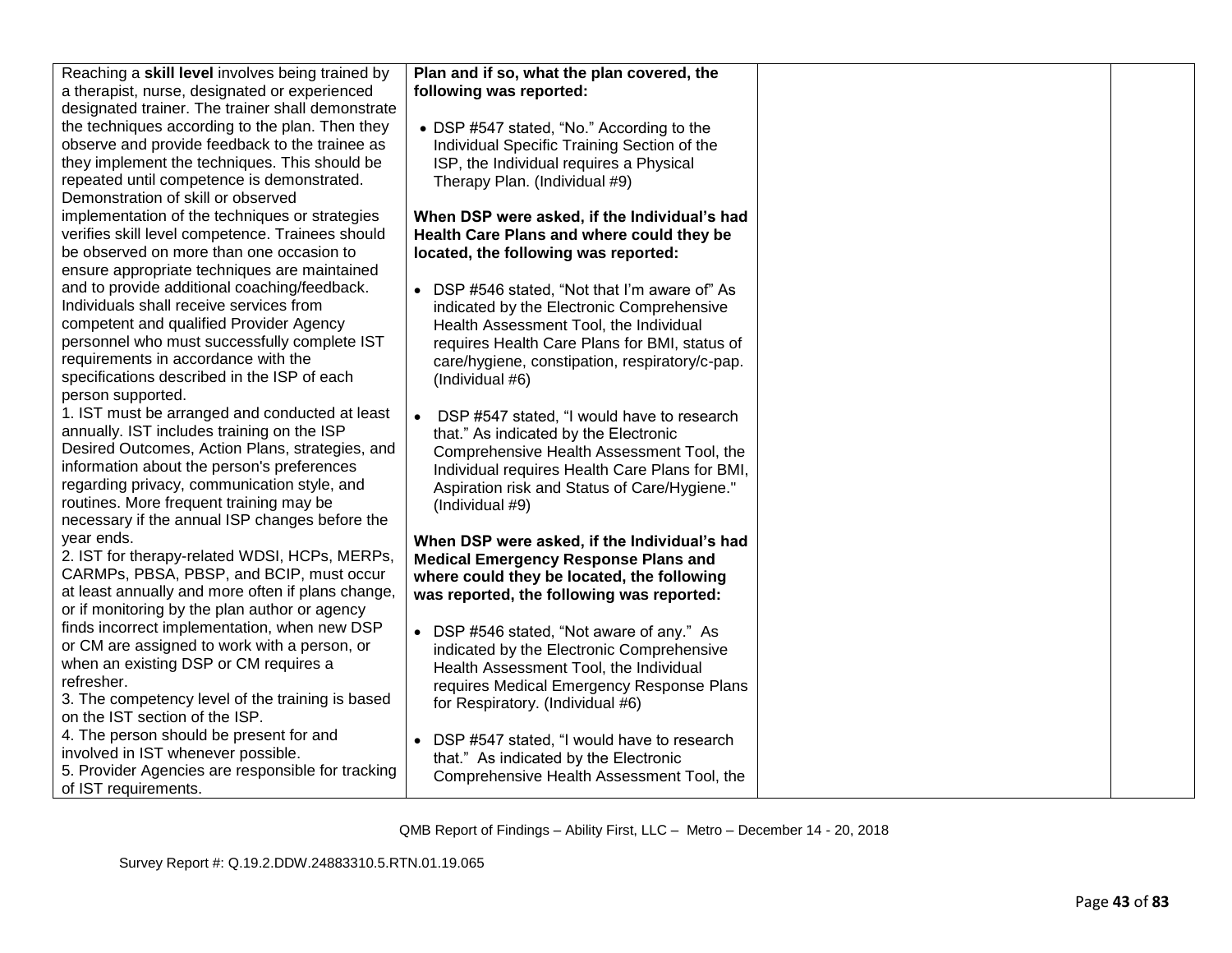| 6. Provider Agencies must arrange and ensure<br>that DSP's are trained on the contents of the<br>plans in accordance with timelines indicated in<br>the Individual-Specific Training Requirements:<br>Support Plans section of the ISP and notify the<br>plan authors when new DSP are hired to<br>arrange for trainings.<br>7. If a therapist, BSC, nurse, or other author of a<br>plan, healthcare or otherwise, chooses to<br>designate a trainer, that person is still<br>responsible for providing the curriculum to the<br>designated trainer. The author of the plan is also<br>responsible for ensuring the designated trainer<br>is verifying competency in alignment with their<br>curriculum, doing periodic quality assurance<br>checks with their designated trainer, and re-<br>certifying the designated trainer at least annually<br>and/or when there is a change to a person's<br>plan. | Individual requires Medical Emergency<br>Response Plans for Aspiration and Falls<br>(Individual #9)<br>When Direct Support Personnel were asked,<br>what State Agency do you report suspected<br>Abuse, Neglect or Exploitation, the following<br>was reported:<br>• DSP #546 stated, "I'm sorry can't think of the<br>name of it. It's in my book." Staff was not able<br>to identify the State Agency as Division of<br>Health Improvement. During the interview the<br>staff indicated they did not have their book to<br>review. (Individual #6)<br>• DSP #500 stated, "I don't remember. Call<br>CYFD." Staff was not able to identify the<br>State Agency as Division of Health<br>Improvement. (Individual #11)<br>When DSP were asked to give examples of<br>Abuse, Neglect and Exploitation, the<br>following was reported:<br>• DSP #546 stated, "I can't, I'm not going to go<br>there." (Individual#6)<br>• DSP #537 stated, "What does that mean?"<br>DSP asked for the meaning of neglect and<br>exploitation. (Individual #7) |  |
|-----------------------------------------------------------------------------------------------------------------------------------------------------------------------------------------------------------------------------------------------------------------------------------------------------------------------------------------------------------------------------------------------------------------------------------------------------------------------------------------------------------------------------------------------------------------------------------------------------------------------------------------------------------------------------------------------------------------------------------------------------------------------------------------------------------------------------------------------------------------------------------------------------------|----------------------------------------------------------------------------------------------------------------------------------------------------------------------------------------------------------------------------------------------------------------------------------------------------------------------------------------------------------------------------------------------------------------------------------------------------------------------------------------------------------------------------------------------------------------------------------------------------------------------------------------------------------------------------------------------------------------------------------------------------------------------------------------------------------------------------------------------------------------------------------------------------------------------------------------------------------------------------------------------------------------------------------------------|--|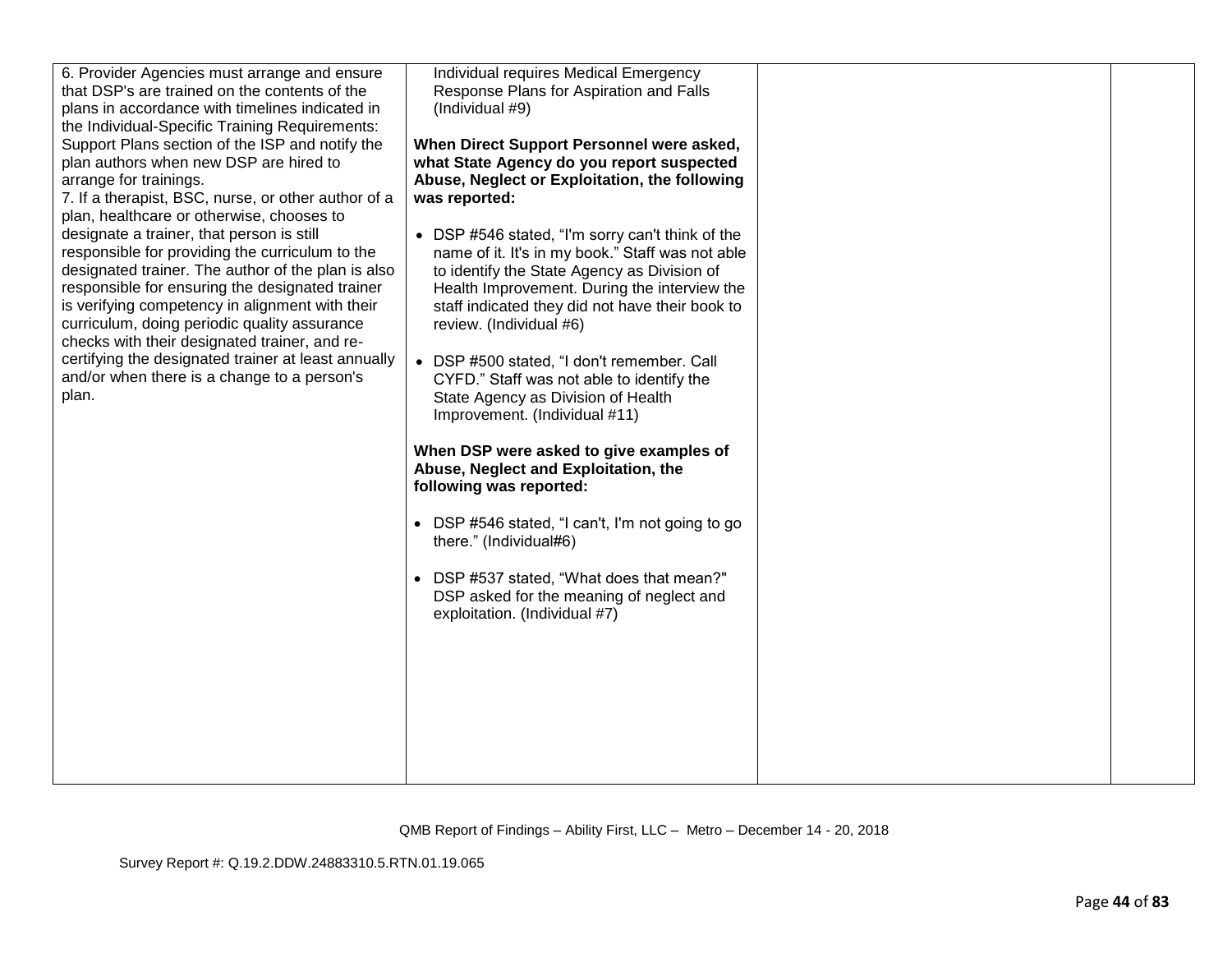| Tag #1A37 Individual Specific Training                                                            | <b>Standard Level Deficiency</b>                                                       |                                                                                                  |  |
|---------------------------------------------------------------------------------------------------|----------------------------------------------------------------------------------------|--------------------------------------------------------------------------------------------------|--|
| Developmental Disabilities (DD) Waiver Service<br>Standards 2/26/2018; Eff Date: 3/1/2018         | Based on record review, the Agency did not<br>ensure that Individual Specific Training | Provider:<br><b>State your Plan of Correction for the</b>                                        |  |
| <b>Chapter 17: Training Requirements: The</b>                                                     | requirements were met for 1 of 73 Agency                                               | deficiencies cited in this tag here (How is the                                                  |  |
| purpose of this chapter is to outline                                                             | Personnel.                                                                             | deficiency going to be corrected? This can be                                                    |  |
| requirements for completing, reporting and                                                        |                                                                                        | specific to each deficiency cited or if possible an                                              |  |
| documenting DDSD training requirements for                                                        | Review of personnel records found no evidence                                          | overall correction?): $\rightarrow$                                                              |  |
| DD Waiver Provider Agencies as well as                                                            | of the following:                                                                      |                                                                                                  |  |
| requirements for certified trainers or mentors of                                                 |                                                                                        |                                                                                                  |  |
| DDSD Core curriculum training.                                                                    | <b>Direct Support Personnel (DSP):</b>                                                 |                                                                                                  |  |
| 17.1 Training Requirements for Direct<br><b>Support Personnel and Direct Support</b>              | • Individual Specific Training (#530)                                                  |                                                                                                  |  |
| <b>Supervisors: Direct Support Personnel (DSP)</b>                                                |                                                                                        |                                                                                                  |  |
| and Direct Support Supervisors (DSS) include                                                      |                                                                                        |                                                                                                  |  |
| staff and contractors from agencies providing                                                     |                                                                                        | <b>Provider:</b>                                                                                 |  |
| the following services: Supported Living, Family                                                  |                                                                                        | <b>Enter your ongoing Quality</b>                                                                |  |
| Living, CIHS, IMLS, CCS, CIE and Crisis                                                           |                                                                                        | <b>Assurance/Quality Improvement processes</b>                                                   |  |
| Supports.                                                                                         |                                                                                        | as it related to this tag number here (What is<br>going to be done? How many individuals is this |  |
| 1. DSP/DSS must successfully:                                                                     |                                                                                        | going to affect? How often will this be completed?                                               |  |
| a. Complete IST requirements in accordance<br>with the specifications described in the ISP of     |                                                                                        | Who is responsible? What steps will be taken if                                                  |  |
| each person supported and as outlined in 17.10                                                    |                                                                                        | issues are found?): $\rightarrow$                                                                |  |
| Individual-Specific Training below.                                                               |                                                                                        |                                                                                                  |  |
| b. Complete training on DOH-approved ANE                                                          |                                                                                        |                                                                                                  |  |
| reporting procedures in accordance with NMAC                                                      |                                                                                        |                                                                                                  |  |
| 7.1.14                                                                                            |                                                                                        |                                                                                                  |  |
| c. Complete training in universal precautions.                                                    |                                                                                        |                                                                                                  |  |
| The training materials shall meet Occupational                                                    |                                                                                        |                                                                                                  |  |
| Safety and Health Administration (OSHA)                                                           |                                                                                        |                                                                                                  |  |
| requirements                                                                                      |                                                                                        |                                                                                                  |  |
| d. Complete and maintain certification in First<br>Aid and CPR. The training materials shall meet |                                                                                        |                                                                                                  |  |
| OSHA requirements/guidelines.                                                                     |                                                                                        |                                                                                                  |  |
| e. Complete relevant training in accordance with                                                  |                                                                                        |                                                                                                  |  |
| OSHA requirements (if job involves exposure to                                                    |                                                                                        |                                                                                                  |  |
| hazardous chemicals).                                                                             |                                                                                        |                                                                                                  |  |
| f. Become certified in a DDSD-approved system                                                     |                                                                                        |                                                                                                  |  |
| of crisis prevention and intervention (e.g.,                                                      |                                                                                        |                                                                                                  |  |
| MANDT, Handle with Care, CPI) before using                                                        |                                                                                        |                                                                                                  |  |
| EPR. Agency DSP and DSS shall maintain                                                            |                                                                                        |                                                                                                  |  |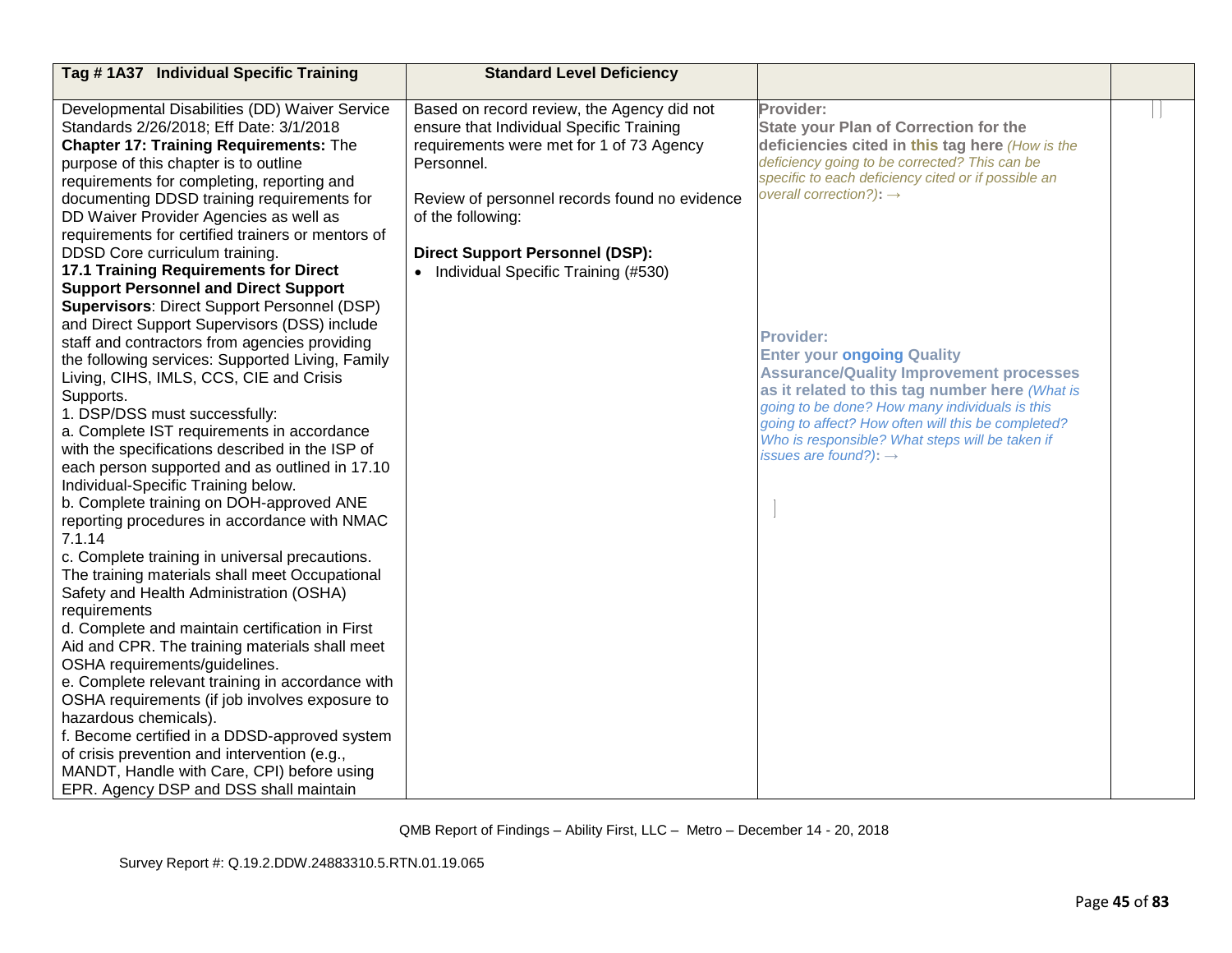| certification in a DDSD-approved system if any     |  |  |
|----------------------------------------------------|--|--|
| person they support has a BCIP that includes       |  |  |
| the use of EPR.                                    |  |  |
| g. Complete and maintain certification in a        |  |  |
| DDSD-approved medication course if required to     |  |  |
| assist with medication delivery.                   |  |  |
| h. Complete training regarding the HIPAA.          |  |  |
| 2. Any staff being used in an emergency to fill in |  |  |
| or cover a shift must have at a minimum the        |  |  |
| DDSD required core trainings and be on shift       |  |  |
| with a DSP who has completed the relevant IST.     |  |  |
| 17.10 Individual-Specific Training: The            |  |  |
| following are elements of IST: defined standards   |  |  |
| of performance, curriculum tailored to teach       |  |  |
| skills and knowledge necessary to meet those       |  |  |
| standards of performance, and formal               |  |  |
| examination or demonstration to verify             |  |  |
| standards of performance, using the established    |  |  |
| DDSD training levels of awareness, knowledge,      |  |  |
| and skill.                                         |  |  |
| Reaching an awareness level may be                 |  |  |
| accomplished by reading plans or other             |  |  |
| information. The trainee is cognizant of           |  |  |
| information related to a person's specific         |  |  |
| condition. Verbal or written recall of basic       |  |  |
| information or knowing where to access the         |  |  |
| information can verify awareness.                  |  |  |
| Reaching a knowledge level may take the form       |  |  |
| of observing a plan in action, reading a plan      |  |  |
| more thoroughly, or having a plan described by     |  |  |
| the author or their designee. Verbal or written    |  |  |
| recall or demonstration may verify this level of   |  |  |
| competence.                                        |  |  |
| Reaching a skill level involves being trained by   |  |  |
| a therapist, nurse, designated or experienced      |  |  |
| designated trainer. The trainer shall demonstrate  |  |  |
| the techniques according to the plan. Then they    |  |  |
| observe and provide feedback to the trainee as     |  |  |
| they implement the techniques. This should be      |  |  |
| repeated until competence is demonstrated.         |  |  |
| Demonstration of skill or observed                 |  |  |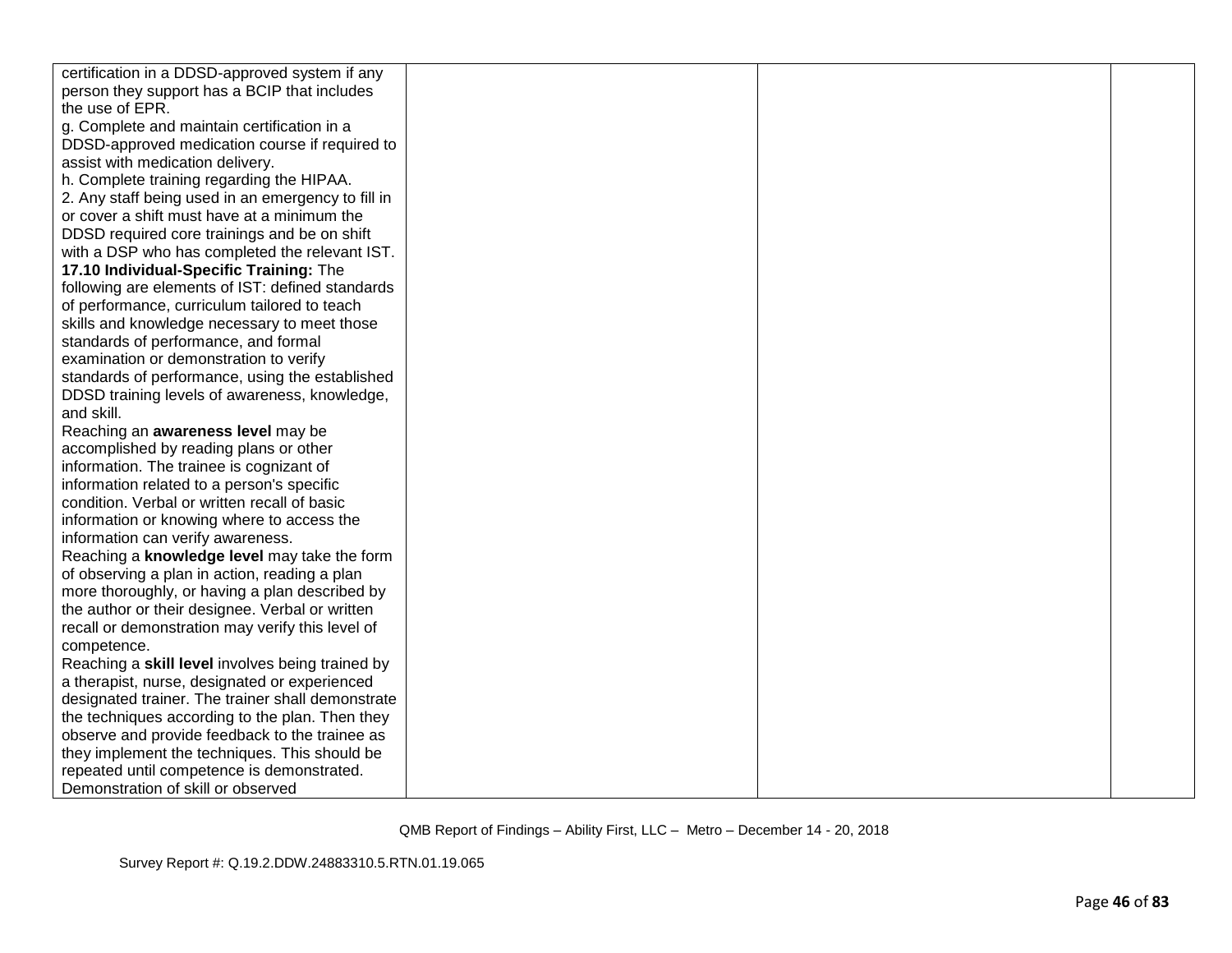| implementation of the techniques or strategies      |  |  |
|-----------------------------------------------------|--|--|
| verifies skill level competence. Trainees should    |  |  |
| be observed on more than one occasion to            |  |  |
| ensure appropriate techniques are maintained        |  |  |
| and to provide additional coaching/feedback.        |  |  |
| Individuals shall receive services from             |  |  |
| competent and qualified Provider Agency             |  |  |
| personnel who must successfully complete IST        |  |  |
| requirements in accordance with the                 |  |  |
| specifications described in the ISP of each         |  |  |
| person supported.                                   |  |  |
| 1. IST must be arranged and conducted at least      |  |  |
| annually. IST includes training on the ISP          |  |  |
| Desired Outcomes, Action Plans, strategies, and     |  |  |
| information about the person's preferences          |  |  |
| regarding privacy, communication style, and         |  |  |
| routines. More frequent training may be             |  |  |
| necessary if the annual ISP changes before the      |  |  |
| year ends.                                          |  |  |
| 2. IST for therapy-related WDSI, HCPs, MERPs,       |  |  |
| CARMPs, PBSA, PBSP, and BCIP, must occur            |  |  |
| at least annually and more often if plans change,   |  |  |
| or if monitoring by the plan author or agency       |  |  |
| finds incorrect implementation, when new DSP        |  |  |
| or CM are assigned to work with a person, or        |  |  |
| when an existing DSP or CM requires a               |  |  |
| refresher.                                          |  |  |
| 3. The competency level of the training is based    |  |  |
| on the IST section of the ISP.                      |  |  |
| 4. The person should be present for and             |  |  |
| involved in IST whenever possible.                  |  |  |
| 5. Provider Agencies are responsible for tracking   |  |  |
| of IST requirements.                                |  |  |
| 6. Provider Agencies must arrange and ensure        |  |  |
| that DSP's are trained on the contents of the       |  |  |
| plans in accordance with timelines indicated in     |  |  |
| the Individual-Specific Training Requirements:      |  |  |
| Support Plans section of the ISP and notify the     |  |  |
| plan authors when new DSP are hired to              |  |  |
| arrange for trainings.                              |  |  |
| 7. If a therapist, BSC, nurse, or other author of a |  |  |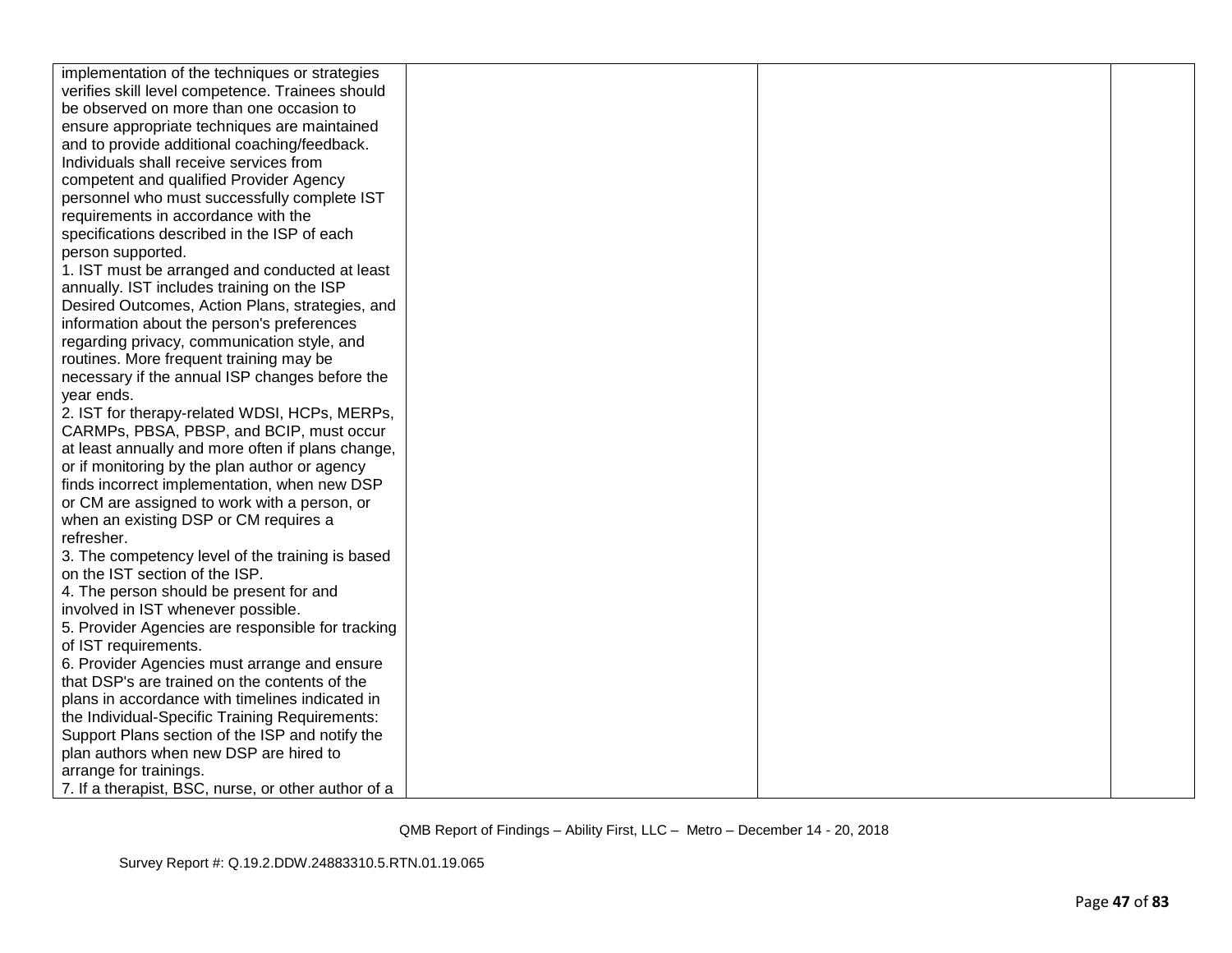| plan, healthcare or otherwise, chooses to           |  |  |
|-----------------------------------------------------|--|--|
| designate a trainer, that person is still           |  |  |
| responsible for providing the curriculum to the     |  |  |
| designated trainer. The author of the plan is also  |  |  |
| responsible for ensuring the designated trainer     |  |  |
| is verifying competency in alignment with their     |  |  |
| curriculum, doing periodic quality assurance        |  |  |
| checks with their designated trainer, and re-       |  |  |
| certifying the designated trainer at least annually |  |  |
| and/or when there is a change to a person's         |  |  |
| plan.                                               |  |  |
| 17.10.1 IST Training Rosters: IST Training          |  |  |
| Rosters are required for all IST trainings:         |  |  |
| 1. IST Training Rosters must include:               |  |  |
| a. the name of the person receiving DD Waiver       |  |  |
| services;                                           |  |  |
| b. the date of the training;                        |  |  |
| c. IST topic for the training;                      |  |  |
| d. the signature of each trainee;                   |  |  |
| e. the role of each trainee (e.g., CIHS staff, CIE  |  |  |
| staff, family, etc.); and                           |  |  |
| f. the signature and title or role of the trainer.  |  |  |
| 2. A competency based training roster (required     |  |  |
| for CARMPs) includes all information above but      |  |  |
| also includes the level of training (awareness,     |  |  |
| knowledge, or skilled) the trainee has attained.    |  |  |
| (See Chapter 5.5 Aspiration Risk Management         |  |  |
| for more details about CARMPs.)                     |  |  |
| 3. A copy of the training roster is submitted to    |  |  |
| the agency employing the staff trained within       |  |  |
| seven calendar days of the training date. The       |  |  |
| original is retained by the trainer.                |  |  |
|                                                     |  |  |
|                                                     |  |  |
|                                                     |  |  |
|                                                     |  |  |
|                                                     |  |  |
|                                                     |  |  |
|                                                     |  |  |
|                                                     |  |  |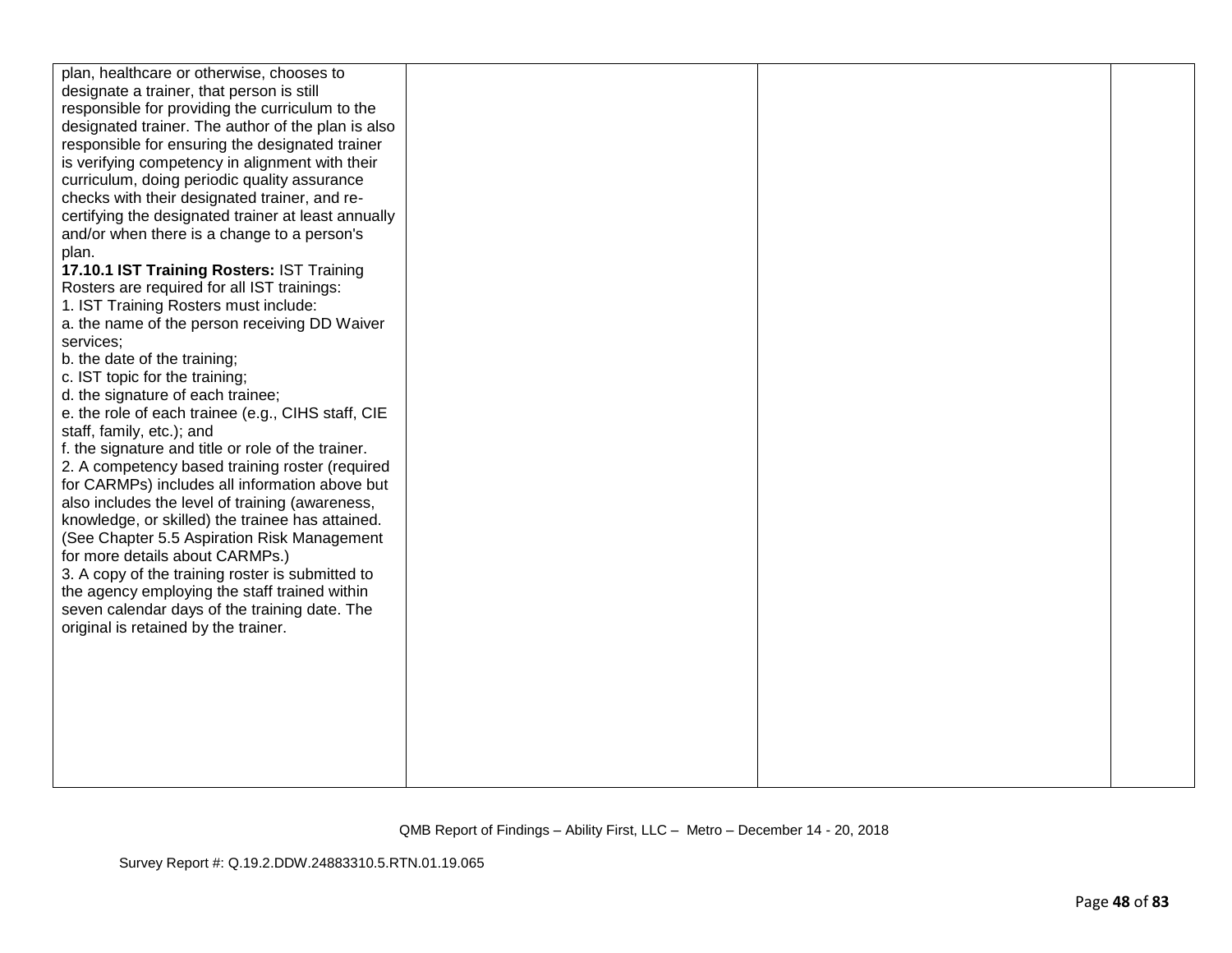| Tag # 1A43.1 General Events Reporting -                                                                                                                                                                                                                                                                                                                                                                                                                                                                                                                                                                                                                                                                                                                                                                                                                                                                                                                                                                                                                                                                                                                      | <b>Standard Level Deficiency</b>                                                                                                                                                                                                                                                                                                                                                                                                                                                                                                                                                                                                                                 |                                                                                                                                                                                                                                                                                                                                                           |  |
|--------------------------------------------------------------------------------------------------------------------------------------------------------------------------------------------------------------------------------------------------------------------------------------------------------------------------------------------------------------------------------------------------------------------------------------------------------------------------------------------------------------------------------------------------------------------------------------------------------------------------------------------------------------------------------------------------------------------------------------------------------------------------------------------------------------------------------------------------------------------------------------------------------------------------------------------------------------------------------------------------------------------------------------------------------------------------------------------------------------------------------------------------------------|------------------------------------------------------------------------------------------------------------------------------------------------------------------------------------------------------------------------------------------------------------------------------------------------------------------------------------------------------------------------------------------------------------------------------------------------------------------------------------------------------------------------------------------------------------------------------------------------------------------------------------------------------------------|-----------------------------------------------------------------------------------------------------------------------------------------------------------------------------------------------------------------------------------------------------------------------------------------------------------------------------------------------------------|--|
| <b>Individual Reporting</b>                                                                                                                                                                                                                                                                                                                                                                                                                                                                                                                                                                                                                                                                                                                                                                                                                                                                                                                                                                                                                                                                                                                                  |                                                                                                                                                                                                                                                                                                                                                                                                                                                                                                                                                                                                                                                                  |                                                                                                                                                                                                                                                                                                                                                           |  |
| Developmental Disabilities (DD) Waiver Service<br>Standards 2/26/2018; Eff Date: 3/1/2018<br><b>Chapter 19: Provider Reporting Requirements:</b><br>19.2 General Events Reporting (GER): The<br>purpose of General Events Reporting (GER) is to                                                                                                                                                                                                                                                                                                                                                                                                                                                                                                                                                                                                                                                                                                                                                                                                                                                                                                              | Based on record review, the Agency did not<br>follow the General Events Reporting<br>requirements as indicated by the policy for 6 of<br>13 individuals.                                                                                                                                                                                                                                                                                                                                                                                                                                                                                                         | Provider:<br><b>State your Plan of Correction for the</b><br>deficiencies cited in this tag here (How is the<br>deficiency going to be corrected? This can be<br>specific to each deficiency cited or if possible an                                                                                                                                      |  |
| report, track and analyze events, which pose a risk<br>to adults in the DD Waiver program, but do not<br>meet criteria for ANE or other reportable incidents<br>as defined by the IMB. Analysis of GER is intended<br>to identify emerging patterns so that preventative                                                                                                                                                                                                                                                                                                                                                                                                                                                                                                                                                                                                                                                                                                                                                                                                                                                                                     | The following General Events Reporting<br>records contained evidence that indicated<br>the General Events Report was not entered<br>and / or approved within 2 business days:                                                                                                                                                                                                                                                                                                                                                                                                                                                                                    | overall correction?): $\rightarrow$                                                                                                                                                                                                                                                                                                                       |  |
| action can be taken at the individual, Provider<br>Agency, regional and statewide level. On a<br>quarterly and annual basis, DDSD analyzes GER<br>data at the provider, regional and statewide levels<br>to identify any patterns that warrant intervention.<br>Provider Agency use of GER in Therap is required<br>as follows:<br>1. DD Waiver Provider Agencies approved to<br>provide Customized In- Home Supports, Family<br>Living, IMLS, Supported Living, Customized<br>Community Supports, Community Integrated<br>Employment, Adult Nursing and Case<br>Management must use GER in the Therap system.<br>2. DD Waiver Provider Agencies referenced above<br>are responsible for entering specified information<br>into the GER section of the secure website<br>operated under contract by Therap according to<br>the GER Reporting Requirements in Appendix B<br><b>GER Requirements.</b><br>3. At the Provider Agency's discretion additional<br>events, which are not required by DDSD, may also<br>be tracked within the GER section of Therap.<br>4. GER does not replace a Provider Agency's<br>obligations to report ANE or other reportable | Individual #2<br>• General Events Report (GER) indicates on<br>8/21/2018 the Individual received an injury<br>and was taken to the Emergency Room<br>(Emergency Services). GER was approved<br>on 9/5/2018.<br>Individual #5<br>• General Events Report (GER) indicates on<br>4/29/2018 the Individual was injured. (Injury).<br>GER was pending approval.<br>Individual #6<br>• General Events Report (GER) indicates on<br>9/25/2018 the Individual was injured<br>(Injury). GER was approved on 10/2/2018.<br>• General Events Report (GER) indicates on<br>9/25/2018 the Individual was injured<br>(Injury). GER was approved on 10/2/2018.<br>Individual #8 | <b>Provider:</b><br><b>Enter your ongoing Quality</b><br><b>Assurance/Quality Improvement processes</b><br>as it related to this tag number here (What is<br>going to be done? How many individuals is this<br>going to affect? How often will this be completed?<br>Who is responsible? What steps will be taken if<br>issues are found?): $\rightarrow$ |  |
| incidents as described in Chapter 18: Incident<br>Management System.<br>5. GER does not replace a Provider Agency's<br>obligations related to healthcare coordination,<br>modifications to the ISP, or any other risk<br>management and QI activities.                                                                                                                                                                                                                                                                                                                                                                                                                                                                                                                                                                                                                                                                                                                                                                                                                                                                                                       | • General Events Report (GER) indicates on<br>9/3/2018 the Individual had a bruise on her<br>knee (Injury). GER was approved<br>on 9/26/2018.                                                                                                                                                                                                                                                                                                                                                                                                                                                                                                                    |                                                                                                                                                                                                                                                                                                                                                           |  |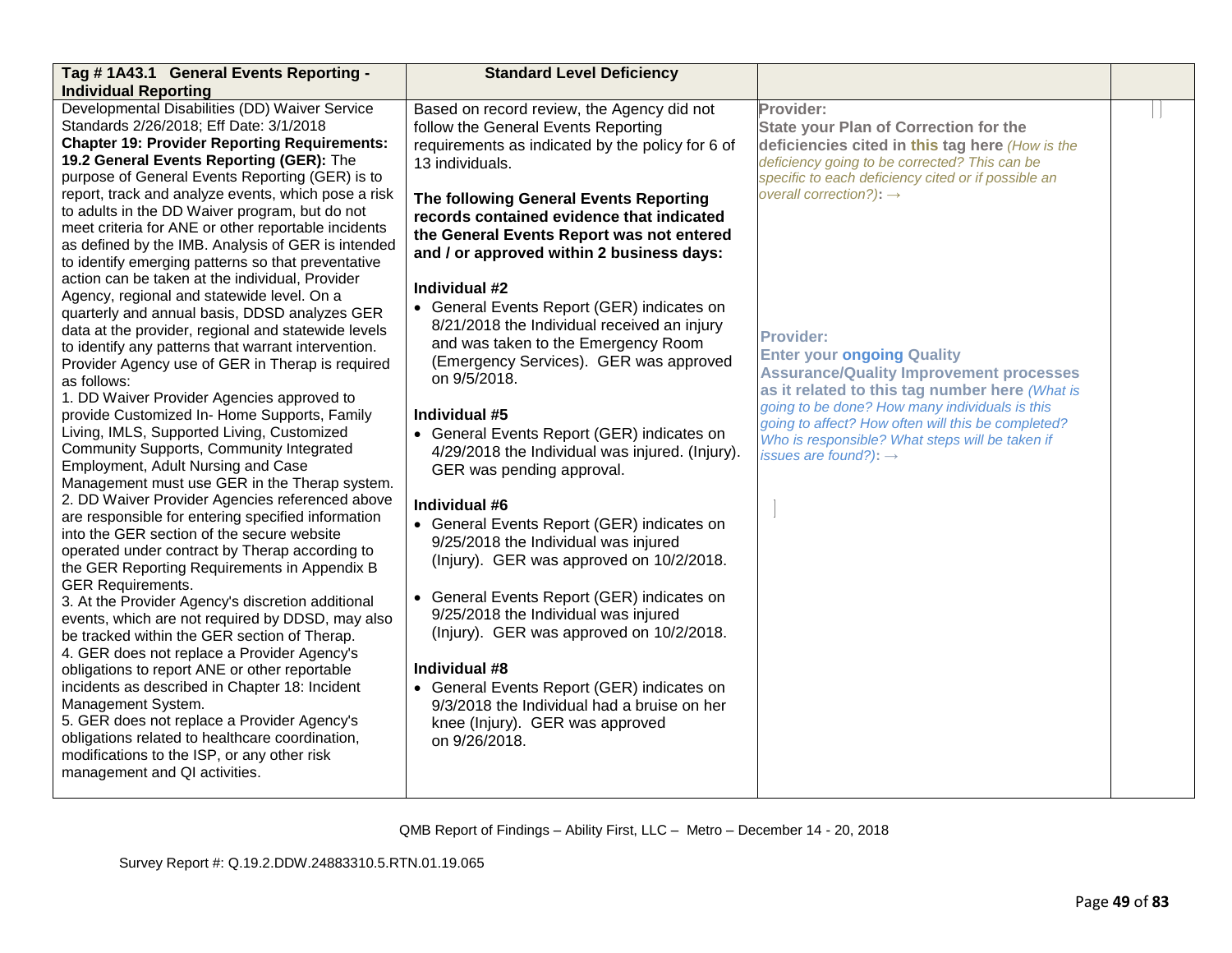| Appendix B GER Requirements: DDSD is<br>pleased to introduce the revised General Events<br>Reporting (GER), requirements. There are two<br>important changes related to medication error<br>reporting:<br>1. Effective immediately, DDSD requires ALL<br>medication errors be entered into Therap GER with<br>the exception of those required to be reported to<br>Division of Health Improvement-Incident<br>Management Bureau.<br>2. No alternative methods for reporting are<br>permitted.<br>The following events need to be reported in the<br>Therap GER:<br>- Emergency Room/Urgent Care/Emergency<br><b>Medical Services</b><br>- Falls Without Injury<br>- Injury (including Falls, Choking, Skin Breakdown<br>and Infection)<br>- Law Enforcement Use<br>- Medication Errors<br>- Medication Documentation Errors<br>- Missing Person/Elopement<br>- Out of Home Placement- Medical: Hospitalization,<br>Long Term Care, Skilled Nursing or Rehabilitation<br><b>Facility Admission</b><br>- PRN Psychotropic Medication<br>- Restraint Related to Behavior<br>- Suicide Attempt or Threat<br>Entry Guidance: Provider Agencies must complete<br>the following sections of the GER with detailed<br>information: profile information, event information,<br>other event information, general information,<br>notification, actions taken or planned, and the<br>review follow up comments section. Please attach<br>any pertinent external documents such as<br>discharge summary, medical consultation form,<br>etc. Provider Agencies must enter and approve<br>GERs within 2 business days with the exception of<br>Medication Errors which must be entered into GER<br>on at least a monthly basis. | • General Events Report (GER) indicates on<br>8/2/2018 the Individual was non responsive<br>and EMS was called (EMS). GER was<br>approved on 8/15/2018.<br>• General Events Report (GER) indicates on<br>7/6/2018 the Individual was taken to ER<br>(ER). GER was approved on 7/19/2018.<br>Individual #12<br>• General Events Report (GER) indicates on<br>12/10/2017 the Individual fell (Fall). GER was<br>approved on 2/2/2018.<br>Individual #13<br>• General Events Report (GER) indicates on<br>10/16/2018 the Individual had a<br>cut (Injury). GER was approved<br>on 10/25/2018.<br>• General Events Report (GER) indicates on<br>9/22/2018 the Individual was admitted<br>Hospital (Hospitalization). GER was<br>approved on 10/2/2018.<br>• General Events Report (GER) indicates on<br>9/14/2018 the Individual called<br>911 (Emergency services). GER was<br>approved on 9/26/2018.<br>• General Events Report (GER) indicates on<br>4/1/2018 the Individual was<br>injured (Injury). GER was approved<br>on 4/5/2018. |  |  |
|-------------------------------------------------------------------------------------------------------------------------------------------------------------------------------------------------------------------------------------------------------------------------------------------------------------------------------------------------------------------------------------------------------------------------------------------------------------------------------------------------------------------------------------------------------------------------------------------------------------------------------------------------------------------------------------------------------------------------------------------------------------------------------------------------------------------------------------------------------------------------------------------------------------------------------------------------------------------------------------------------------------------------------------------------------------------------------------------------------------------------------------------------------------------------------------------------------------------------------------------------------------------------------------------------------------------------------------------------------------------------------------------------------------------------------------------------------------------------------------------------------------------------------------------------------------------------------------------------------------------------------------------------------------------------------------------------------------------|---------------------------------------------------------------------------------------------------------------------------------------------------------------------------------------------------------------------------------------------------------------------------------------------------------------------------------------------------------------------------------------------------------------------------------------------------------------------------------------------------------------------------------------------------------------------------------------------------------------------------------------------------------------------------------------------------------------------------------------------------------------------------------------------------------------------------------------------------------------------------------------------------------------------------------------------------------------------------------------------------------------------------------------|--|--|
|-------------------------------------------------------------------------------------------------------------------------------------------------------------------------------------------------------------------------------------------------------------------------------------------------------------------------------------------------------------------------------------------------------------------------------------------------------------------------------------------------------------------------------------------------------------------------------------------------------------------------------------------------------------------------------------------------------------------------------------------------------------------------------------------------------------------------------------------------------------------------------------------------------------------------------------------------------------------------------------------------------------------------------------------------------------------------------------------------------------------------------------------------------------------------------------------------------------------------------------------------------------------------------------------------------------------------------------------------------------------------------------------------------------------------------------------------------------------------------------------------------------------------------------------------------------------------------------------------------------------------------------------------------------------------------------------------------------------|---------------------------------------------------------------------------------------------------------------------------------------------------------------------------------------------------------------------------------------------------------------------------------------------------------------------------------------------------------------------------------------------------------------------------------------------------------------------------------------------------------------------------------------------------------------------------------------------------------------------------------------------------------------------------------------------------------------------------------------------------------------------------------------------------------------------------------------------------------------------------------------------------------------------------------------------------------------------------------------------------------------------------------------|--|--|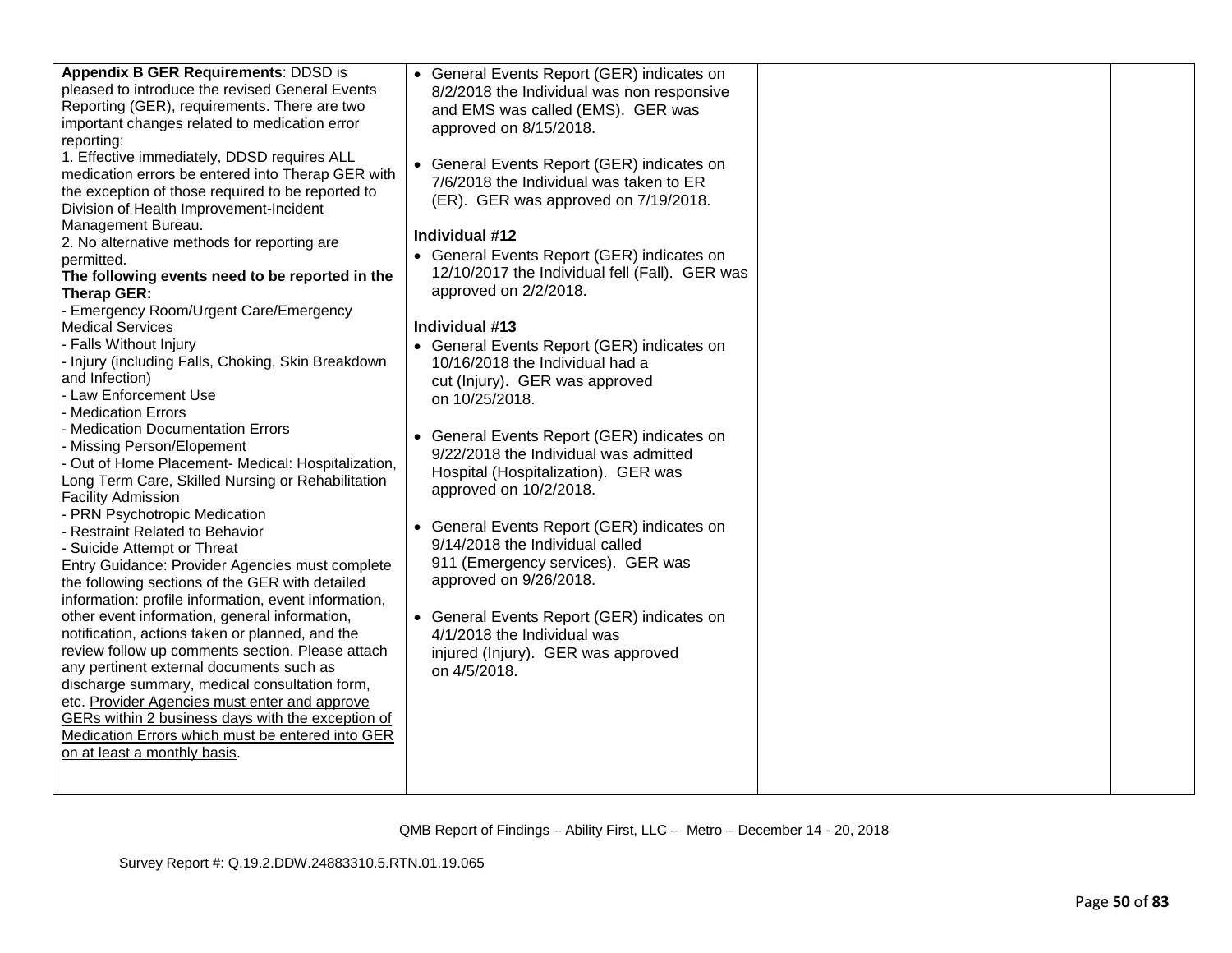| <b>Standard of Care</b>                                                                                                                                                                                                                                                                                                                                                                                                                                                                                                                                                                                                                                                                                                                                                                                                                                                                                                                                                                                                                                                                                                                                                                                                                                                                                                                                                                                                                                                                                                                                                                                                                                                                                                   | <b>Deficiencies</b>                                                                                                                                                                                                                                                                                                                                                                                                                                                                                                                                                                                                                                                                                                                                                                                                                                                                                                                                                                    | Agency Plan of Correction, On-going QA/QI<br>& Responsible Party                                                                                                                                                                                                                                                                                                                                                                                                                                                                                                                                                         | <b>Date</b><br><b>Due</b> |
|---------------------------------------------------------------------------------------------------------------------------------------------------------------------------------------------------------------------------------------------------------------------------------------------------------------------------------------------------------------------------------------------------------------------------------------------------------------------------------------------------------------------------------------------------------------------------------------------------------------------------------------------------------------------------------------------------------------------------------------------------------------------------------------------------------------------------------------------------------------------------------------------------------------------------------------------------------------------------------------------------------------------------------------------------------------------------------------------------------------------------------------------------------------------------------------------------------------------------------------------------------------------------------------------------------------------------------------------------------------------------------------------------------------------------------------------------------------------------------------------------------------------------------------------------------------------------------------------------------------------------------------------------------------------------------------------------------------------------|----------------------------------------------------------------------------------------------------------------------------------------------------------------------------------------------------------------------------------------------------------------------------------------------------------------------------------------------------------------------------------------------------------------------------------------------------------------------------------------------------------------------------------------------------------------------------------------------------------------------------------------------------------------------------------------------------------------------------------------------------------------------------------------------------------------------------------------------------------------------------------------------------------------------------------------------------------------------------------------|--------------------------------------------------------------------------------------------------------------------------------------------------------------------------------------------------------------------------------------------------------------------------------------------------------------------------------------------------------------------------------------------------------------------------------------------------------------------------------------------------------------------------------------------------------------------------------------------------------------------------|---------------------------|
|                                                                                                                                                                                                                                                                                                                                                                                                                                                                                                                                                                                                                                                                                                                                                                                                                                                                                                                                                                                                                                                                                                                                                                                                                                                                                                                                                                                                                                                                                                                                                                                                                                                                                                                           | Individuals shall be afforded their basic human rights. The provider supports individuals to access needed healthcare services in a timely manner.                                                                                                                                                                                                                                                                                                                                                                                                                                                                                                                                                                                                                                                                                                                                                                                                                                     | Service Domain: Health and Welfare - The state, on an ongoing basis, identifies, addresses and seeks to prevent occurrences of abuse, neglect and exploitation.                                                                                                                                                                                                                                                                                                                                                                                                                                                          |                           |
| Tag #1A08.2 Administrative Case File:<br><b>Healthcare Requirements &amp; Follow-up</b>                                                                                                                                                                                                                                                                                                                                                                                                                                                                                                                                                                                                                                                                                                                                                                                                                                                                                                                                                                                                                                                                                                                                                                                                                                                                                                                                                                                                                                                                                                                                                                                                                                   | <b>Standard Level Deficiency</b>                                                                                                                                                                                                                                                                                                                                                                                                                                                                                                                                                                                                                                                                                                                                                                                                                                                                                                                                                       |                                                                                                                                                                                                                                                                                                                                                                                                                                                                                                                                                                                                                          |                           |
| Developmental Disabilities (DD) Waiver Service<br>Standards 2/26/2018; Eff Date: 3/1/2018<br><b>Chapter 3 Safeguards: 3.1.1 Decision</b><br><b>Consultation Process (DCP): Health decisions</b><br>are the sole domain of waiver participants, their<br>guardians or healthcare decision makers.<br>Participants and their healthcare decision makers<br>can confidently make decisions that are compatible<br>with their personal and cultural values. Provider<br>Agencies are required to support the informed<br>decision making of waiver participants by<br>supporting access to medical consultation,<br>information, and other available resources<br>according to the following:<br>1. The DCP is used when a person or his/her<br>guardian/healthcare decision maker has concerns,<br>needs more information about health-related<br>issues, or has decided not to follow all or part of an<br>order, recommendation, or suggestion. This<br>includes, but is not limited to:<br>a. medical orders or recommendations from the<br>Primary Care Practitioner, Specialists or other<br>licensed medical or healthcare practitioners such<br>as a Nurse Practitioner (NP or CNP), Physician<br>Assistant (PA) or Dentist;<br>b. clinical recommendations made by<br>registered/licensed clinicians who are either<br>members of the IDT or clinicians who have<br>performed an evaluation such as a video-<br>fluoroscopy;<br>c. health related recommendations or suggestions<br>from oversight activities such as the Individual<br>Quality Review (IQR) or other DOH review or<br>oversight activities; and<br>d. recommendations made through a Healthcare<br>Plan (HCP), including a Comprehensive Aspiration | Based on record review and interview, the<br>Agency did not provide documentation of annual<br>physical examinations and/or other<br>examinations as specified by a licensed<br>physician for 2 of 13 individuals receiving Living<br>Care Arrangements and Community Inclusion.<br>Review of the administrative individual case files<br>revealed the following items were not found,<br>incomplete, and/or not current:<br><b>Living Care Arrangements / Community</b><br><b>Inclusion (Individuals Receiving Multiple</b><br>Services):<br><b>Annual Physical:</b><br>$\bullet$ Not Found (#8)<br><b>Dental Exam:</b><br>° Individual #8 - As indicated by the DDSD file<br>matrix Dental Exams are to be conducted<br>annually. No evidence of exam was found.<br><b>Vision Exam:</b><br>Individual #9 - As indicated by collateral<br>documentation reviewed, exam was<br>completed on 10/25/2017. Follow-up was to<br>be completed in 1 year. No evidence of<br>follow-up found. | Provider:<br><b>State your Plan of Correction for the</b><br>deficiencies cited in this tag here (How is the<br>deficiency going to be corrected? This can be<br>specific to each deficiency cited or if possible an<br>overall correction?): $\rightarrow$<br><b>Provider:</b><br><b>Enter your ongoing Quality</b><br><b>Assurance/Quality Improvement processes</b><br>as it related to this tag number here (What is<br>going to be done? How many individuals is this<br>going to affect? How often will this be completed?<br>Who is responsible? What steps will be taken if<br>issues are found?): $\rightarrow$ |                           |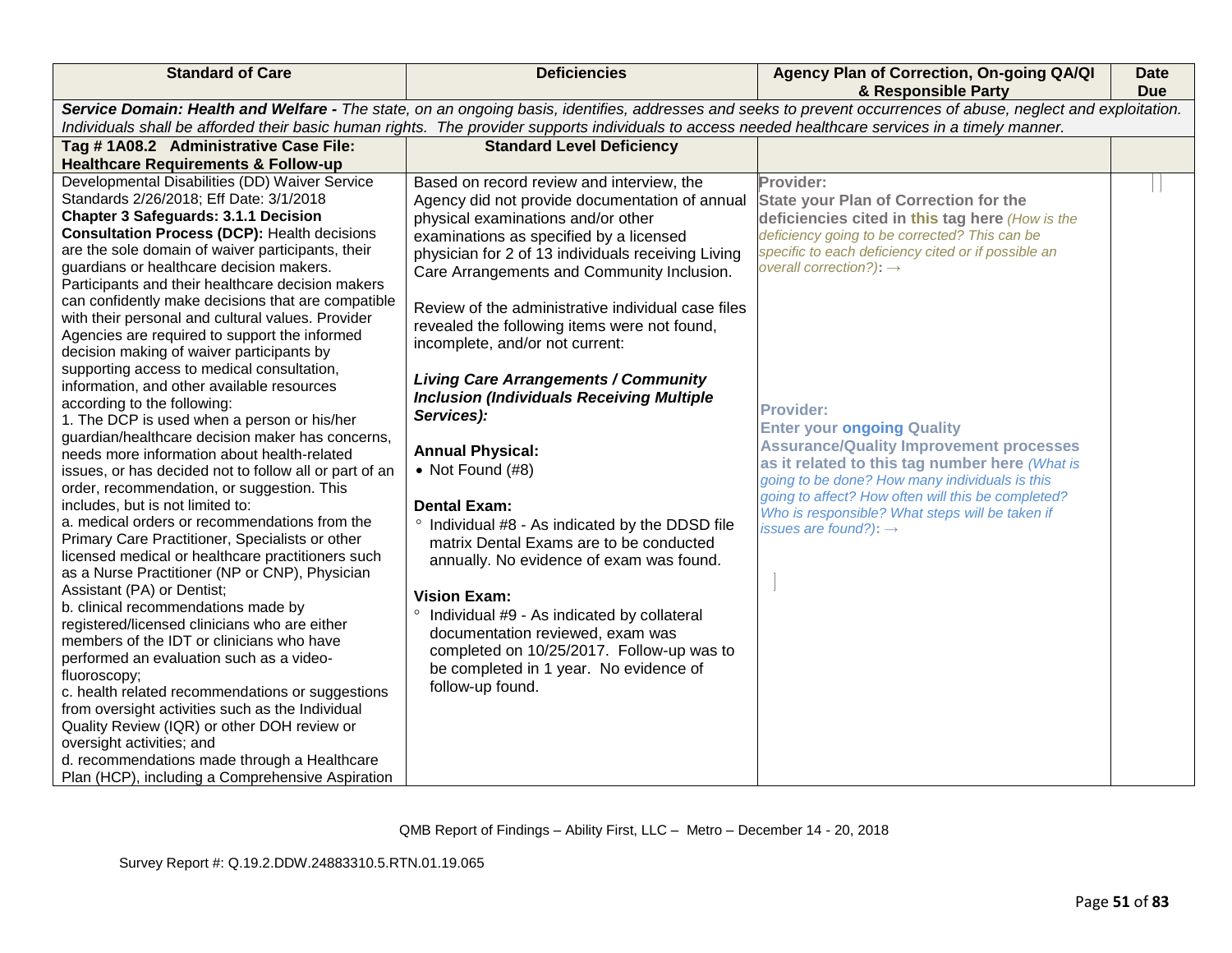| Risk Management Plan (CARMP), or another plan.                                                 |  |  |
|------------------------------------------------------------------------------------------------|--|--|
|                                                                                                |  |  |
| 2. When the person/guardian disagrees with a                                                   |  |  |
| recommendation or does not agree with the                                                      |  |  |
| implementation of that recommendation, Provider                                                |  |  |
| Agencies follow the DCP and attend the meeting                                                 |  |  |
| coordinated by the CM. During this meeting:                                                    |  |  |
| a. Providers inform the person/guardian of the                                                 |  |  |
| rationale for that recommendation, so that the                                                 |  |  |
| benefit is made clear. This will be done in layman's                                           |  |  |
| terms and will include basic sharing of information                                            |  |  |
| designed to assist the person/guardian with                                                    |  |  |
| understanding the risks and benefits of the                                                    |  |  |
| recommendation.                                                                                |  |  |
| b. The information will be focused on the specific                                             |  |  |
| area of concern by the person/guardian.                                                        |  |  |
| Alternatives should be presented, when available,                                              |  |  |
| if the guardian is interested in considering other                                             |  |  |
| options for implementation.                                                                    |  |  |
| c. Providers support the person/guardian to make                                               |  |  |
| an informed decision.                                                                          |  |  |
| d. The decision made by the person/guardian                                                    |  |  |
| during the meeting is accepted; plans are modified;                                            |  |  |
| and the IDT honors this health decision in every                                               |  |  |
| setting.                                                                                       |  |  |
|                                                                                                |  |  |
| <b>Chapter 20: Provider Documentation and Client</b>                                           |  |  |
| Records:                                                                                       |  |  |
|                                                                                                |  |  |
| 20.2 Client Records Requirements: All DD                                                       |  |  |
| Waiver Provider Agencies are required to create<br>and maintain individual client records. The |  |  |
|                                                                                                |  |  |
| contents of client records vary depending on the                                               |  |  |
| unique needs of the person receiving services and                                              |  |  |
| the resultant information produced. The extent of                                              |  |  |
| documentation required for individual client records                                           |  |  |
| per service type depends on the location of the file,                                          |  |  |
| the type of service being provided, and the                                                    |  |  |
| information necessary.<br>DD Waiver Provider Agencies are required to                          |  |  |
| adhere to the following:                                                                       |  |  |
| 1. Client records must contain all documents                                                   |  |  |
|                                                                                                |  |  |
| essential to the service being provided and                                                    |  |  |
| essential to ensuring the health and safety of the                                             |  |  |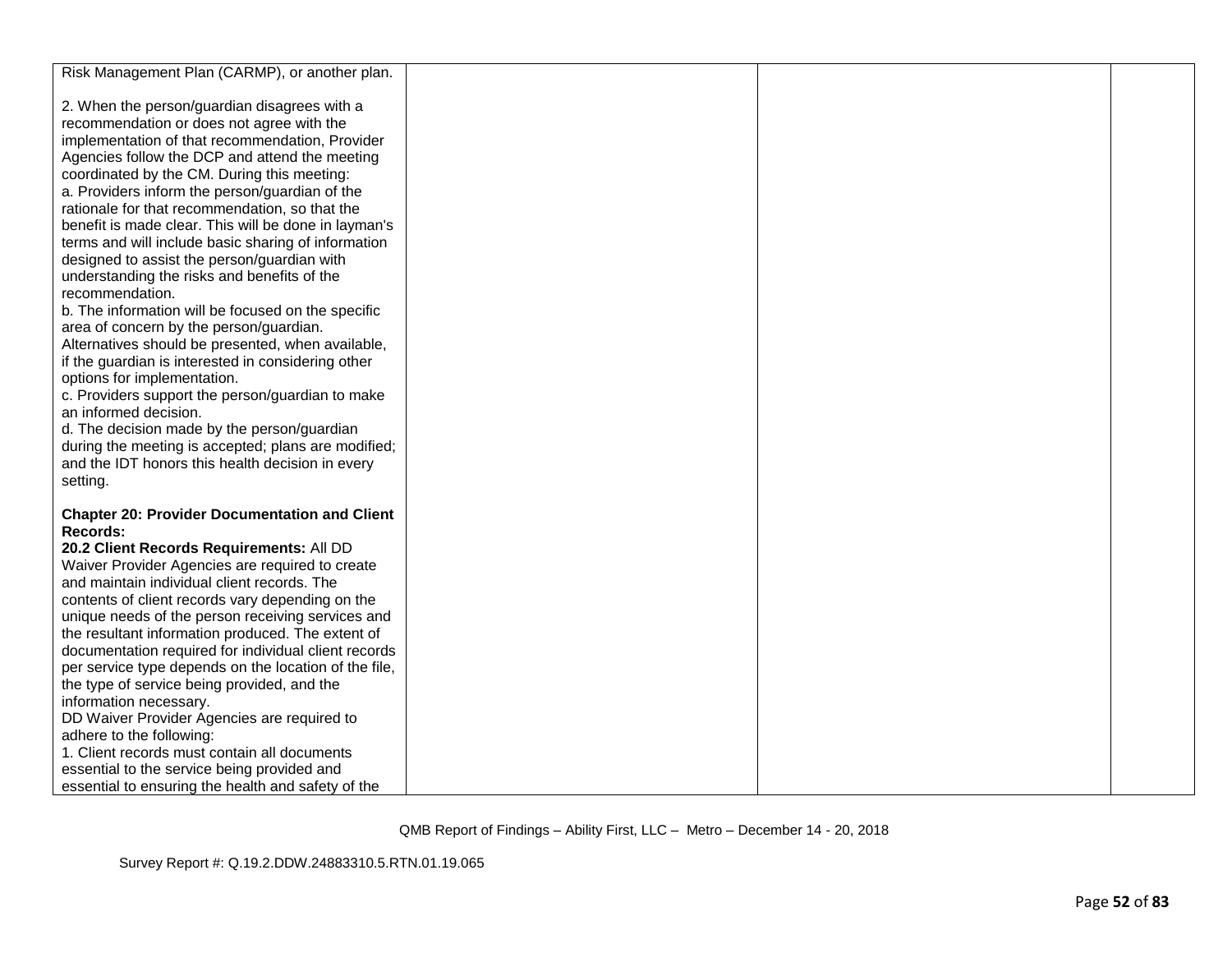| person during the provision of the service.                         |  |  |
|---------------------------------------------------------------------|--|--|
| 2. Provider Agencies must have readily accessible                   |  |  |
| records in home and community settings in paper                     |  |  |
| or electronic form. Secure access to electronic                     |  |  |
| records through the Therap web based system                         |  |  |
| using computers or mobile devices is acceptable.                    |  |  |
| 3. Provider Agencies are responsible for ensuring                   |  |  |
| that all plans created by nurses, RDs, therapists or                |  |  |
| BSCs are present in all needed settings.                            |  |  |
| 4. Provider Agencies must maintain records of all                   |  |  |
| documents produced by agency personnel or                           |  |  |
| contractors on behalf of each person, including any                 |  |  |
| routine notes or data, annual assessments, semi-                    |  |  |
| annual reports, evidence of training                                |  |  |
| provided/received, progress notes, and any other                    |  |  |
| interactions for which billing is generated.                        |  |  |
| 5. Each Provider Agency is responsible for                          |  |  |
| maintaining the daily or other contact notes                        |  |  |
| documenting the nature and frequency of service                     |  |  |
| delivery, as well as data tracking only for the                     |  |  |
| services provided by their agency.                                  |  |  |
| 6. The current Client File Matrix found in Appendix                 |  |  |
| A Client File Matrix details the minimum                            |  |  |
| requirements for records to be stored in agency                     |  |  |
| office files, the delivery site, or with DSP while                  |  |  |
| providing services in the community.                                |  |  |
| 7. All records pertaining to JCMs must be retained                  |  |  |
| permanently and must be made available to DDSD                      |  |  |
| upon request, upon the termination or expiration of                 |  |  |
| a provider agreement, or upon provider withdrawal<br>from services. |  |  |
|                                                                     |  |  |
| 20.5.3 Health Passport and Physician                                |  |  |
| <b>Consultation Form: All Primary and Secondary</b>                 |  |  |
| Provider Agencies must use the Health Passport                      |  |  |
| and Physician Consultation form from the Therap                     |  |  |
| system. This standardized document contains                         |  |  |
| individual, physician and emergency contact                         |  |  |
| information, a complete list of current medical                     |  |  |
| diagnoses, health and safety risk factors, allergies,               |  |  |
| and information regarding insurance, guardianship,                  |  |  |
| and advance directives. The Health Passport also                    |  |  |
| includes a standardized form to use at medical                      |  |  |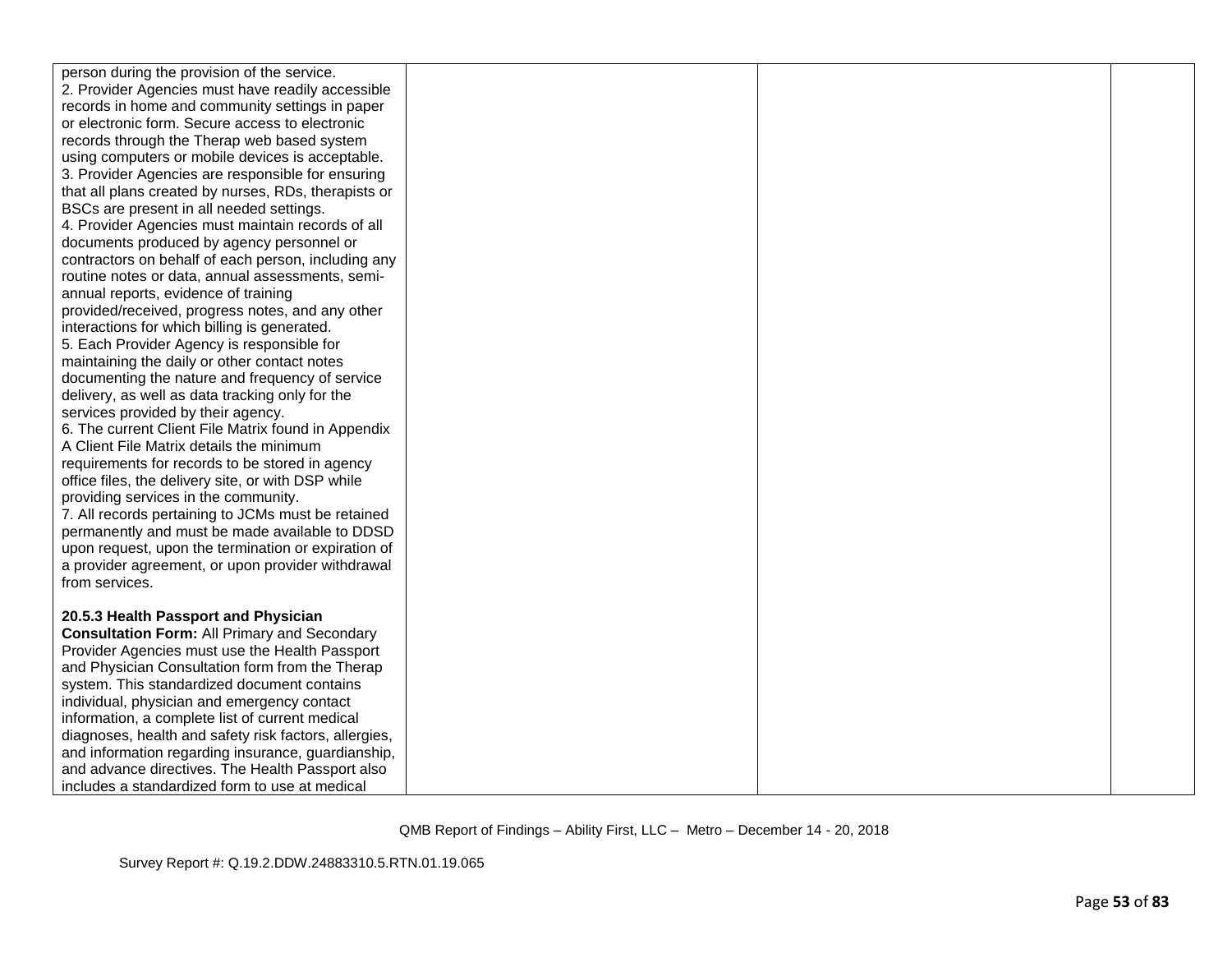| appointments called the Physician Consultation       |  |  |
|------------------------------------------------------|--|--|
| form. The Physician Consultation form contains a     |  |  |
| list of all current medications.                     |  |  |
|                                                      |  |  |
| <b>Chapter 10: Living Care Arrangements (LCA)</b>    |  |  |
| Living Supports-Supported Living: 10.3.9.6.1         |  |  |
| <b>Monitoring and Supervision</b>                    |  |  |
| 4. Ensure and document the following:                |  |  |
| a. The person has a Primary Care Practitioner.       |  |  |
| b. The person receives an annual physical            |  |  |
| examination and other examinations as                |  |  |
| recommended by a Primary Care Practitioner or        |  |  |
| specialist.                                          |  |  |
| c. The person receives annual dental check-ups       |  |  |
| and other check-ups as recommended by a              |  |  |
| licensed dentist.                                    |  |  |
| d. The person receives a hearing test as             |  |  |
| recommended by a licensed audiologist.               |  |  |
| e. The person receives eye examinations as           |  |  |
| recommended by a licensed optometrist or             |  |  |
| ophthalmologist.                                     |  |  |
| 5. Agency activities occur as required for follow-up |  |  |
| activities to medical appointments (e.g. treatment,  |  |  |
| visits to specialists, and changes in medication or  |  |  |
| daily routine).                                      |  |  |
|                                                      |  |  |
| 10.3.10.1 Living Care Arrangements (LCA)             |  |  |
| <b>Living Supports-IMLS:</b>                         |  |  |
| 10.3.10.2 General Requirements: 9. Medical           |  |  |
| services must be ensured (i.e., ensure each          |  |  |
| person has a licensed Primary Care Practitioner      |  |  |
| and receives an annual physical examination,         |  |  |
| specialty medical care as needed, and annual         |  |  |
| dental checkup by a licensed dentist).               |  |  |
|                                                      |  |  |
| <b>Chapter 13 Nursing Services: 13.2.3 General</b>   |  |  |
| <b>Requirements:</b>                                 |  |  |
| 1. Each person has a licensed primary care           |  |  |
| practitioner and receives an annual physical         |  |  |
| examination and specialty medical/dental care as     |  |  |
| needed. Nurses communicate with these providers      |  |  |
| to share current health information.                 |  |  |
|                                                      |  |  |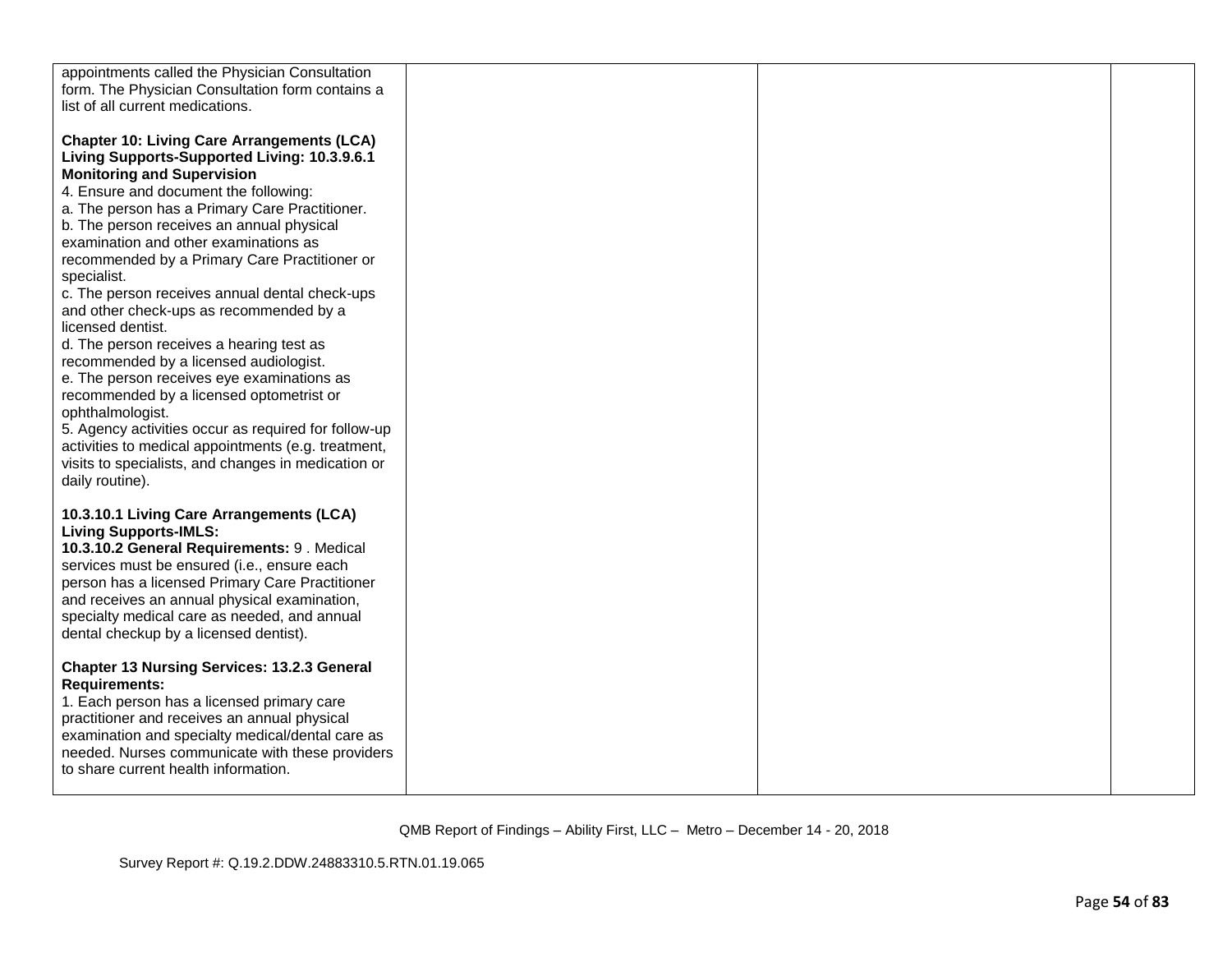| Developmental Disabilities (DD) Waiver Service<br>Standards effective 11/1/2012 revised 4/23/2013;<br>6/15/2015<br>Chapter 6 (CCS) 3. Agency Requirements:<br>G. Consumer Records Policy: All Provider<br>Agencies shall maintain at the administrative office<br>a confidential case file for each individual. Provider<br>agency case files for individuals are required to<br>comply with the DDSD Individual Case File Matrix<br>policy.                                                                                       |  |  |
|------------------------------------------------------------------------------------------------------------------------------------------------------------------------------------------------------------------------------------------------------------------------------------------------------------------------------------------------------------------------------------------------------------------------------------------------------------------------------------------------------------------------------------|--|--|
| Chapter 7 (CIHS) 3. Agency Requirements:<br>E. Consumer Records Policy: All Provider<br>Agencies must maintain at the administrative office<br>a confidential case file for each individual. Provider<br>agency case files for individuals are required to<br>comply with the DDSD Individual Case File Matrix<br>policy.                                                                                                                                                                                                          |  |  |
| Chapter 11 (FL) 3. Agency Requirements:<br>D. Consumer Records Policy: All Family Living<br>Provider Agencies must maintain at the<br>administrative office a confidential case file for<br>each individual. Provider agency case files for<br>individuals are required to comply with the DDSD<br>Individual Case File Matrix policy.                                                                                                                                                                                             |  |  |
| DEVELOPMENTAL DISABILITIES SUPPORTS<br>DIVISION (DDSD): Director's Release:<br><b>Consumer Record Requirements eff. 11/1/2012</b><br>III. Requirement Amendments(s) or<br><b>Clarifications:</b><br>A. All case management, living supports,<br>customized in-home supports, community<br>integrated employment and customized community<br>supports providers must maintain records for<br>individuals served through DD Waiver in<br>accordance with the Individual Case File Matrix<br>incorporated in this director's release. |  |  |
| H. Readily accessible electronic records are<br>accessible, including those stored through the<br>Therap web-based system.                                                                                                                                                                                                                                                                                                                                                                                                         |  |  |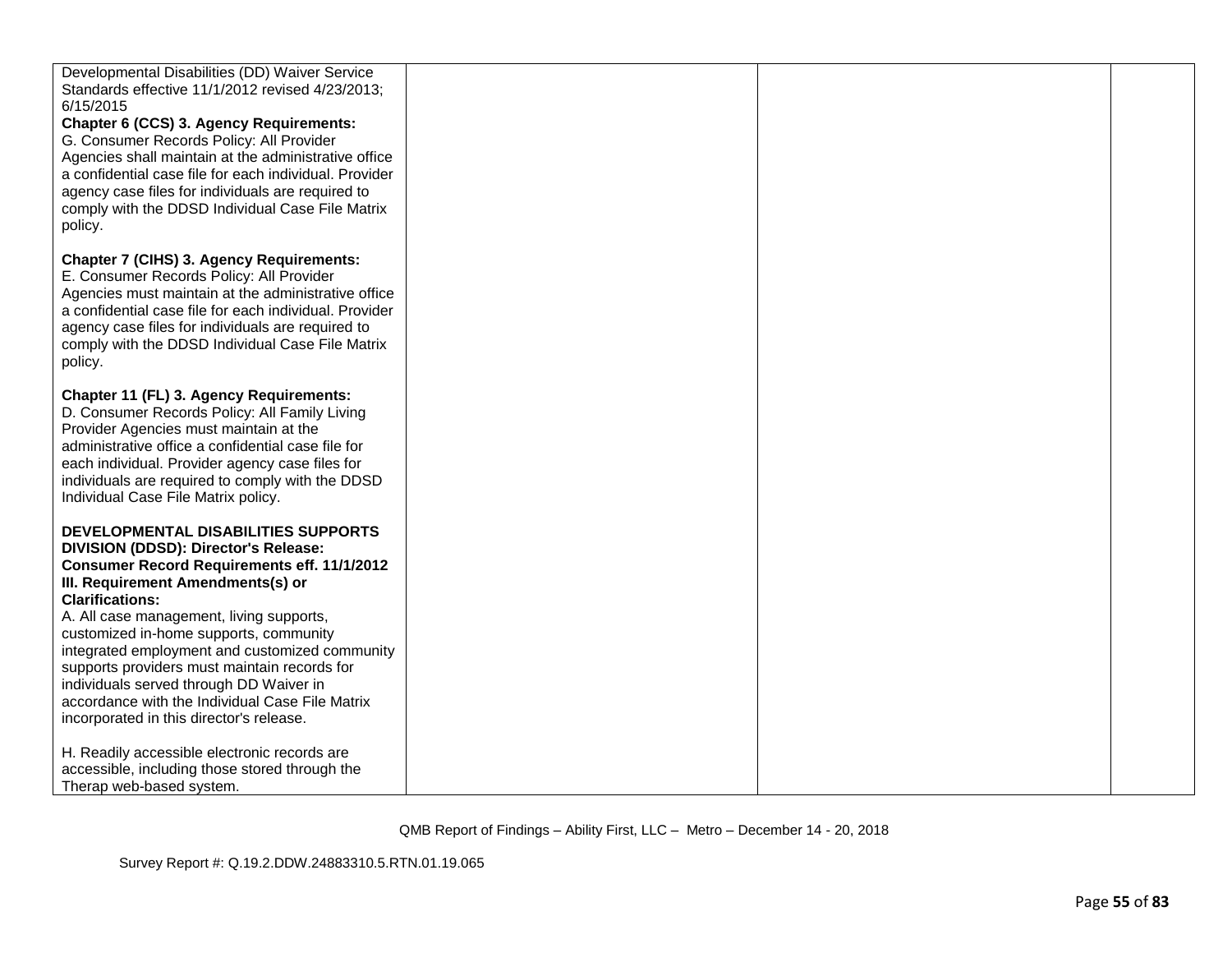| Tag #1A09 Medication Delivery - Routine                                                                                                                                                                                                                                                                                                                                                                                                                                                                                                                                                                                                                                                                                                                                                                                                                                                                                                                                                                                                                                                                                                                                                                                                                                                                                                                                                                  | <b>Standard Level Deficiency</b>                                                                                                                                                                                                                                                                                                                                                                                                                                                                                                            |                                                                                                                                                                                                                                                                                                                                                                                                                                                         |  |
|----------------------------------------------------------------------------------------------------------------------------------------------------------------------------------------------------------------------------------------------------------------------------------------------------------------------------------------------------------------------------------------------------------------------------------------------------------------------------------------------------------------------------------------------------------------------------------------------------------------------------------------------------------------------------------------------------------------------------------------------------------------------------------------------------------------------------------------------------------------------------------------------------------------------------------------------------------------------------------------------------------------------------------------------------------------------------------------------------------------------------------------------------------------------------------------------------------------------------------------------------------------------------------------------------------------------------------------------------------------------------------------------------------|---------------------------------------------------------------------------------------------------------------------------------------------------------------------------------------------------------------------------------------------------------------------------------------------------------------------------------------------------------------------------------------------------------------------------------------------------------------------------------------------------------------------------------------------|---------------------------------------------------------------------------------------------------------------------------------------------------------------------------------------------------------------------------------------------------------------------------------------------------------------------------------------------------------------------------------------------------------------------------------------------------------|--|
| <b>Medication Administration</b>                                                                                                                                                                                                                                                                                                                                                                                                                                                                                                                                                                                                                                                                                                                                                                                                                                                                                                                                                                                                                                                                                                                                                                                                                                                                                                                                                                         |                                                                                                                                                                                                                                                                                                                                                                                                                                                                                                                                             |                                                                                                                                                                                                                                                                                                                                                                                                                                                         |  |
| Developmental Disabilities (DD) Waiver Service<br>Standards 2/26/2018; Eff Date: 3/1/2018<br>Chapter 20: Provider Documentation and Client<br>Records                                                                                                                                                                                                                                                                                                                                                                                                                                                                                                                                                                                                                                                                                                                                                                                                                                                                                                                                                                                                                                                                                                                                                                                                                                                    | Medication Administration Records (MAR) were<br>reviewed for the months of November and<br>December 2018.                                                                                                                                                                                                                                                                                                                                                                                                                                   | Provider:<br><b>State your Plan of Correction for the</b><br>deficiencies cited in this tag here (How is the<br>deficiency going to be corrected? This can be                                                                                                                                                                                                                                                                                           |  |
| 20.6 Medication Administration Record<br>(MAR): A current Medication Administration<br>Record (MAR) must be maintained in all settings<br>where medications or treatments are delivered.<br>Family Living Providers may opt not to use<br>MARs if they are the sole provider who supports<br>the person with medications or treatments.<br>However, if there are services provided by<br>unrelated DSP, ANS for Medication Oversight<br>must be budgeted, and a MAR must be created<br>and used by the DSP.<br>Primary and Secondary Provider Agencies are<br>responsible for:<br>1. Creating and maintaining either an electronic<br>or paper MAR in their service setting. Provider<br>Agencies may use the MAR in Therap, but are<br>not mandated to do so.<br>2. Continually communicating any changes<br>about medications and treatments between<br>Provider Agencies to assure health and safety.<br>7. Including the following on the MAR:<br>a. The name of the person, a transcription of the<br>physician's or licensed health care provider's<br>orders including the brand and generic names<br>for all ordered routine and PRN medications or<br>treatments, and the diagnoses for which the<br>medications or treatments are prescribed;<br>b. The prescribed dosage, frequency and<br>method or route of administration; times and<br>dates of administration for all ordered routine or | Based on record review, 1 of 13 individuals had<br>Medication Administration Records (MAR),<br>which contained missing medications entries<br>and/or other errors:<br>Individual #12<br>November 2018<br>• As indicated by the Medication<br>Administration Records the individual is to<br>take Propranolol 10mg tablet (2 times daily).<br>According to the Bubble Pack in the<br>Medication box, Propranolol 10mg tablet is<br>to be taken 2 times daily as needed.<br>Medication Administration Record and<br>bubble Pack do not match. | specific to each deficiency cited or if possible an<br>overall correction?): $\rightarrow$<br><b>Provider:</b><br><b>Enter your ongoing Quality</b><br><b>Assurance/Quality Improvement processes</b><br>as it related to this tag number here (What is<br>going to be done? How many individuals is this<br>going to affect? How often will this be completed?<br>Who is responsible? What steps will be taken if<br>issues are found?): $\rightarrow$ |  |
| PRN prescriptions or treatments; over the                                                                                                                                                                                                                                                                                                                                                                                                                                                                                                                                                                                                                                                                                                                                                                                                                                                                                                                                                                                                                                                                                                                                                                                                                                                                                                                                                                |                                                                                                                                                                                                                                                                                                                                                                                                                                                                                                                                             |                                                                                                                                                                                                                                                                                                                                                                                                                                                         |  |
| counter (OTC) or "comfort" medications or<br>treatments and all self-selected herbal or vitamin                                                                                                                                                                                                                                                                                                                                                                                                                                                                                                                                                                                                                                                                                                                                                                                                                                                                                                                                                                                                                                                                                                                                                                                                                                                                                                          |                                                                                                                                                                                                                                                                                                                                                                                                                                                                                                                                             |                                                                                                                                                                                                                                                                                                                                                                                                                                                         |  |
| therapy;                                                                                                                                                                                                                                                                                                                                                                                                                                                                                                                                                                                                                                                                                                                                                                                                                                                                                                                                                                                                                                                                                                                                                                                                                                                                                                                                                                                                 |                                                                                                                                                                                                                                                                                                                                                                                                                                                                                                                                             |                                                                                                                                                                                                                                                                                                                                                                                                                                                         |  |
| c. Documentation of all time limited or                                                                                                                                                                                                                                                                                                                                                                                                                                                                                                                                                                                                                                                                                                                                                                                                                                                                                                                                                                                                                                                                                                                                                                                                                                                                                                                                                                  |                                                                                                                                                                                                                                                                                                                                                                                                                                                                                                                                             |                                                                                                                                                                                                                                                                                                                                                                                                                                                         |  |
|                                                                                                                                                                                                                                                                                                                                                                                                                                                                                                                                                                                                                                                                                                                                                                                                                                                                                                                                                                                                                                                                                                                                                                                                                                                                                                                                                                                                          |                                                                                                                                                                                                                                                                                                                                                                                                                                                                                                                                             |                                                                                                                                                                                                                                                                                                                                                                                                                                                         |  |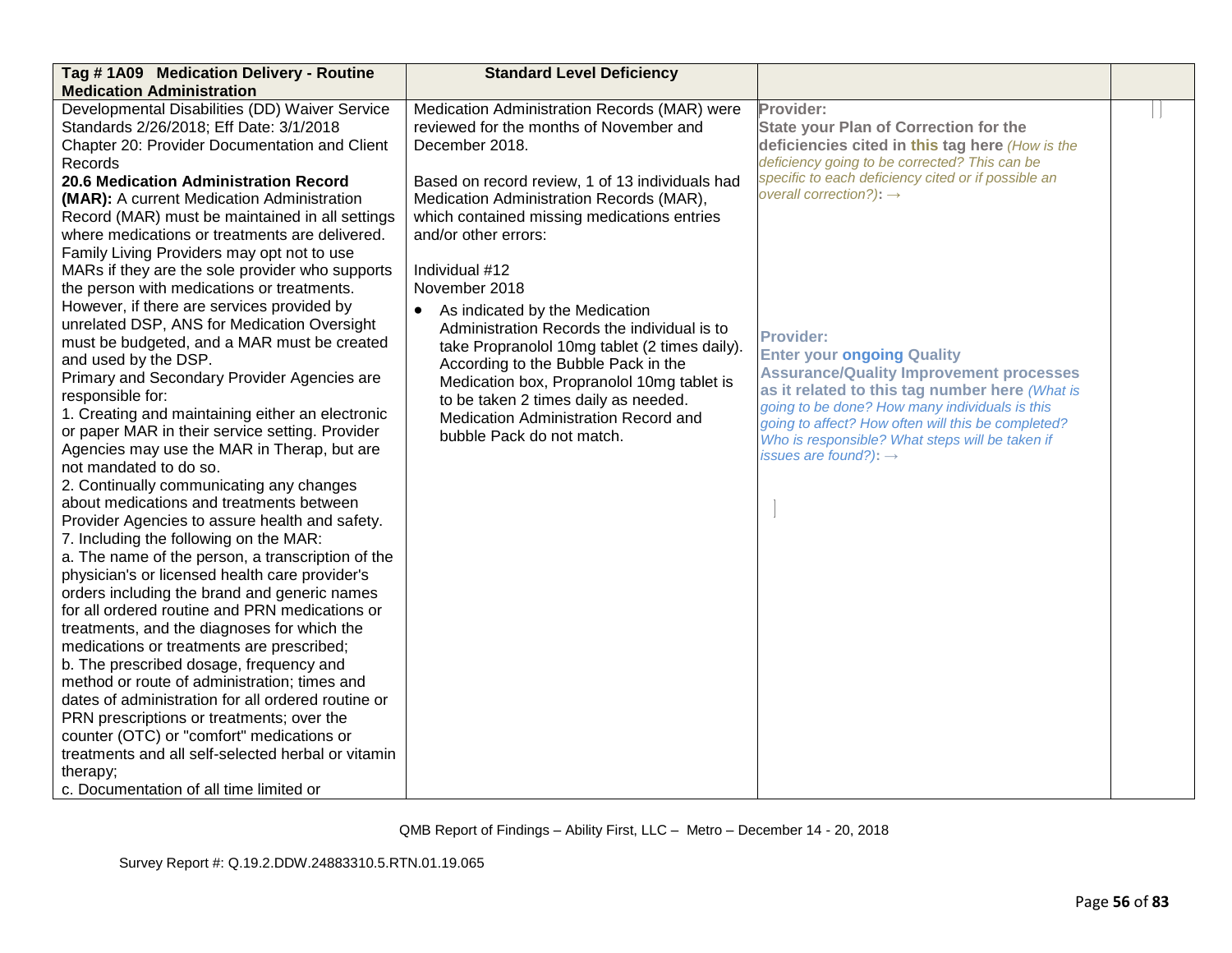| discontinued medications or treatments;<br>d. The initials of the individual administering or<br>assisting with the medication delivery and a<br>signature page or electronic record that<br>designates the full name corresponding to the<br>initials;<br>e. Documentation of refused, missed, or held<br>medications or treatments;<br>f. Documentation of any allergic reaction that<br>occurred due to medication or treatments; and<br>g. For PRN medications or treatments:<br>i. instructions for the use of the PRN medication<br>or treatment which must include observable<br>signs/symptoms or circumstances in which the<br>medication or treatment is to be used and the<br>number of doses that may be used in a 24-hour<br>period;<br>ii. clear documentation that the DSP contacted<br>the agency nurse prior to assisting with the<br>medication or treatment, unless the DSP is a |  |  |
|-----------------------------------------------------------------------------------------------------------------------------------------------------------------------------------------------------------------------------------------------------------------------------------------------------------------------------------------------------------------------------------------------------------------------------------------------------------------------------------------------------------------------------------------------------------------------------------------------------------------------------------------------------------------------------------------------------------------------------------------------------------------------------------------------------------------------------------------------------------------------------------------------------|--|--|
| Family Living Provider related by affinity of<br>consanguinity; and<br>iii. documentation of the effectiveness of the<br>PRN medication or treatment.<br><b>Chapter 10 Living Care Arrangements</b><br>10.3.4 Medication Assessment and Delivery:                                                                                                                                                                                                                                                                                                                                                                                                                                                                                                                                                                                                                                                   |  |  |
| Living Supports Provider Agencies must support<br>and comply with:<br>1. the processes identified in the DDSD AWMD<br>training;<br>2. the nursing and DSP functions identified in<br>the Chapter 13.3 Part 2- Adult Nursing Services;<br>3. all Board of Pharmacy regulations as noted in<br>Chapter 16.5 Board of Pharmacy; and<br>4. documentation requirements in a Medication                                                                                                                                                                                                                                                                                                                                                                                                                                                                                                                   |  |  |
| Administration Record (MAR) as described in<br>Chapter 20.6 Medication Administration Record<br>$(MAR)$ .                                                                                                                                                                                                                                                                                                                                                                                                                                                                                                                                                                                                                                                                                                                                                                                           |  |  |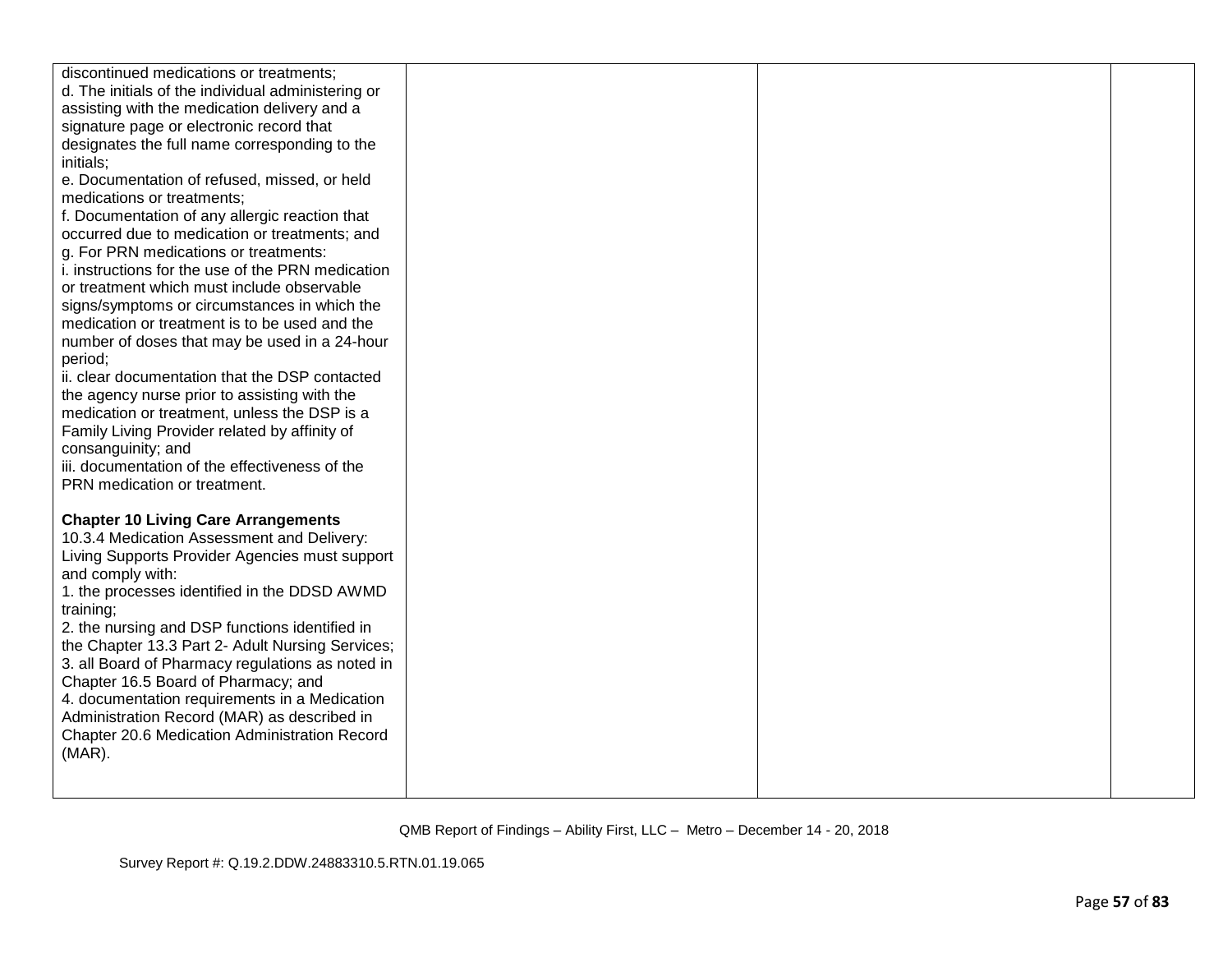| Tag #1A09.0 Medication Delivery Routine                                                 | <b>Standard Level Deficiency</b>                |                                                                                     |  |
|-----------------------------------------------------------------------------------------|-------------------------------------------------|-------------------------------------------------------------------------------------|--|
| <b>Medication Administration</b>                                                        |                                                 |                                                                                     |  |
| Developmental Disabilities (DD) Waiver Service                                          | Medication Administration Records (MAR) were    | Provider:                                                                           |  |
| Standards 2/26/2018; Eff Date: 3/1/2018                                                 | reviewed for the months of November and         | <b>State your Plan of Correction for the</b>                                        |  |
| <b>Chapter 20: Provider Documentation and</b>                                           | December 2018.                                  | deficiencies cited in this tag here (How is the                                     |  |
| <b>Client Records</b>                                                                   |                                                 | deficiency going to be corrected? This can be                                       |  |
| <b>20.6 Medication Administration Record</b>                                            | Based on record review, 1 of 13 individuals had | specific to each deficiency cited or if possible an                                 |  |
| (MAR): A current Medication Administration                                              | Medication Administration Records (MAR),        | overall correction?): $\rightarrow$                                                 |  |
| Record (MAR) must be maintained in all                                                  | which contained missing medications entries     |                                                                                     |  |
| settings where medications or treatments are                                            | and/or other errors:                            |                                                                                     |  |
| delivered. Family Living Providers may opt not to                                       |                                                 |                                                                                     |  |
| use MARs if they are the sole provider who                                              | Individual #2                                   |                                                                                     |  |
| supports the person with medications or                                                 | November 2018                                   |                                                                                     |  |
| treatments. However, if there are services                                              | Medication Administration Records did not       |                                                                                     |  |
| provided by unrelated DSP, ANS for Medication                                           | contain the diagnosis for which the medication  | Provider:                                                                           |  |
| Oversight must be budgeted, and a MAR must                                              | is prescribed:                                  |                                                                                     |  |
| be created and used by the DSP.                                                         |                                                 | <b>Enter your ongoing Quality</b><br><b>Assurance/Quality Improvement processes</b> |  |
| Primary and Secondary Provider Agencies are                                             | • Devalproex Sod ER 500mg (1 time daily)        | as it related to this tag number here (What is                                      |  |
| responsible for:                                                                        |                                                 | going to be done? How many individuals is this                                      |  |
| 1. Creating and maintaining either an electronic                                        | • Flovent HFA 110 mg (1 time daily)             | going to affect? How often will this be completed?                                  |  |
| or paper MAR in their service setting. Provider                                         |                                                 | Who is responsible? What steps will be taken if                                     |  |
| Agencies may use the MAR in Therap, but are                                             | • Naproxen 250 mg (2 times daily)               | issues are found?): $\rightarrow$                                                   |  |
| not mandated to do so.                                                                  |                                                 |                                                                                     |  |
| 2. Continually communicating any changes                                                |                                                 |                                                                                     |  |
| about medications and treatments between                                                |                                                 |                                                                                     |  |
| Provider Agencies to assure health and safety.                                          |                                                 |                                                                                     |  |
| 8. Including the following on the MAR:                                                  |                                                 |                                                                                     |  |
| a. The name of the person, a transcription of the                                       |                                                 |                                                                                     |  |
| physician's or licensed health care provider's                                          |                                                 |                                                                                     |  |
| orders including the brand and generic names                                            |                                                 |                                                                                     |  |
| for all ordered routine and PRN medications or                                          |                                                 |                                                                                     |  |
| treatments, and the diagnoses for which the                                             |                                                 |                                                                                     |  |
| medications or treatments are prescribed;                                               |                                                 |                                                                                     |  |
| b. The prescribed dosage, frequency and<br>method or route of administration; times and |                                                 |                                                                                     |  |
| dates of administration for all ordered routine or                                      |                                                 |                                                                                     |  |
| PRN prescriptions or treatments; over the                                               |                                                 |                                                                                     |  |
| counter (OTC) or "comfort" medications or                                               |                                                 |                                                                                     |  |
| treatments and all self-selected herbal or vitamin                                      |                                                 |                                                                                     |  |
| therapy;                                                                                |                                                 |                                                                                     |  |
| c. Documentation of all time limited or                                                 |                                                 |                                                                                     |  |
|                                                                                         |                                                 |                                                                                     |  |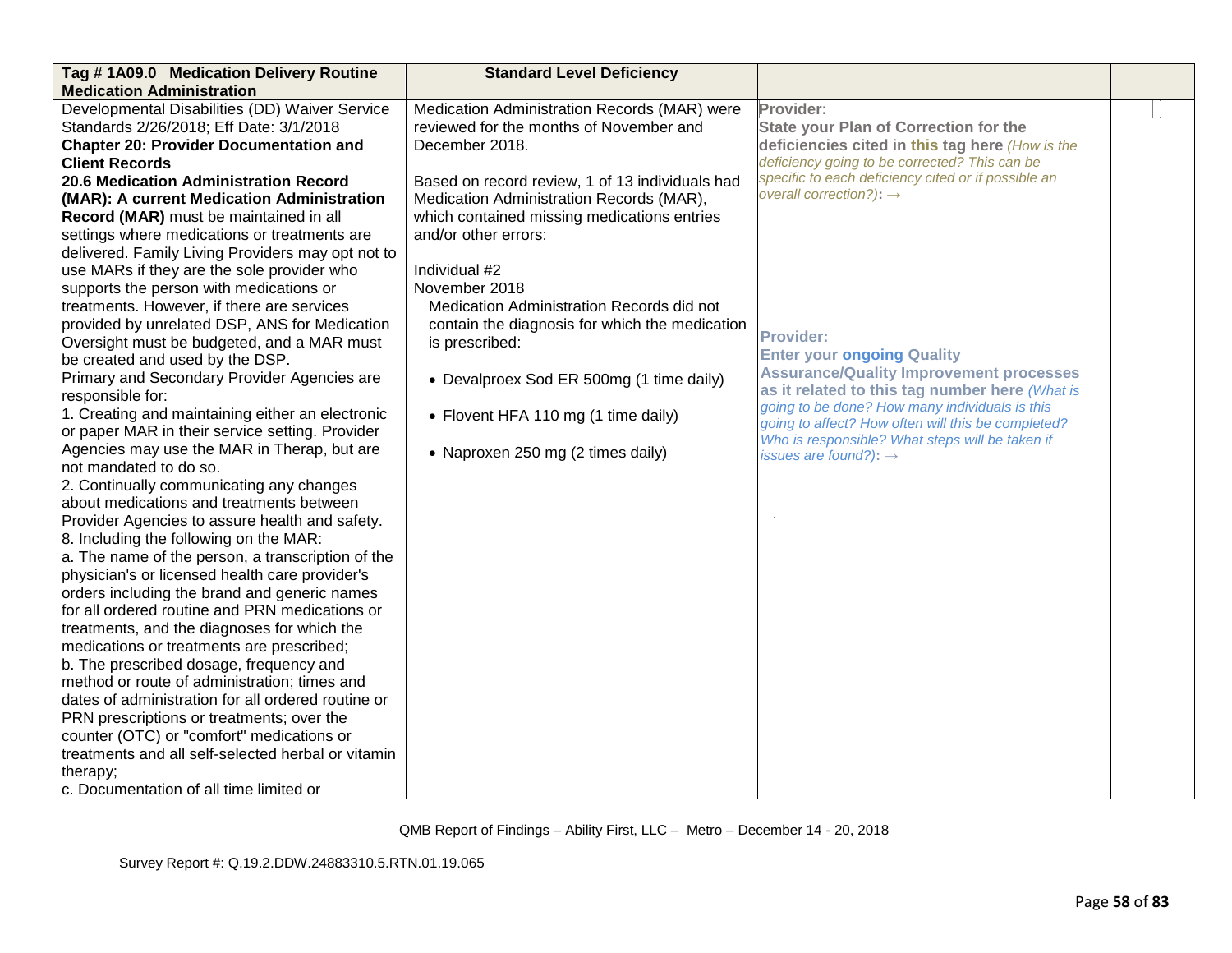| discontinued medications or treatments;<br>d. The initials of the individual administering or<br>assisting with the medication delivery and a<br>signature page or electronic record that<br>designates the full name corresponding to the<br>initials;<br>e. Documentation of refused, missed, or held<br>medications or treatments;<br>f. Documentation of any allergic reaction that<br>occurred due to medication or treatments; and<br>g. For PRN medications or treatments:<br>i. instructions for the use of the PRN medication<br>or treatment which must include observable<br>signs/symptoms or circumstances in which the<br>medication or treatment is to be used and the<br>number of doses that may be used in a 24-hour<br>period;<br>ii. clear documentation that the DSP contacted<br>the agency nurse prior to assisting with the<br>medication or treatment, unless the DSP is a<br>Family Living Provider related by affinity of |  |  |
|------------------------------------------------------------------------------------------------------------------------------------------------------------------------------------------------------------------------------------------------------------------------------------------------------------------------------------------------------------------------------------------------------------------------------------------------------------------------------------------------------------------------------------------------------------------------------------------------------------------------------------------------------------------------------------------------------------------------------------------------------------------------------------------------------------------------------------------------------------------------------------------------------------------------------------------------------|--|--|
| consanguinity; and                                                                                                                                                                                                                                                                                                                                                                                                                                                                                                                                                                                                                                                                                                                                                                                                                                                                                                                                   |  |  |
| iii. documentation of the effectiveness of the<br>PRN medication or treatment.                                                                                                                                                                                                                                                                                                                                                                                                                                                                                                                                                                                                                                                                                                                                                                                                                                                                       |  |  |
| <b>Chapter 10 Living Care Arrangements</b><br>10.3.4 Medication Assessment and Delivery:<br>Living Supports Provider Agencies must support<br>and comply with:<br>1. the processes identified in the DDSD AWMD<br>training;<br>2. the nursing and DSP functions identified in<br>the Chapter 13.3 Part 2- Adult Nursing Services;<br>3. all Board of Pharmacy regulations as noted in<br>Chapter 16.5 Board of Pharmacy; and<br>4. documentation requirements in a Medication<br>Administration Record (MAR) as described in<br>Chapter 20.6 Medication Administration Record<br>(MAR)                                                                                                                                                                                                                                                                                                                                                               |  |  |
|                                                                                                                                                                                                                                                                                                                                                                                                                                                                                                                                                                                                                                                                                                                                                                                                                                                                                                                                                      |  |  |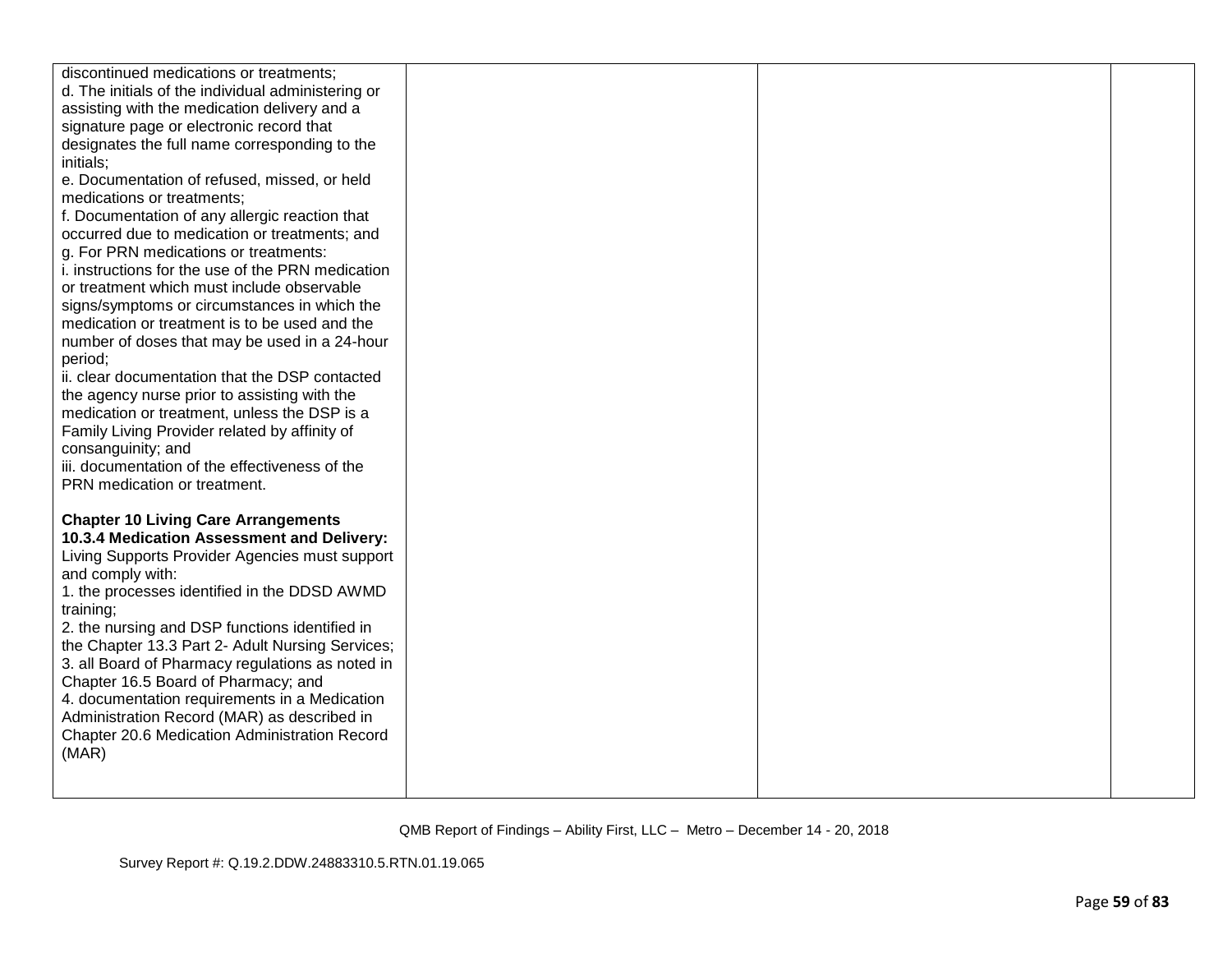| Tag # 1A09.1 Medication Delivery - PRN<br><b>Standard Level Deficiency</b><br><b>Medication Administration</b>                                                                                                                                                                                                                                                                                                                                                                                                                                                                                                                                                                                                                                                                                                                                                                                                                                                                                                                                                                                                                                                                                                                                                                                                                                                                                                                                                                                                                                                                                                                                                                                                                                                                                                                                                                                                                                                                                                                                                                                                                                                                                                                                                                                                                                                                                                                                                                                                                   |                                                                                                                                                                                                                                                                                                                                                                                                                                                                                                                                                                                                                   |  |
|----------------------------------------------------------------------------------------------------------------------------------------------------------------------------------------------------------------------------------------------------------------------------------------------------------------------------------------------------------------------------------------------------------------------------------------------------------------------------------------------------------------------------------------------------------------------------------------------------------------------------------------------------------------------------------------------------------------------------------------------------------------------------------------------------------------------------------------------------------------------------------------------------------------------------------------------------------------------------------------------------------------------------------------------------------------------------------------------------------------------------------------------------------------------------------------------------------------------------------------------------------------------------------------------------------------------------------------------------------------------------------------------------------------------------------------------------------------------------------------------------------------------------------------------------------------------------------------------------------------------------------------------------------------------------------------------------------------------------------------------------------------------------------------------------------------------------------------------------------------------------------------------------------------------------------------------------------------------------------------------------------------------------------------------------------------------------------------------------------------------------------------------------------------------------------------------------------------------------------------------------------------------------------------------------------------------------------------------------------------------------------------------------------------------------------------------------------------------------------------------------------------------------------|-------------------------------------------------------------------------------------------------------------------------------------------------------------------------------------------------------------------------------------------------------------------------------------------------------------------------------------------------------------------------------------------------------------------------------------------------------------------------------------------------------------------------------------------------------------------------------------------------------------------|--|
| Developmental Disabilities (DD) Waiver Service<br>Medication Administration Records (MAR) were<br>Standards 2/26/2018; Eff Date: 3/1/2018<br>reviewed for the months of November and<br>December 2018.<br><b>Chapter 20: Provider Documentation and</b><br><b>Client Records</b><br>20.6 Medication Administration Record<br>Based on record review, 1 of 13 individuals had<br>(MAR): A current Medication Administration<br>PRN Medication Administration Records (MAR),<br>which contained missing elements as required<br>Record (MAR) must be maintained in all settings<br>where medications or treatments are delivered.<br>by standard:<br>Family Living Providers may opt not to use<br>Individual #1<br>MARs if they are the sole provider who supports<br>the person with medications or treatments.<br>November 2018<br>No evidence of documented Signs/Symptoms<br>However, if there are services provided by<br>were found for the following PRN medication:<br>unrelated DSP, ANS for Medication Oversight<br>must be budgeted, and a MAR must be created<br>$\bullet$ Sudafed 30mg - PRN $-11/8$ -10 (given 1<br>and used by the DSP.<br>time each day)<br>Primary and Secondary Provider Agencies are<br>responsible for:<br>No Effectiveness was noted on the<br>1. Creating and maintaining either an electronic<br>Medication Administration Record for the<br>or paper MAR in their service setting. Provider<br>following PRN medication:<br>Agencies may use the MAR in Therap, but are<br>• Robitussin DM - PRN - $11/7 - 8$ (given 1<br>not mandated to do so.<br>time each day)<br>2. Continually communicating any changes<br>about medications and treatments between<br>$\bullet$ Sudafed 30mg - PRN -11/8 - 10 (given 1<br>Provider Agencies to assure health and safety.<br>time each day)<br>7. Including the following on the MAR:<br>a. The name of the person, a transcription of the<br>physician's or licensed health care provider's<br>orders including the brand and generic names<br>for all ordered routine and PRN medications or<br>treatments, and the diagnoses for which the<br>medications or treatments are prescribed;<br>b. The prescribed dosage, frequency and<br>method or route of administration; times and<br>dates of administration for all ordered routine or<br>PRN prescriptions or treatments; over the<br>counter (OTC) or "comfort" medications or<br>treatments and all self-selected herbal or vitamin<br>therapy;<br>c. Documentation of all time limited or | Provider:<br><b>State your Plan of Correction for the</b><br>deficiencies cited in this tag here (How is the<br>deficiency going to be corrected? This can be<br>specific to each deficiency cited or if possible an<br>overall correction?): $\rightarrow$<br>Provider:<br><b>Enter your ongoing Quality</b><br><b>Assurance/Quality Improvement processes</b><br>as it related to this tag number here (What is<br>going to be done? How many individuals is this<br>going to affect? How often will this be completed?<br>Who is responsible? What steps will be taken if<br>issues are found?): $\rightarrow$ |  |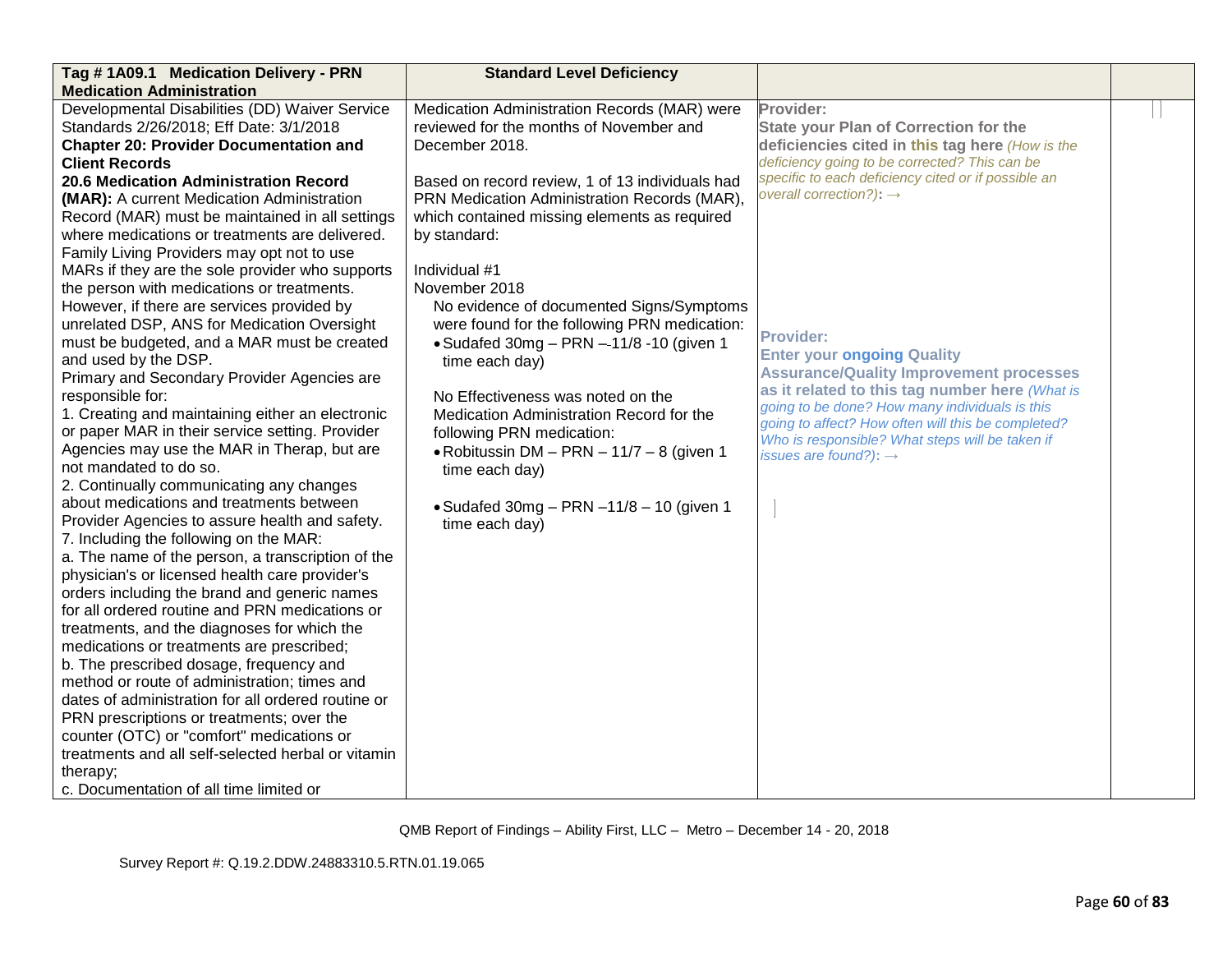| discontinued medications or treatments;<br>d. The initials of the individual administering or<br>assisting with the medication delivery and a<br>signature page or electronic record that<br>designates the full name corresponding to the<br>initials;<br>e. Documentation of refused, missed, or held<br>medications or treatments;<br>f. Documentation of any allergic reaction that<br>occurred due to medication or treatments; and<br>g. For PRN medications or treatments:<br>i. instructions for the use of the PRN medication<br>or treatment which must include observable<br>signs/symptoms or circumstances in which the<br>medication or treatment is to be used and the<br>number of doses that may be used in a 24-hour<br>period;<br>ii. clear documentation that the DSP contacted<br>the agency nurse prior to assisting with the<br>medication or treatment, unless the DSP is a<br>Family Living Provider related by affinity of |  |  |
|------------------------------------------------------------------------------------------------------------------------------------------------------------------------------------------------------------------------------------------------------------------------------------------------------------------------------------------------------------------------------------------------------------------------------------------------------------------------------------------------------------------------------------------------------------------------------------------------------------------------------------------------------------------------------------------------------------------------------------------------------------------------------------------------------------------------------------------------------------------------------------------------------------------------------------------------------|--|--|
| consanguinity; and                                                                                                                                                                                                                                                                                                                                                                                                                                                                                                                                                                                                                                                                                                                                                                                                                                                                                                                                   |  |  |
| iii. documentation of the effectiveness of the                                                                                                                                                                                                                                                                                                                                                                                                                                                                                                                                                                                                                                                                                                                                                                                                                                                                                                       |  |  |
| PRN medication or treatment.                                                                                                                                                                                                                                                                                                                                                                                                                                                                                                                                                                                                                                                                                                                                                                                                                                                                                                                         |  |  |
| <b>Chapter 10 Living Care Arrangements</b><br>10.3.4 Medication Assessment and Delivery:<br>Living Supports Provider Agencies must support<br>and comply with:<br>1. the processes identified in the DDSD AWMD<br>training;<br>2. the nursing and DSP functions identified in<br>the Chapter 13.3 Part 2- Adult Nursing Services;<br>3. all Board of Pharmacy regulations as noted in<br>Chapter 16.5 Board of Pharmacy; and<br>4. documentation requirements in a Medication<br>Administration Record (MAR) as described in<br>Chapter 20.6 Medication Administration Record<br>$(MAR)$ .                                                                                                                                                                                                                                                                                                                                                           |  |  |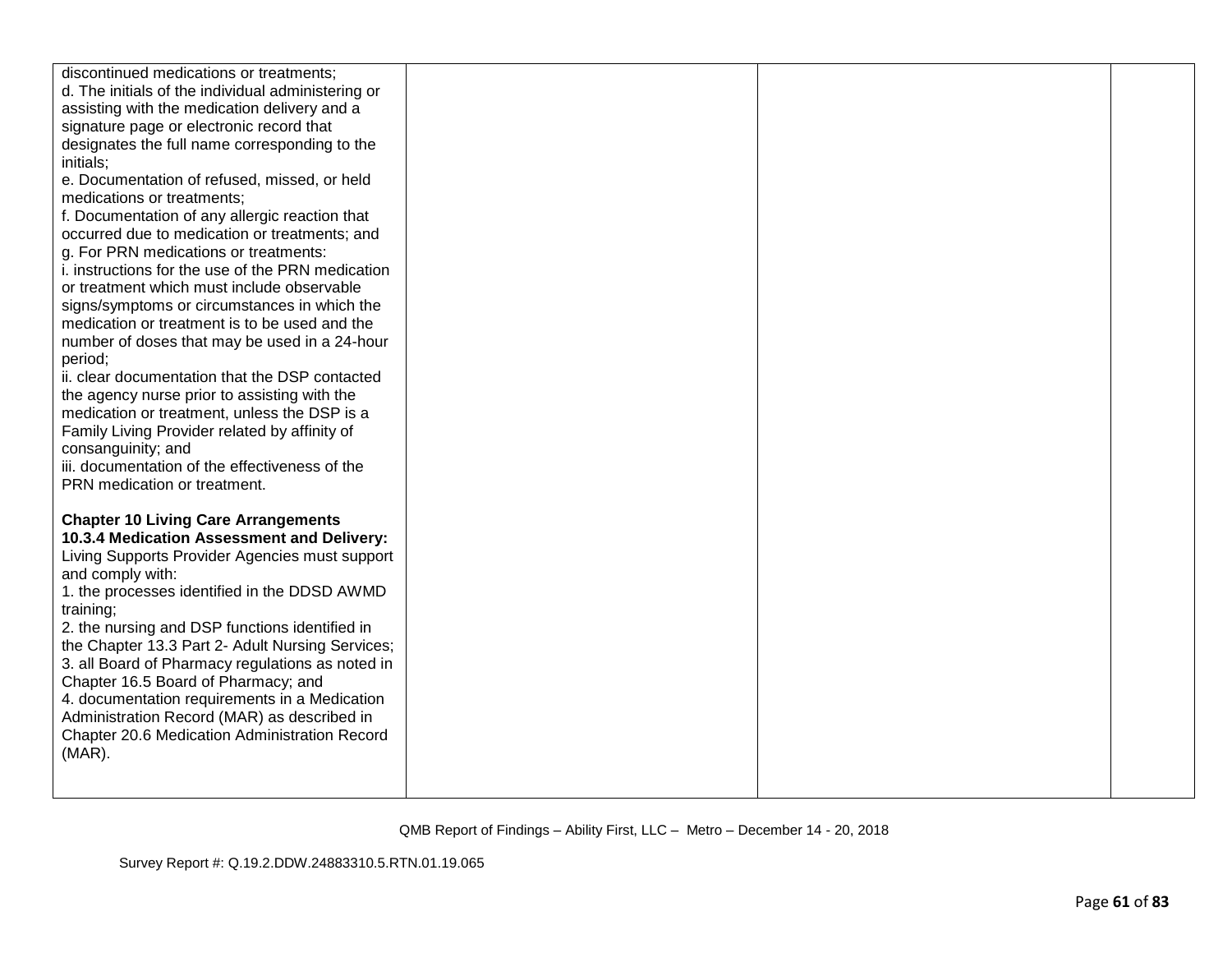| <b>Medication Administration</b>                                                                                                                                                                                                                                                                                                                                                                                                                                                                                                                                                                                                                                                                                                                                                                                                                                                                                                                                                                                                                                                                                                                                                                                                                                                                                                                                                                                                                                                                                                                                                                                                                                                                                                                                                                                                                                                                                                                                                                                                                                                                                                                                                                                                                                                                                                                                                                                                                       |                                                                                                                                                                                                                                                                                                                                                                                                                                                                                                                                                                                         |
|--------------------------------------------------------------------------------------------------------------------------------------------------------------------------------------------------------------------------------------------------------------------------------------------------------------------------------------------------------------------------------------------------------------------------------------------------------------------------------------------------------------------------------------------------------------------------------------------------------------------------------------------------------------------------------------------------------------------------------------------------------------------------------------------------------------------------------------------------------------------------------------------------------------------------------------------------------------------------------------------------------------------------------------------------------------------------------------------------------------------------------------------------------------------------------------------------------------------------------------------------------------------------------------------------------------------------------------------------------------------------------------------------------------------------------------------------------------------------------------------------------------------------------------------------------------------------------------------------------------------------------------------------------------------------------------------------------------------------------------------------------------------------------------------------------------------------------------------------------------------------------------------------------------------------------------------------------------------------------------------------------------------------------------------------------------------------------------------------------------------------------------------------------------------------------------------------------------------------------------------------------------------------------------------------------------------------------------------------------------------------------------------------------------------------------------------------------|-----------------------------------------------------------------------------------------------------------------------------------------------------------------------------------------------------------------------------------------------------------------------------------------------------------------------------------------------------------------------------------------------------------------------------------------------------------------------------------------------------------------------------------------------------------------------------------------|
| Developmental Disabilities (DD) Waiver Service<br>Medication Administration Records (MAR) were<br>Provider:<br>Standards 2/26/2018; Eff Date: 3/1/2018<br>reviewed for the months of November and<br><b>Chapter 20: Provider Documentation and</b><br>December 2018.<br><b>Client Records</b><br>20.6 Medication Administration Record<br>Based on record review, 2 of 13 individuals had<br>PRN Medication Administration Records (MAR),<br>(MAR): A current Medication Administration<br>which contained missing elements as required<br>Record (MAR) must be maintained in all settings<br>where medications or treatments are delivered.<br>by standard:<br>Family Living Providers may opt not to use<br>MARs if they are the sole provider who supports<br>Individual #1<br>the person with medications or treatments.<br>November 2018<br>However, if there are services provided by<br>Medication Administration Records did not<br>unrelated DSP, ANS for Medication Oversight<br>contain the exact amount to be used in a 24-<br>Provider:<br>must be budgeted, and a MAR must be created<br>hour period:<br>and used by the DSP.<br>• Sudafed 30mg (PRN)<br>Primary and Secondary Provider Agencies are<br>responsible for:<br>Individual #12<br>1. Creating and maintaining either an electronic<br>November 2018<br>or paper MAR in their service setting. Provider<br>Medication Administration Records did not<br>Agencies may use the MAR in Therap, but are<br>contain the circumstance for which the<br>not mandated to do so.<br>medication is to be used:<br>2. Continually communicating any changes<br>• Inderal 10mg (PRN)<br>about medications and treatments between<br>Provider Agencies to assure health and safety.<br>7. Including the following on the MAR:<br>a. The name of the person, a transcription of the<br>physician's or licensed health care provider's<br>orders including the brand and generic names<br>for all ordered routine and PRN medications or<br>treatments, and the diagnoses for which the<br>medications or treatments are prescribed;<br>b. The prescribed dosage, frequency and<br>method or route of administration; times and<br>dates of administration for all ordered routine or<br>PRN prescriptions or treatments; over the<br>counter (OTC) or "comfort" medications or<br>treatments and all self-selected herbal or vitamin<br>therapy;<br>c. Documentation of all time limited or | <b>State your Plan of Correction for the</b><br>deficiencies cited in this tag here (How is the<br>deficiency going to be corrected? This can be<br>specific to each deficiency cited or if possible an<br>overall correction?): $\rightarrow$<br><b>Enter your ongoing Quality</b><br><b>Assurance/Quality Improvement processes</b><br>as it related to this tag number here (What is<br>going to be done? How many individuals is this<br>going to affect? How often will this be completed?<br>Who is responsible? What steps will be taken if<br>issues are found?): $\rightarrow$ |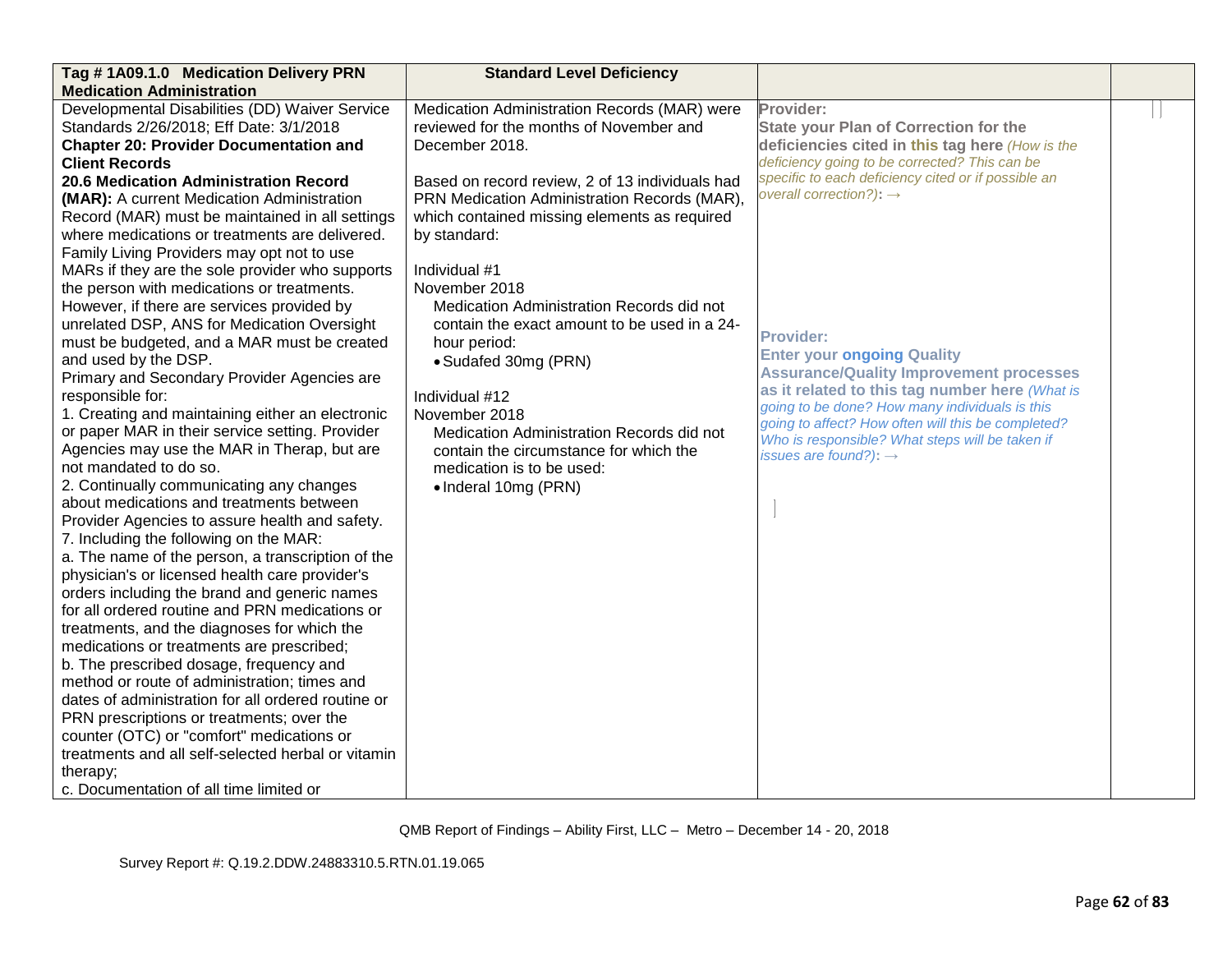| discontinued medications or treatments;<br>d. The initials of the individual administering or |  |  |
|-----------------------------------------------------------------------------------------------|--|--|
| assisting with the medication delivery and a                                                  |  |  |
| signature page or electronic record that                                                      |  |  |
| designates the full name corresponding to the                                                 |  |  |
| initials;                                                                                     |  |  |
| e. Documentation of refused, missed, or held<br>medications or treatments;                    |  |  |
| f. Documentation of any allergic reaction that                                                |  |  |
| occurred due to medication or treatments; and                                                 |  |  |
| g. For PRN medications or treatments:                                                         |  |  |
| i. instructions for the use of the PRN medication                                             |  |  |
| or treatment which must include observable                                                    |  |  |
| signs/symptoms or circumstances in which the                                                  |  |  |
| medication or treatment is to be used and the                                                 |  |  |
| number of doses that may be used in a 24-hour<br>period;                                      |  |  |
| ii. clear documentation that the DSP contacted                                                |  |  |
| the agency nurse prior to assisting with the                                                  |  |  |
| medication or treatment, unless the DSP is a                                                  |  |  |
| Family Living Provider related by affinity of                                                 |  |  |
| consanguinity; and                                                                            |  |  |
| iii. documentation of the effectiveness of the                                                |  |  |
| PRN medication or treatment.                                                                  |  |  |
| <b>Chapter 10 Living Care Arrangements</b>                                                    |  |  |
| 10.3.4 Medication Assessment and Delivery:                                                    |  |  |
| Living Supports Provider Agencies must support                                                |  |  |
| and comply with:                                                                              |  |  |
| 1. the processes identified in the DDSD AWMD                                                  |  |  |
| training;<br>2. the nursing and DSP functions identified in                                   |  |  |
| the Chapter 13.3 Part 2- Adult Nursing Services;                                              |  |  |
| 3. all Board of Pharmacy regulations as noted in                                              |  |  |
| Chapter 16.5 Board of Pharmacy; and                                                           |  |  |
| 4. documentation requirements in a Medication                                                 |  |  |
| Administration Record (MAR) as described in                                                   |  |  |
| Chapter 20.6 Medication Administration Record                                                 |  |  |
| $(MAR)$ .                                                                                     |  |  |
|                                                                                               |  |  |
|                                                                                               |  |  |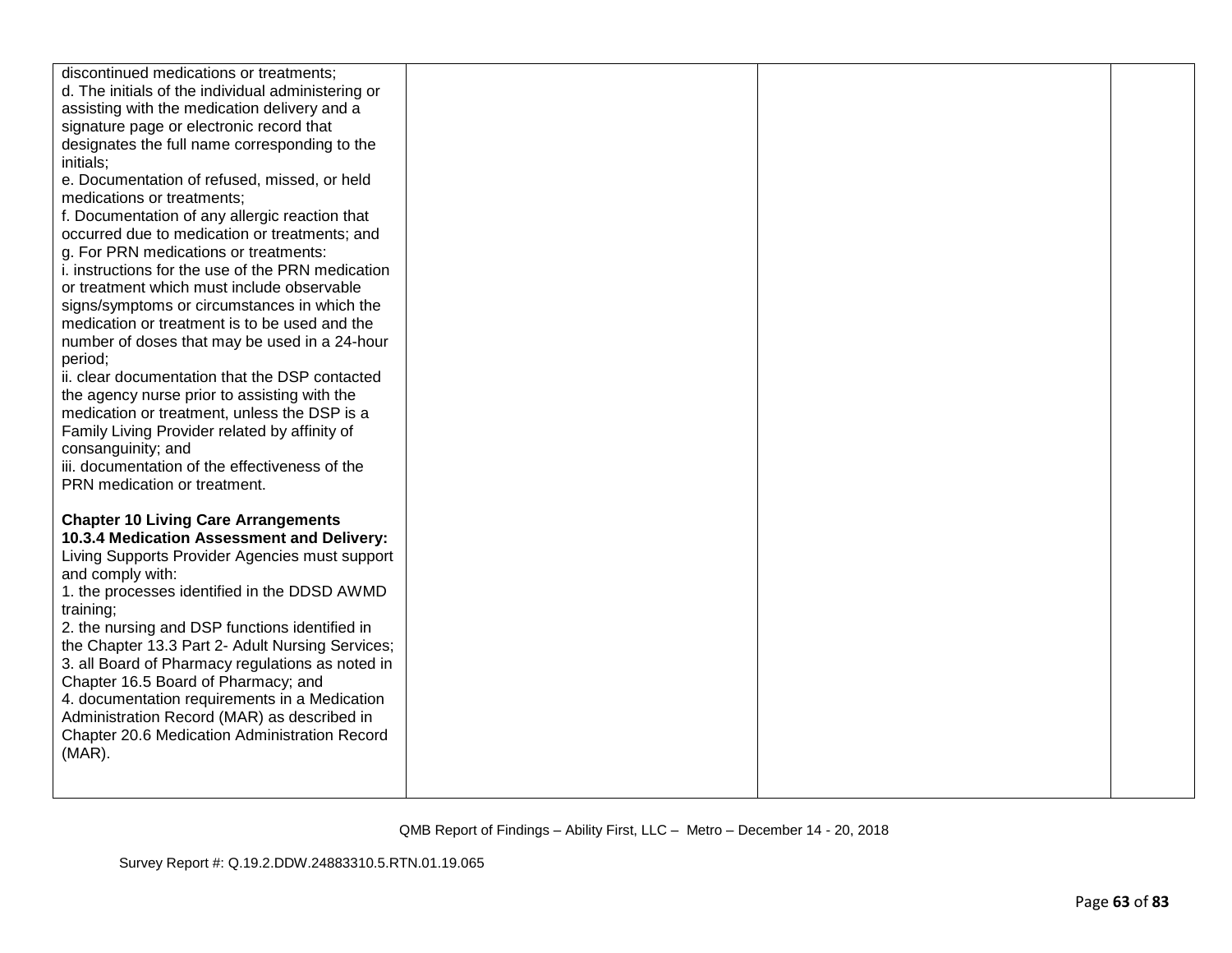| Tag #1A09.2 Medication Delivery - Nurse           | <b>Condition of Participation Level Deficiency</b> |                                                                                                      |  |
|---------------------------------------------------|----------------------------------------------------|------------------------------------------------------------------------------------------------------|--|
| <b>Approval for PRN Medication</b>                |                                                    |                                                                                                      |  |
| Developmental Disabilities (DD) Waiver Service    | After an analysis of the evidence it has been      | Provider:                                                                                            |  |
| Standards 2/26/2018; Eff Date: 3/1/2018           | determined there is a significant potential for a  | <b>State your Plan of Correction for the</b>                                                         |  |
| <b>Chapter 13 Nursing Services:</b>               | negative outcome to occur.                         | deficiencies cited in this tag here (How is the                                                      |  |
| 13.2.12 Medication Delivery: Nurses are           |                                                    | deficiency going to be corrected? This can be                                                        |  |
| required to:                                      | Based on record review and interview, the          | specific to each deficiency cited or if possible an                                                  |  |
| 1. Be aware of the New Mexico Nurse Practice      | Agency did not maintain documentation of PRN       | overall correction?): $\rightarrow$                                                                  |  |
| Act, and Board of Pharmacy standards and          | usage as required by standard for 1 of 13          |                                                                                                      |  |
| regulations.                                      | Individuals.                                       |                                                                                                      |  |
| 2. Communicate with the Primary Care              |                                                    |                                                                                                      |  |
| Practitioner and relevant specialists regarding   | Individual #13                                     |                                                                                                      |  |
| medications and any concerns with medications     | November 2018                                      |                                                                                                      |  |
| or side effects.                                  | No documentation of the verbal authorization       |                                                                                                      |  |
| 3. Educate the person, guardian, family, and IDT  | from the Agency nurse prior to each                |                                                                                                      |  |
| regarding the use and implications of             | administration/assistance of PRN medication        | <b>Provider:</b>                                                                                     |  |
| medications as needed.                            | was found for the following PRN medication:        | <b>Enter your ongoing Quality</b>                                                                    |  |
| 4. Administer medications when required, such     |                                                    | <b>Assurance/Quality Improvement processes</b>                                                       |  |
| as intravenous medications; other specific        | · Ibuprofen 600 mg - PRN - 11/10 (given 1          | as it related to this tag number here (What is                                                       |  |
| injections; via NG tube; non-premixed nebulizer   | time each day)                                     | going to be done? How many individuals is this<br>going to affect? How often will this be completed? |  |
| treatments or new prescriptions that have an      |                                                    | Who is responsible? What steps will be taken if                                                      |  |
| ordered assessment.                               | · Ibuprofen 800 mg - PRN - 11/17 (given 1          | issues are found?): $\rightarrow$                                                                    |  |
| 5. Monitor the MAR or treatment records at least  | time each day)                                     |                                                                                                      |  |
| monthly for accuracy, PRN use and errors.         |                                                    |                                                                                                      |  |
| 6. Respond to calls requesting delivery of PRNs   | December 2018                                      |                                                                                                      |  |
| from AWMD trained DSP and non-related             | No documentation of the verbal authorization       |                                                                                                      |  |
| (surrogate or host) Family Living Provider        | from the Agency nurse prior to each                |                                                                                                      |  |
| Agencies.                                         | administration/assistance of PRN medication        |                                                                                                      |  |
| 7. Assure that orders for PRN medications or      | was found for the following PRN medication:        |                                                                                                      |  |
| treatments have:                                  | · Ibuprofen 600mg - PRN - 12/7 (given 1 time       |                                                                                                      |  |
| a. clear instructions for use;                    | each day)                                          |                                                                                                      |  |
| b. observable signs/symptoms or circumstances     |                                                    |                                                                                                      |  |
| in which the medication is to be used or          |                                                    |                                                                                                      |  |
| withheld; and                                     | · Robitussin 100mg/5ml - PRN - 12/9 (given 1       |                                                                                                      |  |
| c. documentation of the response to and           | time each day)                                     |                                                                                                      |  |
| effectiveness of the PRN medication               |                                                    |                                                                                                      |  |
| administered.                                     |                                                    |                                                                                                      |  |
| 8. Monitor the person's response to the use of    |                                                    |                                                                                                      |  |
| routine or PRN pain medication and contact the    |                                                    |                                                                                                      |  |
| prescriber as needed regarding its effectiveness. |                                                    |                                                                                                      |  |
| 9. Assure clear documentation when PRN            |                                                    |                                                                                                      |  |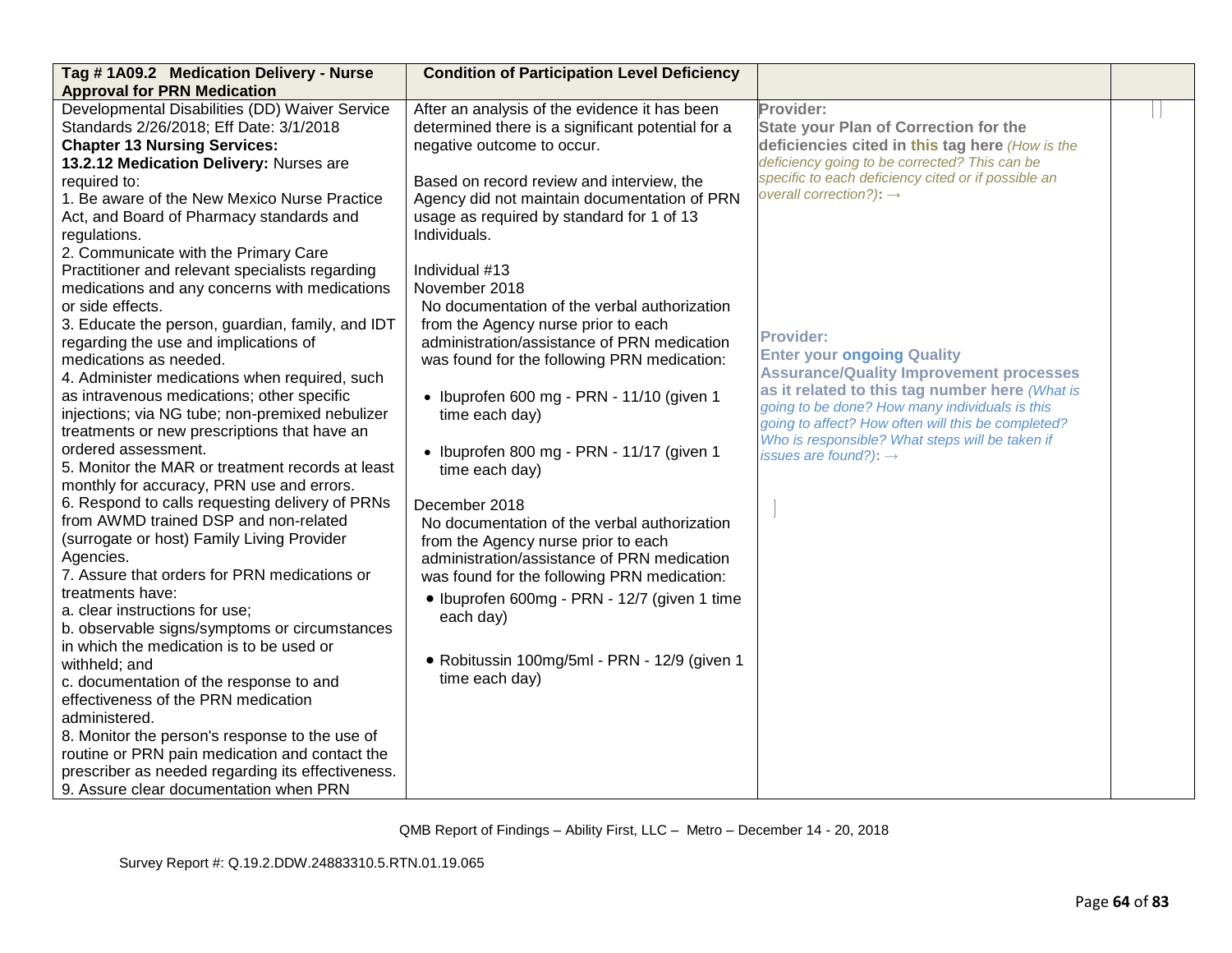| medications are used, to include:                  |  |  |
|----------------------------------------------------|--|--|
| a. DSP contact with nurse prior to assisting with  |  |  |
| medication.                                        |  |  |
| i. The only exception to prior consultation with   |  |  |
| the agency nurse is to administer selected         |  |  |
|                                                    |  |  |
| emergency medications as listed on the             |  |  |
| Publications section of the DOH-DDSD -Clinical     |  |  |
| Services Website                                   |  |  |
| https://nmhealth.org/about/ddsd/pgsv/clinical/.    |  |  |
| b. Nursing instructions for use of the medication. |  |  |
| c. Nursing follow-up on the results of the PRN     |  |  |
| use.                                               |  |  |
| d. When the nurse administers the PRN              |  |  |
| medication, the reasons why the medications        |  |  |
| were given and the person's response to the        |  |  |
| medication.                                        |  |  |
|                                                    |  |  |
|                                                    |  |  |
|                                                    |  |  |
|                                                    |  |  |
|                                                    |  |  |
|                                                    |  |  |
|                                                    |  |  |
|                                                    |  |  |
|                                                    |  |  |
|                                                    |  |  |
|                                                    |  |  |
|                                                    |  |  |
|                                                    |  |  |
|                                                    |  |  |
|                                                    |  |  |
|                                                    |  |  |
|                                                    |  |  |
|                                                    |  |  |
|                                                    |  |  |
|                                                    |  |  |
|                                                    |  |  |
|                                                    |  |  |
|                                                    |  |  |
|                                                    |  |  |
|                                                    |  |  |
|                                                    |  |  |
|                                                    |  |  |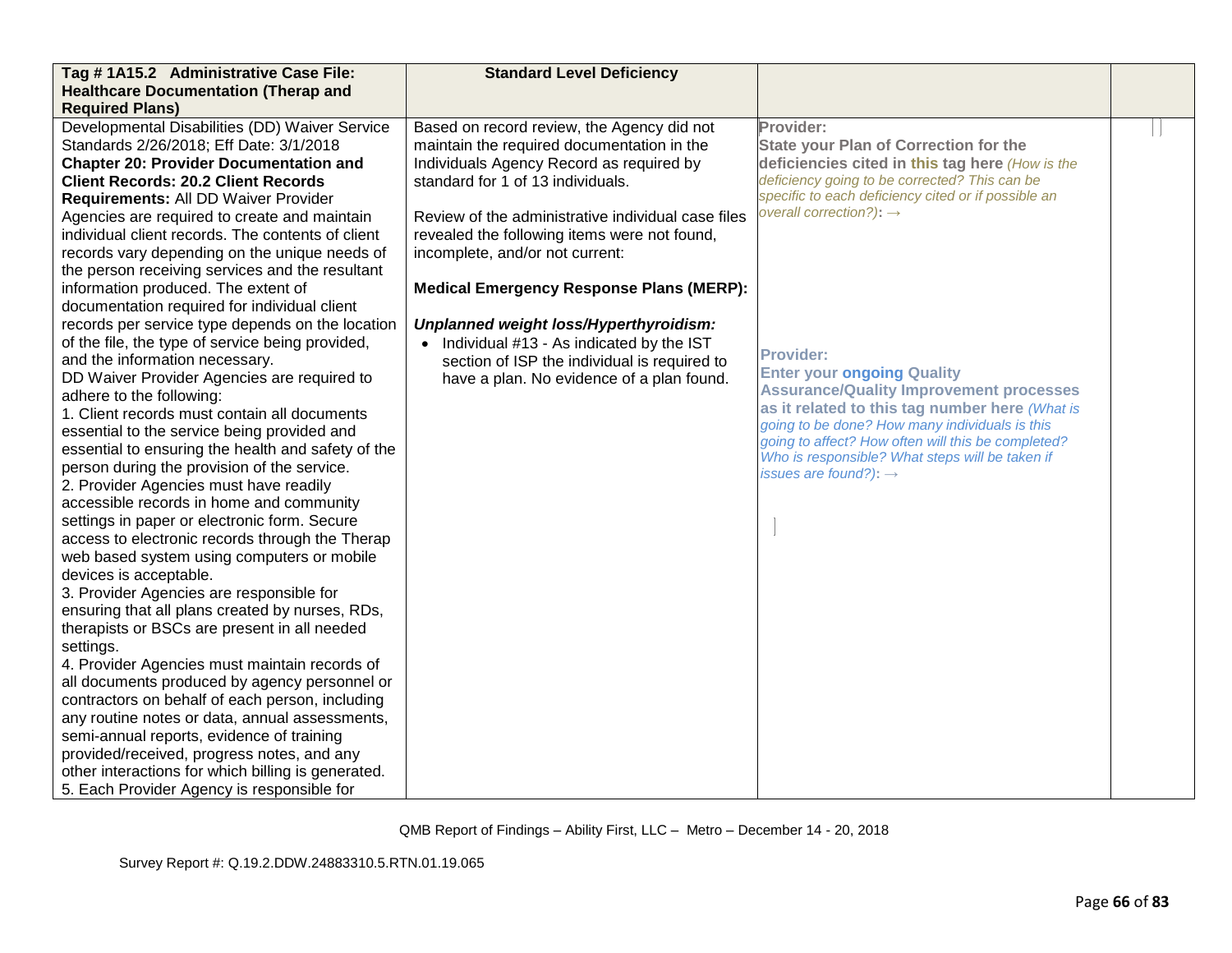| maintaining the daily or other contact notes        |  |  |
|-----------------------------------------------------|--|--|
| documenting the nature and frequency of             |  |  |
| service delivery, as well as data tracking only for |  |  |
| the services provided by their agency.              |  |  |
| 6. The current Client File Matrix found in          |  |  |
| Appendix A Client File Matrix details the           |  |  |
| minimum requirements for records to be stored       |  |  |
| in agency office files, the delivery site, or with  |  |  |
| DSP while providing services in the community.      |  |  |
| 7. All records pertaining to JCMs must be           |  |  |
| retained permanently and must be made               |  |  |
| available to DDSD upon request, upon the            |  |  |
| termination or expiration of a provider             |  |  |
| agreement, or upon provider withdrawal from         |  |  |
| services.                                           |  |  |
|                                                     |  |  |
| <b>Chapter 3 Safeguards: 3.1.1 Decision</b>         |  |  |
| <b>Consultation Process (DCP): Health decisions</b> |  |  |
| are the sole domain of waiver participants, their   |  |  |
| guardians or healthcare decision makers.            |  |  |
| Participants and their healthcare decision          |  |  |
| makers can confidently make decisions that are      |  |  |
| compatible with their personal and cultural         |  |  |
| values. Provider Agencies are required to           |  |  |
| support the informed decision making of waiver      |  |  |
| participants by supporting access to medical        |  |  |
| consultation, information, and other available      |  |  |
| resources according to the following:               |  |  |
| 1. The DCP is used when a person or his/her         |  |  |
| guardian/healthcare decision maker has              |  |  |
| concerns, needs more information about health-      |  |  |
| related issues, or has decided not to follow all or |  |  |
| part of an order, recommendation, or                |  |  |
| suggestion. This includes, but is not limited to:   |  |  |
| a. medical orders or recommendations from the       |  |  |
| Primary Care Practitioner, Specialists or other     |  |  |
| licensed medical or healthcare practitioners        |  |  |
| such as a Nurse Practitioner (NP or CNP),           |  |  |
| Physician Assistant (PA) or Dentist;                |  |  |
| b. clinical recommendations made by                 |  |  |
| registered/licensed clinicians who are either       |  |  |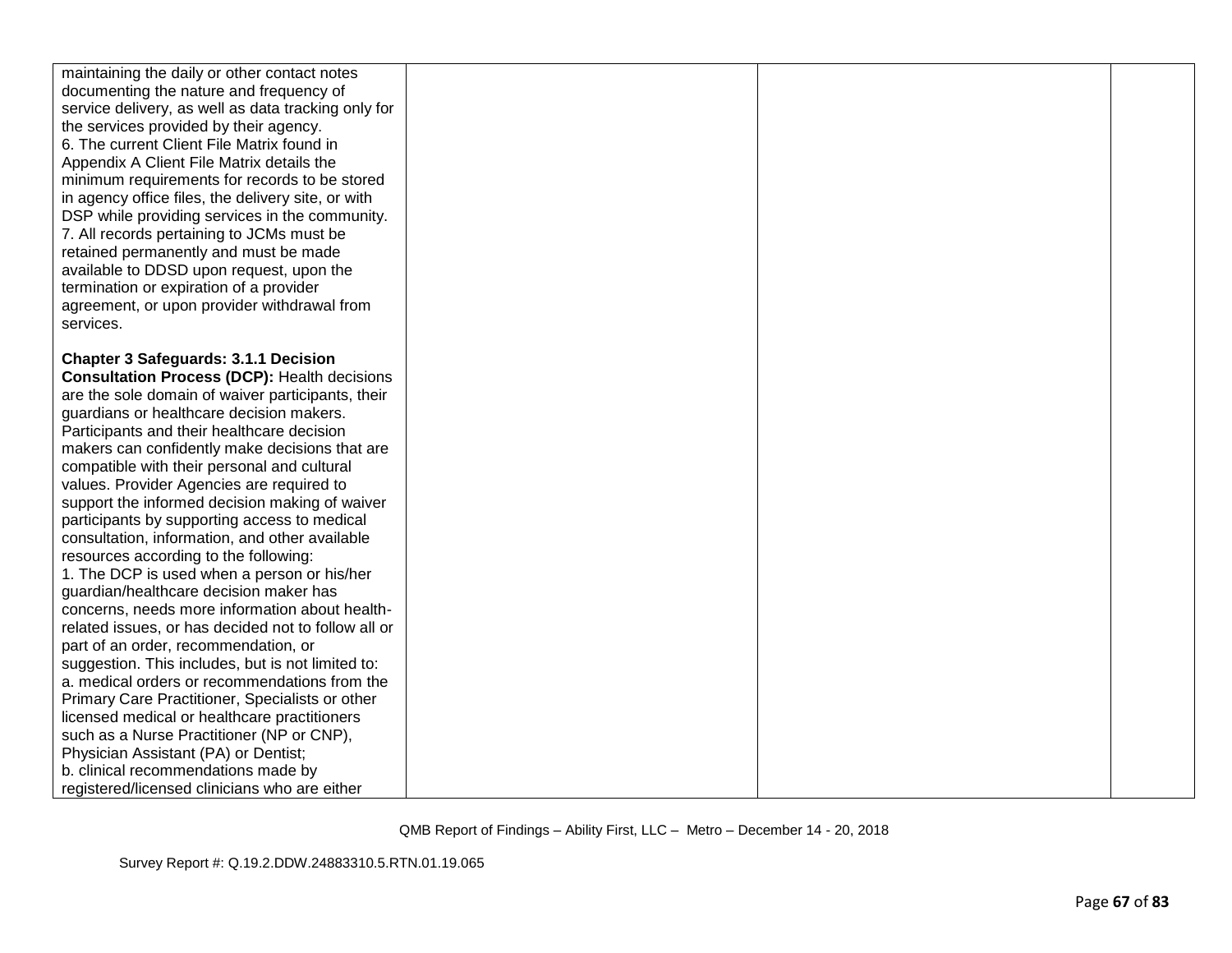| members of the IDT or clinicians who have          |  |  |
|----------------------------------------------------|--|--|
| performed an evaluation such as a video-           |  |  |
| fluoroscopy;                                       |  |  |
| c. health related recommendations or               |  |  |
|                                                    |  |  |
| suggestions from oversight activities such as the  |  |  |
| Individual Quality Review (IQR) or other DOH       |  |  |
| review or oversight activities; and                |  |  |
| d. recommendations made through a Healthcare       |  |  |
| Plan (HCP), including a Comprehensive              |  |  |
| Aspiration Risk Management Plan (CARMP), or        |  |  |
| another plan.                                      |  |  |
|                                                    |  |  |
| 2. When the person/guardian disagrees with a       |  |  |
| recommendation or does not agree with the          |  |  |
| implementation of that recommendation,             |  |  |
| Provider Agencies follow the DCP and attend        |  |  |
| the meeting coordinated by the CM. During this     |  |  |
|                                                    |  |  |
| meeting:                                           |  |  |
| a. Providers inform the person/guardian of the     |  |  |
| rationale for that recommendation, so that the     |  |  |
| benefit is made clear. This will be done in        |  |  |
| layman's terms and will include basic sharing of   |  |  |
| information designed to assist the                 |  |  |
| person/guardian with understanding the risks       |  |  |
| and benefits of the recommendation.                |  |  |
| b. The information will be focused on the specific |  |  |
| area of concern by the person/guardian.            |  |  |
| Alternatives should be presented, when             |  |  |
| available, if the guardian is interested in        |  |  |
| considering other options for implementation.      |  |  |
| c. Providers support the person/guardian to        |  |  |
| make an informed decision.                         |  |  |
| d. The decision made by the person/guardian        |  |  |
| during the meeting is accepted; plans are          |  |  |
| modified; and the IDT honors this health           |  |  |
| decision in every setting.                         |  |  |
|                                                    |  |  |
| <b>Chapter 13 Nursing Services:</b>                |  |  |
| 13.2.5 Electronic Nursing Assessment and           |  |  |
| Planning Process: The nursing assessment           |  |  |
| process includes several DDSD mandated tools:      |  |  |
|                                                    |  |  |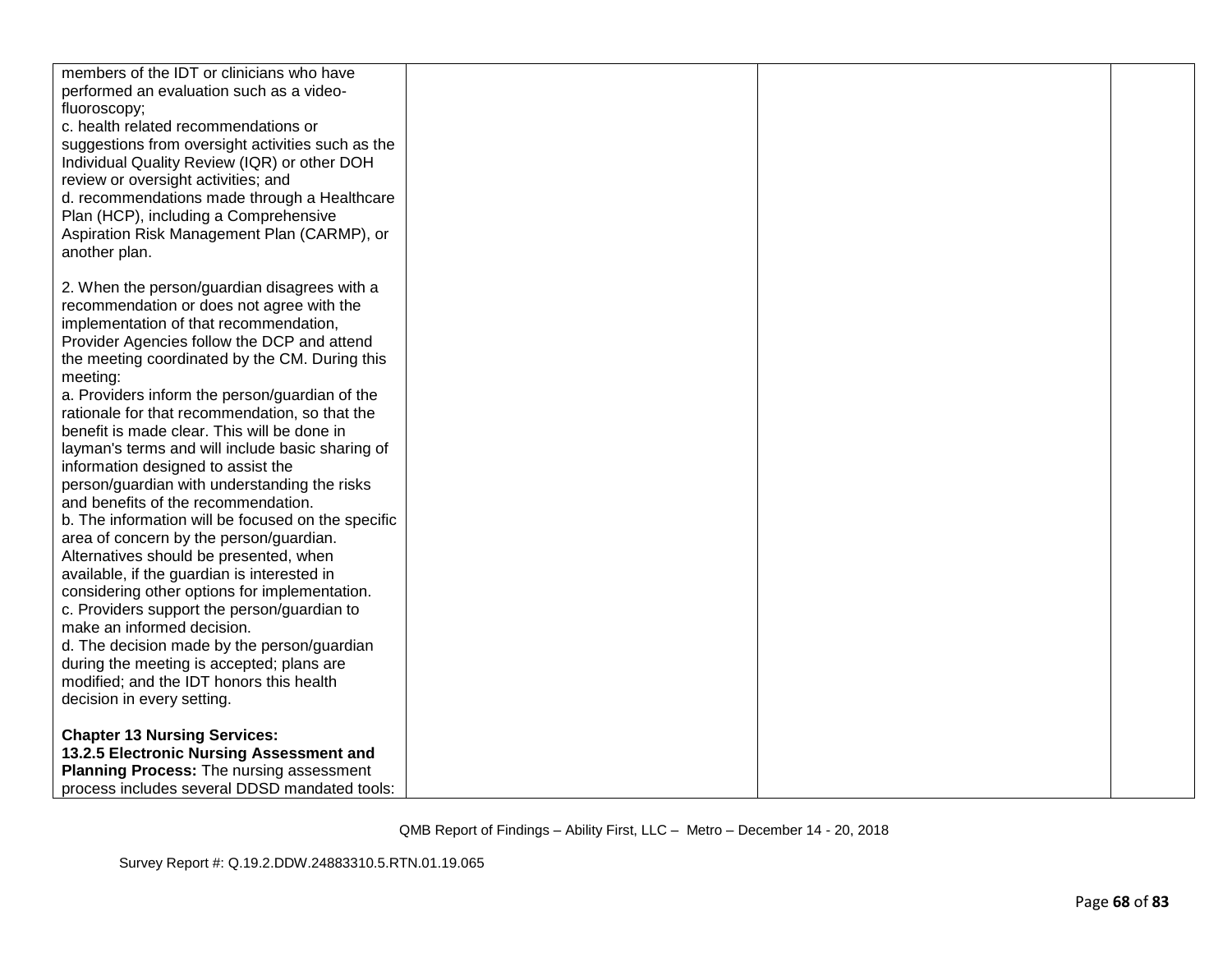| the electronic Comprehensive Nursing                                                          |  |  |
|-----------------------------------------------------------------------------------------------|--|--|
| Assessment Tool (e-CHAT), the Aspiration Risk                                                 |  |  |
| Screening Tool (ARST) and the Medication                                                      |  |  |
| Administration Assessment Tool (MAAT). This                                                   |  |  |
| process includes developing and training Health                                               |  |  |
| Care Plans and Medical Emergency Response                                                     |  |  |
| Plans.                                                                                        |  |  |
| The following hierarchy is based on budgeted                                                  |  |  |
| services and is used to identify which Provider                                               |  |  |
| Agency nurse has primary responsibility for                                                   |  |  |
| completion of the nursing assessment process                                                  |  |  |
| and related subsequent planning and training.                                                 |  |  |
| Additional communication and collaboration for                                                |  |  |
| planning specific to CCS or CIE services may be                                               |  |  |
| needed.                                                                                       |  |  |
| The hierarchy for Nursing Assessment and                                                      |  |  |
| Planning responsibilities is:                                                                 |  |  |
| 1. Living Supports: Supported Living, IMLS or                                                 |  |  |
| Family Living via ANS;                                                                        |  |  |
| 2. Customized Community Supports- Group;                                                      |  |  |
| and                                                                                           |  |  |
| 3. Adult Nursing Services (ANS):                                                              |  |  |
| a. for persons in Community Inclusion with                                                    |  |  |
| health-related needs; or                                                                      |  |  |
| b. if no residential services are budgeted but                                                |  |  |
| assessment is desired and health needs may                                                    |  |  |
| exist.                                                                                        |  |  |
|                                                                                               |  |  |
| 13.2.6 The Electronic Comprehensive Health                                                    |  |  |
| <b>Assessment Tool (e-CHAT)</b>                                                               |  |  |
| 1. The e-CHAT is a nursing assessment. It may                                                 |  |  |
| not be delegated by a licensed nurse to a non-                                                |  |  |
| licensed person.<br>2. The nurse must see the person face-to-face                             |  |  |
|                                                                                               |  |  |
| to complete the nursing assessment. Additional<br>information may be gathered from members of |  |  |
| the IDT and other sources.                                                                    |  |  |
| 3. An e-CHAT is required for persons in FL, SL,                                               |  |  |
| IMLS, or CCS-Group. All other DD Waiver                                                       |  |  |
| recipients may obtain an e-CHAT if needed or                                                  |  |  |
| desired by adding ANS hours for assessment                                                    |  |  |
|                                                                                               |  |  |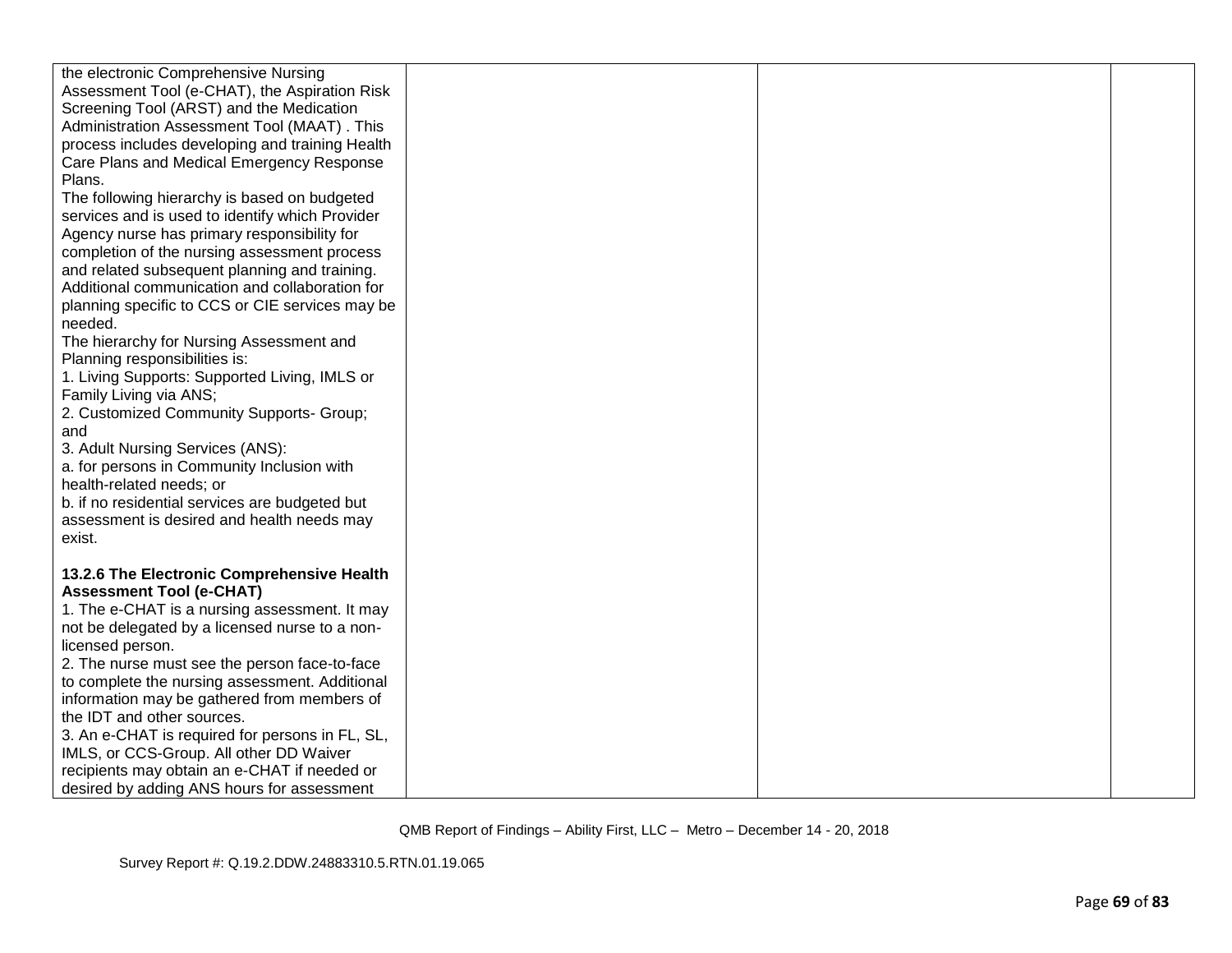| and consultation to their budget.               |  |  |
|-------------------------------------------------|--|--|
| 4. When completing the e-CHAT, the nurse is     |  |  |
| required to review and update the electronic    |  |  |
| record and consider the diagnoses, medications, |  |  |
| treatments, and overall status of the person.   |  |  |
|                                                 |  |  |
| Discussion with others may be needed to obtain  |  |  |
| critical information.                           |  |  |
| 5. The nurse is required to complete all the e- |  |  |
| CHAT assessment questions and add additional    |  |  |
| pertinent information in all comment sections.  |  |  |
|                                                 |  |  |
| 13.2.7 Aspiration Risk Management               |  |  |
| <b>Screening Tool (ARST)</b>                    |  |  |
|                                                 |  |  |
| 13.2.8 Medication Administration                |  |  |
|                                                 |  |  |
| <b>Assessment Tool (MAAT):</b>                  |  |  |
| 1. A licensed nurse completes the DDSD          |  |  |
| Medication Administration Assessment Tool       |  |  |
| (MAAT) at least two weeks before the annual     |  |  |
| ISP meeting.                                    |  |  |
| 2. After completion of the MAAT, the nurse will |  |  |
| present recommendations regarding the level of  |  |  |
| assistance with medication delivery (AWMD) to   |  |  |
| the IDT. A copy of the MAAT will be sent to all |  |  |
| the team members two weeks before the annual    |  |  |
| ISP meeting and the original MAAT will be       |  |  |
| retained in the Provider Agency records.        |  |  |
|                                                 |  |  |
| 3. Decisions about medication delivery are made |  |  |
| by the IDT to promote a person's maximum        |  |  |
| independence and community integration. The     |  |  |
| IDT will reach consensus regarding which        |  |  |
| criteria the person meets, as indicated by the  |  |  |
| results of the MAAT and the nursing             |  |  |
| recommendations, and the decision is            |  |  |
| documented this in the ISP.                     |  |  |
|                                                 |  |  |
| 13.2.9 Healthcare Plans (HCP):                  |  |  |
| 1. At the nurse's discretion, based on prudent  |  |  |
| nursing practice, interim HCPs may be           |  |  |
| developed to address issues that must be        |  |  |
| implemented immediately after admission,        |  |  |
|                                                 |  |  |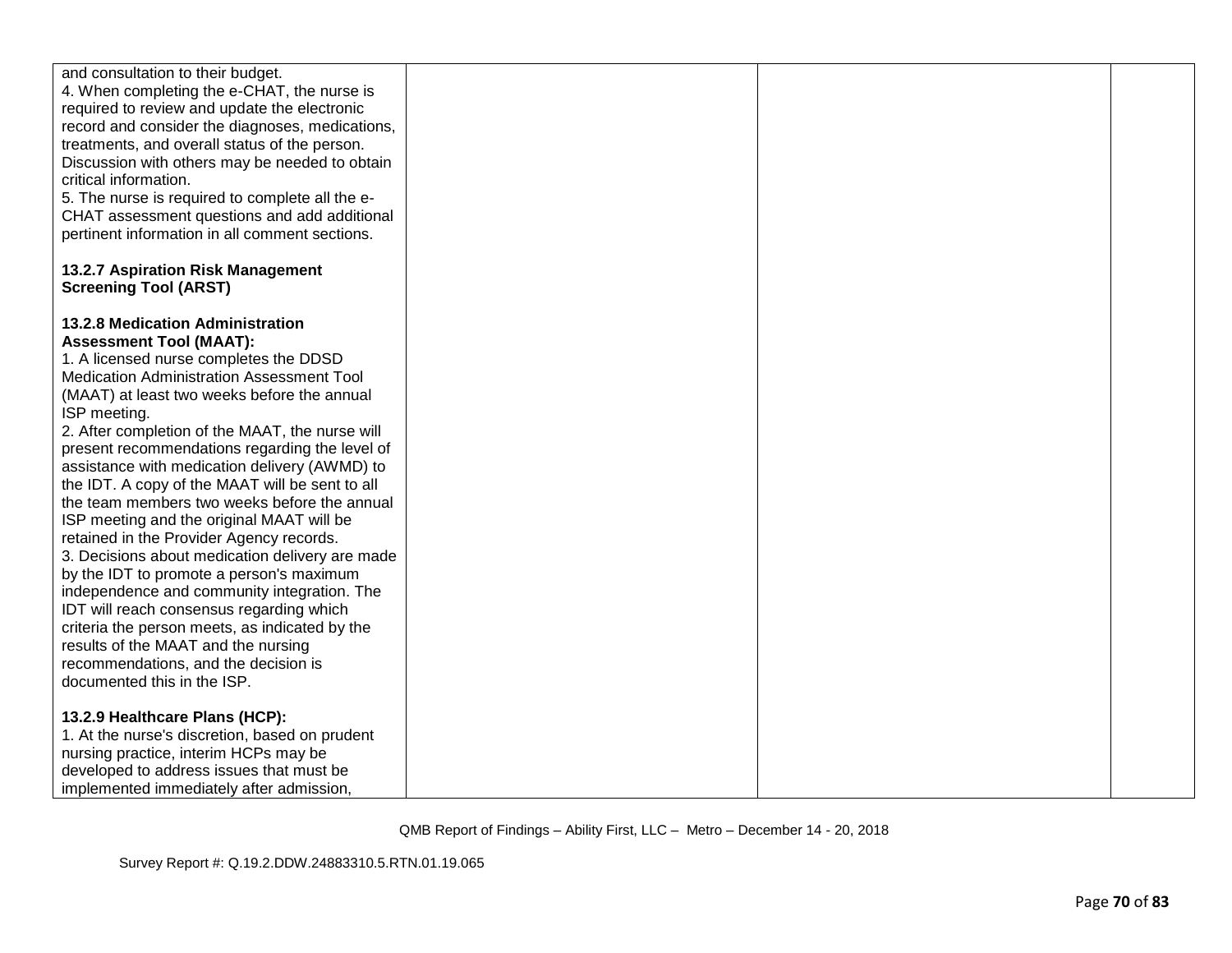| readmission or change of medical condition to       |  |  |
|-----------------------------------------------------|--|--|
| provide safe services prior to completion of the    |  |  |
| e-CHAT and formal care planning process. This       |  |  |
| includes interim ARM plans for those persons        |  |  |
| newly identified at moderate or high risk for       |  |  |
| aspiration. All interim plans must be removed if    |  |  |
| the plan is no longer needed or when final HCP      |  |  |
| including CARMPs are in place to avoid              |  |  |
| duplication of plans.                               |  |  |
| 2. In collaboration with the IDT, the agency        |  |  |
| nurse is required to create HCPs that address all   |  |  |
| the areas identified as required in the most        |  |  |
| current e-CHAT summary report which is              |  |  |
| indicated by "R" in the HCP column. At the          |  |  |
| nurse's sole discretion, based on prudent           |  |  |
| nursing practice, HCPs may be combined where        |  |  |
| clinically appropriate. The nurse should use        |  |  |
| nursing judgment to determine whether to also       |  |  |
| include HCPs for any of the areas indicated by      |  |  |
| "C" on the e-CHAT summary report. The nurse         |  |  |
| may also create other HCPs plans that the nurse     |  |  |
| determines are warranted.                           |  |  |
|                                                     |  |  |
| 13.2.10 Medical Emergency Response Plan             |  |  |
| (MERP):                                             |  |  |
| 1. The agency nurse is required to develop a        |  |  |
| Medical Emergency Response Plan (MERP) for          |  |  |
| all conditions marked with an "R" in the e-CHAT     |  |  |
| summary report. The agency nurse should use         |  |  |
| her/his clinical judgment and input from the        |  |  |
| Interdisciplinary Team (IDT) to determine           |  |  |
|                                                     |  |  |
| whether shown as "C" in the e-CHAT summary          |  |  |
| report or other conditions also warrant a MERP.     |  |  |
| 2. MERPs are required for persons who have          |  |  |
| one or more conditions or illnesses that present    |  |  |
| a likely potential to become a life-threatening     |  |  |
| situation.                                          |  |  |
|                                                     |  |  |
| <b>Chapter 20: Provider Documentation and</b>       |  |  |
| Client Records: 20.5.3 Health Passport and          |  |  |
| <b>Physician Consultation Form: All Primary and</b> |  |  |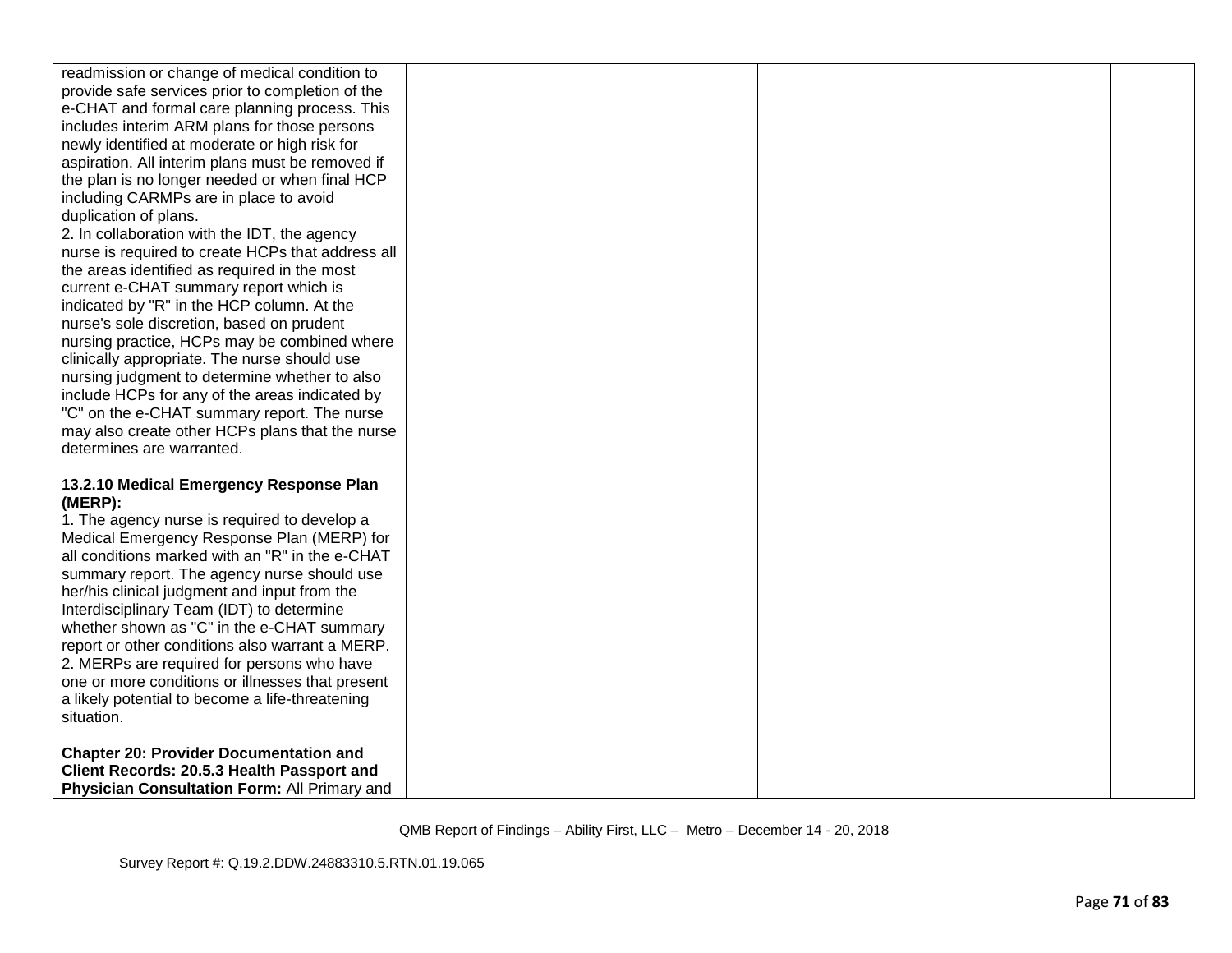| Secondary Provider Agencies must use the             |  |  |
|------------------------------------------------------|--|--|
| Health Passport and Physician Consultation           |  |  |
| form from the Therap system. This standardized       |  |  |
| document contains individual, physician and          |  |  |
| emergency contact information, a complete list       |  |  |
| of current medical diagnoses, health and safety      |  |  |
| risk factors, allergies, and information regarding   |  |  |
| insurance, guardianship, and advance                 |  |  |
| directives. The Health Passport also includes a      |  |  |
| standardized form to use at medical                  |  |  |
| appointments called the Physician Consultation       |  |  |
| form.                                                |  |  |
|                                                      |  |  |
| Developmental Disabilities (DD) Waiver Service       |  |  |
| Standards effective 11/1/2012 revised                |  |  |
| 4/23/2013; 6/15/2015                                 |  |  |
| Chapter 6 (CCS) 2. Service Requirements. E.          |  |  |
| The agency nurse(s) for Customized Community         |  |  |
| Supports providers must provide the following        |  |  |
| services: 1. Implementation of pertinent PCP         |  |  |
| orders; ongoing oversight and monitoring of the      |  |  |
| individual's health status and medically related     |  |  |
| supports when receiving this service;                |  |  |
| 3. Agency Requirements: Consumer Records             |  |  |
| Policy: All Provider Agencies shall maintain at      |  |  |
| the administrative office a confidential case file   |  |  |
| for each individual. Provider agency case files      |  |  |
| for individuals are required to comply with the      |  |  |
| DDSD Individual Case File Matrix policy.             |  |  |
|                                                      |  |  |
| <b>Chapter 7 (CIHS) 3. Agency Requirements:</b>      |  |  |
| E. Consumer Records Policy: All Provider             |  |  |
| Agencies must maintain at the administrative         |  |  |
| office a confidential case file for each individual. |  |  |
| Provider agency case files for individuals are       |  |  |
| required to comply with the DDSD Individual          |  |  |
| Case File Matrix policy.                             |  |  |
| Chapter 11 (FL) 3. Agency Requirements:              |  |  |
| D. Consumer Records Policy: All Family Living        |  |  |
| Provider Agencies must maintain at the               |  |  |
| administrative office a confidential case file for   |  |  |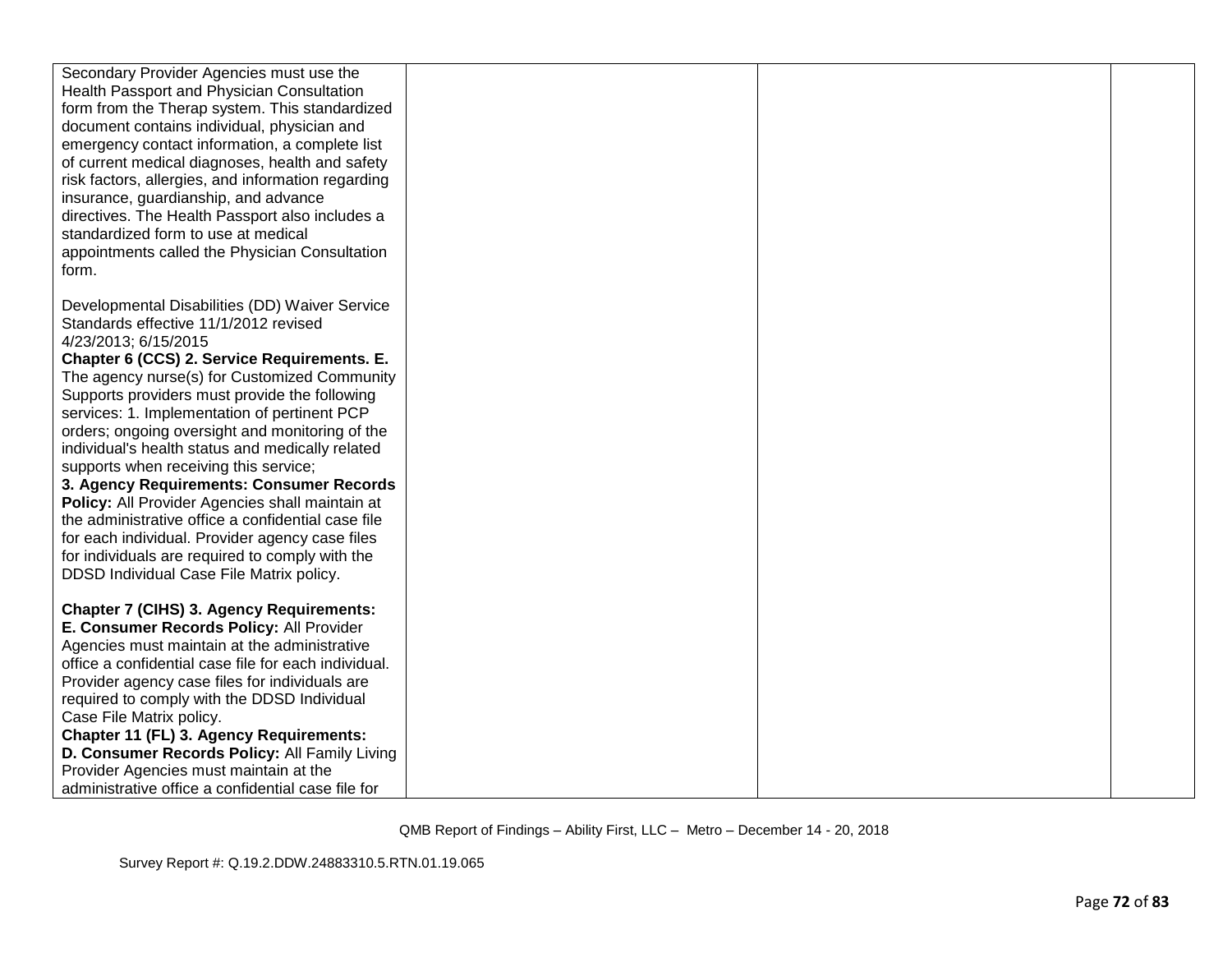| each individual. Provider agency case files for    |  |  |
|----------------------------------------------------|--|--|
| individuals are required to comply with the        |  |  |
| DDSD Individual Case File Matrix policy.           |  |  |
| I. Health Care Requirements for Family             |  |  |
| Living: 5. A nurse employed or contracted by       |  |  |
| the Family Living Supports provider must           |  |  |
| complete the e-CHAT, the Aspiration Risk           |  |  |
| Screening Tool, (ARST), and the Medication         |  |  |
| Administration Assessment Tool (MAAT) and          |  |  |
| any other assessments deemed appropriate on        |  |  |
| at least an annual basis for each individual       |  |  |
| served, upon significant change of clinical        |  |  |
| condition and upon return from any                 |  |  |
| hospitalizations. In addition, the MAAT must be    |  |  |
| updated for any significant change of medication   |  |  |
| regime, change of route that requires delivery by  |  |  |
| licensed or certified staff, or when an individual |  |  |
| has completed training designed to improve their   |  |  |
| skills to support self-administration.             |  |  |
|                                                    |  |  |
| a. For newly-allocated or admitted individuals,    |  |  |
| assessments are required to be completed           |  |  |
| within three (3) business days of admission or     |  |  |
| two (2) weeks following the initial ISP meeting,   |  |  |
| whichever comes first.                             |  |  |
|                                                    |  |  |
| b. For individuals already in services, the        |  |  |
| required assessments are to be completed no        |  |  |
| more than forty-five (45) calendar days and at     |  |  |
| least fourteen (14) calendar days prior to the     |  |  |
| annual ISP meeting.                                |  |  |
|                                                    |  |  |
| c. Assessments must be updated within three        |  |  |
| (3) business days following any significant        |  |  |
| change of clinical condition and within three (3)  |  |  |
| business days following return from                |  |  |
| hospitalization.                                   |  |  |
|                                                    |  |  |
| d. Other nursing assessments conducted to          |  |  |
| determine current health status or to evaluate a   |  |  |
| change in clinical condition must be documented    |  |  |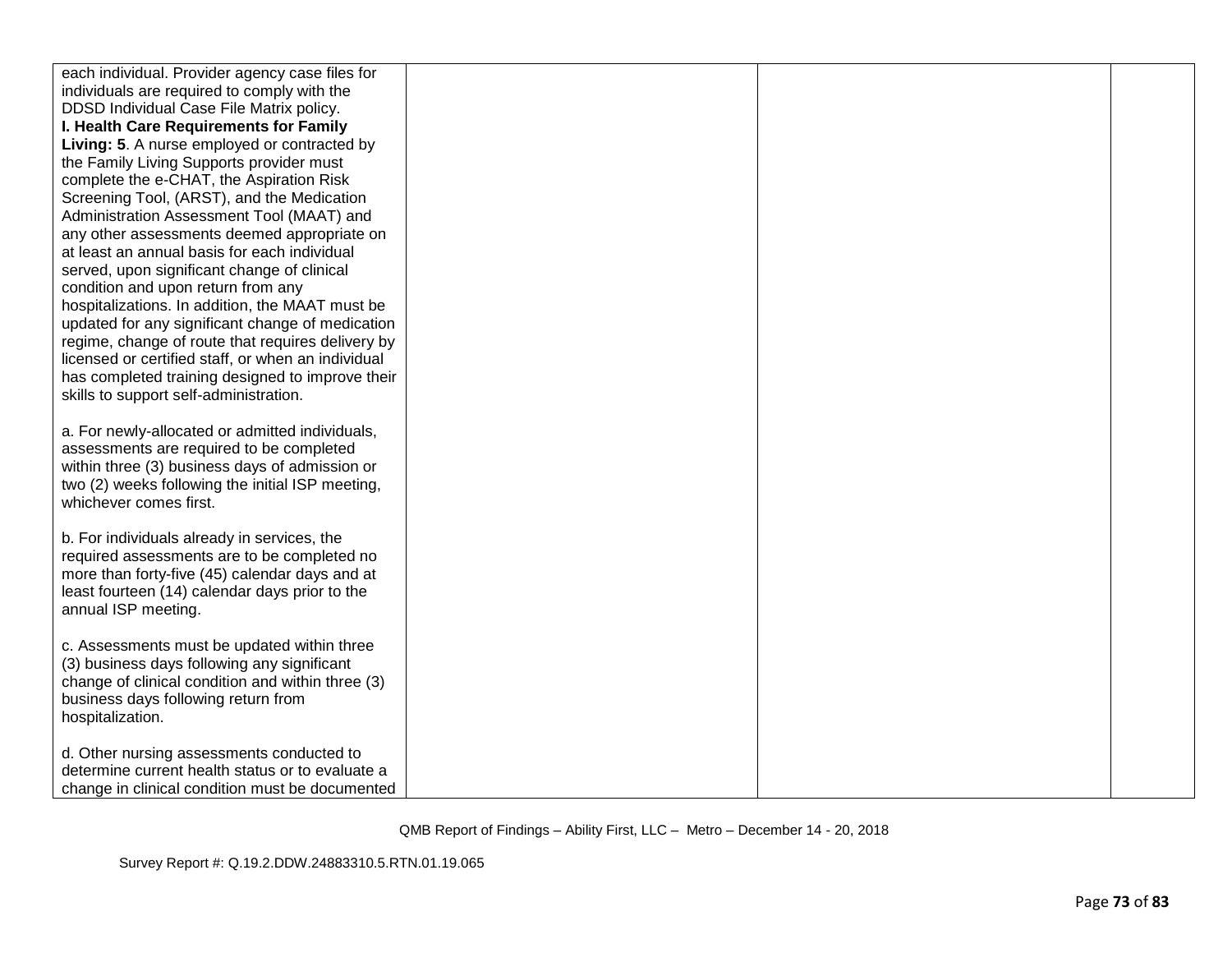| in a signed progress note that includes time and                                              |  |  |
|-----------------------------------------------------------------------------------------------|--|--|
| date as well as subjective information including                                              |  |  |
| the individual complaints, signs and symptoms<br>noted by staff, family members or other team |  |  |
| members; objective information including vital                                                |  |  |
| signs, physical examination, weight, and other                                                |  |  |
| pertinent data for the given situation (e.g.,                                                 |  |  |
| seizure frequency, method in which temperature                                                |  |  |
| taken); assessment of the clinical status, and                                                |  |  |
| plan of action addressing relevant aspects of all                                             |  |  |
| active health problems and follow up on any                                                   |  |  |
| recommendations of medical consultants.                                                       |  |  |
|                                                                                               |  |  |
| e. Develop any urgently needed interim                                                        |  |  |
| Healthcare Plans or MERPs per DDSD policy                                                     |  |  |
| pending authorization of ongoing Adult Nursing                                                |  |  |
| services as indicated by health status and                                                    |  |  |
| individual/guardian choice.                                                                   |  |  |
|                                                                                               |  |  |
|                                                                                               |  |  |
|                                                                                               |  |  |
|                                                                                               |  |  |
|                                                                                               |  |  |
|                                                                                               |  |  |
|                                                                                               |  |  |
|                                                                                               |  |  |
|                                                                                               |  |  |
|                                                                                               |  |  |
|                                                                                               |  |  |
|                                                                                               |  |  |
|                                                                                               |  |  |
|                                                                                               |  |  |
|                                                                                               |  |  |
|                                                                                               |  |  |
|                                                                                               |  |  |
|                                                                                               |  |  |
|                                                                                               |  |  |
|                                                                                               |  |  |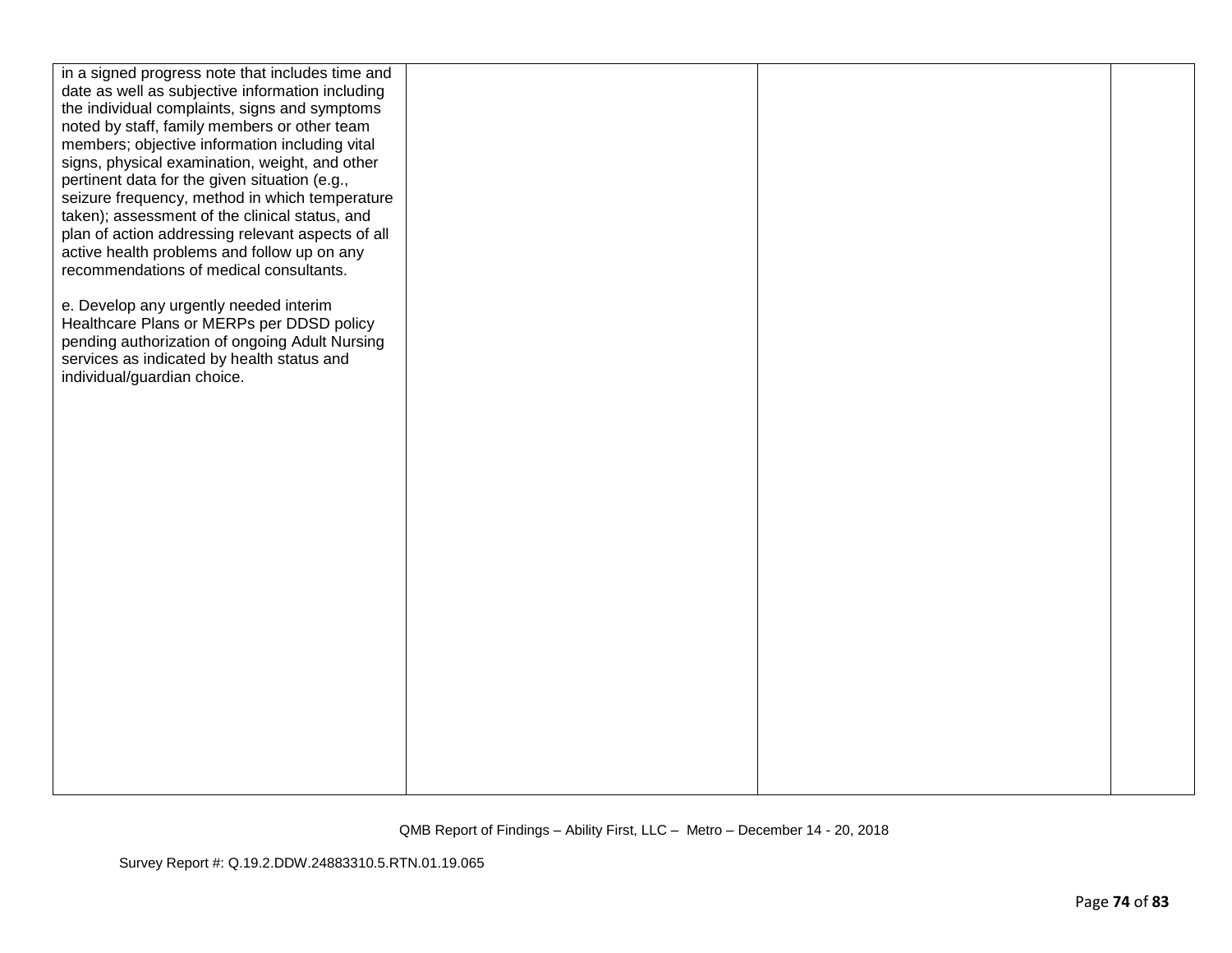| Tag # LS25 Residential Health and Safety             | <b>Standard Level Deficiency</b>                    |                                                                                                      |  |
|------------------------------------------------------|-----------------------------------------------------|------------------------------------------------------------------------------------------------------|--|
| (Supported Living & Family Living)                   |                                                     |                                                                                                      |  |
| Developmental Disabilities (DD) Waiver Service       | Based on record review and observation, the         | Provider:                                                                                            |  |
| Standards 2/26/2018; Eff Date: 3/1/2018              | Agency did not ensure that each individuals'        | <b>State your Plan of Correction for the</b>                                                         |  |
| <b>Chapter 10: Living Care Arrangements (LCA)</b>    | residence met all requirements within the           | deficiencies cited in this tag here (How is the                                                      |  |
| 10.3.6 Requirements for Each Residence:              | standard for 10 of 11 Living Care Arrangement       | deficiency going to be corrected? This can be                                                        |  |
| Provider Agencies must assure that each              | residences.                                         | specific to each deficiency cited or if possible an                                                  |  |
| residence is clean, safe, and comfortable, and       |                                                     | overall correction?): $\rightarrow$                                                                  |  |
| each residence accommodates individual daily         | Review of the residential records and               |                                                                                                      |  |
| living, social and leisure activities. In addition,  | observation of the residence revealed the           |                                                                                                      |  |
| the Provider Agency must ensure the residence:       | following items were not found, not functioning     |                                                                                                      |  |
| 1. has basic utilities, i.e., gas, power, water, and | or incomplete:                                      |                                                                                                      |  |
| telephone;                                           |                                                     |                                                                                                      |  |
| 2. has a battery operated or electric smoke          | <b>Supported Living Requirements:</b>               |                                                                                                      |  |
| detectors or a sprinkler system, carbon              | • Water temperature in home does not exceed         |                                                                                                      |  |
| monoxide detectors, and fire extinguisher;           | safe temperature (120 F)                            | <b>Provider:</b>                                                                                     |  |
| 3. has a general-purpose first aid kit;              |                                                     | <b>Enter your ongoing Quality</b>                                                                    |  |
| 4. has accessible written documentation of           | $\triangleright$ Water temperature in home measured | <b>Assurance/Quality Improvement processes</b>                                                       |  |
| evacuation drills occurring at least three times a   | 124.0 $^{\circ}$ F (#8, 3)                          | as it related to this tag number here (What is                                                       |  |
| year overall, one time a year for each shift;        |                                                     | going to be done? How many individuals is this<br>going to affect? How often will this be completed? |  |
| 5. has water temperature that does not exceed a      | • Emergency placement plan for relocation of        | Who is responsible? What steps will be taken if                                                      |  |
| safe temperature (1100 F);                           | people in the event of an emergency                 | issues are found?): $\rightarrow$                                                                    |  |
| 6. has safe storage of all medications with          | evacuation that makes the residence                 |                                                                                                      |  |
| dispensing instructions for each person that are     | unsuitable for occupancy (#1, 12)                   |                                                                                                      |  |
| consistent with the Assistance with Medication       |                                                     |                                                                                                      |  |
| (AWMD) training or each person's ISP;                | Note: The following Individuals share a             |                                                                                                      |  |
| 7. has an emergency placement plan for               | residence:                                          |                                                                                                      |  |
| relocation of people in the event of an              | $\triangleright$ #8, 13                             |                                                                                                      |  |
| emergency evacuation that makes the residence        |                                                     |                                                                                                      |  |
| unsuitable for occupancy;                            | <b>Family Living Requirements:</b>                  |                                                                                                      |  |
| 8. has emergency evacuation procedures that          | • Carbon monoxide detectors (#3, 10)                |                                                                                                      |  |
| address, but are not limited to, fire, chemical      |                                                     |                                                                                                      |  |
| and/or hazardous waste spills, and flooding;         | • Emergency evacuation procedures that              |                                                                                                      |  |
| 9. supports environmental modifications and          | address, but are not limited to, fire, chemical     |                                                                                                      |  |
| assistive technology devices, including              | and/or hazardous waste spills, and flooding         |                                                                                                      |  |
| modifications to the bathroom (i.e., shower          | (42, 9)                                             |                                                                                                      |  |
| chairs, grab bars, walk in shower, raised toilets,   |                                                     |                                                                                                      |  |
| etc.) based on the unique needs of the individual    | • Emergency placement plan for relocation of        |                                                                                                      |  |
| in consultation with the IDT;                        | people in the event of an emergency                 |                                                                                                      |  |
| 10. has or arranges for necessary equipment for      |                                                     |                                                                                                      |  |
| bathing and transfers to support health and          |                                                     |                                                                                                      |  |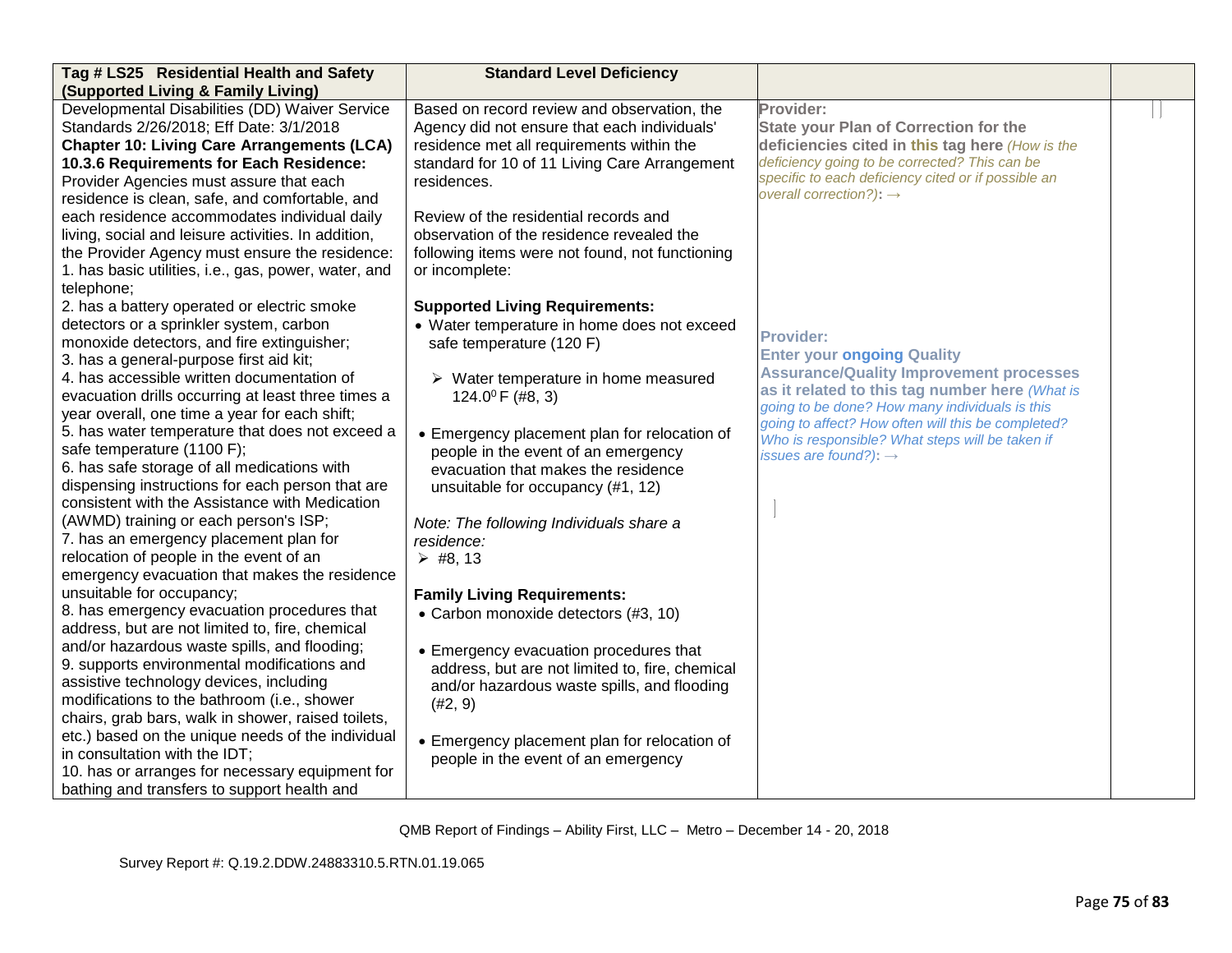| safety with consultation from therapists as          | evacuation that makes the residence     |  |
|------------------------------------------------------|-----------------------------------------|--|
| needed;                                              | unsuitable for occupancy (#4, 5, 6, 10) |  |
| 11. has the phone number for poison control          |                                         |  |
| within line of site of the telephone;                |                                         |  |
| 12. has general household appliances, and            |                                         |  |
| kitchen and dining utensils;                         |                                         |  |
| 13. has proper food storage and cleaning             |                                         |  |
| supplies;                                            |                                         |  |
| 14. has adequate food for three meals a day          |                                         |  |
| and individual preferences; and                      |                                         |  |
| 15. has at least two bathrooms for residences        |                                         |  |
| with more than two residents.                        |                                         |  |
|                                                      |                                         |  |
| Developmental Disabilities (DD) Waiver Service       |                                         |  |
| Standards effective 11/1/2012 revised                |                                         |  |
| 4/23/2013; 6/15/2015                                 |                                         |  |
| <b>CHAPTER 11 (FL) Living Supports - Family</b>      |                                         |  |
| <b>Living Agency Requirements G. Residence</b>       |                                         |  |
| <b>Requirements for Living Supports- Family</b>      |                                         |  |
| Living Services: 1. Family Living Services           |                                         |  |
| providers must assure that each individual's         |                                         |  |
| residence is maintained to be clean, safe and        |                                         |  |
| comfortable and accommodates the individuals'        |                                         |  |
| daily living, social and leisure activities. In      |                                         |  |
| addition, the residence must:                        |                                         |  |
| a. Maintain basic utilities, i.e., gas, power, water |                                         |  |
| and telephone;                                       |                                         |  |
| b. Provide environmental accommodations and          |                                         |  |
| assistive technology devices in the residence        |                                         |  |
| including modifications to the bathroom (i.e.,       |                                         |  |
| shower chairs, grab bars, walk in shower, raised     |                                         |  |
| toilets, etc.) based on the unique needs of the      |                                         |  |
| individual in consultation with the IDT;             |                                         |  |
| c. Have a battery operated or electric smoke         |                                         |  |
| detectors, carbon monoxide detectors, fire           |                                         |  |
| extinguisher, or a sprinkler system;                 |                                         |  |
| d. Have a general-purpose first aid kit;             |                                         |  |
| e. Allow at a maximum of two (2) individuals to      |                                         |  |
| share, with mutual consent, a bedroom and            |                                         |  |
| each individual has the right to have his or her     |                                         |  |
| own bed;                                             |                                         |  |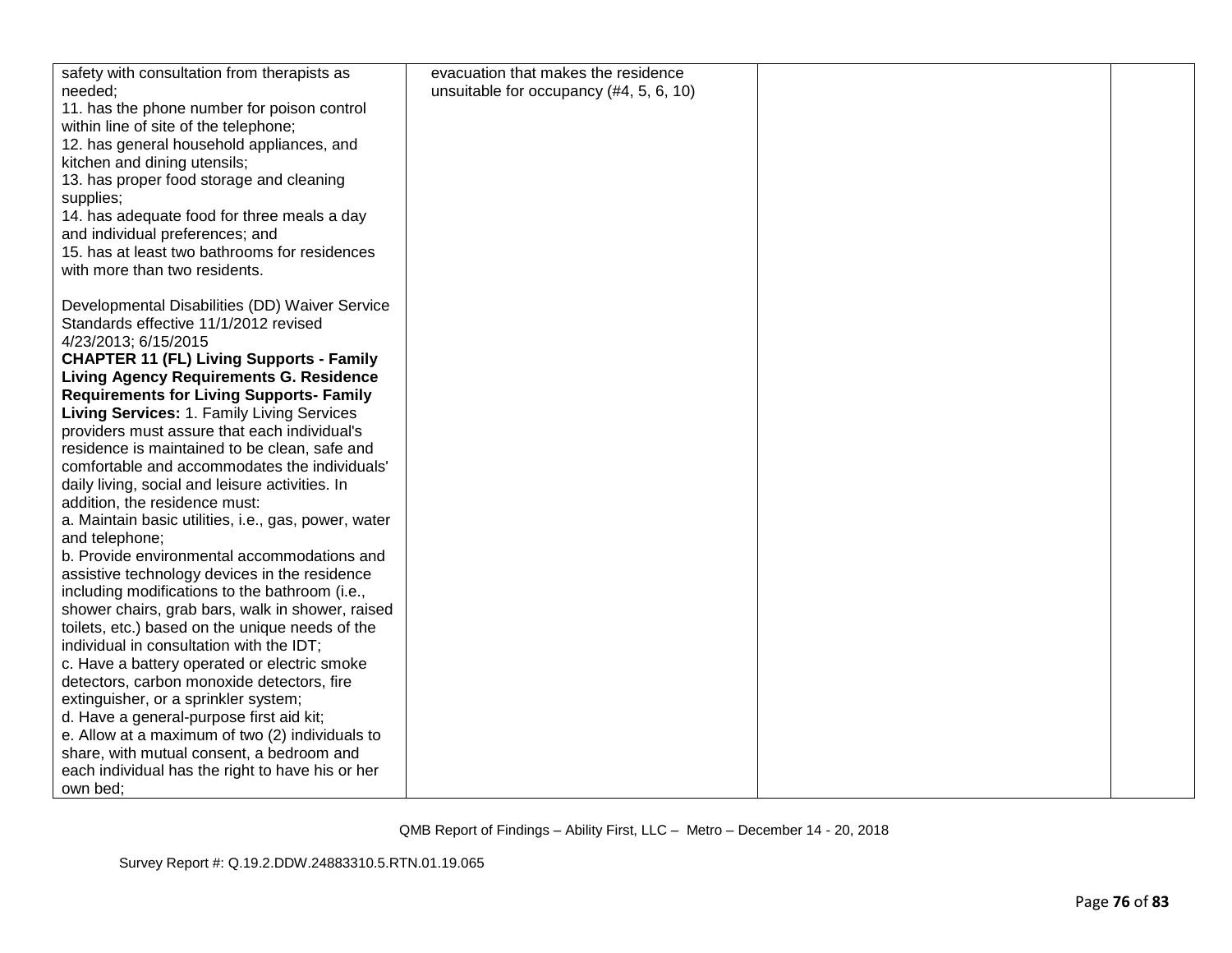| fire, chemical and/or hazardous waste spills, and |  |
|---------------------------------------------------|--|
|                                                   |  |
|                                                   |  |
|                                                   |  |
|                                                   |  |
|                                                   |  |
|                                                   |  |
|                                                   |  |
|                                                   |  |
|                                                   |  |
|                                                   |  |
|                                                   |  |
|                                                   |  |
|                                                   |  |
|                                                   |  |
|                                                   |  |
|                                                   |  |
|                                                   |  |
|                                                   |  |
|                                                   |  |
|                                                   |  |
|                                                   |  |
|                                                   |  |
|                                                   |  |
|                                                   |  |
|                                                   |  |
|                                                   |  |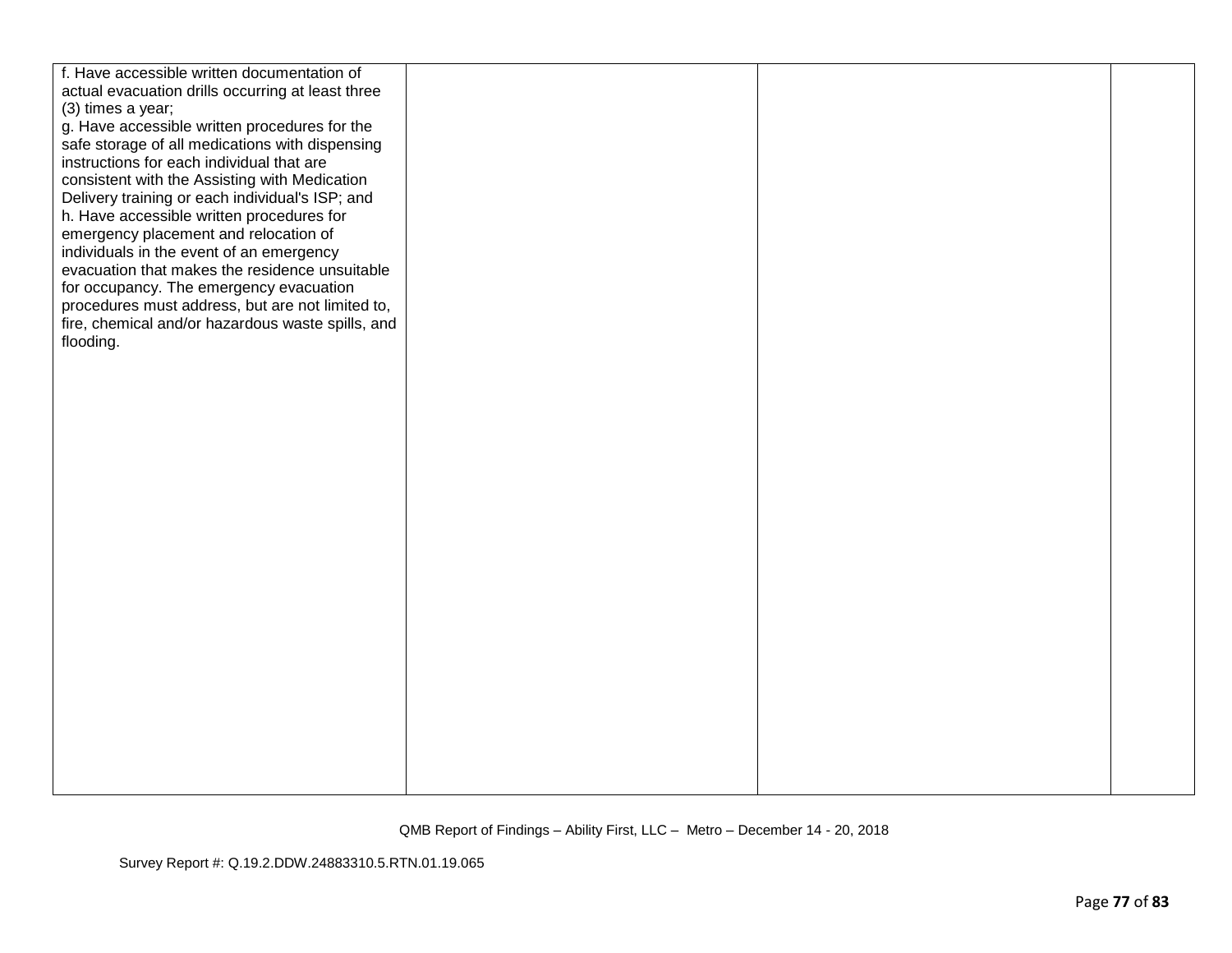| <b>Standard of Care</b>                                                                                                                                                                                                                                                                                                                                                                                                                                                                                                                                                                                                                                                                                                                                                                                                                                                                                                                                                                                                                                                                                                                                                                                                                                                                                                                                                                                                                                                                                                                  | <b>Deficiencies</b>                                                                                                                                                                                                                                                                                                                                                                                                                                                                                                                                                                                                                                                                                                                                                                                                                                                                                                                                                                                                                                                                                                                                      | Agency Plan of Correction, On-going QA/QI<br>& Responsible Party                                                                                                                                                                                                                                                                                                                                                                                                                                                                                                                                                         | <b>Date</b><br>Due |
|------------------------------------------------------------------------------------------------------------------------------------------------------------------------------------------------------------------------------------------------------------------------------------------------------------------------------------------------------------------------------------------------------------------------------------------------------------------------------------------------------------------------------------------------------------------------------------------------------------------------------------------------------------------------------------------------------------------------------------------------------------------------------------------------------------------------------------------------------------------------------------------------------------------------------------------------------------------------------------------------------------------------------------------------------------------------------------------------------------------------------------------------------------------------------------------------------------------------------------------------------------------------------------------------------------------------------------------------------------------------------------------------------------------------------------------------------------------------------------------------------------------------------------------|----------------------------------------------------------------------------------------------------------------------------------------------------------------------------------------------------------------------------------------------------------------------------------------------------------------------------------------------------------------------------------------------------------------------------------------------------------------------------------------------------------------------------------------------------------------------------------------------------------------------------------------------------------------------------------------------------------------------------------------------------------------------------------------------------------------------------------------------------------------------------------------------------------------------------------------------------------------------------------------------------------------------------------------------------------------------------------------------------------------------------------------------------------|--------------------------------------------------------------------------------------------------------------------------------------------------------------------------------------------------------------------------------------------------------------------------------------------------------------------------------------------------------------------------------------------------------------------------------------------------------------------------------------------------------------------------------------------------------------------------------------------------------------------------|--------------------|
| Service Domain: Medicaid Billing/Reimbursement - State financial oversight exists to assure that claims are coded and paid for in accordance with the<br>reimbursement methodology specified in the approved waiver.                                                                                                                                                                                                                                                                                                                                                                                                                                                                                                                                                                                                                                                                                                                                                                                                                                                                                                                                                                                                                                                                                                                                                                                                                                                                                                                     |                                                                                                                                                                                                                                                                                                                                                                                                                                                                                                                                                                                                                                                                                                                                                                                                                                                                                                                                                                                                                                                                                                                                                          |                                                                                                                                                                                                                                                                                                                                                                                                                                                                                                                                                                                                                          |                    |
| Tag # LS27 Family Living Reimbursement                                                                                                                                                                                                                                                                                                                                                                                                                                                                                                                                                                                                                                                                                                                                                                                                                                                                                                                                                                                                                                                                                                                                                                                                                                                                                                                                                                                                                                                                                                   | <b>Standard Level Deficiency</b>                                                                                                                                                                                                                                                                                                                                                                                                                                                                                                                                                                                                                                                                                                                                                                                                                                                                                                                                                                                                                                                                                                                         |                                                                                                                                                                                                                                                                                                                                                                                                                                                                                                                                                                                                                          |                    |
| Developmental Disabilities (DD) Waiver Service<br>Standards 2/26/2018; Eff Date: 3/1/2018<br><b>Chapter 21: Billing Requirements: 21.4</b><br><b>Recording Keeping and Documentation</b><br>Requirements: DD Waiver Provider Agencies<br>must maintain all records necessary to<br>demonstrate proper provision of services for<br>Medicaid billing. At a minimum, Provider<br>Agencies must adhere to the following:<br>1. The level and type of service provided must<br>be supported in the ISP and have an approved<br>budget prior to service delivery and billing.<br>2. Comprehensive documentation of direct<br>service delivery must include, at a minimum:<br>a. the agency name;<br>b. the name of the recipient of the service;<br>c. the location of the service;<br>d. the date of the service;<br>e. the type of service;<br>f. the start and end times of the service;<br>g. the signature and title of each staff member<br>who documents their time; and<br>h. the nature of services.<br>3. A Provider Agency that receives payment for<br>treatment, services, or goods must retain all<br>medical and business records for a period of at<br>least six years from the last payment date, until<br>ongoing audits are settled, or until involvement<br>of the state Attorney General is completed<br>regarding settlement of any claim, whichever is<br>longer.<br>4. A Provider Agency that receives payment for<br>treatment, services or goods must retain all<br>medical and business records relating to any of | Based on record review, the Agency did not<br>provide written or electronic documentation as<br>evidence for each unit billed for Family Living<br>Services for 2 of 8 individuals.<br>Individual #2<br>October 2018<br>• The Agency billed 6 units of Family Living<br>(T2033 HB) from 10/1/2018 through<br>10/6/2018. Documentation received<br>accounted for 5.5 units. As indicated by the<br>DDW Standards at least 12 hours in a 24<br>hour period must be provided in order to bill<br>a complete unit.<br>November 2018<br>• The Agency billed 7 units of Family Living<br>(T2033 HB) from 11/11/2018 through<br>11/18/2018. Documentation received<br>accounted for 6.5 units. As indicated by the<br>DDW Standards at least 12 hours in a 24<br>hour period must be provided in order to bill<br>a complete unit.<br>Individual #13<br>October 2018<br>• The Agency billed 7 units of Family Living<br>(T2033 HB) from 10/7/2018 through<br>10/13/2018. Documentation received<br>accounted for 6.5 units. As indicated by the<br>DDW Standards at least 12 hours in a 24<br>hour period must be provided in order to bill<br>a complete unit. | Provider:<br><b>State your Plan of Correction for the</b><br>deficiencies cited in this tag here (How is the<br>deficiency going to be corrected? This can be<br>specific to each deficiency cited or if possible an<br>overall correction?): $\rightarrow$<br><b>Provider:</b><br><b>Enter your ongoing Quality</b><br><b>Assurance/Quality Improvement processes</b><br>as it related to this tag number here (What is<br>going to be done? How many individuals is this<br>going to affect? How often will this be completed?<br>Who is responsible? What steps will be taken if<br>issues are found?): $\rightarrow$ |                    |
| the following for a period of at least six years<br>from the payment date:                                                                                                                                                                                                                                                                                                                                                                                                                                                                                                                                                                                                                                                                                                                                                                                                                                                                                                                                                                                                                                                                                                                                                                                                                                                                                                                                                                                                                                                               | November 2018                                                                                                                                                                                                                                                                                                                                                                                                                                                                                                                                                                                                                                                                                                                                                                                                                                                                                                                                                                                                                                                                                                                                            |                                                                                                                                                                                                                                                                                                                                                                                                                                                                                                                                                                                                                          |                    |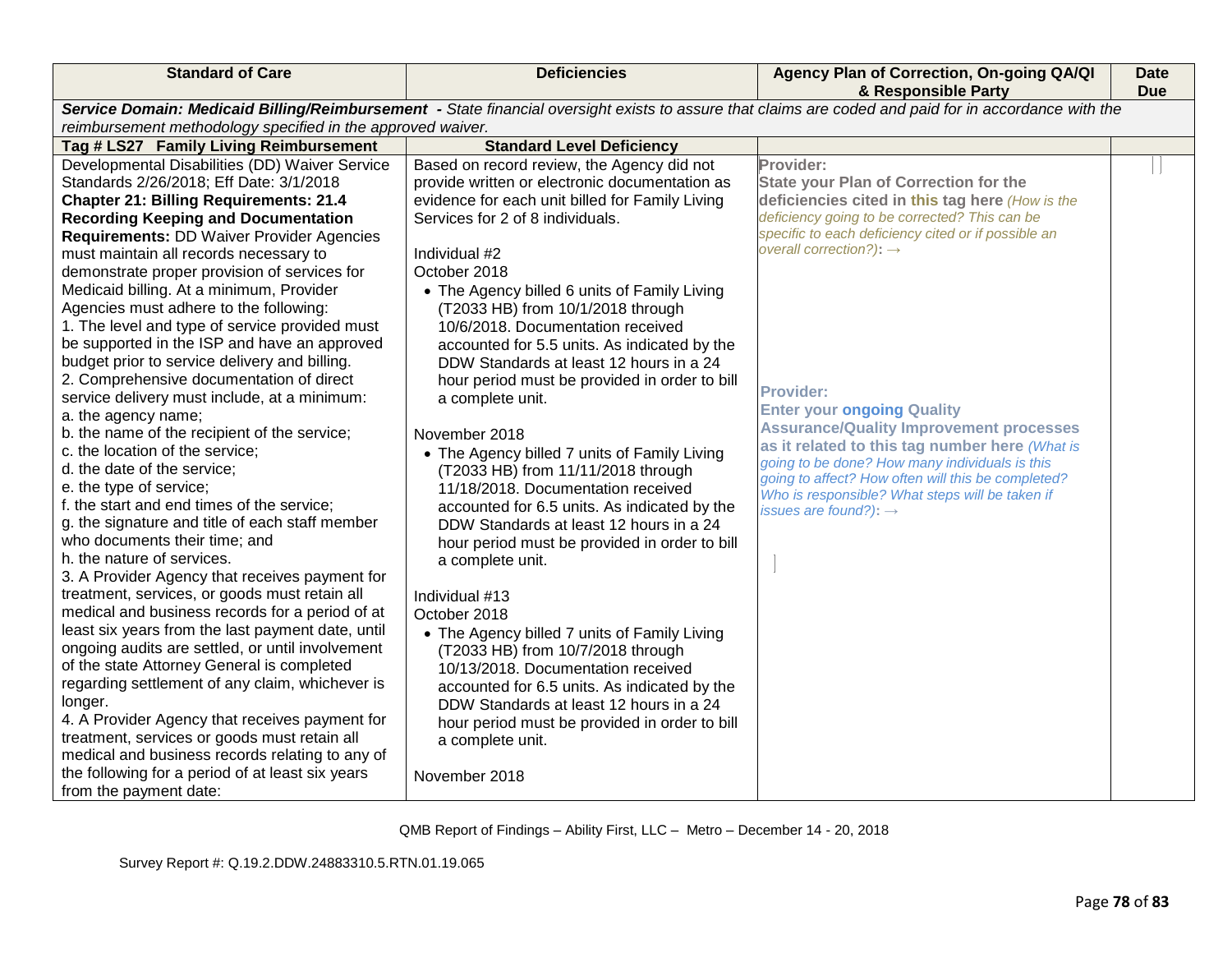| a. treatment or care of any eligible recipient;<br>b. services or goods provided to any eligible<br>recipient;<br>c. amounts paid by MAD on behalf of any<br>eligible recipient; and<br>d. any records required by MAD for the<br>administration of Medicaid.<br>21.9 Billable Units: The unit of billing depends<br>on the service type. The unit may be a 15-<br>minute interval, a daily unit, a monthly unit or a<br>dollar amount. The unit of billing is identified in<br>the current DD Waiver Rate Table. Provider<br>Agencies must correctly report service units.                                                                                                                                                                                                                                                                                                                                                                                                   | • The Agency billed 7 units of Family Living<br>(T2033 HB) from 11/11/2018 through<br>11/17/2018. Documentation received<br>accounted for 6.5 units. As indicated by the<br>DDW Standards at least 12 hours in a 24<br>hour period must be provided in order to bill<br>a complete unit. |  |
|-------------------------------------------------------------------------------------------------------------------------------------------------------------------------------------------------------------------------------------------------------------------------------------------------------------------------------------------------------------------------------------------------------------------------------------------------------------------------------------------------------------------------------------------------------------------------------------------------------------------------------------------------------------------------------------------------------------------------------------------------------------------------------------------------------------------------------------------------------------------------------------------------------------------------------------------------------------------------------|------------------------------------------------------------------------------------------------------------------------------------------------------------------------------------------------------------------------------------------------------------------------------------------|--|
| 21.9.1 Requirements for Daily Units: For<br>services billed in daily units, Provider Agencies<br>must adhere to the following:<br>1. A day is considered 24 hours from midnight to<br>midnight.<br>2. If 12 or fewer hours of service are provided,<br>then one-half unit shall be billed. A whole unit<br>can be billed if more than 12 hours of service is<br>provided during a 24-hour period.<br>3. The maximum allowable billable units cannot<br>exceed 340 calendar days per ISP year or 170<br>calendar days per six months.<br>4. When a person transitions from one Provider<br>Agency to another during the ISP year, a<br>standard formula to calculate the units billed by<br>each Provider Agency must be applied as<br>follows:<br>a. The discharging Provider Agency bills the<br>number of calendar days that services were<br>provided multiplied by .93 (93%).<br>b. The receiving Provider Agency bills the<br>remaining days up to 340 for the ISP year. |                                                                                                                                                                                                                                                                                          |  |
| 21.9.2 Requirements for Monthly Units: For<br>services billed in monthly units, a Provider<br>Agency must adhere to the following:                                                                                                                                                                                                                                                                                                                                                                                                                                                                                                                                                                                                                                                                                                                                                                                                                                            |                                                                                                                                                                                                                                                                                          |  |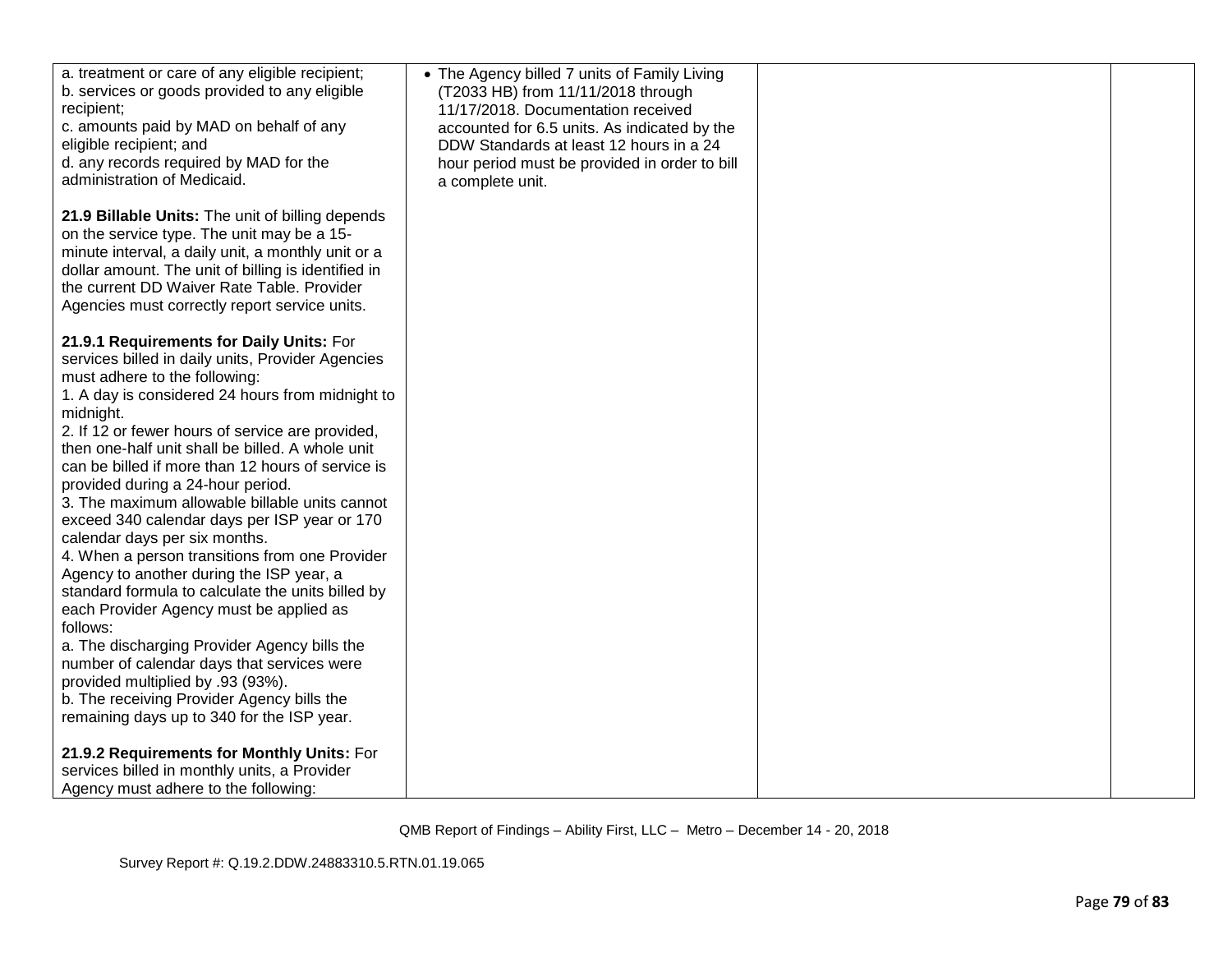| 1. A month is considered a period of 30 calendar<br>days.                                               |  |  |
|---------------------------------------------------------------------------------------------------------|--|--|
| 2. At least one hour of face-to-face billable                                                           |  |  |
| services shall be provided during a calendar                                                            |  |  |
| month where any portion of a monthly unit is                                                            |  |  |
| billed.<br>3. Monthly units can be prorated by a half unit.                                             |  |  |
| 4. Agency transfers not occurring at the                                                                |  |  |
| beginning of the 30-day interval are required to                                                        |  |  |
| be coordinated in the middle of the 30-day                                                              |  |  |
| interval so that the discharging and receiving                                                          |  |  |
| agency receive a half unit.                                                                             |  |  |
| 21.9.3 Requirements for 15-minute and                                                                   |  |  |
| hourly units: For services billed in 15-minute or                                                       |  |  |
| hourly intervals, Provider Agencies must adhere                                                         |  |  |
| to the following:                                                                                       |  |  |
| 1. When time spent providing the service is not<br>exactly 15 minutes or one hour, Provider             |  |  |
| Agencies are responsible for reporting time                                                             |  |  |
| correctly following NMAC 8.302.2.                                                                       |  |  |
| 2. Services that last in their entirety less than                                                       |  |  |
| eight minutes cannot be billed.                                                                         |  |  |
| Developmental Disabilities (DD) Waiver Service                                                          |  |  |
| Standards effective 11/1/2012 revised                                                                   |  |  |
| 4/23/2013; 6/15/2015                                                                                    |  |  |
| <b>CHAPTER 11 (FL) 5. REIMBURSEMENT</b>                                                                 |  |  |
| A. Family Living Services Provider Agencies<br>must maintain all records necessary to fully             |  |  |
| disclose the type, quality, quantity and clinical                                                       |  |  |
| necessity of services furnished to individuals                                                          |  |  |
| who are currently receiving services. The Family                                                        |  |  |
| Living Services Provider Agency records must                                                            |  |  |
| be sufficiently detailed to substantiate the date,<br>time, individual name, servicing provider, nature |  |  |
| of services, and length of a session of service                                                         |  |  |
| billed. Providers are required to comply with the                                                       |  |  |
| New Mexico Human Services Department Billing                                                            |  |  |
| Regulations                                                                                             |  |  |
|                                                                                                         |  |  |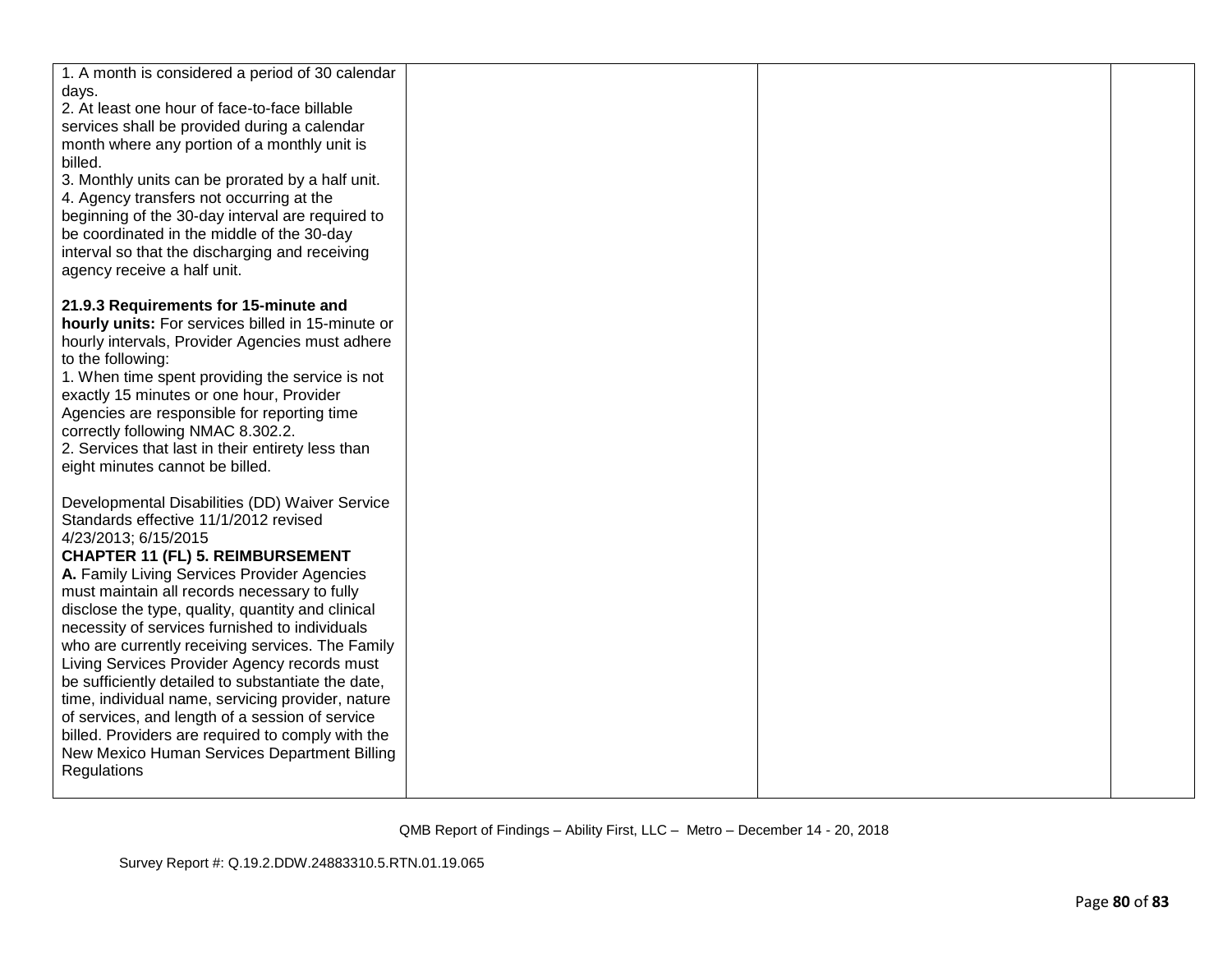| 1. From the payments received for Family Living    |  |  |
|----------------------------------------------------|--|--|
| services, the Family Living Agency must:           |  |  |
| a. Provide a minimum payment to the contracted     |  |  |
| primary caregiver of \$2,051 per month; and        |  |  |
| b. Provide or arrange up to seven hundred fifty    |  |  |
| (750) hours of substitute care as sick leave or    |  |  |
| relief for the primary caregiver. Under no         |  |  |
| circumstances can the Family Living Provider       |  |  |
| agency limit how these hours will be used over     |  |  |
| the course of the ISP year. It is not allowed to   |  |  |
| limit the number of substitute care hours used in  |  |  |
| a given time period, other than an ISP year.       |  |  |
|                                                    |  |  |
| <b>B. Billable Units:</b>                          |  |  |
| 1. The billable unit for Family Living is based on |  |  |
| a daily rate. A day is considered 24 hours from    |  |  |
| midnight to midnight. If 12 or less hours of       |  |  |
| service, are provided then one half unit shall be  |  |  |
| billed. A whole unit can be billed if more than 12 |  |  |
| hours of service is provided during a 24 hour      |  |  |
| period.                                            |  |  |
| 2. The maximum allowable billable units cannot     |  |  |
| exceed three hundred forty (340) days per ISP      |  |  |
| year or one hundred seventy (170) days per six     |  |  |
| (6) months.                                        |  |  |
| Developmental Disabilities (DD) Waiver             |  |  |
| Service Standards effective 4/1/2007               |  |  |
| <b>CHAPTER 6. IX. REIMBURSEMENT FOR</b>            |  |  |
| <b>COMMUNITY LIVING SERVICES</b>                   |  |  |
| D. Reimbursement for Independent Living            |  |  |
| Services: The billable unit for Independent        |  |  |
| Living Services is a monthly rate with a           |  |  |
| maximum of 12 units a year. Independent            |  |  |
| Living Services is reimbursed at two levels        |  |  |
| based on the number of hours of service            |  |  |
| needed by the individual as specified in the       |  |  |
| ISP. An individual receiving at least 20 hours     |  |  |
| but less than 100 hours of direct service per      |  |  |
| month will be reimbursed at Level II rate. An      |  |  |
| individual receiving 100 or more hours of direct   |  |  |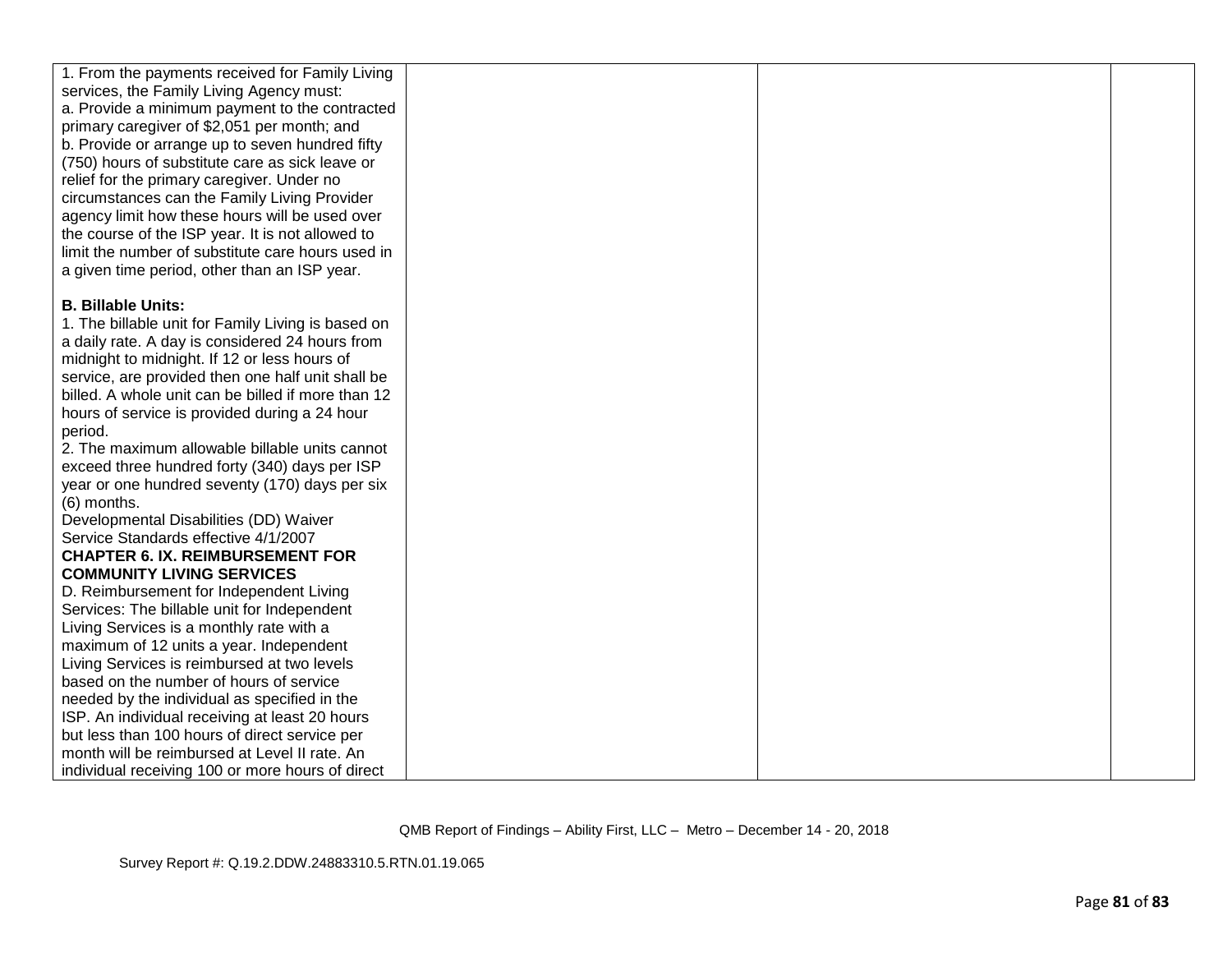| service per month will be reimbursed at the          |  |  |
|------------------------------------------------------|--|--|
| Level I rate.                                        |  |  |
| NMAC 8.302.1.17 Effective Date 9-15-08               |  |  |
| <b>Record Keeping and Documentation</b>              |  |  |
| Requirements - A provider must maintain all the      |  |  |
| records necessary to fully disclose the nature,      |  |  |
| quality, amount and medical necessity of             |  |  |
| services furnished to an eligible recipient who is   |  |  |
| currently receiving or who has received services     |  |  |
| in the past.                                         |  |  |
| Detail Required in Records - Provider Records        |  |  |
| must be sufficiently detailed to substantiate the    |  |  |
| date, time, eligible recipient name, rendering,      |  |  |
| attending, ordering or prescribing provider; level   |  |  |
| and quantity of services, length of a session of     |  |  |
| service billed, diagnosis and medical necessity      |  |  |
| of any service Treatment plans or other              |  |  |
| plans of care must be sufficiently detailed to       |  |  |
| substantiate the level of need, supervision, and     |  |  |
| direction and service(s) needed by the eligible      |  |  |
| recipient.                                           |  |  |
| <b>Services Billed by Units of Time -</b>            |  |  |
| Services billed on the basis of time units spent     |  |  |
| with an eligible recipient must be sufficiently      |  |  |
| detailed to document the actual time spent with      |  |  |
| the eligible recipient and the services provided     |  |  |
| during that time unit.                               |  |  |
| Records Retention - A provider who receives          |  |  |
| payment for treatment, services or goods must        |  |  |
| retain all medical and business records relating     |  |  |
| to any of the following for a period of at least six |  |  |
| years from the payment date:                         |  |  |
| (1) treatment or care of any eligible recipient      |  |  |
| (2) services or goods provided to any eligible       |  |  |
| recipient                                            |  |  |
| (3) amounts paid by MAD on behalf of any             |  |  |
| eligible recipient; and                              |  |  |
| (4) any records required by MAD for the              |  |  |
| administration of Medicaid.                          |  |  |